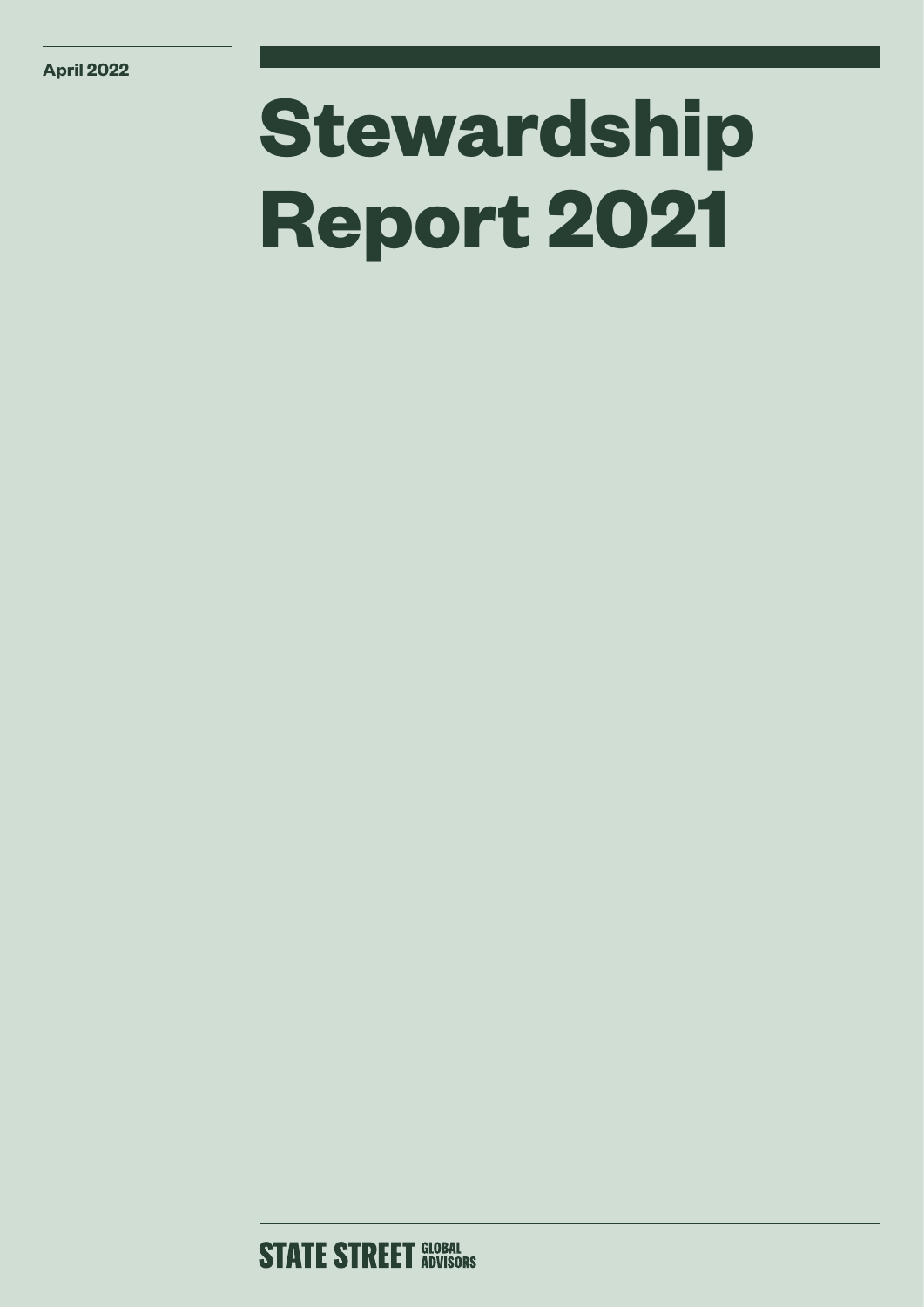| <b>Contents</b> |
|-----------------|
|-----------------|

### **[07 Introduction and Background](#page-6-0)**

- 07 [CEO's Statement by Cyrus Taraporevala](#page-6-0)
- [09 CIO's Statement by Lori Heinel](#page-9-0)

### **11 [Who We Are and Who We Serve](#page-10-0)**

- 11 State Street Corporation Mission and Values
- 12 State Street Global Advisors Mission and Values
	- Our Company Stewardship Programme Philosophy and Objectives

### 14 Who We Serve Our Client Base Meeting Client and Beneficiary Needs

### **[17 Responsible Investing at State Street](#page-16-0)  [Global Advisors](#page-16-0)**

| 18 | Our Approach to ESG Exclusions          |
|----|-----------------------------------------|
|    | <b>POV: Guiding Principles</b>          |
|    | "Best in Class/Positive Screening"      |
|    | <b>Thematics</b>                        |
|    | <b>ESG</b> Integration                  |
| 19 | Tools Available to Our Investment Teams |
|    | R-Factor                                |
|    | POV Screening Approach                  |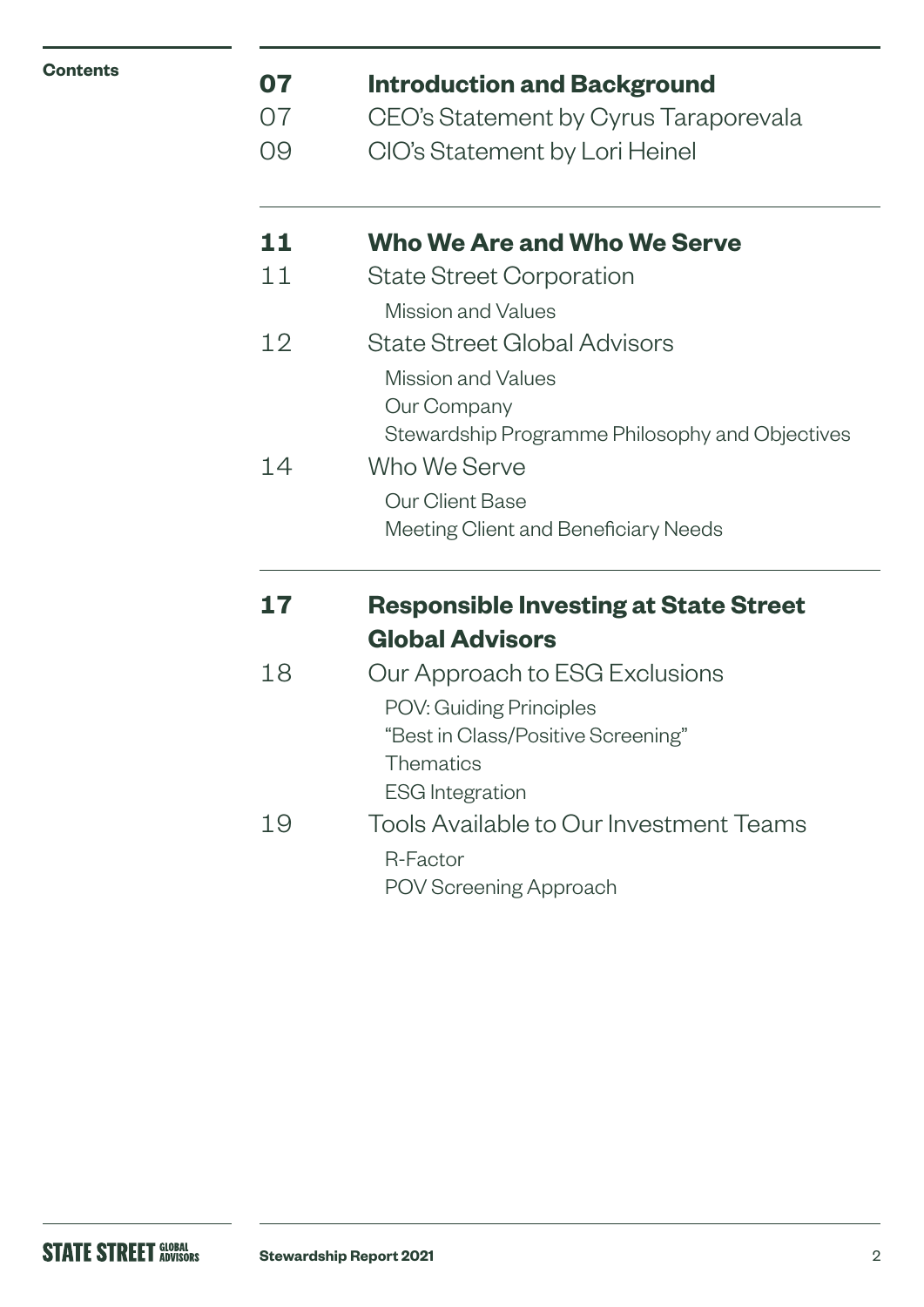| 28 | Indirect Investments<br><b>Investments with Other Managers</b><br><b>ESG Manager Ratings</b><br>UN Principles for Responsible Investment (PRI) |
|----|------------------------------------------------------------------------------------------------------------------------------------------------|
|    | Leaders' Group<br>Background on PRI                                                                                                            |
|    | <b>Identifying and Managing Systemic Risks</b>                                                                                                 |

- 30Structure and Approach to Risk Management
- 30Environmental, Social, and Governance (ESG) Integration
- 31Identifying Systemic Risks Emerging Risk Review Framework Investment Risk Liquidity Risk Counterparty Risk Operational Risk Model Risk Chief Operating Officer (COO) Risk Team 32Managing Systemic Risks Managing Industry Risk and Liquidity Risk 33Stewardship Priorities in Risk Management
- A Call to Lead on Racial and Ethnic Diversity 33Effectiveness of Our Risk Management Approach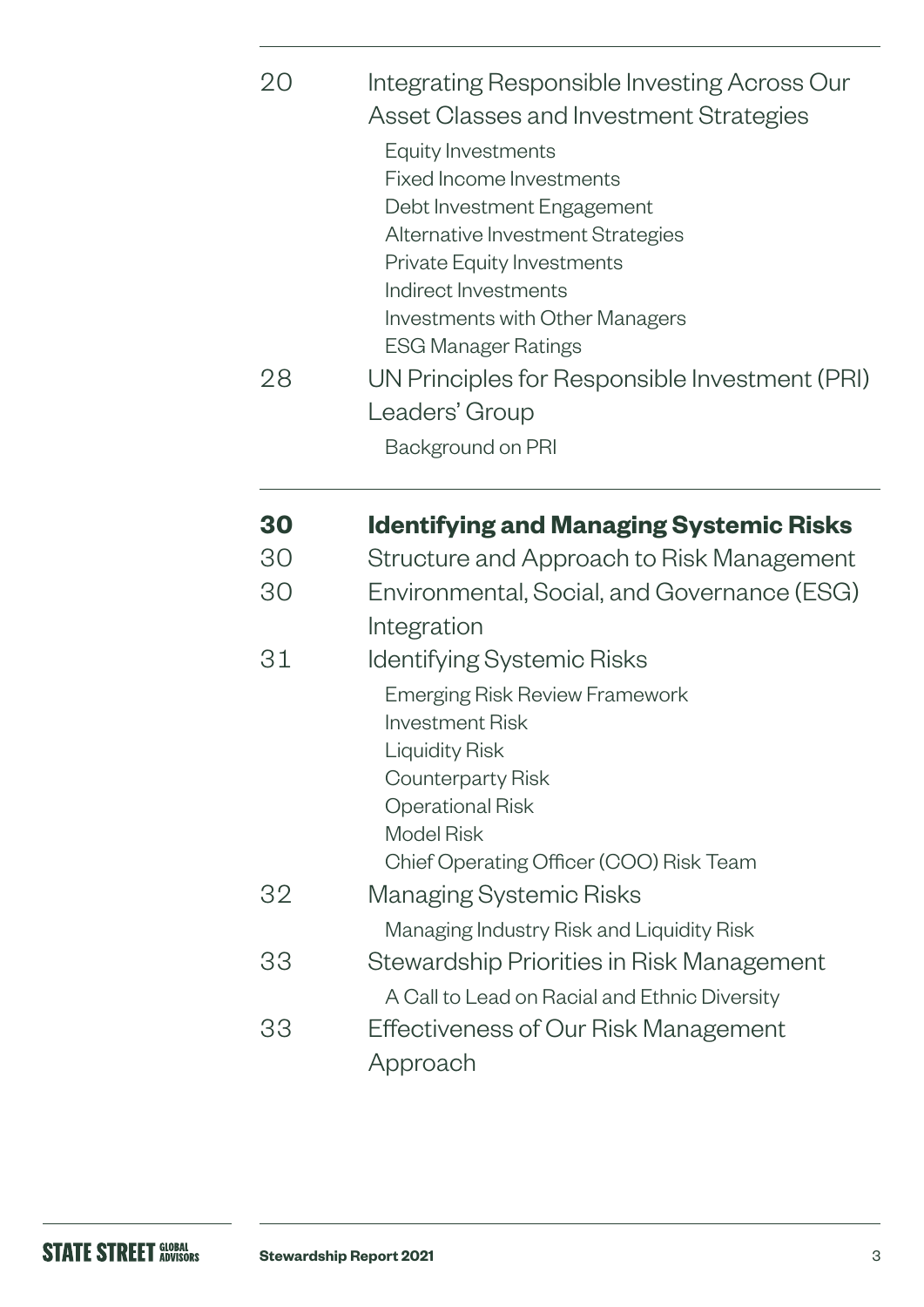| 34 | <b>Engagement and Escalation</b>                                                  |
|----|-----------------------------------------------------------------------------------|
| 34 | How We Engage                                                                     |
| 35 | Escalation                                                                        |
| 36 | <b>Measuring Engagement Success</b>                                               |
|    | Company-Specific Successes                                                        |
|    | <b>Market-Level Successes</b>                                                     |
|    | How We Prioritise Our Engagements                                                 |
|    | <b>Types of Engagement</b>                                                        |
| 38 | Engagement Breakdown                                                              |
|    | Engagement Case Studies & Outcomes of                                             |
|    | Core Campaigns<br>Addressing E, S and G                                           |
| 40 | Climate Risk and Reporting (Environment)                                          |
|    | Say on Climate                                                                    |
|    | <b>Engagement Statistics</b>                                                      |
|    | <b>Our Continued Focus</b>                                                        |
|    | Climate Action 100+ Initiative                                                    |
|    | Climate Proposal Vote Rationale                                                   |
|    | Continued Global Emergence of Climate-Related                                     |
|    | Lobbying Proposals<br>Europe: The Race to Net Zero                                |
| 47 | <b>Gender Diversity</b>                                                           |
|    |                                                                                   |
| 47 | Fearless Girl Campaign: Social Engagements                                        |
|    | Racial and Ethnic Diversity                                                       |
| 48 | Integrating R-Factor into Vote Decisions                                          |
|    | (Governance)                                                                      |
|    | Using R-Factor in Our Engagements<br>Regional Differences in Corporate Governance |
|    | <b>Standards</b>                                                                  |
| 51 | Our Approach to Proxy Voting                                                      |
|    | <b>Exercising Voting Rights</b>                                                   |
|    | Proxy Voting Breakdown                                                            |
|    | <b>Vote View</b>                                                                  |
| 56 | <b>Next Steps</b>                                                                 |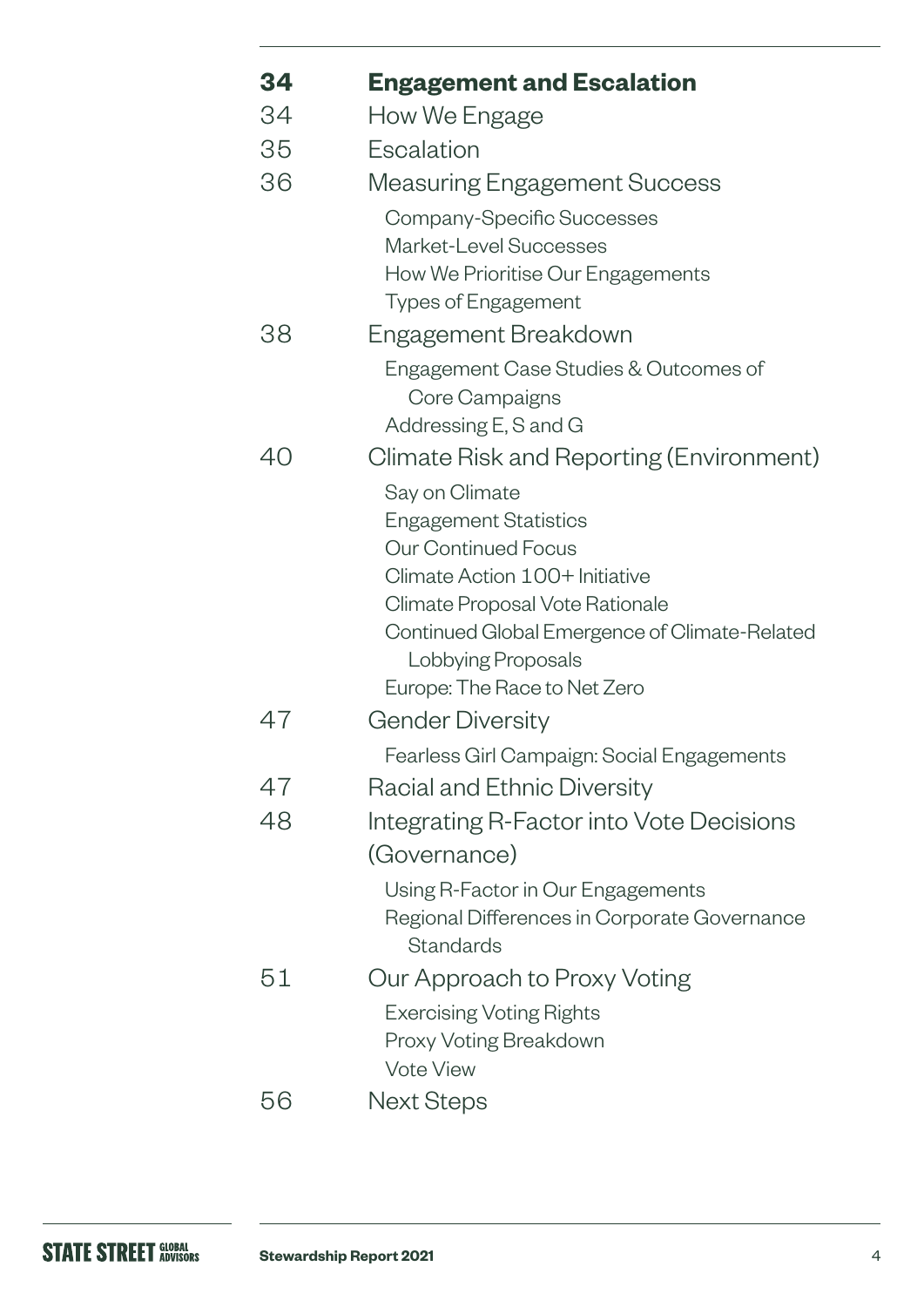| 57 | <b>Stewardship Enablement</b>                                                  |
|----|--------------------------------------------------------------------------------|
| 57 | Our Approach to Governance                                                     |
|    | Launch of the ESG Committee                                                    |
|    | Our Approach and Oversight of Proxy Voting Policies                            |
|    | <b>Team Structure and Resourcing</b>                                           |
|    | Advanced New Platform and Technologies<br><b>Third-Party Service Providers</b> |
| 61 |                                                                                |
|    | Linking Remuneration to Our Stewardship                                        |
|    | <b>Activities: Performance and Incentives</b>                                  |
| 62 | Assurance of Our Stewardship Programme                                         |
| 63 | Our Conflicts of Interest Policy                                               |
|    | Conflicts Arising From Our Stewardship Activities                              |
|    | Conflicts of Interest Identified in 2021                                       |
| 65 | <b>Making an Impact on the Real Economy</b>                                    |
| 65 | <b>The Market</b>                                                              |
|    | Asset Stewardship in Action                                                    |
|    | Thought Leadership                                                             |
|    | Public Speaking and Press Coverage                                             |
|    | <b>Collaboration With Other Market Participants</b>                            |
| 71 | Regulators and Policymakers                                                    |
|    | Examples of Our Collaboration on Stewardship and                               |

- Wider Sustainability-related Issues [72](#page-68-0) Our Clients Client Engagement Outcomes From Client Feedback
- Reporting Disclosure of Significant Votes (SRD II) [74](#page-70-0) Our Company Corporate Responsibility
- 75 Our Investee Companies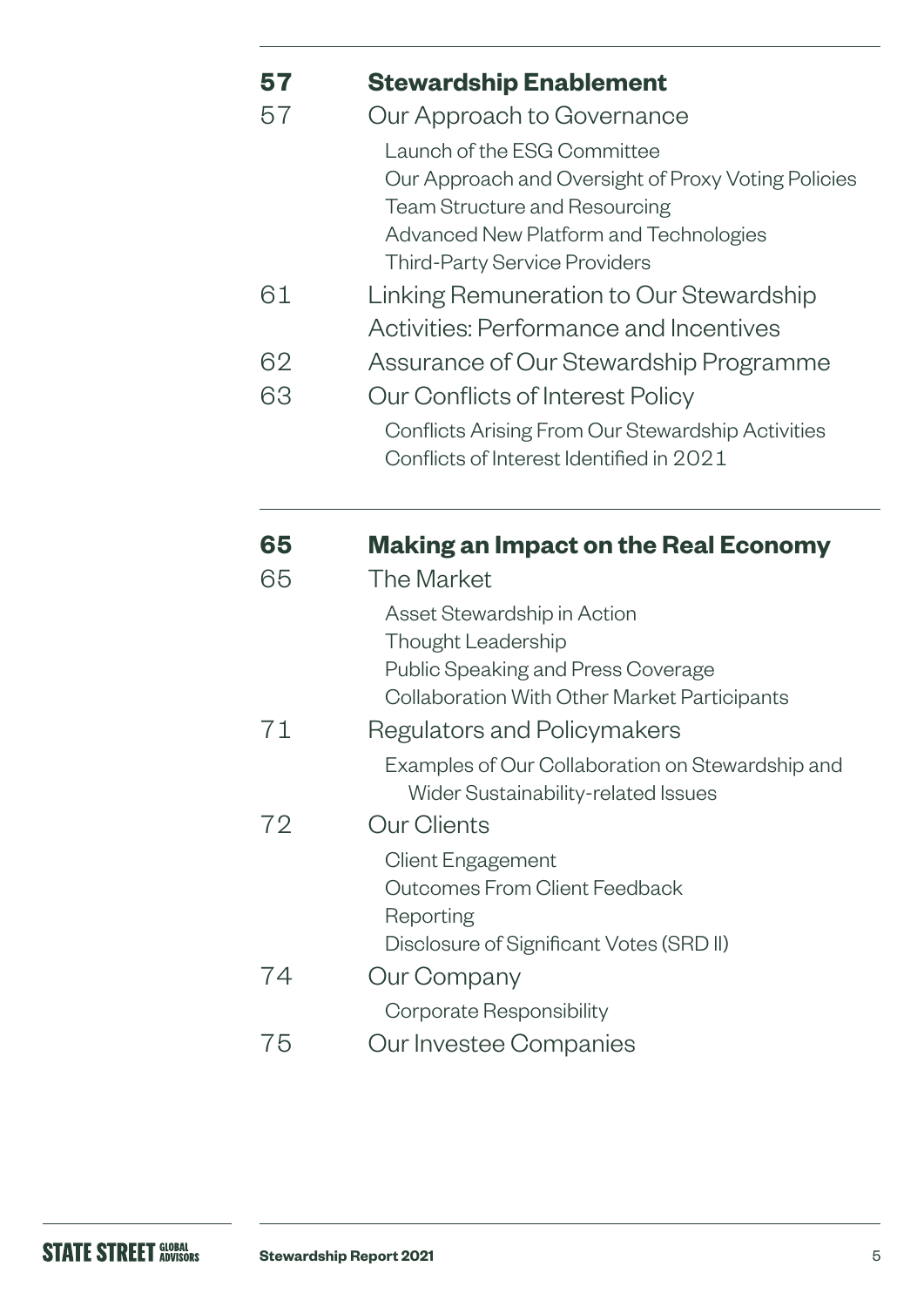### **76 [Appendices](#page-75-0)**

- [76](#page-75-0) Appendix A: State Street Global Advisors
	- Global Policy and Voting Links
- 77 [Appendix B: Public Speaking Examples](#page-76-0)
- [78 Appendix C: Stewardship Team Senior Leader](#page-77-0)  [Biographies](#page-77-0)
- 79Endnotes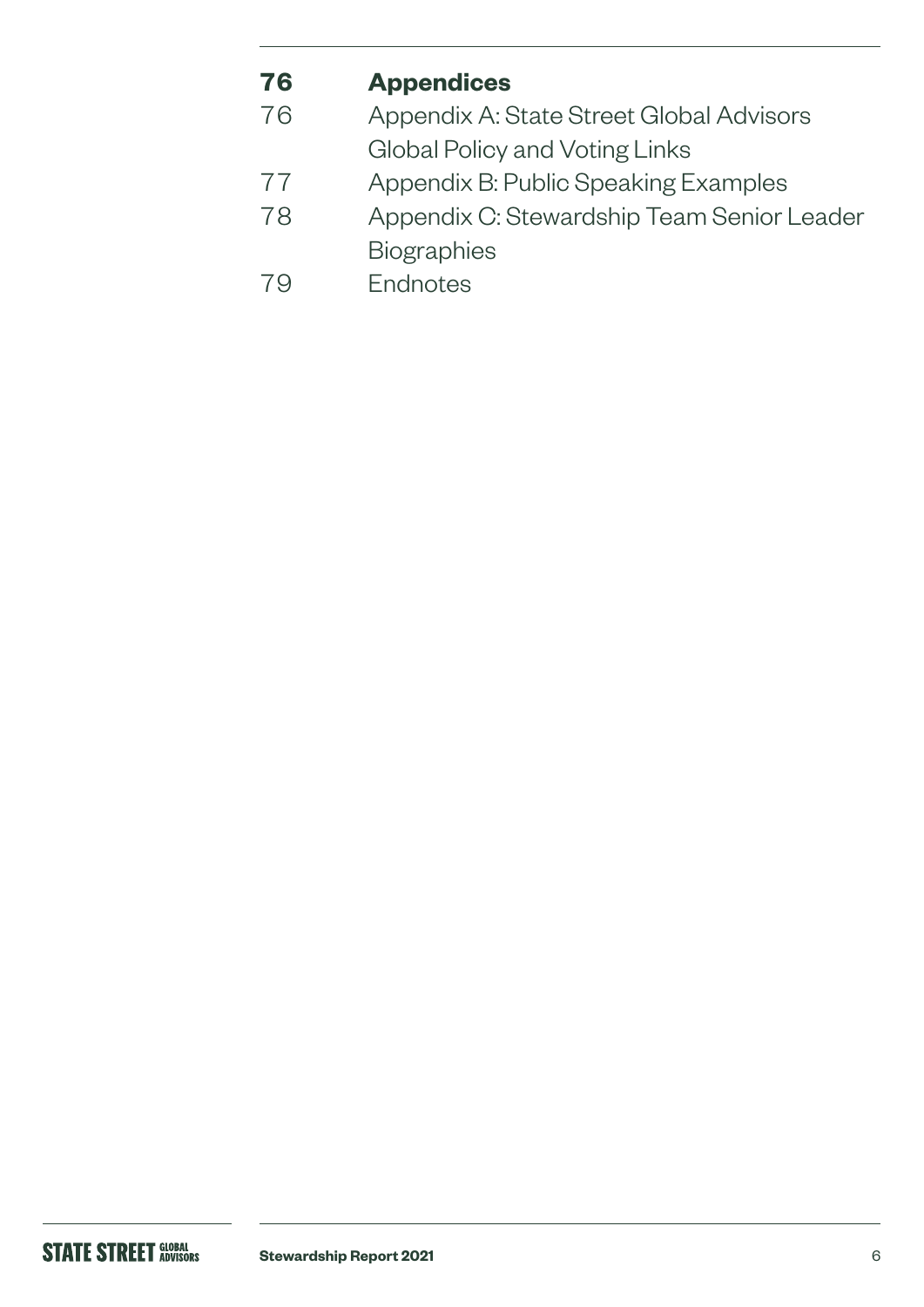# <span id="page-6-0"></span>Introduction and Background

**Statement From Cyrus Taraporevala, President & CEO, State Street Global Advisors**



We are pleased to have the opportunity to report on our stewardship activities for 2021, where we set out how we created sustainable benefits for the economy, the environment, and for society.

State Street Global Advisors' mission is to invest responsibly to enable economic prosperity and social progress. Over the past 40+ years, we have built a universe of active and index strategies across asset classes to help fulfil our fiduciary duty and to enable our clients to achieve their investment goals. As the asset management arm of State Street Corporation, we have pioneered the creation of the world's first exchange-traded funds (ETFs) and we are a global leader in indexing.

There are three specific areas we would like to highlight:

- **1** First and foremost, we want to highlight how we have brought ESG to the fore of our governance across State Street Corporation and State Street Global Advisors.
- **2** We continue supporting the acceleration of the systemic transformations under way in climate change.
- **3** Additionally, we are advancing the transition towards more diverse boards and workforces.

ESG Governance Across State Street Corporation and State Street Global Advisors As we mentioned in our 2020 Report, Rick Lacaille (our former Global Chief Investment Officer) took on a new role as Global Head of ESG responsible for ESG across all of State Street Corporation. Our corporate Board of Directors oversees material ESG issues identified by key stakeholders. Under Rick's leadership, we are advancing State Street's mission, which is *to help create better outcomes for the world's investors and the people they serve*. ESG is central to our purpose, because we believe addressing ESG issues can help generate better long-term outcomes.

Within State Street Global Advisors, we are focusing on our ESG resourcing, oversight, and governance. We hired Karen Wong as our new Global Head of ESG and Sustainable Investing in 2021, and realigned internal reporting lines so that Karen has responsibility for all our ESG functions, including our Asset Stewardship programme. This reflects our continued multi-year strategic investment in ESG to improve the outcomes we deliver for our clients.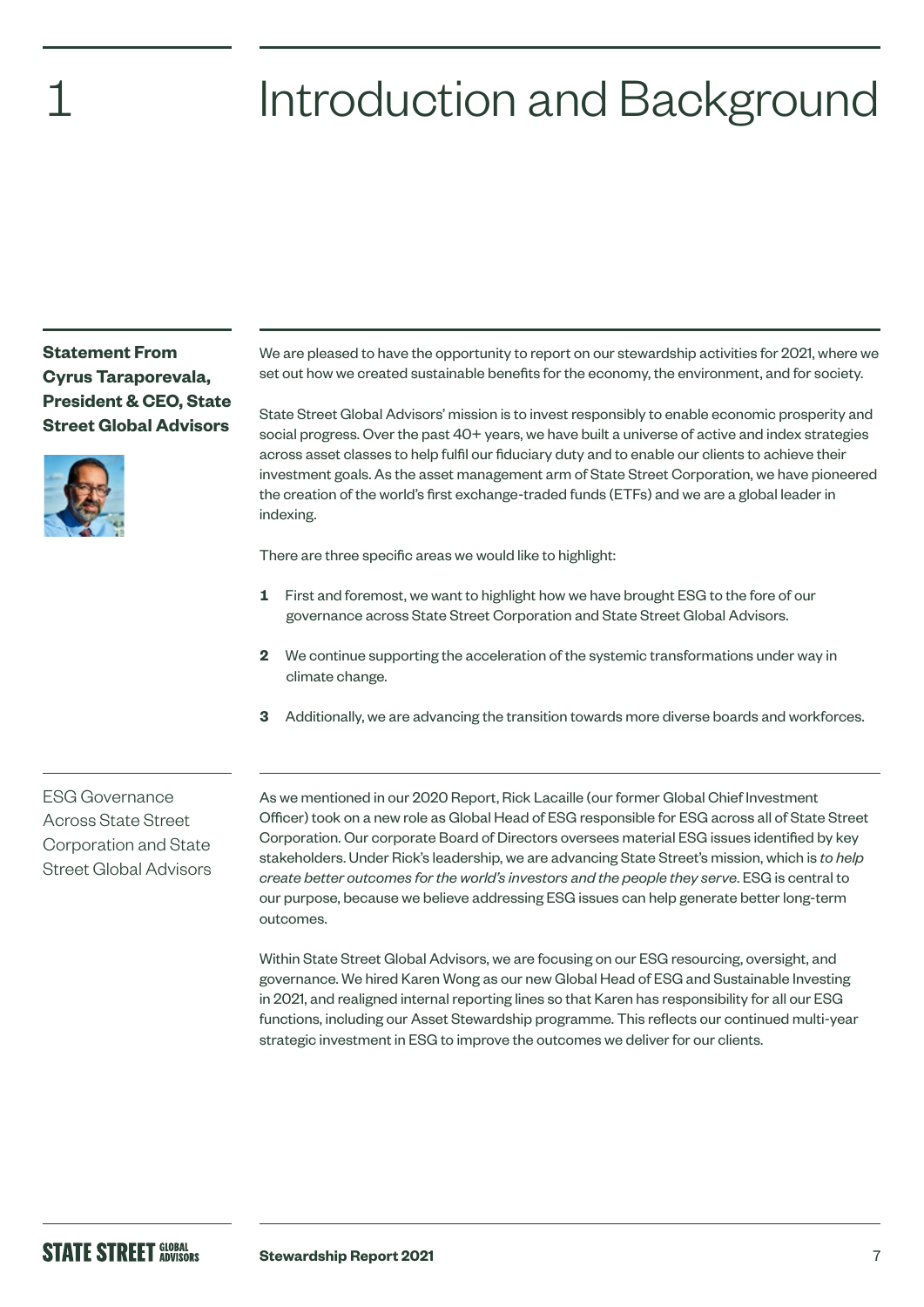We also worked to centralise the governance of our ESG activities across State Street Global Advisors. To do this, in early 2022 we created a new ESG Committee, chaired by Karen Wong, which took on the responsibilities previously undertaken by several different committees across the business. The ESG Committee brings together senior staff from across our Investment, Client-facing, Legal, Compliance, Risk Management, and Operational teams. This crossfunctional Committee facilitates better discussions about themes emerging from engagements and voting activities. We look forward to reporting on the improvements these changes have delivered in 2022. We continue to focus on climate change as one of our multi-year stewardship priorities, both in the activities we undertook in 2021 and where we will focus efforts in 2022. In April 2021 we joined the Net Zero Asset Managers Initiative with the goal of reaching net zero greenhouse gas emissions by 2050 or sooner, and in 2022 we are setting interim targets for 2030. However, we are also concerned about the risk posed by companies "brown-spinning," i.e., seeking to reduce their carbon exposure in portfolios by selling the highest-emitting components to private equity, hedge funds, and other actors. We are concerned this practice can reduce disclosure, shield polluters from scrutiny, and marginalise the voice of investors through moving the same emissions to another fund, rather than actually reducing emissions. Therefore, to drive positive change, we believe engagement with companies on emission reduction rather than divestment is a critical lever for long-term change. It is for this reason that stewardship is at the centre of our net zero strategy to ensure we hold portfolio companies accountable for their statements and actions around their Net Zero pledges and their transition planning. Further, as we move toward our net zero target, our engagement strategy will also continue to evolve: For example, we are planning a targeted engagement campaign in 2022 to encourage the most significant carbon emitters that we invest in to disclose climate transition plans. 2021 was another year of significant transitions. We came through the second year of the COVID pandemic and dealt with supply chain disruptions and the effects of climate change. All these continued to disrupt economies worldwide, threaten corporate resiliency, and test political stability. At the same time, issues of gender, racial, and ethnic inequality continued to challenge countries and companies to do better. That is why we instituted new guidance on Racial and Ethnic Diversity Disclosure, in which we stated how we would drive better disclosure on racial and ethnic composition of boards in 2021 and 2022. For 2021, our expectation was that, if a company in the S&P 500 or FTSE 100 did not disclose its racial and ethnic composition, we would vote against the Chair of the Nominating & Governance Committee. We were also clear that, in 2022, if a company in the S&P 500 or FTSE 100 did not have at least one director from an underrepresented community, we would vote against the Chair of the Nominating & Governance Committee. As part of our work on gender and equality, we continue to lead the market with our Fearless Girl campaign. Since we began this campaign, 948 (more than 60%) of the 1,548 companies we identified that had all-male boards have added one or more female directors. Whilst this is an improvement on board diversity, it's not the end goal of our work. In 2022, we expect that all companies we invest in, across the globe, will have at least one woman on their board. Focus on Climate Change Transformation Focus on Diversity and Equality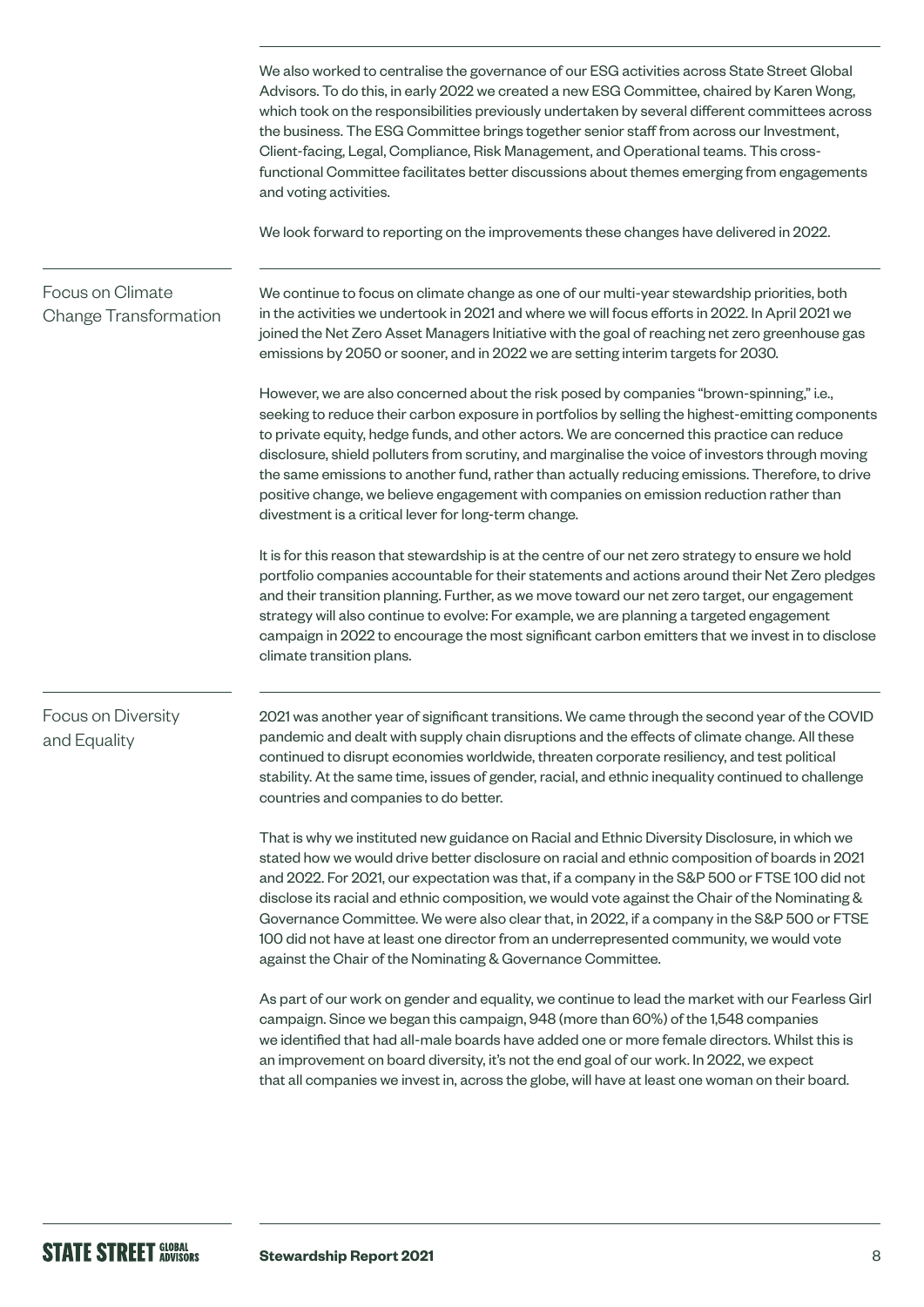This significantly expands upon our historic approach, which applied this approach only to constituents of major indices in select global markets. If we do not see companies engaging on this topic, we are prepared to vote against the Chair of the board's Nominating Committee or the board leader. Additionally, beginning in the 2023 proxy season, we will expect boards to comprise at least 30% women directors for companies in major indices in the US, Canada, UK, Europe, and Australia. We expect this change to result in boards with 3 or 4 female directors on average and as many as 3,000–4,000 additional female directors across covered indices.

We look forward to working even more closely with our clients, regulators, and our other stakeholders as we enter the next stage of our stewardship journey.

#### **Statement From Lori Heinel, CIO, State Street Global Advisors**



We recognise that a crucial element of good stewardship for our clients is the continued enhancement of our approach to ensure we remain aligned with our mission, client expectations, and ESG commitments. This year's report highlights a number of areas where we believe we have done just that.

We have also identified some areas where continuing improvement is necessary, one of which relates to our stewardship of non-equity assets. To demonstrate our developing stewardship of non-equity assets, this report includes some relevant examples of the work we have done beyond engagement and proxy voting. I am particularly proud of the work we are doing around our direct real estate investments in Europe to meet carbon reduction targets. In 2022, we will further develop our stewardship of fixed income assets, particularly with regard to how we engage with clients.

We continue to improve our stewardship practices and processes with an ever-present focus on satisfying the long-term needs of our clients. Below is a summary of several areas that we focused on in 2021 and where we are committed to building on progress in 2022.

#### Investment in R-Factor™

In 2019, we launched our ESG scoring system — Responsibility Factor (R-Factor) — based on a transparent framework of materiality.<sup>1</sup> Since then, we have continued enhancing R-Factor. In 2021, we expanded our coverage universe and now score more than 10,000 companies. This provides us with an effective prism through which to assess sustainability risks and ESG opportunities in our clients' portfolios. We have developed in-house sustainability screens to help identify companies for proactive engagement. These screens leverage R-Factor scores to identify sector and industry outliers for engagement and voting on sustainability issues. We also use R-Factor to help clients understand their portfolio exposures.

Our approach is enriched by assessments from our Asset Stewardship Team, which actively engages directly with companies, allowing us to leverage their expertise to map hundreds of governance metrics and assign custom weightings for each metric across six global regions. By linking together our R-Factor analysis of companies and our engagement processes, we focus our efforts on those companies that score poorly in R-Factor.

We currently vote against companies that fail to improve their R-Factor score and show no signs of taking action to improve their score. In 2022, we will continue to vote against companies where we do not see action to improve their score; we will now also vote against companies that show a downward trend in their R-Factor scoring as well as those that consistently underperform their peers in the same market sector.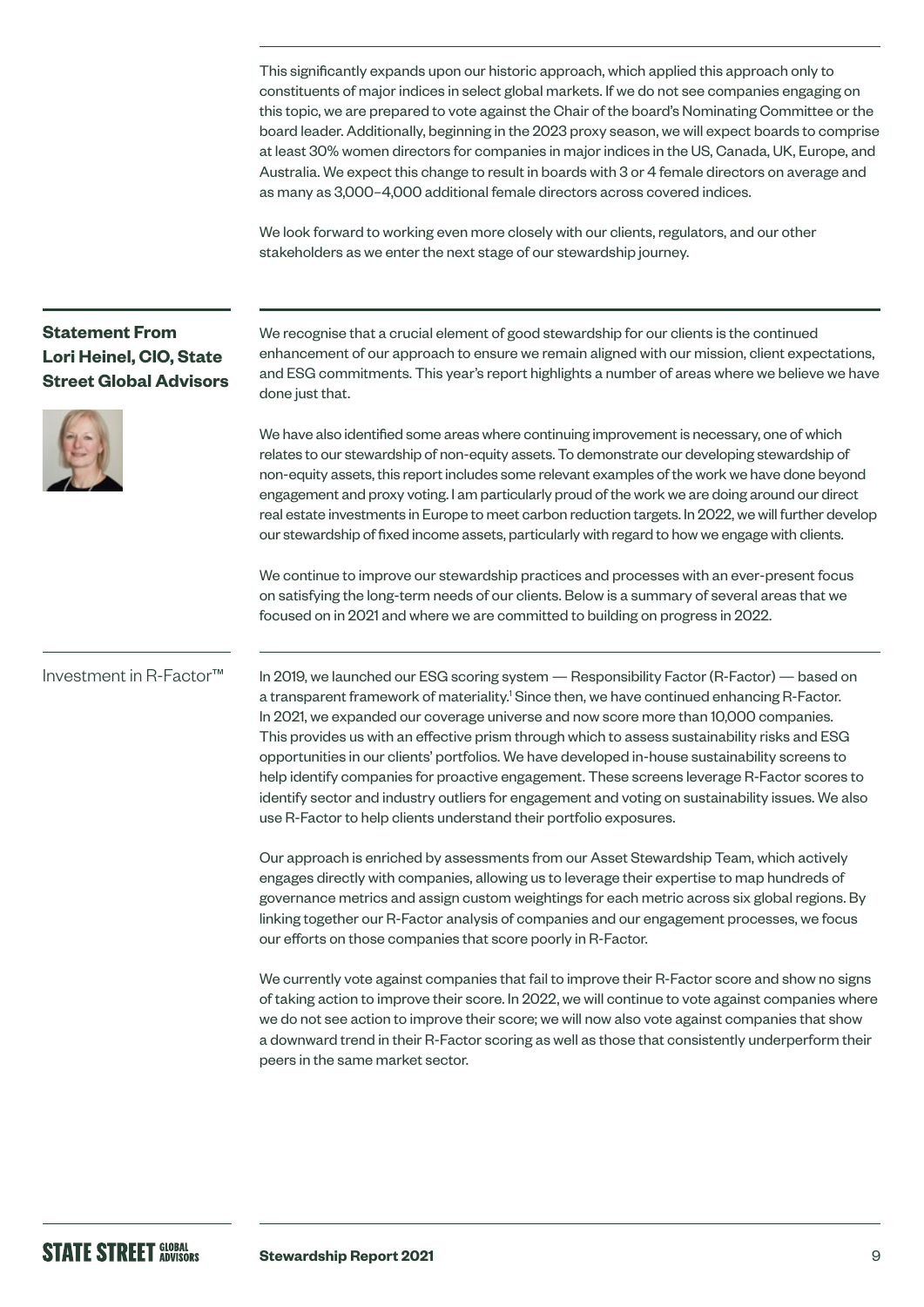<span id="page-9-0"></span>

| Our Use of ESG and<br><b>Climate Analytics</b>  | Following a robust research and due diligence examination of more than 35 ESG data providers,<br>we partner with 13 best-in-class ESG data providers that can offer valuable insights into client<br>portfolios. To support our clients in their assessment of ESG risks embedded in portfolios,<br>we have developed an ESG and climate analytical platform, which gives us the capabilities to<br>assess and monitor progress on carbon emission metrics such as carbon intensity and reserves,<br>greenhouse gas emissions, as well as a full scope of ESG portfolio analytics on ESG scores,<br>controversies, and business involvement. This data and analysis helps us to provide valuable<br>insights to our clients as to how their investment portfolios perform on these ESG risk areas. |
|-------------------------------------------------|----------------------------------------------------------------------------------------------------------------------------------------------------------------------------------------------------------------------------------------------------------------------------------------------------------------------------------------------------------------------------------------------------------------------------------------------------------------------------------------------------------------------------------------------------------------------------------------------------------------------------------------------------------------------------------------------------------------------------------------------------------------------------------------------------|
| Establishment of<br><b>Client Unit Function</b> | The Asset Stewardship Team works closely with our global client relationship teams to maintain<br>an open and constructive dialogue with clients on the delivery of our stewardship activities. We<br>have recently dedicated some members of the Asset Stewardship Team to meeting our clients'<br>ESG and stewardship expectations. This change ensures we are more closely connected to the<br>needs of our clients and aligned with their stewardship priorities.                                                                                                                                                                                                                                                                                                                              |
| Resources                                       | To address our expanding and evolving mandate, we have added to the headcount, experience,<br>and expertise within our Asset Stewardship and ESG teams. Moreover, we continue to prioritise<br>the expansion of our teams, as well as increasing investment in the areas of technology,<br>infrastructure, and data. With our focus on climate change and our commitment to net zero, we<br>understand the importance of expanding our approach to engagement. We believe this is one of<br>the most powerful tools available to us to help move companies, and the wider market, towards<br>achieving a more positive climate change outcome.                                                                                                                                                     |
| Conflicts of Interest                           | As an asset steward, a number of potential conflicts of interest may arise in our investment<br>activities. We have therefore identified and captured within this report the mitigants that we use<br>and a clear process for governance oversight of such potential conflicts.<br>In 2022, we have further developed our Conflict Mitigation Guidelines to better capture the                                                                                                                                                                                                                                                                                                                                                                                                                     |
|                                                 | processes we already follow internally. We look forward to reporting again in our 2022 report on<br>how this has impacted our management of conflicts of interest.                                                                                                                                                                                                                                                                                                                                                                                                                                                                                                                                                                                                                                 |
| Focus on Outcomes                               | We recognise that the expectations of regulators and our clients are more focused on outcomes<br>rather than initiatives. As was the case in 2021, this will remain a key focus area for us in 2022<br>as we continue to evolve our data capture of engagement outcomes. In particular, we will focus<br>on improving the way we record and communicate the outcomes of our engagement and voting<br>activities. Overall, we will ensure that mechanisms are in place to effectively measure, analyse,<br>and report on our efforts to regulators, clients, markets, and our employees.                                                                                                                                                                                                            |
|                                                 | We will continue to engage with our clients on their climate goals. The case studies that we<br>present in Chapter 5 highlight the climate engagement activities we undertook in 2021 and the<br>positive outcomes achieved by this engagement.                                                                                                                                                                                                                                                                                                                                                                                                                                                                                                                                                    |
|                                                 | We believe that there is much still to $do$ — the topics we have outlined contain ongoing<br>challenges that cannot be achieved in a year. However, we recognise the importance of the<br>incremental efforts we can successfully support each year to help drive towards the desired<br>longer-term outcomes.                                                                                                                                                                                                                                                                                                                                                                                                                                                                                     |
|                                                 | We look forward to detailing our progress in the 2022 report.                                                                                                                                                                                                                                                                                                                                                                                                                                                                                                                                                                                                                                                                                                                                      |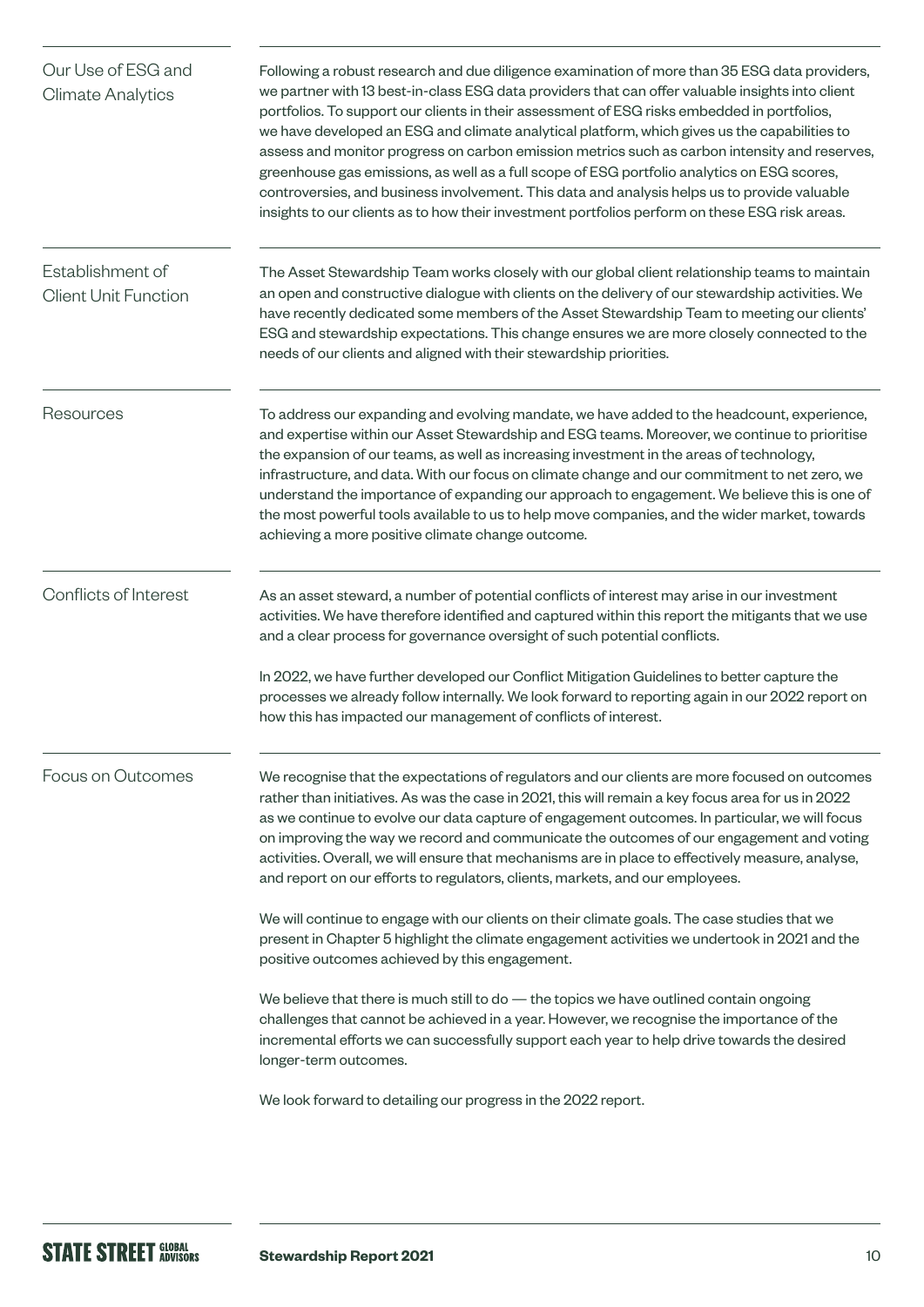# Who We Are and Who We Serve

In this section, we have set out the values that drive our stewardship activities. These are initially set and guided by State Street Corporation, and flow through to State Street Global Advisors, informing our philosophy and how we serve our clients.

#### **State Street Corporation**

<span id="page-10-0"></span>2

Mission and Values

Our parent company provides a framework for our mission and culture. What our values mean:

- Global Force, Local Citizen: We're a global company with a deep commitment to our individual markets, clients, and communities.
- Always Finding Better Ways: We're committed to continuous improvement: delivering value to clients, shareholders and communities, developing our people, and operating efficiently and ethically.
- Stronger Together: We're passionate about building relationships and creating shared goals that help our employees and clients achieve success.
- Trust Is Our Greatest Asset: We're committed to acting with integrity and treating our clients, employees, and stakeholders with fairness and respect.

It is critical for our success and employee experience that our values are integrated into our culture. We are steadfast in our commitment to a culture of risk excellence that mitigates potential risks that threaten our business. We put risk excellence at the heart of our business strategy, balancing the goal of long-term value creation with the protection of our economic, human, and environmental capital.

The human capital aspect of our business, including how we engage with and support our employees, is material to our long-term success. Issues and initiatives related to our human capital are important both in our internal operations and in our external affiliations with companies in State Street Global Advisors' portfolios. Our employees help us create long-term value and constantly innovate better ways to provide services to our clients and engage with our stakeholders.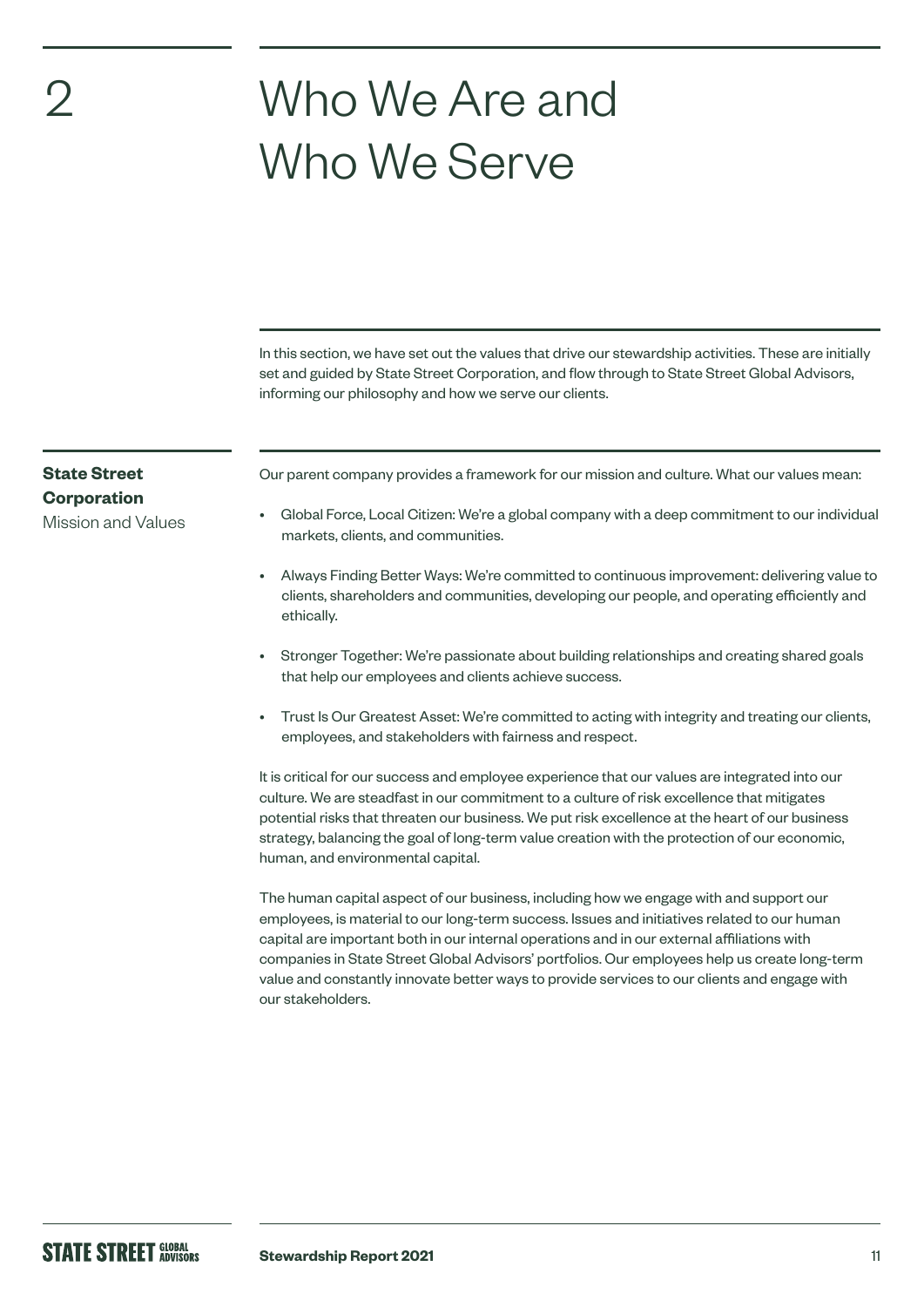### At State Street Global Advisors, we are driven by the belief that an inclusive culture and diverse workforce are essential to the long-term sustainability and success of our business. We hold our employees and leadership accountable to high standards of conduct that ensure our business is run in an ethical and responsible manner. Our mission is to invest responsibly to enable economic prosperity and social progress. Our mission is evidenced by our enduring commitment to ESG principles across our investment strategies. Our ESG beliefs are central to our corporate mission and encompass the following tenets: **1** We believe that identifying and systematically incorporating material ESG issues is integral to our role as fiduciaries of our clients' capital. **2** As one of the world's largest asset managers, we partner with clients to achieve their ESG objectives through our global expertise in ESG research, investment strategy, and data analytics. **3** Our stewardship role in global capital markets extends beyond proxy voting and engagement with issuer companies. We seek value for our clients through thought leadership, engagement, and disclosures. **4** Companies embracing ESG best practice have strong, effective, independent boards and incorporate sustainability into their long-term strategy. **5** State Street's values define what we stand for and the behaviours we want to encourage in each other. They unite us as an organisation and guide every decision we make. State Street Global Advisors, a fully owned subsidiary of State Street Corporation, is one of the world's largest asset managers, responsible for \$4.14 trillion in assets under management and the third-largest provider of exchange-traded funds globally (as of 31 December 2021).<sup>2</sup> We recognise our role within financial markets, given our size and scope. We are a global scaled Index and systematic investment manager, with strengths in Indexing (institutional and ETFs) and Cash, as well as select active and multi-asset capabilities, underpinned by a strong ESG ethos. ESG offers a source of increasingly valuable information for investors, impacting both potential returns and risk. Our Index business is evolving rapidly, propelling innovative approaches to investing that take ESG criteria into account. Whether driven by regulation, investment beliefs, or values — many of our investors are asking how their indexed investments can adapt to this new realm. As growing data availability creates the opportunity to integrate ESG into index portfolios, we continue to broaden our toolkit to help our clients future-proof their portfolios with leading-edge solutions. Our active and index capabilities span the investment spectrum. Our Company **State Street Global Advisors**  Mission and Values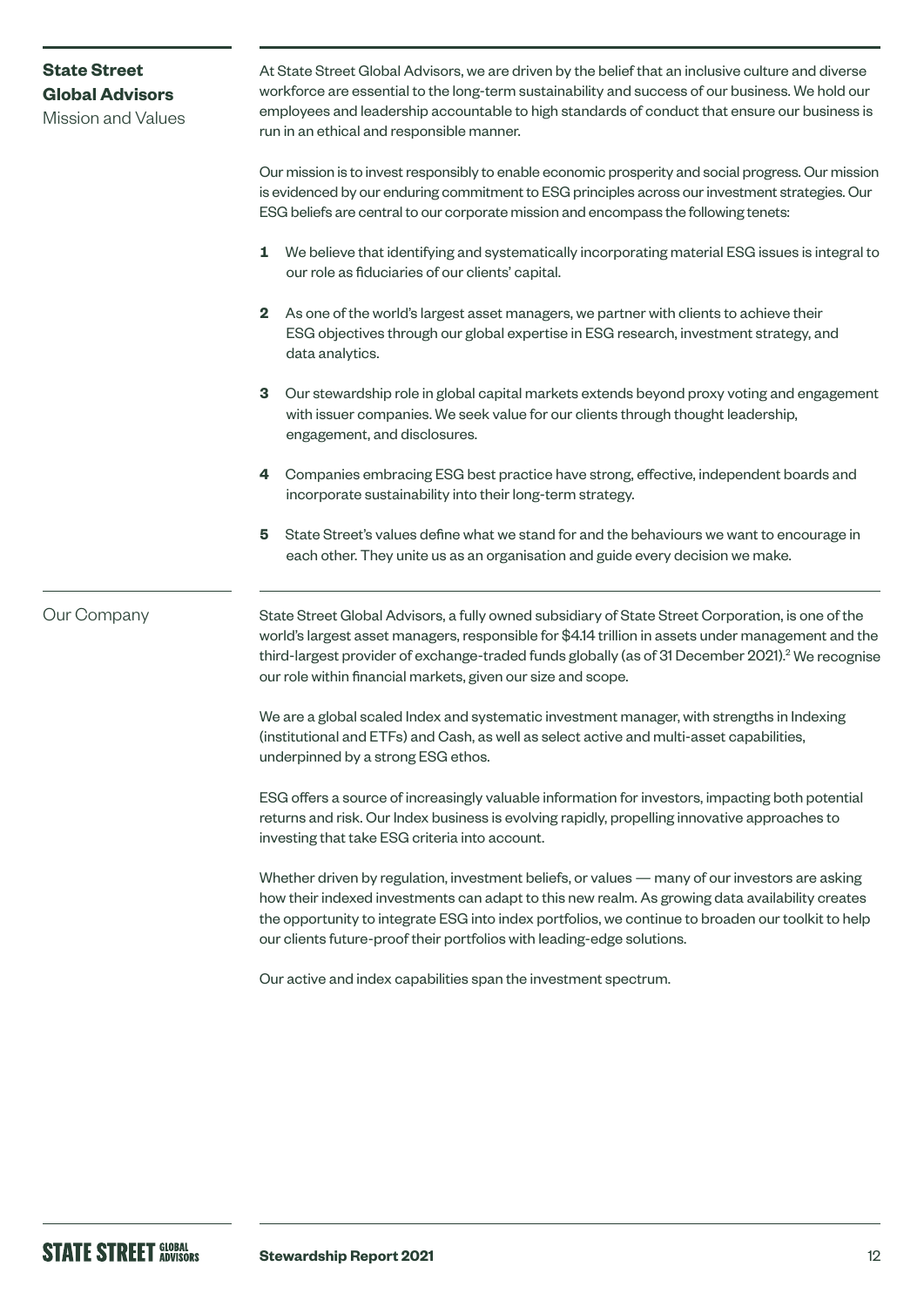#### Figure 1

**Assets Under Management Split by Asset Class**

| <b>Equity</b>                                                           | Fixed Income & Cash*                             | <b>Multi-Asset</b>                                                                                                                                                                                                           | Alternatives <sup>+</sup>                                                                                                      |
|-------------------------------------------------------------------------|--------------------------------------------------|------------------------------------------------------------------------------------------------------------------------------------------------------------------------------------------------------------------------------|--------------------------------------------------------------------------------------------------------------------------------|
| <b>\$2.67T</b>                                                          | <b>\$992B</b>                                    | <b>\$224B</b>                                                                                                                                                                                                                | <b>\$248B</b>                                                                                                                  |
| Active<br>• Quantitative<br>• Fundamental<br><b>Smart Beta</b><br>Index | Active<br>Smart Beta<br>Index<br>Cash Management | <b>Strategic and Tactical</b><br><b>Asset Allocation</b><br>Outcome Oriented<br>• Target Date Funds<br>• Real Assets<br>• Inflation Protection<br>• Absolute Return<br><b>Exposure Management</b><br><b>Model Portfolios</b> | <b>Hedge Funds</b><br><b>Private Equity</b><br>Private and Public Real Estate<br>Currency<br>Commodities<br><b>Real Assets</b> |

Source: State Street Global Advisors, 31 December 2021.

\* Cash includes both floating- and constant-net-asset-value portfolios held in commingled structures or separate accounts.

† Alternatives Includes real estate investment trusts, currency and commodities, including gold-backed ETFs for which SSGA only serves as marketing agent.



Source: State Street Global Advisors, 31 December 2021.

\* Official Institutions is a client type that includes all plan type assets including DB and DC.

As a long-term holder of the constituents of the world's primary indices, it is imperative that we use our voice and vote to influence companies on long-term governance and sustainability issues. We firmly believe in the impact our voting and engagement can have in creating value for our clients. We use sustained, multi-year engagements to drive improved disclosure and standards around material ESG risks and opportunities and the long-term preservation of the value of the companies in which we invest.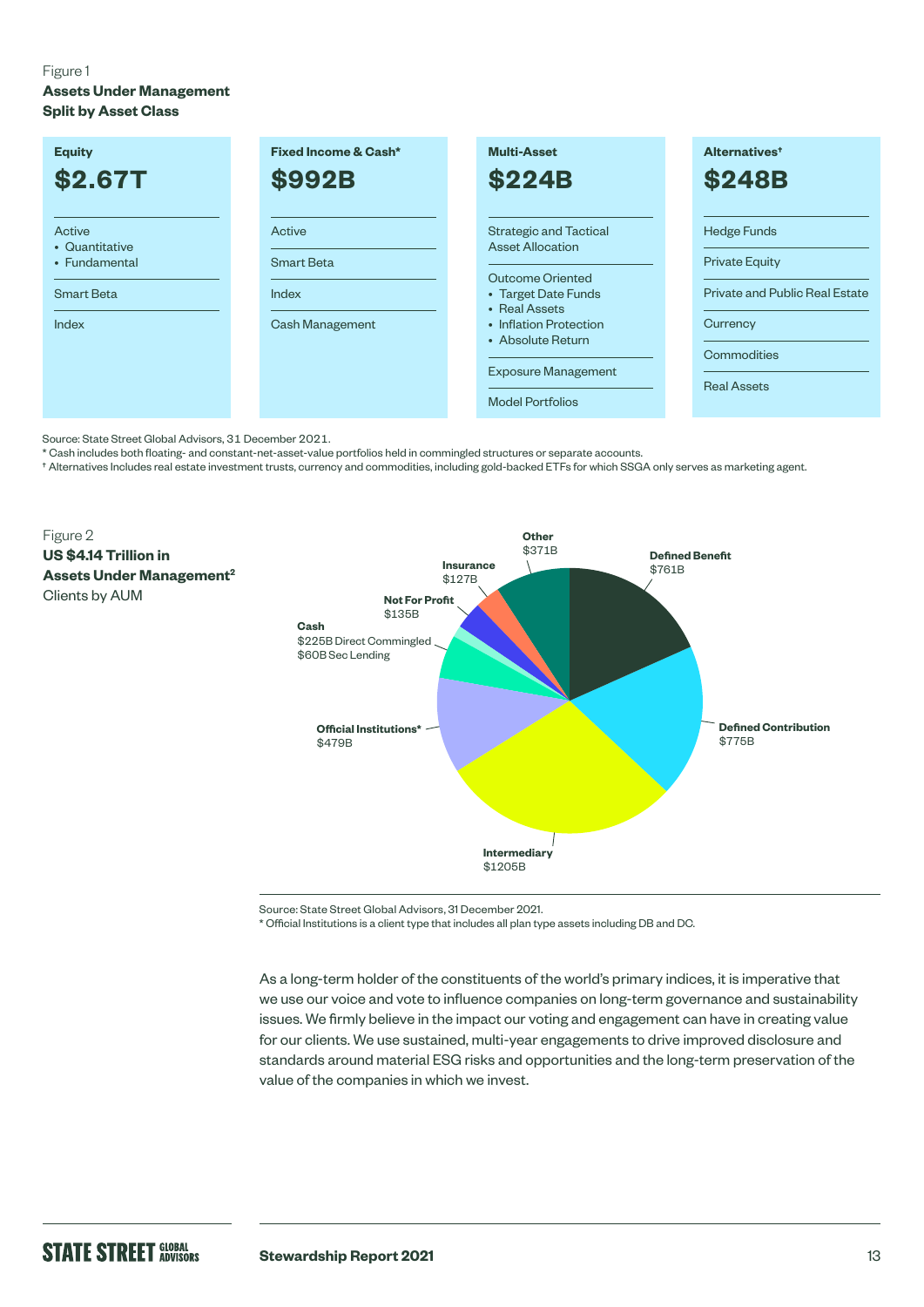#### Stewardship Programme Philosophy and **Objectives**

Our stewardship philosophy is an extension of our mission and values to protect and promote the long-term economic value of client investments. Our stewardship objectives are as follows:

- Clearly communicate our commitment to responsible investing on behalf of our clients and report on the impact of our stewardship activities. We aim to achieve this objective through honest evaluation, seeking feedback, continuous enhancement, and increased transparency in our stewardship practices.
- Develop effective proxy voting and engagement guidelines that enhance and evolve ESG practices in the market. We aim to achieve this objective by applying higher voting standards in markets where governance and sustainability practices are below global investors' expectations, and by identifying engagement priorities that focus on sector, thematic, and/ or market-specific issues. We work (where such activities are permitted by law) with other stakeholders in markets where we believe collective action is needed to promote market enhancements towards best practice.
- Ensure that companies see us as a long-term partner as they navigate the evolution of ESG practices. We aim to achieve this objective by (1) screening our portfolio holdings on performance and, where applicable, ESG factors to prioritise our engagement efforts and (2) by constructively engaging with senior management and board members to effect change in investee companies. R-Factor, our proprietary ESG scoring system, plays an important role in informing our Stewardship process, including our screening, voting, and engagement with investee companies (for more information on R-Factor, please see Chapter 3 of this report). In addition, we use thought leadership to inform and provide guidance to our investee companies on the development of ESG practices across our key markets.
- Create outcome-oriented stewardship. To measure and demonstrate impactful outcomes, we monitor and follow up with companies that we previously engaged with and evaluate their responsiveness to our feedback. This requires a long-term, multi-year approach to stewardship as well as perseverance and commitment to our process. Examples of this can be found in Chapter 5 of this report.
- As fiduciaries, we recognise the importance of being accountable to our clients. As such, we aim to provide transparency of our stewardship activities through meetings with clients, publication of quarterly stewardship activity reports, ESG thought leadership, and other information reported publicly online. During our meetings with clients, we actively seek feedback and input to help inform our stewardship priorities.

#### **Who We Serve**

Our Client Base

Figure 3 **Our Capabilities Deliver for Our Diverse and**  For Our Diverse and<br>Global Client Base<br>Global Client Base

As one of the world's largest asset managers, we serve a diverse range of clients across the globe. Below is a high-level summary of our firm as at 31 December 2021.

Trillion in Assets<sup>2</sup>

2100+ Clients<sup>3</sup>

58

Countries with Clients<sup>3</sup>

10

Investment Centers<sup>3</sup>

30

Million DC Participants<sup>4</sup>



Global Trading Capability<sup>5</sup>

Source: [www.ssga.com/ie/en\\_gb/institutional/ic/about-us/who-we-are](https://www.ssga.com/ie/en_gb/institutional/ic/about-us/who-we-are)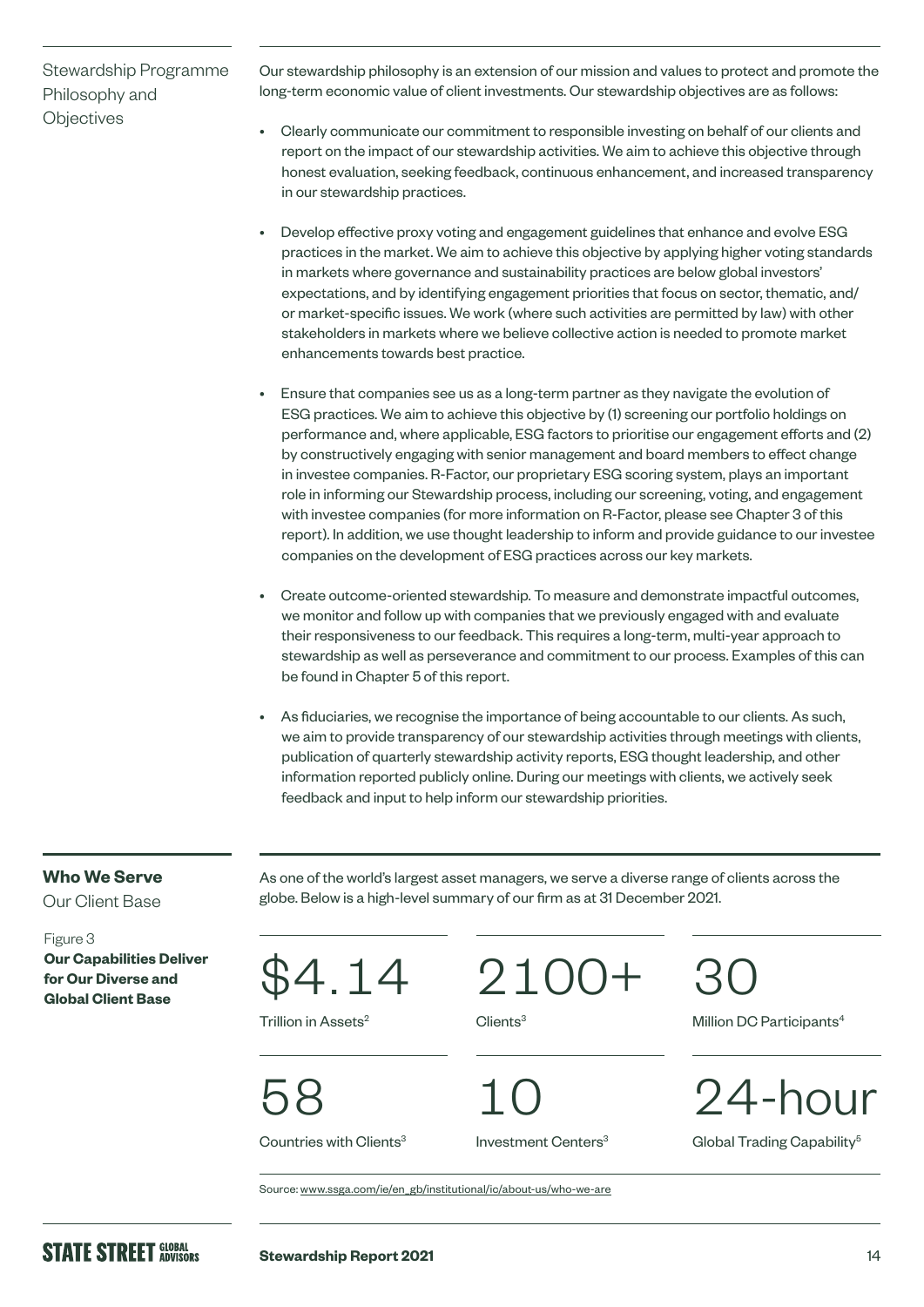Our institutional clients include pension providers, intermediaries, institutions, and not-for-profit organisations. We are also a leading partner to some of the largest government retirement plan providers and sovereign wealth funds globally. Consequently, for many of our clients the investment horizon is measured in decades. Although we do not have direct relationships with retail clients, we are acutely aware that the services we provide to institutional investors ultimately impact their underlying investor base. For example, underlying the pension scheme clients with whom we work are individual scheme members and beneficiaries, whose future financial well-being and retirement security is impacted by the role we play. A breakdown of our clients by type and by geography follows.

| <b>Institution Type</b> |        |
|-------------------------|--------|
| Intermediary            | \$1.2T |
| Institutional           | \$2.9T |
| Geography               |        |
| Americas                | \$1.5T |
| <b>APAC</b>             | \$0.6T |
| <b>EMEA</b>             | \$0.5T |
| Other*                  | \$1.5T |

\* Other includes Securities Lending Pools, SSGA Funds, Mutual Funds, ETFs, and other investment vehicles where underlying client data is unavailable. Includes SPDR Gold Fund, for which SSGA only serves as marketing agent. Source: State Street Global Advisors, 31 December 2021.

We partner with many of the world's largest, most sophisticated investors and financial intermediaries to help them reach their goals through a rigorous, research-driven investment process spanning both indexing and active disciplines. The majority of our investments lie across our intermediary business as well as our defined contribution and defined benefit businesses. We do not currently have any direct retail clients. Below is a brief description of our key end-clients and how we work with them.

**Pension Schemes** We work with employers to help millions of people live more secure and dignified retirements, serving defined benefit and defined contribution pension plans and other pension providers around the world.

**Investment Consultants** We partner with consultants to share investment insights and expertise to help their clients achieve their unique investment goals.

**Endowments and Foundations** We help endowments and foundations fund educational, scientific, and environmental breakthroughs by offering a wide range of solutions and products to help them achieve their goals regardless of the time horizon.

**Countries** We help countries build their infrastructure, implement monetary policy, and save for future generations by partnering with central banks, governments, and sovereign wealth funds.

**Financial Advisors and Other Intermediaries** We work with financial advisors and other intermediaries to help them and their clients create better financial futures — from registered investment advisors in the US to discretionary wealth managers and private banks in Europe by offering them a variety of ETFs and model portfolios.

**Corporate Treasurers and Chief Financial Officers (CFOs)** We work with Corporate Treasurers and CFOs to help their companies meet their financial commitments and fiduciary obligations, as well as to reinvest in their businesses through a variety of cash management solutions.

**Asset Managers** We act as sub-adviser for our asset manager clients and solve complex needs such as portfolio transitions and solutions for liquidity within an asset class.

#### Figure 4 **Client Assets Under Management** Net AUM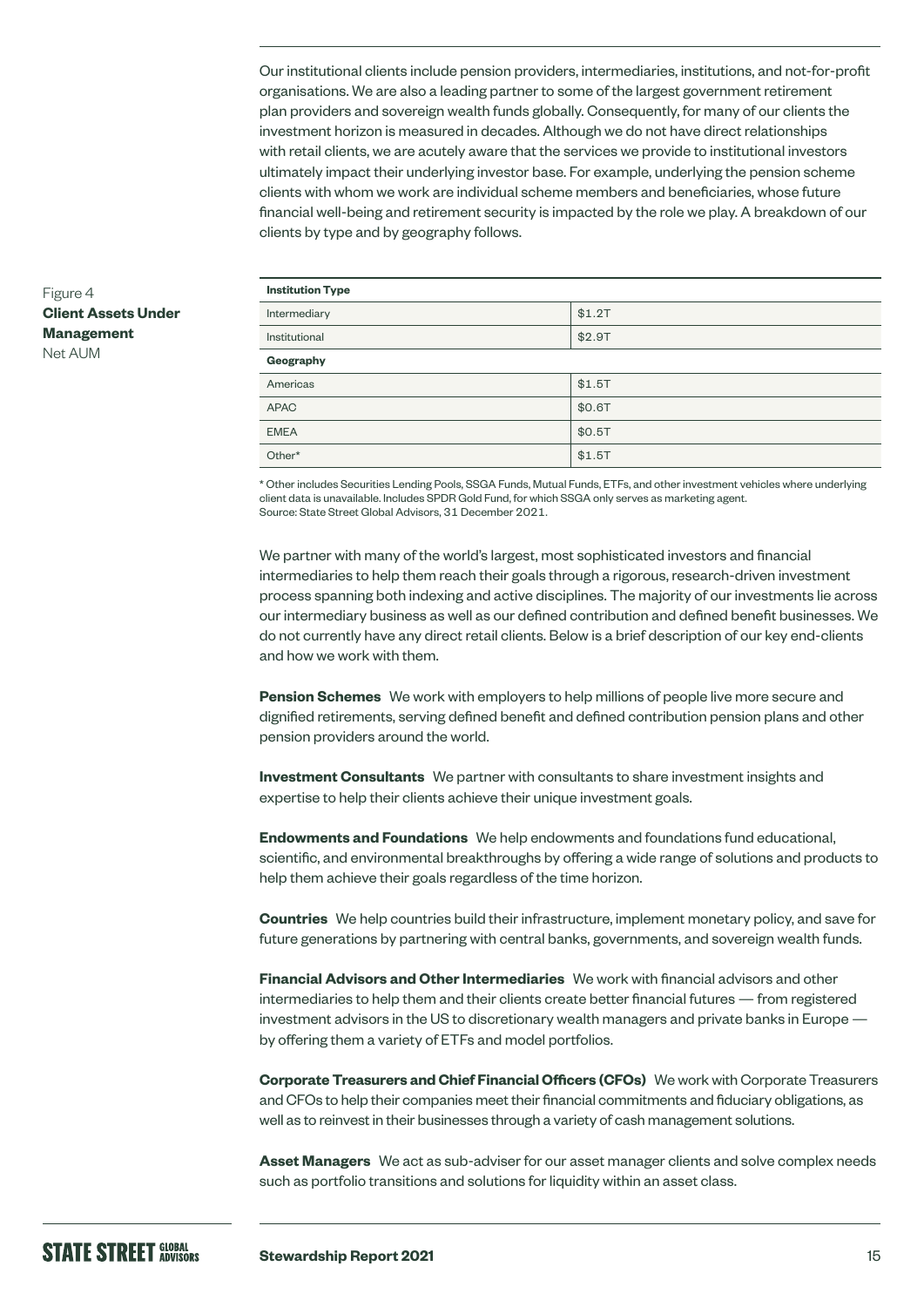#### Meeting Client and Beneficiary Needs

We have a client-first approach, whether our clients are focused on risk management, responding to new regulations, making investments that align with their values, or seeking to enhance longterm performance. Our ultimate aim is always to secure the financial future of our clients.

As we manage portfolios that are long-term holders of capital, it is imperative that we assess and manage ESG risks on an ongoing basis. This is especially important given the long-term and unpredictable nature of systemic risks, such as climate change, whose impact may play out for decades to come.

We have integrated ESG considerations into our investment decisions and investment processes, where appropriate. We have also developed ESG-specific investment and asset stewardship capabilities that enable our clients to achieve their ESG objectives and investment goals while contributing to sustainable economic prosperity and growth.

#### Case Study: Decarbonisation in Investment Portfolios

Below is a case study explaining one of the ways in which we have sought clients' views on ESG issues and used them to inform our stewardship activities.

**Background:** In 2021 we conducted a survey of over 300 institutional investors, many of whom are our clients, to help us better understand their views on decarbonisation. We surveyed senior executives with asset allocation responsibilities at institutions including private and public pension funds, sovereign wealth funds, endowments, foundations, and official institutions from around the world.

**Findings:** We found that, although only 20% of investors have committed to a specific portfolio decarbonisation target, a further two-thirds say they will do so within the next three years. In total, over three-quarters (77%) of respondents were already taking (either targeted or non-targeted) action on decarbonisation. Equities and fixed income are top priorities for institutional investors concerned with decarbonisation, but all asset classes are under consideration. Respondents' preferred strategy to address climate issues is strong asset stewardship and engagement, followed by more robust climate criteria for selecting asset managers, then supplementing existing portfolios with climate-themed managers.

**Outcome:** Our survey showed that our clients and other investors view decarbonisation as an increasingly important topic. They clearly told us that priority should be given to stewardship and engagement with investee companies as a mechanism to drive change. As a result, we are working with our data providers to continually improve the quality of the carbon-related data we hold on our investee companies. This data informs how we engage with our investee companies and the changes we want them to make in relation to their carbon footprints and decarbonisation targets. Where appropriate, we use our votes to reinforce the views of our clients.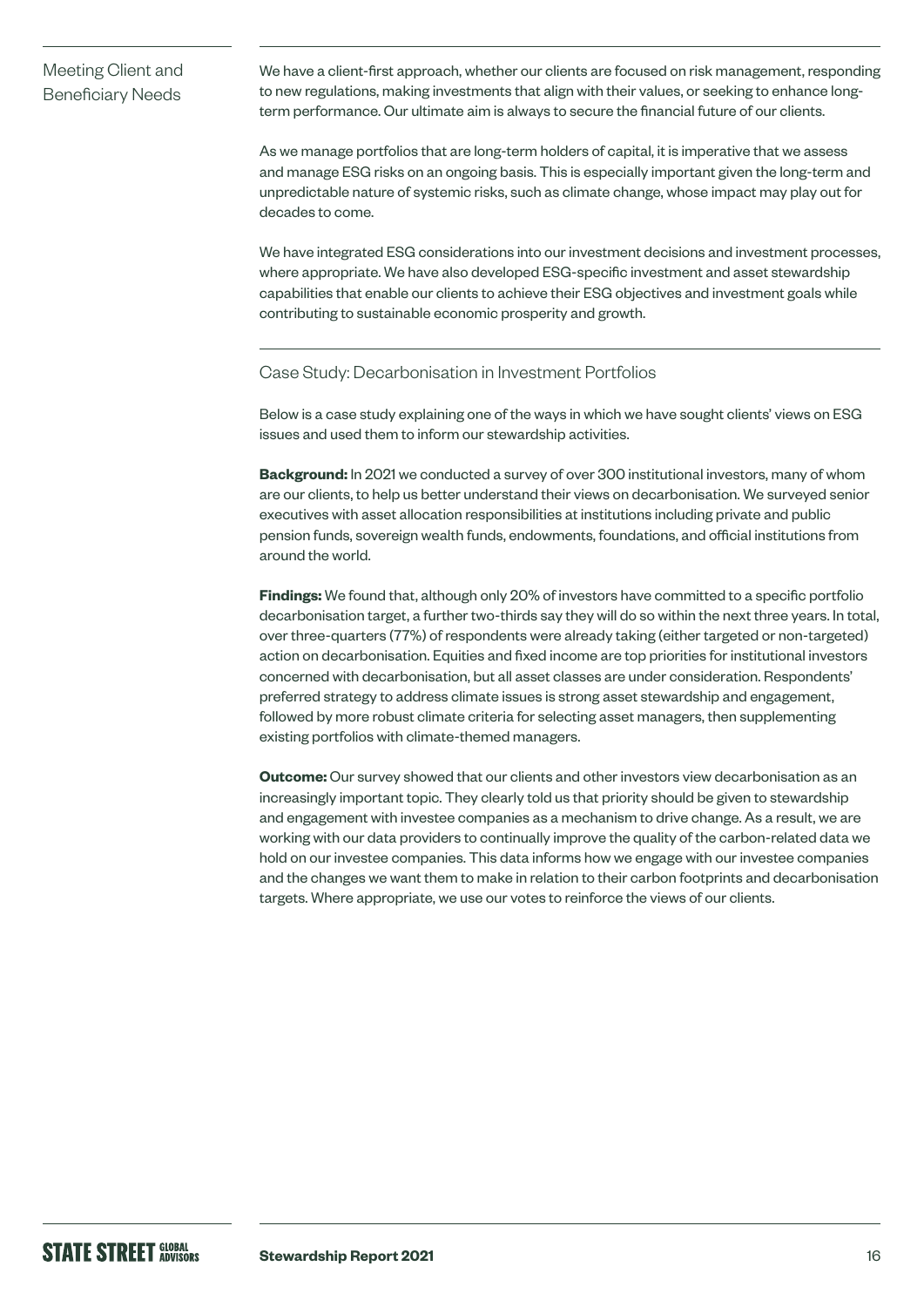# Responsible Investing at State Street Global Advisors

In this section, we discuss the ways in which State Street Global Advisors integrates stewardship and investment, including material environmental, social and governance issues, and climate change, within our investment processes. We approach ESG investing in four ways:

- **1 Exclusion** Building on more than 30 years of experience with screened portfolios, we have developed a firm-wide approach to ESG screening. This approach represents the shared perspective of all State Street Global Advisors investment teams across equities, fixed income, and alternatives, and across both index and active investment styles. The exclusionary approach offers clients a thoughtful way to express their values or risk mitigation preferences in their portfolios. We use a variety of externally provided screening data sets to implement clients' preferences.
- **2 Best in class** Utilising R-Factor as well as other ESG data sources, we have the capability to invest in sectors and companies selected for superior performance, relative to their respective investment universes and industry peers.
- **3 Thematics** Our thematic strategies focus on a range of themes, including gender diversity and climate. For investors seeking to align portfolios with the Paris Agreement and the transition to a low-carbon economy, we offer a variety of options, including low-carbon mitigation, as well as a combined mitigation and adaptation approach.
- **4 Integration** Our active portfolio managers integrate ESG signals and factors, where appropriate, in efforts to mitigate risk and identify opportunities for long-term performance potential.

Our investment teams are given a variety of tools to support them in the implementation of these approaches, which we discuss later in this chapter. We will also address the way we integrate responsible investing into our investment strategies across the various asset classes in which we invest.

Most of our ESG assets are within Equity Index and Smart Beta strategies, and our Global Equity Beta Solutions team integrates ESG either through the index itself (e.g., an index that either incorporates ESG characteristics or has sustainable investment as its objective) or as a custom solution, constructed through our beta solutions capability.

<span id="page-16-0"></span>3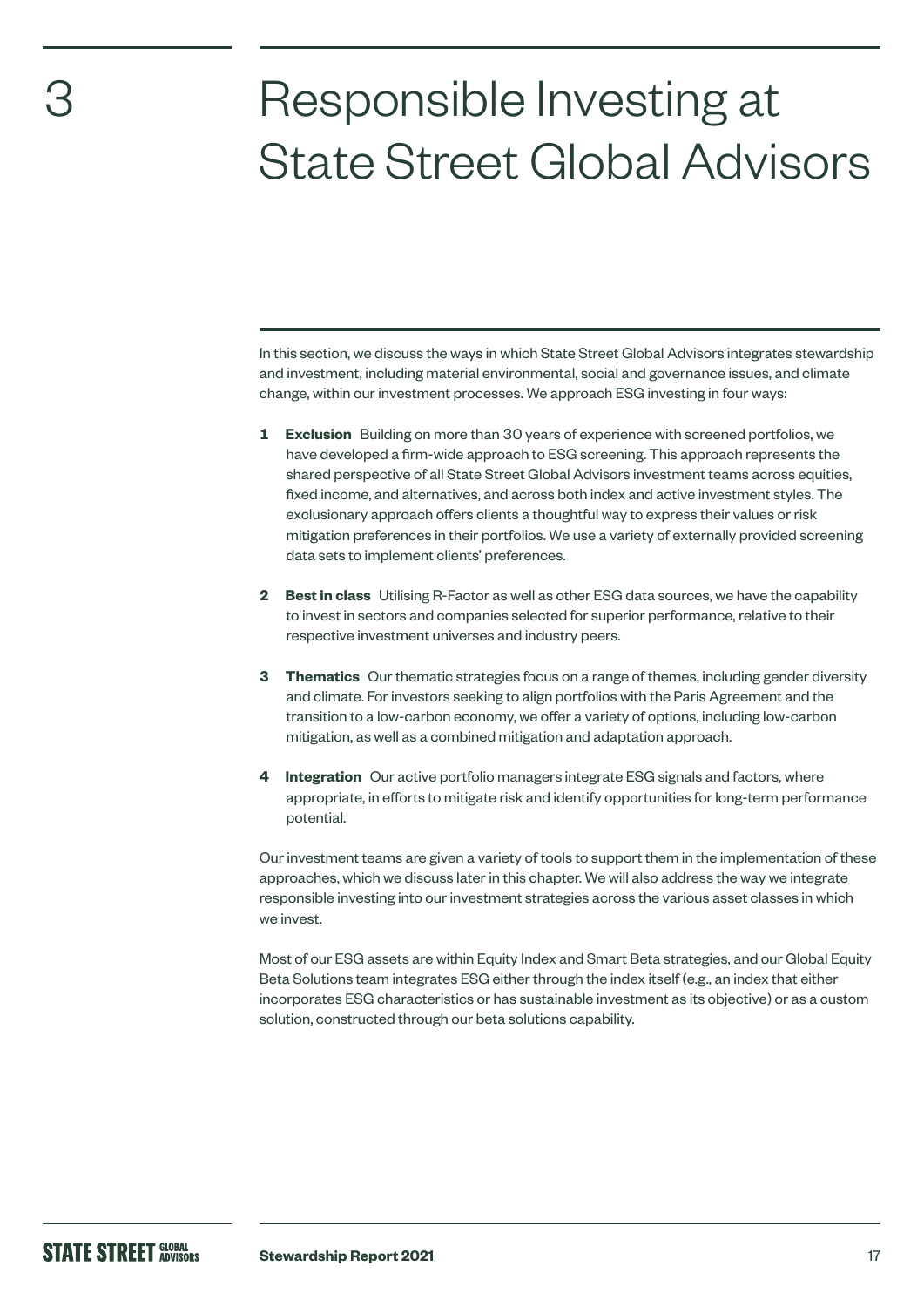| <b>Our Approach to</b><br><b>ESG Exclusions</b> | At State Street Global Advisors, exclusionary screening can be applied to portfolios as a<br>standalone ESG approach, or in combination with other styles, such as thematic investing or<br>integrating ESG into the investment process. Screening may sound simple, but the process can<br>involve a significant amount of judgment on the part of asset managers, or the third-party data<br>providers with whom they partner to conduct exclusionary screens.<br>The majority of our mandates are client directed; therefore, it is the choice of our clients if or how<br>they apply exclusionary screens. Still, we believe it is important, where appropriate, to offer our<br>clients our own perspective on how to conduct exclusionary screening. This perspective, which<br>we have named Point of View (POV), is guided by the same rigour that guides all of our work. More<br>detail on POV is set out later in this chapter. |
|-------------------------------------------------|--------------------------------------------------------------------------------------------------------------------------------------------------------------------------------------------------------------------------------------------------------------------------------------------------------------------------------------------------------------------------------------------------------------------------------------------------------------------------------------------------------------------------------------------------------------------------------------------------------------------------------------------------------------------------------------------------------------------------------------------------------------------------------------------------------------------------------------------------------------------------------------------------------------------------------------------|
| POV: Guiding Principles                         | Four guiding principles inform our exclusionary screening POV (as of December 2021):                                                                                                                                                                                                                                                                                                                                                                                                                                                                                                                                                                                                                                                                                                                                                                                                                                                       |
|                                                 | 1<br>Systematic and Transparent Approach We follow a well-defined methodology that can<br>be flexibly applied to different use cases.                                                                                                                                                                                                                                                                                                                                                                                                                                                                                                                                                                                                                                                                                                                                                                                                      |
|                                                 | 2<br>Leverage Available Data We typically use inputs from multiple data providers where<br>accessible to us, which broadens our overall coverage universe.                                                                                                                                                                                                                                                                                                                                                                                                                                                                                                                                                                                                                                                                                                                                                                                 |
|                                                 | Awareness of Impact on Tracking Error Our point of view is attentive to the impact on<br>3<br>tracking error of excluded securities.                                                                                                                                                                                                                                                                                                                                                                                                                                                                                                                                                                                                                                                                                                                                                                                                       |
|                                                 | Strive for Firm-Wide Consistency While Accommodating Differences We deviate where<br>4<br>appropriate to adapt to investment styles, legal requirements, and/or market-specific norms<br>prevalent in certain regions.                                                                                                                                                                                                                                                                                                                                                                                                                                                                                                                                                                                                                                                                                                                     |
| "Best in Class/<br>Positive Screening"          | Under our 'best in class' approach, we determine which investments should be actively included<br>within our ESG-focused funds and portfolios, based on the positive ESG characteristics they<br>exhibit. We invest in companies, sectors, and countries selected for superior ESG performance<br>relative to their peers.                                                                                                                                                                                                                                                                                                                                                                                                                                                                                                                                                                                                                 |
|                                                 | To facilitate this, we have developed new ESG indexes in partnership with Bloomberg and<br>SASB powered by R-Factor (explained in greater detail later in this chapter), where we seek to<br>improve financial outcomes by incorporating ESG data into research and security-selection<br>processes. This family of indices, known as the Bloomberg SASB ESG Indices, includes equity<br>and fixed income ESG indices, and focuses on the subset of ESG factors most likely to materially<br>impact the financial condition or operating performance of companies in a given industry. This<br>is accomplished by aligning with the SASB Materiality Map, which means that only material,<br>financial ESG factors are taken into consideration.                                                                                                                                                                                           |
| Thematics                                       | Our thematic investing capabilities enable our clients to align their portfolios with the transition to<br>a low-carbon economy and climate initiatives such as the Paris Accord and Net Zero Asset Owner<br>Alliance. For investors seeking to align portfolios with the Paris Agreement goals and the transition<br>to a low-carbon economy, we offer a variety of options across equities and fixed income.                                                                                                                                                                                                                                                                                                                                                                                                                                                                                                                             |
|                                                 | Our suite of Sustainable Climate Strategies are designed to address climate change through<br>two main approaches. The first is through reducing the level of greenhouse gas emissions, which<br>is referred to as climate change mitigation. The second is climate change adaptation, which<br>addresses how to adapt to the climate change taking place and how to build resilience.                                                                                                                                                                                                                                                                                                                                                                                                                                                                                                                                                     |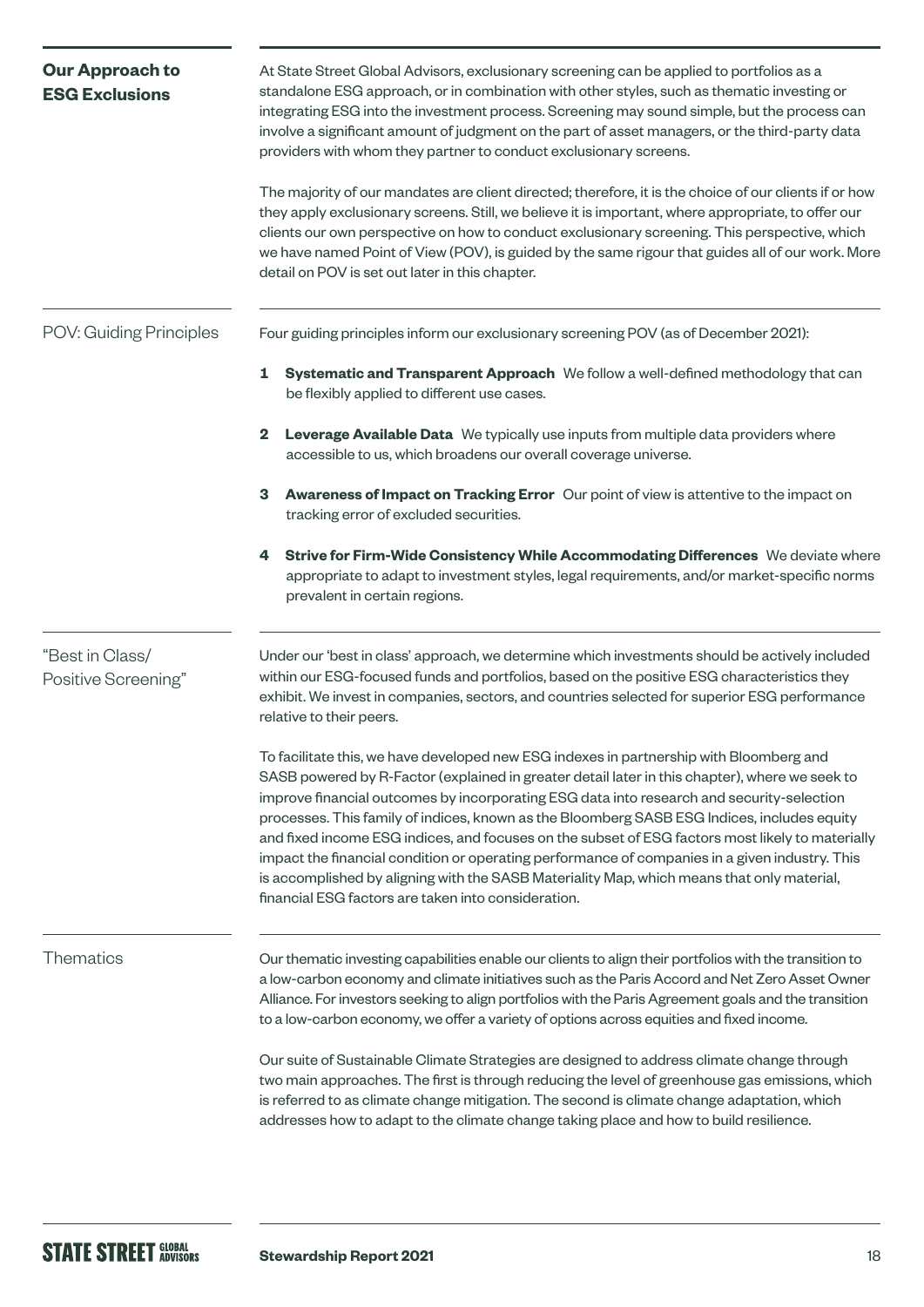<span id="page-18-0"></span>

| <b>ESG</b> Integration                                   | We systematically integrate material ESG factors and stewardship into our investment approach<br>for asset classes and regions, where appropriate. Each asset class chief investment officer (CIO)<br>oversees the implementation of ESG investment strategies by portfolio managers and research<br>analysts. We also have recurring cross divisional and functional ESG meetings that bring the<br>various teams together to update each other and share best practices.<br>All our global investment teams manage ESG portfolios and conduct ongoing research on ESG<br>data and themes. This reflects the breadth and depth of investment capabilities we provide, while<br>effective collaboration ensures client assets are managed by professionals with expertise in their<br>asset class and investment style and with support from our ESG subject-matter experts.                                                                                                                                                       |
|----------------------------------------------------------|------------------------------------------------------------------------------------------------------------------------------------------------------------------------------------------------------------------------------------------------------------------------------------------------------------------------------------------------------------------------------------------------------------------------------------------------------------------------------------------------------------------------------------------------------------------------------------------------------------------------------------------------------------------------------------------------------------------------------------------------------------------------------------------------------------------------------------------------------------------------------------------------------------------------------------------------------------------------------------------------------------------------------------|
| <b>Tools Available to Our</b><br><b>Investment Teams</b> | Our investment teams utilise a number of different data and analytical tools in the various<br>approaches to ESG investing. Our ESG data platform includes 40 datasets from twelve<br>data providers, leveraging thematic information from leading third-party vendors like MSCI,<br>Sustainalytics, Moody's, FTSE, Refinitiv, and S&P Trucost. These data cover a range of matters<br>from ESG ratings and scores, thematic ESG topics like climate (carbon emissions, fossil fuel<br>reserves, brown and green revenues, physical and transition risk, carbon value at risk, Paris<br>Alignment, and Net Zero efforts), corporate governance, controversies, product involvement, and<br>impact. Below we have set out additional information on two ways State Street Global Advisors<br>employs those raw ESG data to create ESG models and screens - R-Factor and POV.                                                                                                                                                        |
| R-Factor                                                 | What Is R-Factor?<br>Responsible investing requires a tool to measure the performance of a company's business<br>operations and governance as it relates to financially material ESG challenges facing the<br>company's industry. We have developed a proprietary scoring mechanism which we refer to<br>as the Responsibility Factor, or R-Factor. R-Factor scores draw on multiple data sources and<br>leverage widely accepted, transparent materiality frameworks from SASB and corporate<br>governance codes to generate a unique ESG score for listed companies. R-Factor helps to<br>address market infrastructure challenges around ESG data quality.                                                                                                                                                                                                                                                                                                                                                                      |
|                                                          | How We Use R-Factor<br>We currently score more than 10,000 issuers and we are continually expanding our coverage<br>universe. This provides us with an effective prism through which we can assess sustainability<br>risks and ESG opportunities in our clients' portfolios.<br>R-Factor is used by State Street Global Advisors for stewardship purposes and in its<br>management and reporting of portfolios that incorporate R-Factor. For example, we have<br>developed in-house sustainability screens to help identify companies for proactive engagement.<br>These screens leverage R-Factor scores to identify sector and industry outliers for engagement<br>and voting on sustainability issues. We also use R-Factor to help clients understand their portfolio<br>exposures.<br>For more information see: R-Factor - A Roadmap to Build Sustainable Companies. Please also<br>see Chapter 5 for additional information on how we used R-Factor to support and enhance our<br>engagements with our portfolio companies. |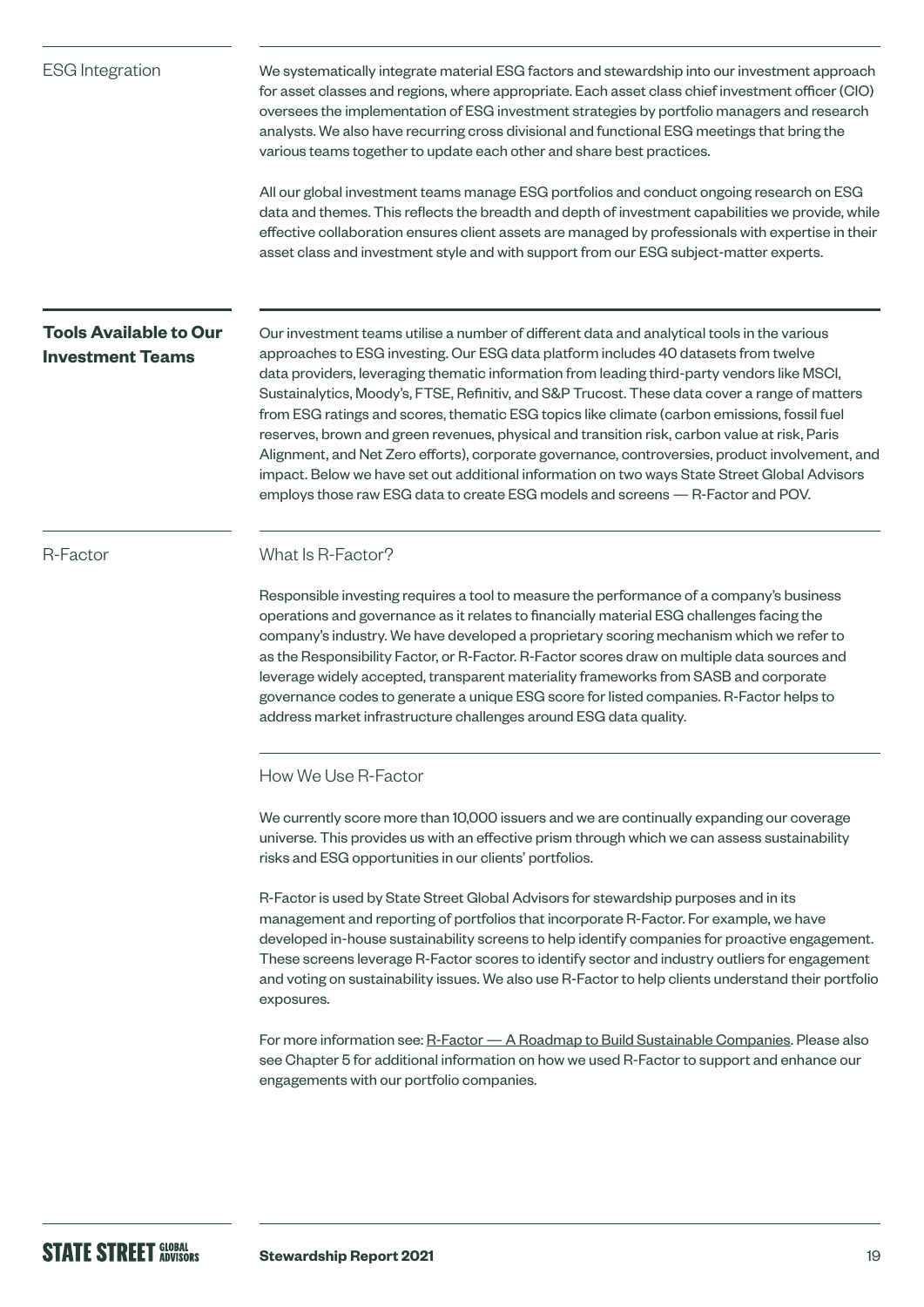#### POV Screening Approach

Our standard POV screens employ, where possible, a 10% revenue threshold and focus specifically on entities with direct involvement (versus ownership criteria) in a particular area.

In addition, our POV screens leverage ESG data provided by Sustainalytics and, whenever available, MSCI, and are updated on a quarterly basis. We apply focused lists and 10% revenuebased metrics with the intention of concentrating our restricted securities on those issuers with meaningful involvement in the product, issue, or topic in question, rather than more indirect or minimal involvement. Our intention is not to screen every issuer that touches the topic in question, but rather to screen those with significant involvement. This allows us to balance screening preferences with other investment considerations.

#### Figure 6

**MSCI World/MSCI EM Companies and Market Cap Coverage, by Fossil Fuel Screen Revenue Threshold**

|                                                       | <b>Revenue Threshold of 10%</b> |
|-------------------------------------------------------|---------------------------------|
| <b>MSCI World Coverage by Number of Companies (%)</b> | 94.63                           |
| <b>MSCI World Coverage by Market Cap (%)</b>          | 95.29                           |
| <b>MSCI EM Coverage by Number of Companies (%)</b>    | 91.55                           |
| <b>MSCI EM Coverage by Market Cap (%)</b>             | 89.18                           |

Source: Sustainalytics and State Street Global Advisors. As of 31 December 2021.

#### **Integrating Responsible Investing Across Our Asset Classes and Investment Strategies**  Equity Investments

#### Index

For our index investment strategies, when appropriate, our global and regional CIOs represent our investment teams by participating in company engagements and by meeting regulators, alongside the Asset Stewardship Team.

In addition, where appropriate, the Asset Stewardship Team presents insights to our internal investment teams on ESG issues that are related to market policies. One way we achieved this in 2021 was through creating an internal "Climate Club", which includes a number of different teams from across the business. We used the Climate Club to share information about climate insights between the teams, making market and company intelligence available across relevant teams.

Climate change is one area where we have been developing specific products to help our clients avoid specific ESG risks. Our investment capabilities are designed to help investors meet their carbon and climate goals while achieving benchmark returns. Examples of our solutions follow.

**Sustainable Climate Strategy** The State Street Sustainable Climate Strategy is a long-only investment approach that uses a mitigation and adaptation methodology to build climate change thematically into equity portfolios. Designed from the ground up to be flexible, the customisable framework allows us to create client portfolios that target reductions in current and future carbon emissions, increase exposure to green revenues and increase resiliency to the physical risks posed by climate change. The Strategy is aligned with the most ambitious goals stemming from the landmark 2015 Paris Agreement — including limiting climate change to the 2° Celsius warming scenario over the 21st century. It's designed for investors who wish to prepare their portfolios for the transition to a low-carbon economy in a scalable and risk-aware way.

**Low Carbon Equity Index Strategy** This is a fully customisable equity exposure, which allows clients to select their preferred carbon-reduction objective or targeted tracking error.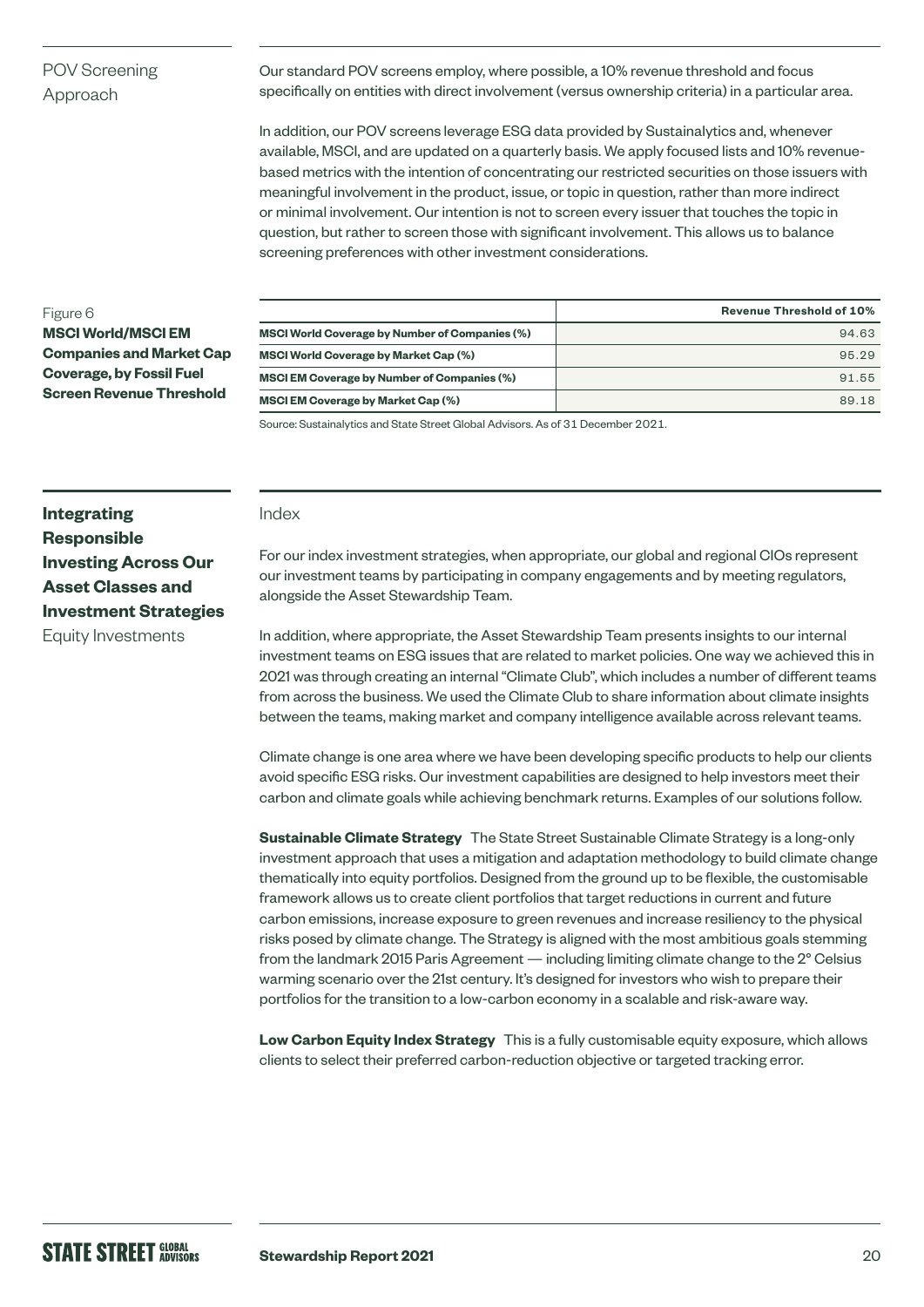**Case Study: St James' Place Sub-advisory Relationship** As announced in November 2021, we are one of three new sub-advisors to the St James' Place £14 billion Global Equity Fund that has been restructured to bring it in line with the SJP's criteria for responsible investing and its Net Zero commitments. We have been engaged to manage one of three strategies within the fund using a variant of our Sustainable Climate Equity strategy. In their press release, SJP commented that: "[State Street Global Advisors and the other subadvisers] have proven track records in integrating responsible investing and Environmental, Social and Governance (ESG) factors into their investment processes and offer greater diversification of investment styles and exposures."

#### Active Quantitative Equity

The approach to ESG integration in our Active Quantitative Equity (AQE) team is based on the belief that material ESG risks and opportunities can impact the long-term performance of companies. Our view in AQE is that better-quality companies, as measured by scores on relevant ESG metrics, will deliver better risk-adjusted returns than weaker companies over the long term.

Our approach to the integration of ESG considerations in AQE is therefore anchored on the concept of financial materiality. For each company, we map raw scores from our ESG data sources to the ESG risks that are most important, in terms of financial materiality, for that company's industry and business lines. This mapping enables us to build a detailed view on each company's overall ESG rating, and therefore its return potential.

These ESG ratings are directly incorporated as quality factors within the stock-selection model that generates AQE's stock-return forecasts. ESG is a non-traditional metric that captures difficult to measure corporate characteristics, and we find it exhibits low correlations to traditional financial quality measures, providing unique insights and additional diversification benefits.

In AQE, we can further integrate climate or ESG considerations into our clients' portfolios through our portfolio construction process. We manage, for example, portfolios with exclusionary, norms-based screens, low-carbon tilts, and broader climate strategies, to provide the targeted exposures our clients require.

#### Active Fundamental Growth and Core Equity

Our Fundamental Growth and Core Equity (FGC) team takes an active, concentrated, highconviction approach to equity investing. The FGC team conducts company-level, fundamental analysis that includes both quantitative and qualitative elements. Qualitative analysis is founded on the team's proprietary framework for assessing quality, called the Confidence Quotient (CQ).

The CQ framework was first developed in 2002 and has been continually refined since. CQ scores generated through the CQ framework and process allow analysts to score key characteristics of a company that we believe will lead to long-term sustainable growth. CQ scores are an indicator of confidence that is comparable across sectors and regions. They are also an excellent communication tool, signalling to the portfolio managers when changes have occurred in the outlook for a company. As such, we consider the Confidence Quotient to be our best forward-looking risk management tool.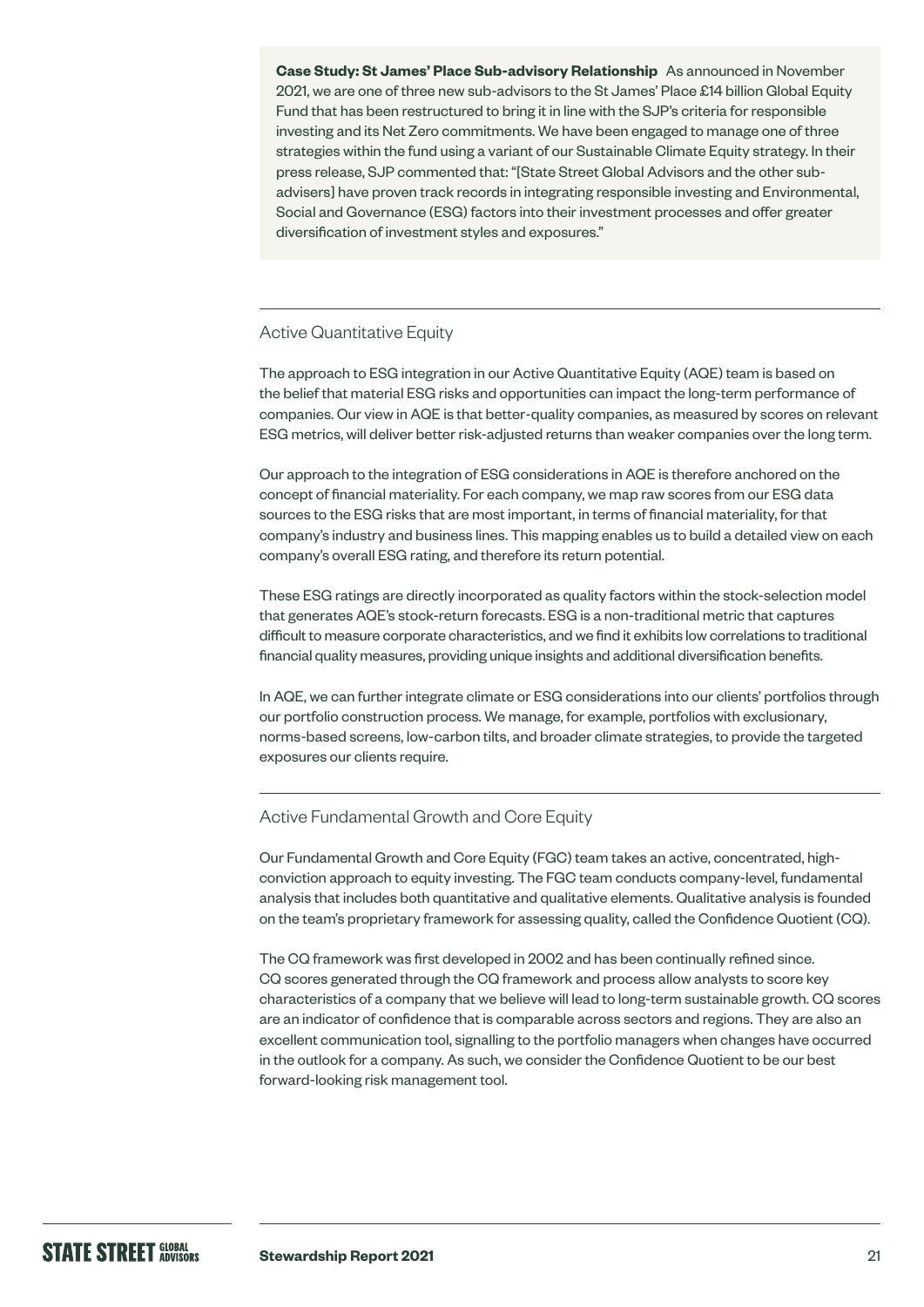In our fundamental research process, we explicitly incorporate ESG factors into our CQ evaluation process. ESG considerations are an inherent part of our investment approach in FGC, because we believe they will improve our assessment of sustainable growth. This includes evaluations of a company's governance, labour practices, and environmental concerns. We believe that poor ESG practices could be detrimental to the sustainability of a company's business model. Such an assessment therefore would likely lower a company's CQ score.

#### Fundamental Growth and Core Equity's Climate Transition Strategy

We believe that a determined effort by both the public and private sectors to bring about a significant reduction in greenhouse gas emissions in this decade will offer the potential for significant capital growth in equities. This new era of climate transition, when paired with discerning and forward-looking equity investment, presents opportunities for generating significant alpha. Our Fundamental Growth and Core Equity team has developed climate-related strategies which will aim to generate long-term capital growth through investment in equity securities that contribute directly towards climate change mitigation and/or are leaders in their respective industries regarding climate change preparedness, with credible transition plans.

#### Active Fundamental Value

Our Active Fundamental Value (FV) team has long sought to identify and incorporate material ESG issues into their investment decision-making processes. Analysts will not typically exclude companies on the basis of a low or challenged ESG score. Instead, they seek to understand the underlying ESG issues and their potential impact on earnings power, balance sheet strength and the value of the business. Their priority is long-term return, and they seek to focus on the price paid compared to the risk taken.

In cases where, after analysis, the team have a positive view of both the fundamentals and valuation of a company, they may still invest despite a challenged ESG score. The team coordinates with our Asset Stewardship team to engage with portfolio companies' management on a regular basis, pushing these firms to examine financially material ESG issues and improve disclosures.

#### Fixed Income Investments

We manage both fixed-income index and active strategies. Our fixed-income index strategies include approaches which seek to minimise costs and tracking error while adding value through a stratified sampling approach. Our active strategies in fixed income can be heavily reliant on credit research assessments.

ESG factors play a particular role in helping to better assess events that can impact creditworthiness and valuation. In particular, corporate governance plays an overarching role in fixed-income credit assessments. Governance structures drive risk policies and can safeguard proper checks and balances. The same investment considerations may also be applicable to environmental and social factors.

Integrating ESG factors into fixed income investing can be complex given the wide spectrum of available security types. Robust ESG data now exists for most corporate bonds, but it can become more challenging to assess sustainability risks of other fixed income security types, such as sovereign bonds and securitised products. Most recently our fixed income teams have developed low-carbon and climate investment strategies, helping investors not only reduce the environmental impact of their portfolios but also fund the transition to a greener economy.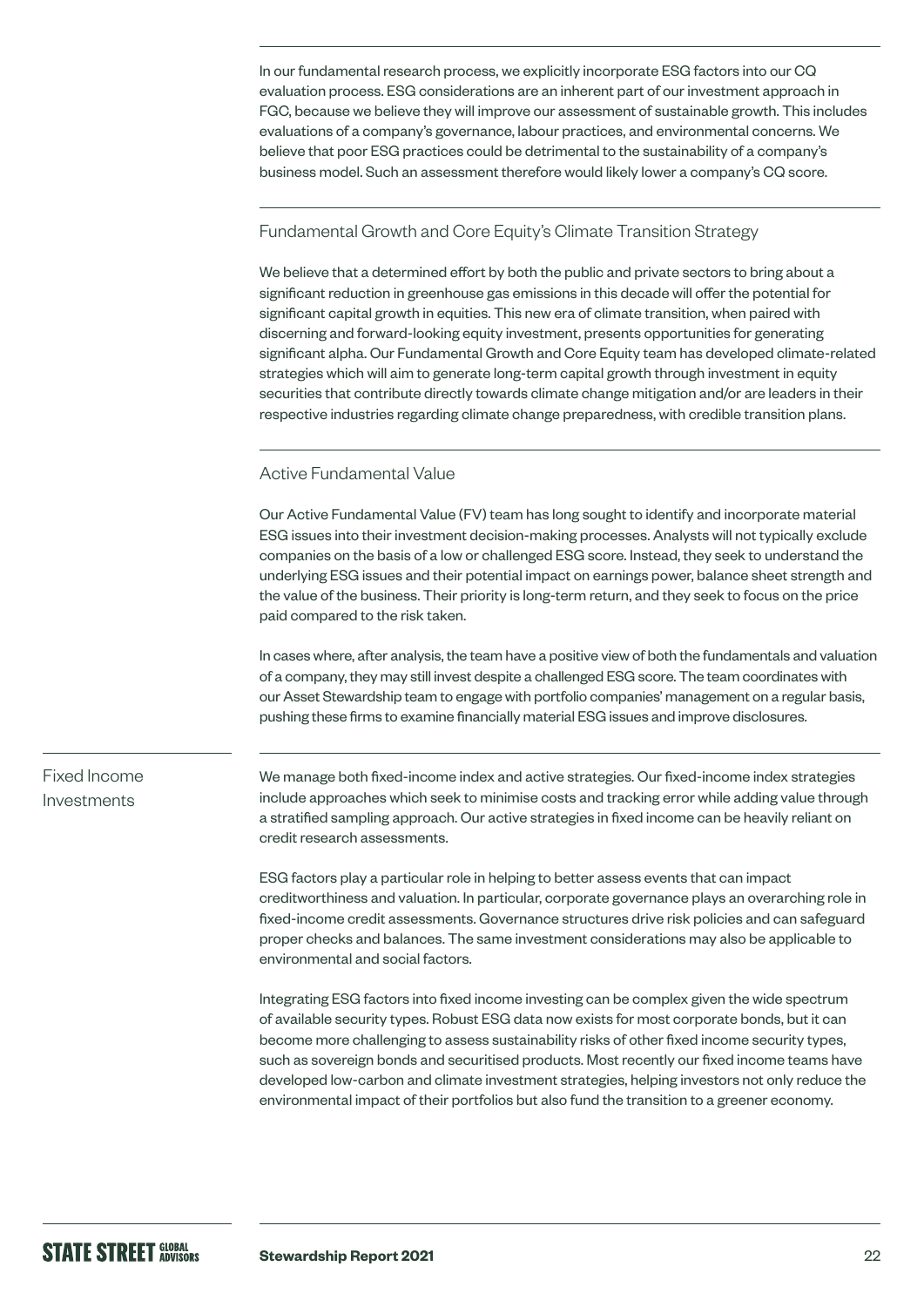Within our fixed income indexing capabilities, sustainability risk can be integrated in a number of ways — similar to equities, this could be through the index itself (such as a third-party index) or by deploying screens, tilts, or stratified sampling techniques using ESG factors. Similar to equity indexing strategies, mandates with the sole objective of replicating the return of a non-ESG fixed income benchmark do not consider sustainability risk in investment selection, because the primary driver of investment decisions will be the constituents of the relevant index.

Our active fixed income teams consider sustainability risk in their investment decision-making process by utilising R-Factor and other tools and data sets to consider the impact of ESG issues on an issuer's creditworthiness. In addition, our Risk team increasingly considers sustainability credentials in its counterparty selection and oversight processes.

Cash management combines short duration and high-quality investments (those, in the team's view, carrying minimal credit and liquidity risk) with the primary objectives of principal preservation and access to liquidity. ESG factors are available for portfolio managers to consider as part of their cash investment analyses and portfolio construction process/philosophies. These ESG factors focus on risk mitigation, as well as balancing regulatory and rating requirements.

The R-Factor score has been integrated into our Global Cash systems and investment process. As a result, our investment professionals have real-time access to approved issuers and their corresponding R-Factor score. Similar to issuer ratings, the R-Factor score is an input to the credit process but is not the driver of the overall investment decision. Notably, we have found that there tends to be a positive correlation between the historical benchmark that the Global Cash team uses to measure credit risk for our universe of approved investment issuers (an internal investment maturity restriction) and the R-Factor score for that universe of issuers. In other words, approved investment issuers with longer maturity restrictions tend to have higher R-Factor scores.

#### Green Bonds

We have been an active investor in green bond issues globally since April 2015. We believe green bonds are one of the most effective financial vehicles available for companies and countries to finance their transition to a more climate friendly and sustainable infrastructure. Such transition is necessary for companies to meet the goals and objectives of the Paris Agreement. We are also a close partner with the Climate Bond Initiative, with whom we are coordinating research on this important topic.

#### Debt Investment Engagement

Without an annual vote, creditors have limited ability to engage with and influence management behaviour. Instead, their relationship with issuers is largely contractual. Consequently, debt issuers have typically focused their engagement efforts on matters that directly influence their returns, such as strategy, cash flow generation and utilisation, and financial leverage. However, ESG risks can also impact returns on fixed income assets. We work to manage these risks through our fixed income stewardship programme.

The two core elements of our fixed income stewardship programme are Proxy Voting and Issuer Engagement.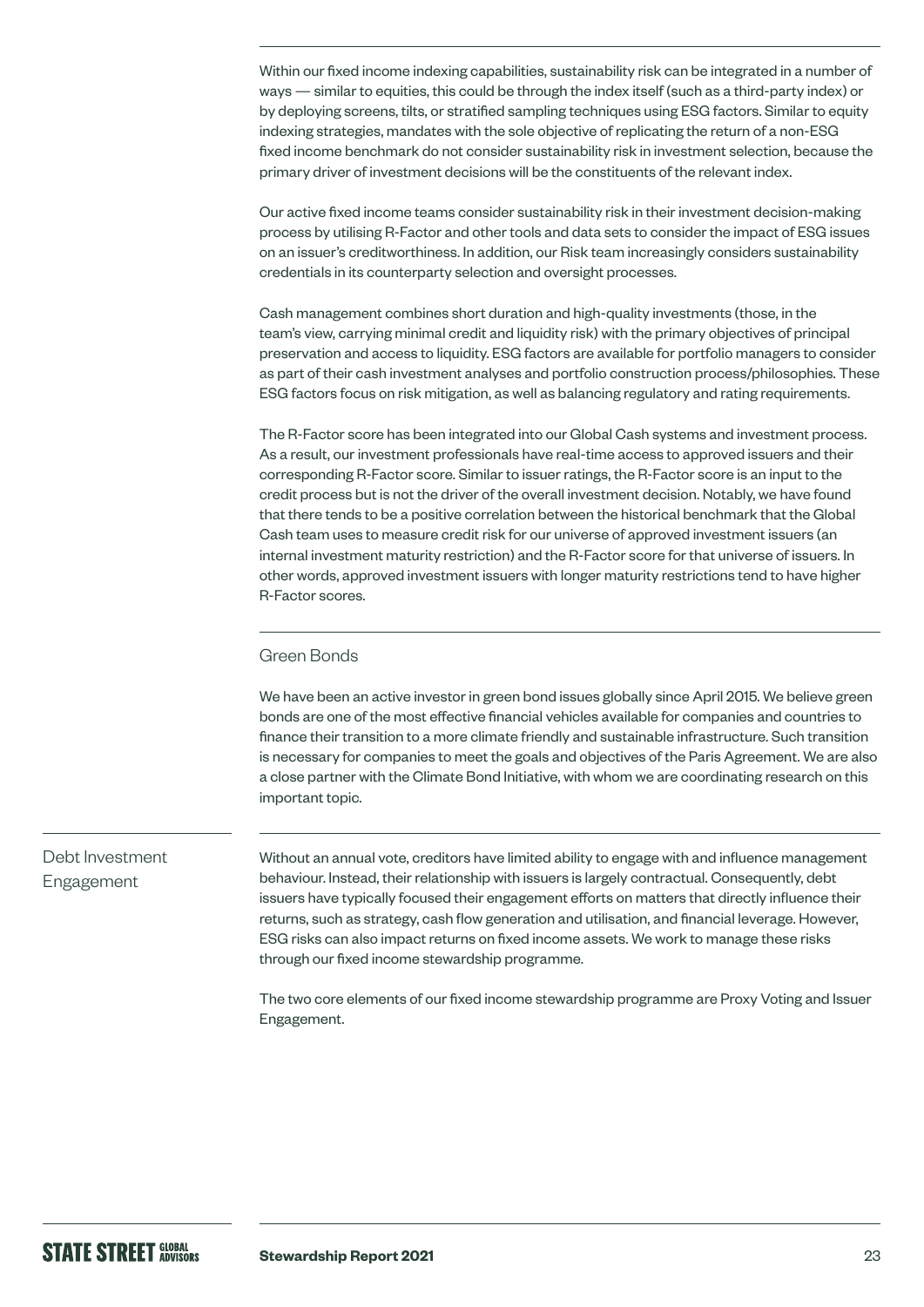**Proxy Voting** While matters that arise for voting at bondholder meetings vary by jurisdiction, examples of common proxy voting resolutions at bondholder meetings include:

- Approving amendments to debt covenants and/or terms of issuance
- Authorising procedural matters, such as filing of required documents/other formalities
- Approving debt-restructuring plans
- Abstaining from challenging the bankruptcy trustees
- Authorising repurchase of issued debt security
- Approving the placement of unissued debt securities under the control of directors
- Approving spin-off/absorption proposals

Given the nature of the items that arise for voting at bondholder meetings, we take a case-bycase approach to voting on bondholder resolutions. Where necessary, we engage with issuers on voting matters prior to arriving at voting decisions. We make all voting decisions in the best interests of our clients. In addition, when evaluating a debt issuance request, we adopt a nuanced, market-based approach that takes into account the gearing ratio, capital intensity, cash flow, and volatility of a company within a sector.

**Issuer Engagement** We recognise that debt holders have limited leverage with companies on a day-to-day basis. However, we believe that given the size of our holdings in corporate debt, we can meaningfully influence ESG practices of companies through issuer engagement. Our guidelines for engagement with fixed income issuers broadly follow the engagement guidelines for our equity holdings.

As part of our annual asset stewardship planning process, we identify thematic sustainability priorities that will be addressed during most engagement meetings. We develop our priorities based upon several factors, including client feedback, emerging sustainability trends, developing macroeconomic conditions, and evolving regulations. These engagements not only inform our voting decisions but also allow us to monitor improvements over time and to contribute to our evolving perspectives on priority areas.

We continue to develop our approach to fixed income stewardship, and we seek to enhance the tools we have available to engage and seek improved outcomes from companies with which we hold fixed income instruments. We look forward to detailing this progress in our 2022 Report.

Alternative Investment **Strategies** 

Our Investment Solutions Group (ISG) division engages with clients to fulfil their plan and investment mandates. Where ESG considerations are part of those objectives, ISG works as a fiduciary to integrate them into the client investment policy statement and govern the outcome in line with client priorities.

As part of investment diligence, ISG assesses the ESG policies and practices of our investment partners, leveraging industry standards and techniques to evaluate ESG data across asset classes to evaluate the material factors for the investment portfolios.

ISG portfolios may include long-only strategies, as well as a range of alternative investment strategies, including private equity, private credit, hedge funds and real estate. While ISG looks to harmonise across investment strategies, each asset class has idiosyncrasies that require a differentiated authentic expression of ESG integration. As industry standards and techniques to extract and evaluate the ESG data continue to evolve, we will enhance our programme and research methodologies accordingly.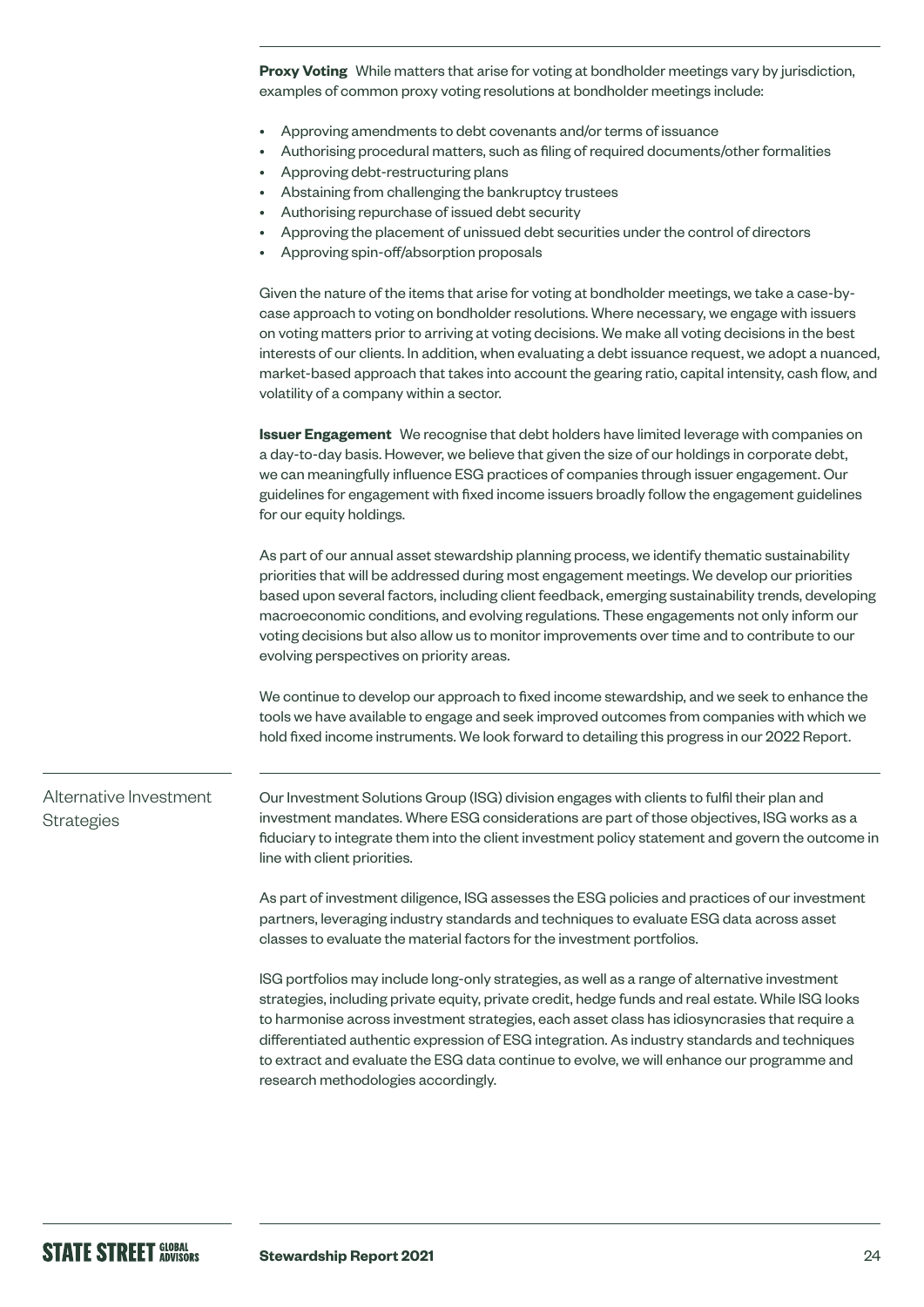As it relates to various alternative investment strategies, we engage in ESG integration as a risk mitigation strategy that can also offer the potential for alpha generation. This includes assessing the ESG policies and practices of our partners, as well as evaluating the material ESG factors of portfolio companies and real estate assets when investing in direct deals and co-investments. The purpose of this analysis is to consider the ESG risks and opportunities of our investments and align with individual investor policies and priorities.

While our real estate teams come up with a development plan for each asset we manage, we are currently developing an escalation strategy to improve upon, and set, targets. Going forward, this strategy may include an approach that calibrates standards to the maturity of the market and to progress against local market standards.

Today, our active direct investment activity largely relates to real estate, where we underwrite and manage directly owned assets on behalf of our clients. Details are below.

#### Direct Real Estate Investments

Our business strategy, as it relates to direct real estate, is to acquire and manage a diverse portfolio of real estate properties that achieves our client return objectives while managing risk. In order to accomplish this objective, we take a responsible investment approach that includes detailed due diligence. We typically focus on areas such as operating partner background checks and anti-money laundering policies, transit orientation, on-site and local area amenities, tenant evaluations, assessment of wellness facilities, environmental due diligence, and energy efficiency (such as LEED or BREEAM designation, EnergyStar score).

After investing in an asset, we typically work with our partners and/or property managers to identify and implement asset management initiatives that both improve the quality of the asset and maximise the return on investment. It is important to emphasise that an improvement in energy efficiency can serve to both improve the quality and value of individual assets by making them more marketable to potential tenants and investors alike. Positive climate impact projects can therefore serve to deliver positive investment performance.

Using the expertise of specialist environmental consultants, we evaluate the environmental risks associated with each property during our due diligence process, and we do not proceed with any acquisitions where we believe the potential risk of incurring a loss from contamination is too great.

We also evaluate opportunities to improve the sustainability profile of a property with our thirdparty property managers, including using green cleaning products, waste management/recycling programmes, and completing renovations that reduce energy usage. We move forward with those programmes if we determine they will also result in a positive economic benefit to the property.

A recent example is an office building we acquired for a client in Dublin's International Financial Services Centre, where we have recently completed an extensive refurbishment of the building's common areas. During this first phase of the refurbishment, a key focus was on optimising the use of existing materials wherever possible, which helped us to not only reduce waste, but also to improve overall energy efficiency of the building. During Phase 2 of the project, which is now under way, the office accommodation is being refurbished with a specific focus on the replacement of existing equipment with newer, more energy-efficient heating, cooling, and lighting systems. These works will significantly improve the building's energy efficiency and marketability in securing new tenants going forward.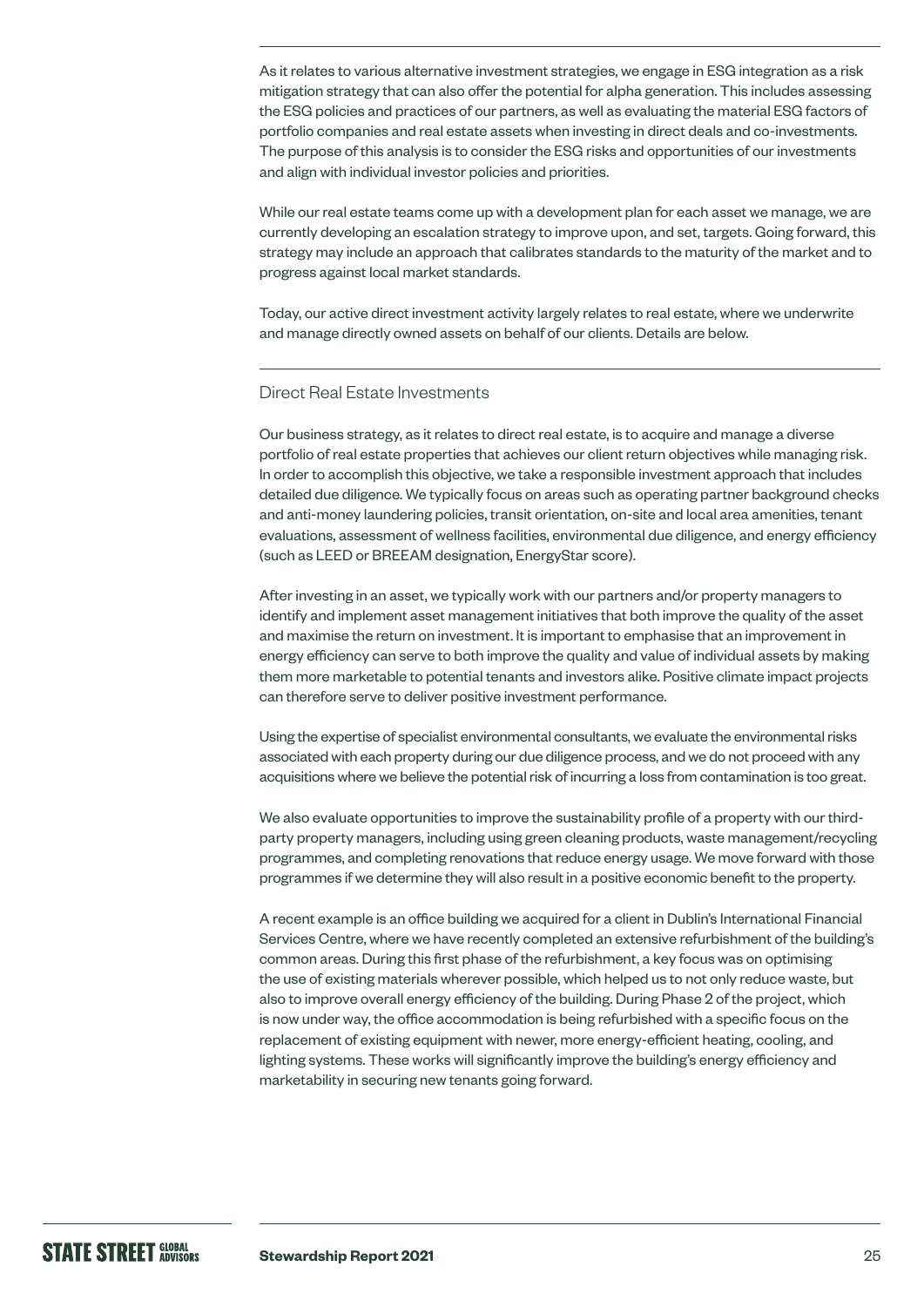#### **Case Study: Our Existing Direct Real Estate Investments**

In recent years, our European Real Estate Team has been working with sustainability and energy efficiency consultants on a multi-year project to help our clients' real estate portfolios to meet European carbon reduction targets for 2030 and ultimately for 2050.This project is split into several workstreams:

- **1** The preparation of Climate Impact Reports, which will identify the level of energy being consumed and carbon emitted for buildings. This ongoing project will allow our consultants to make recommendations regarding assetand portfolio-level emission reduction targets, in line with 2030 and 2050 objectives
- **2** The installation of Automatic Metre Reading (AMR) devices which will ultimately provide real time energy consumption data via an online portal to enhance the accuracy and completeness of the Climate Impact Reporting and Analysis.
- **3** The phased undertaking of ESG Technical Assessments and BREEAM In Use Pre-Assessments of buildings with a view to identifying how the carbon intensity of

assets may be reduced over time to meet the 2030 and 2050 targets. These audits will help to identify areas for improvement in buildings (i.e., refurbishment/upgrade, additional amenities, wellness etc.) and also assist in accelerating plans to divest of assets which do not meet the cost assessment criteria. This, in turn, will allow for capital to be reinvested into more sustainable buildings.

- **4** Individual, asset-specific, carbon reduction projects are being formulated and costed, giving priority to assets with existing or impending vacancy and those readily available for physical intervention.
- **5** In addition to the above technical assessments, we are working with our consultants and property managers to prepare a detailed set of Property ESG KPIs. These KPIs will be designed to assist us in measuring both the performance of our physical properties and also our retained property managers' performance. Our aim for these KPIs is that they align with GRESB Reporting Standards, as our goal is to enlist our clients' portfolios for GRESB Reporting.

**Outcome:** All of the above actions will contribute to enhancing our integration of ESG in our real estate investments.

| Private Equity<br>Investments             | Our business strategy as it relates to direct private equity is to acquire a diverse portfolio<br>of equity stakes that achieves client return objectives while controlling for risk. In order to<br>accomplish this objective, we take a responsible investment approach that includes detailed due<br>diligence, typically focusing on sub-sector-specific, most-relevant ESG considerations. We have<br>designed our pre- and post-investment ESG integration process to actively leverage industry<br>best practices and guidance, e.g., that developed by the United Nations-supported PRI, SASB,<br>and other relevant industry bodies.                                                                                                                                   |
|-------------------------------------------|---------------------------------------------------------------------------------------------------------------------------------------------------------------------------------------------------------------------------------------------------------------------------------------------------------------------------------------------------------------------------------------------------------------------------------------------------------------------------------------------------------------------------------------------------------------------------------------------------------------------------------------------------------------------------------------------------------------------------------------------------------------------------------|
| Indirect Investments                      | Investment Solutions Group Public Asset-Manager Research<br>In an effort to ensure that core ESG principles are integrated in these investments, we follow a<br>careful selection and monitoring process for all third-party managers.                                                                                                                                                                                                                                                                                                                                                                                                                                                                                                                                          |
| Investments with<br><b>Other Managers</b> | Where we invest in strategies operated by third-party asset managers, we conduct a rigorous<br>evaluation process covering initial screening and due diligence, as well as ongoing monitoring.<br>Our evaluation process has been developed to include various ESG considerations. For example,<br>when we are screening asset managers and the funds they operate for us, part of our assessment<br>may include their approach to ESG implementation, as well as traditional factors such as assets<br>under management and the investment teams' years of experience. Similarly, the due diligence<br>phase of our evaluation, which we conduct on the highest-potential candidates, involves a more<br>detailed review, typically including more detailed ESG due diligence. |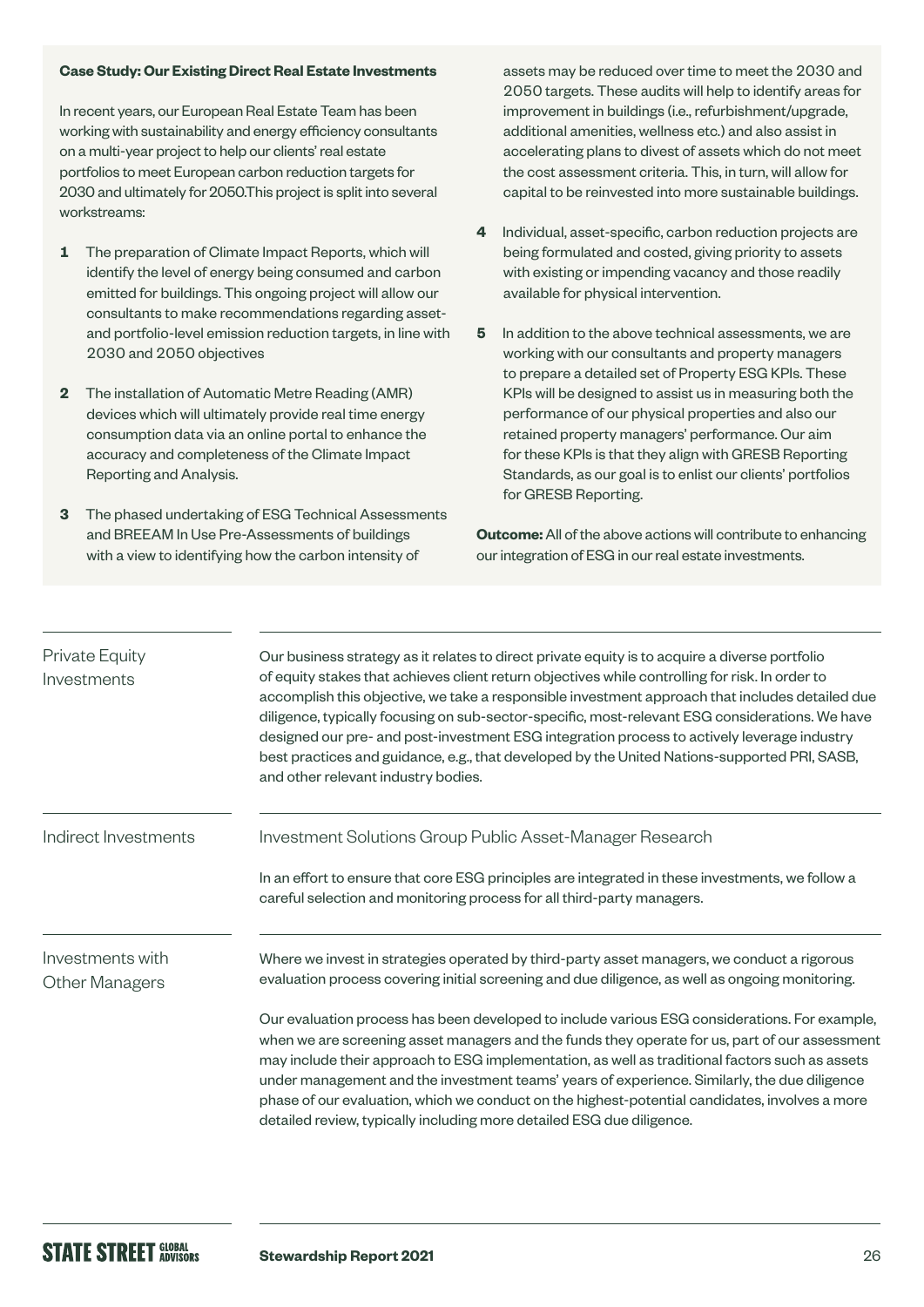We monitor the performance of third-party asset managers across a range of factors, including adherence to mandate (including any ESG-specific requirements or guidelines we may have put in place). Where we have significant and prolonged concerns about any area of manager performance, we may choose to terminate our relationship with the manager in question. Termination of a manager can be driven by a range of factors, including prolonged underperformance. However, termination may also result from changes in client needs, better opportunities elsewhere, breach of guidelines, investment-professional turnover, deviation of style, failing to achieve expectations, or changes in firm ownership. The termination could also be driven by a change in direction by the investment team.

#### ESG Manager Ratings

Ongoing monitoring and asset management are key to the manager research process as they will inform the decision to enter the redemption queue or re-up in a closed end fund series. In addition to our investment team's oversight, other functions including Risk, Operational Due Diligence, and Compliance also monitor the manager's activities.

| <b>ESG Manager Rating</b>                                                                                                                                                                           | <b>Criteria</b>                                                                                                                                                                                                                                                                                                                                                                                                                                                                                                                                                                                                                                                                                         |
|-----------------------------------------------------------------------------------------------------------------------------------------------------------------------------------------------------|---------------------------------------------------------------------------------------------------------------------------------------------------------------------------------------------------------------------------------------------------------------------------------------------------------------------------------------------------------------------------------------------------------------------------------------------------------------------------------------------------------------------------------------------------------------------------------------------------------------------------------------------------------------------------------------------------------|
| <b>ESG-R</b> (Responsible/Impact)<br>Manager fully embeds applicable<br>ESG criteria, and is congruent<br>with "RI/Responsible Investment",<br>"Green" and/or "Impact Investment"<br>considerations | • Investment charter/objective directly states, or by virtue can be identified as one<br>which actively addresses at least one socially responsible cause (e.g. environment,<br>society, etc.)<br>• Metrics on specific impact are likely enumerated and monitored<br>• In most circumstances, should expect the investment would also meet majority of<br>requisites as related to an ESG-1 rating (below)                                                                                                                                                                                                                                                                                             |
| ESG-1 (Embedded)<br>Manager fully embeds applicable<br>ESG criteria, incorporating ESG<br>into the investment process for risk<br>mitigation and/or alpha generation<br>purposes                    | • The manager clearly identifies an ESG statement, and avails the methodology in<br>written documents<br>• Individuals responsible for ESG oversight can be identified (does not need to be<br>their sole responsibility)<br>• ESG assessment and/or implementation falls to the investment team<br>• Training on ESG topics is provided on a consistent basis<br>• Occasional use of ESG consultants for individual investment assessments<br>• Various recent examples of ESG incorporation in practice — Most material E, S and<br>G factors considered (e.g. SASB materiality guide)<br>• In the case of direct investments (e.g. private equity), ESG is a topic covered by the<br>board annually. |
| <b>ESG-2</b> (Partial)<br>Manager embeds various applicable<br>ESG elements, or has acceptable<br>plans to further incorporate<br>applicable ESG into investment<br>process                         | • The manager clearly identifies an ESG statement, and avails the methodology in<br>written documents<br>• Individuals responsible for ESG oversight can be identified (does not need to be<br>their sole responsibility)<br>• ESG assessment and/or implementation falls to investment team<br>• Some recent examples of ESG incorporation in practice - Some, but not most,<br>material E, S or G factors considered (e.g. SASB materiality guide)<br>• While some elements are missing versus ESG-1 rating, there is a tangible<br>commitment by the manager to sustaining and improving their effort                                                                                                |
| $ESG-3$ (Low)<br>Manager embeds little-to-no ESG<br>into investment considerations.<br>or has an unsubstantiated ESG<br>approach with few ESG criteria,<br>greenwashing or other concerns           | • Managers with several elements missing versus ESG-1 or ESG-2<br>• More likely than not, there would be no ESG statement and/or responsible<br>individuals for an ESG programme, and investment team members do not have<br>even a semi-consistent process for ESG assessment<br>• Of note, this category is not meant to reflect on managers with high exposure to<br>certain sectors such as energy, tobacco, or transportation. Companies in these<br>sectors can satisfy material ESG consideration as per the SASB materiality guide.<br>Rather, a rating of ESG-3 flags managers without much ESG incorporation.<br>• ESG-3 managers are not explicitly prohibited                               |
| <b>N/A</b> (Not Applicable)<br>Strategies with no visible ESG<br>interpretation                                                                                                                     |                                                                                                                                                                                                                                                                                                                                                                                                                                                                                                                                                                                                                                                                                                         |

Source: State Street Global Advisors. As of 31 December 2021.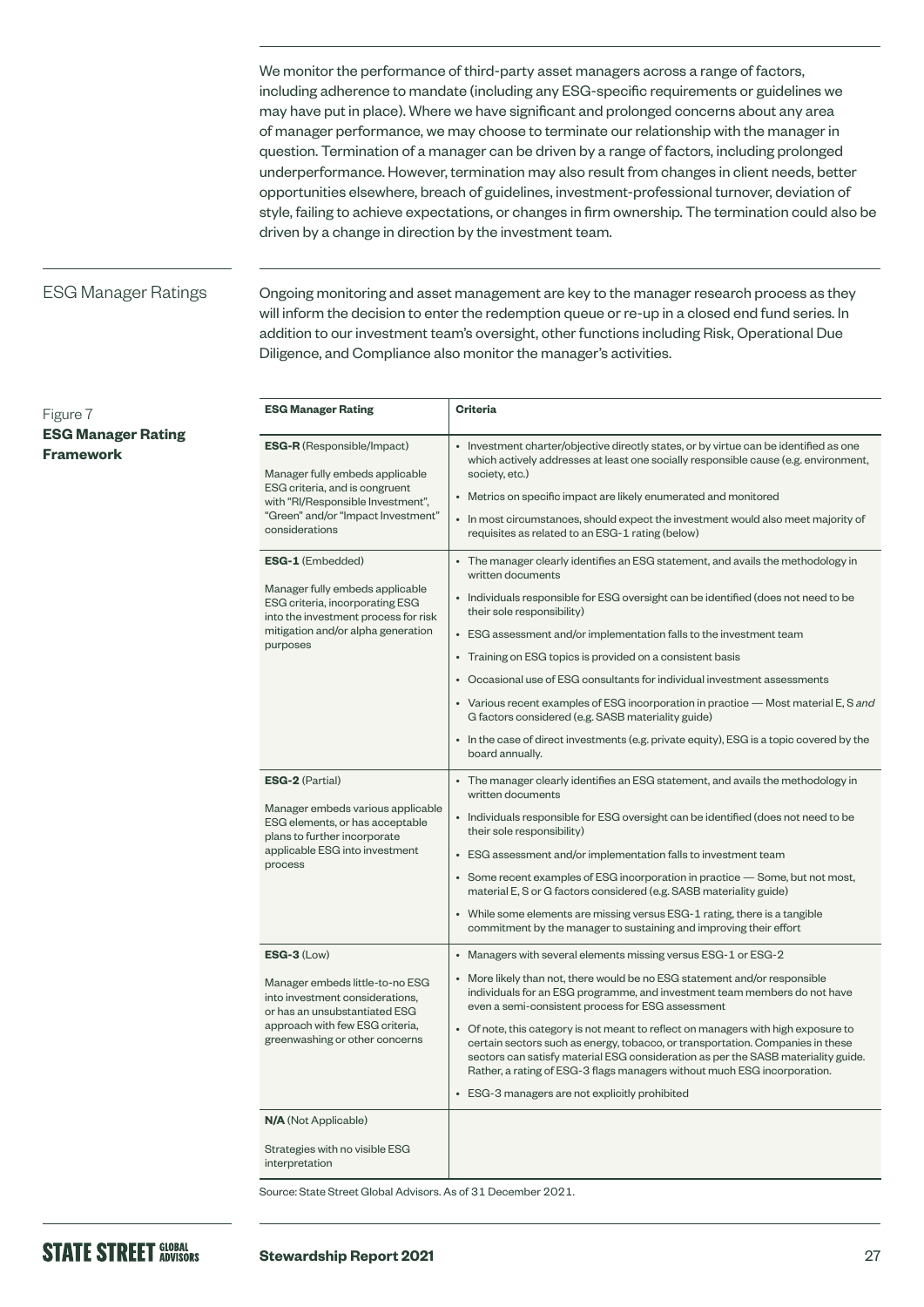Within the Investment Solutions Group, we engage with our clients to fulfil their investment mandates. Where ESG considerations are part of those objectives, we work as a fiduciary to integrate them into the client investment policy statement and govern the outcome in line with client priorities. As part of investment diligence, we assess the ESG policies and practices of our investment partners, leveraging industry standards and techniques to evaluate financially material ESG data across asset classes. All approved managers are given an ESG rating, which reflects the extent to which ESG is incorporated into their investment processes. Our efforts in the responsible investment space have been recognised by the UN Principles for Responsible Investment (PRI), who selected us for their Leaders' Group based on our disclosure, targets and transparency around climate-related reporting. The Leaders' Group showcases signatories considered to be at the cutting edge of responsible investment and highlights best practices. The PRI uses signatories' reporting responses and assessment data to identify those that are doing excellent work in responsible investment — across their organisations and with a focus on a given theme each year. Full details on the PRI Leaders' Group, including methodology, can be found [here.](https://www.unpri.org/showcasing-leadership/the-pri-leaders-group/4771.article) Additionally, we were pleased that our strategy and governance, and our active ownership programme specifically, continued to be rated A+ by the PRI in 2020, based on our activities in FY2019. These are some of the highest possible ratings and represent our deep commitment to responsible investing. We await our 2020 rating, and expect it to continue the trend from 2019. The PRI is the world's leading proponent of responsible investment. It works to understand the investment implications of ESG factors and to support its international network of investor signatories in incorporating these factors into their investment and ownership decisions. The PRI acts in the long-term interests of its signatories, the financial markets and economies in which they operate, and ultimately the environment and society as a whole. As a signatory to the PRI, we have fully aligned our stewardship programme with the PRI's Blueprint. This initiative, launched in 2016, defines the PRI's objectives for the following 10 years across a number of areas of impact. We are particularly supportive of the PRI's commitment to building sustainable markets by challenging barriers to a sustainable financial system and by driving meaningful data throughout markets. R-Factor, our ESG scoring system launched in 2019, is designed specifically to advance these goals. We have set out more information in Chapter 5 about our use of R-Factor to enhance our stewardship programme in 2021. **UN Principles for Responsible Investment (PRI) Leaders' Group** Background on PRI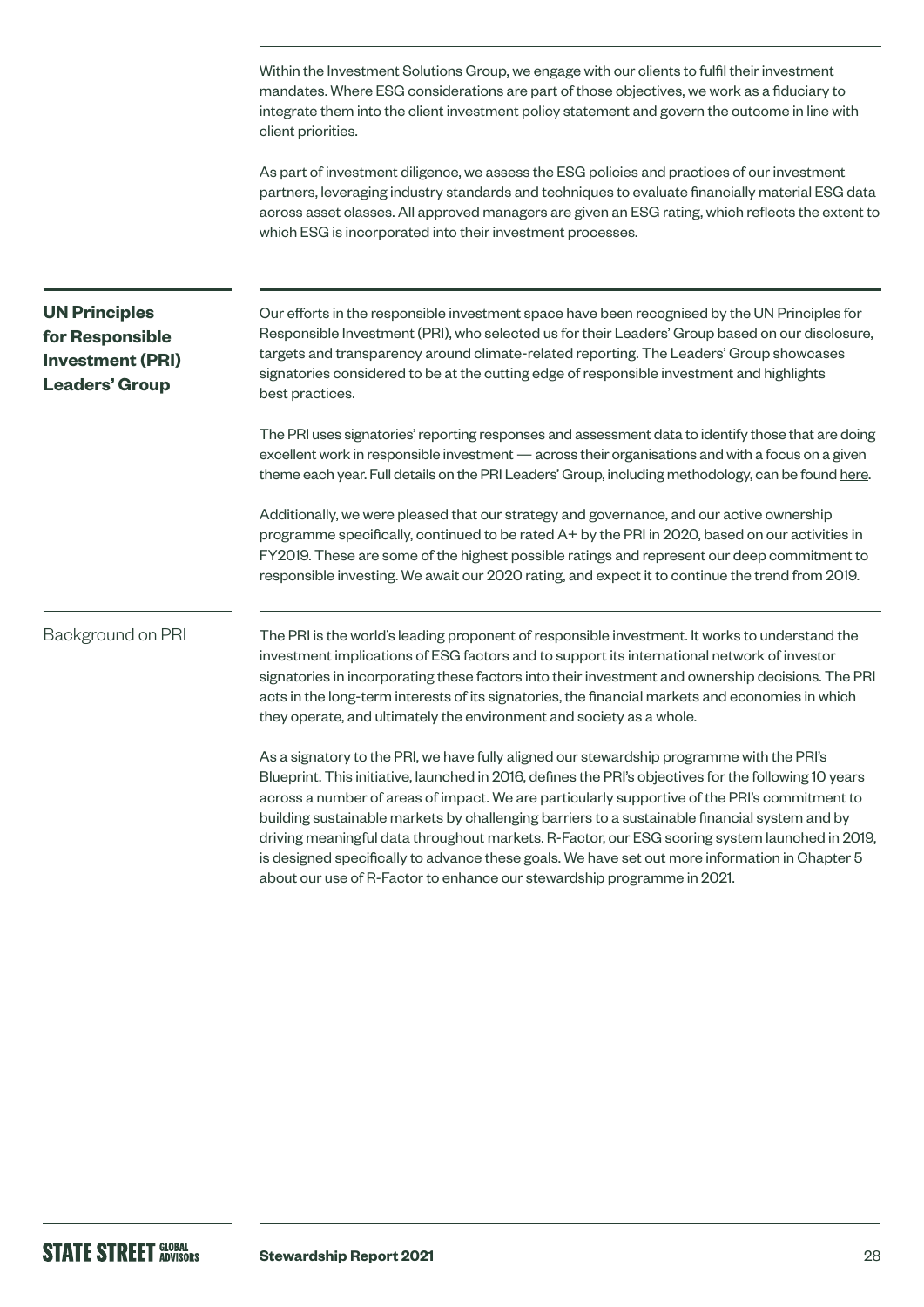#### Figure 8

**State Street Global Advisors' 2020 (FY2019) Assessment, Principles for Responsible Investment**

| <b>Reporting Module</b>              | <b>Median</b> | <b>Score</b> |
|--------------------------------------|---------------|--------------|
| <b>Strategy &amp; Governance</b>     | A             | $A+$         |
| Listed Equity Active Ownership       | B             | $A+$         |
| Listed Equity Incorporation          | B             | A            |
| Fixed Income Corporate Financial     | B             | А            |
| Fixed Income Corporate Non-Financial | B             | А            |
| Fixed Income SSA                     | Β             | В            |
| <b>Fixed Income Securitised</b>      | G             | R            |
| Property                             | B             |              |
| Infrastructure                       | А             |              |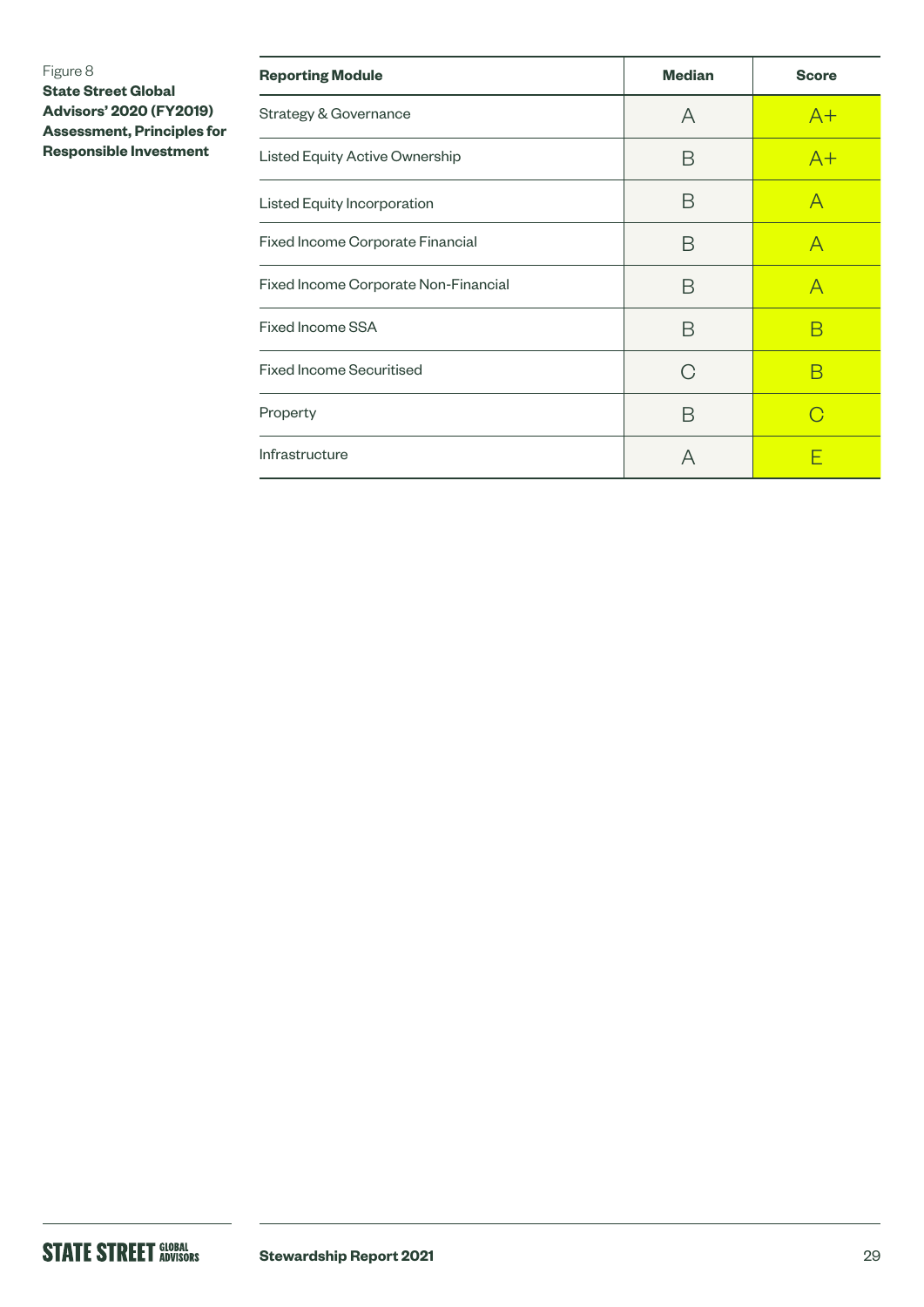# <span id="page-29-0"></span>4

# Identifying and Managing Systemic Risks

This section provides an overview of our risk management framework and explains how we generally identify and respond to market-wide and systemic risks — and specifically, the risks we identified and responded to in 2021.

#### **Structure and Approach to Risk Management**

State Street Global Advisors leverages Three Lines of Defence principles in designing its overall risk framework to drive strong risk accountability, identification, monitoring, and control improvement activities. The First Line business and support teams have direct risk ownership and risk management responsibilities. These teams are supported by an embedded and dedicated Business Risk Management Executive (BRME) Team with dual reporting lines to the Chief Administrative Officers of State Street Global Advisors and of State Street Corporation, respectively. The Second Line Risk and Compliance Teams establish and monitor adherence to the risk and control framework and create an additional layer of independence. The Third Line Audit Team then provides final assurance that the First and Second Lines of Defence are designed and operating effectively in carrying out these responsibilities.

The Second Line risk approach is driven by our Enterprise Risk Management Group, led by the Chief Risk Officer. This group includes our Investment, Liquidity, Counterparty, Model, Operational Risk Management, and Chief Operating Officer (COO) Risk Teams and is tasked with monitoring, supporting, and ensuring the management of business risks throughout the organisation. The Enterprise Risk Management Group's mission is to protect both our firm and our clients from unintended risks by providing an independent assessment framework to evaluate risk exposures and process controls across asset classes.

#### **Environmental, Social, and Governance (ESG) Integration**

In recent years we have focused on integrating ESG into our risk management processes. In 2021, the Risk Management Team set ESG goals aligned to our ESG priorities, to ensure that its approach to risk management took into account ESG considerations. We took this step because we believe that embedding ESG into our processes helps ensure ESG is front of mind in the risk team's daily operations. We also reviewed our risk management processes for ESG risks and enhanced our processes where needed. As an example, we established ESG risk monitoring and engagement in risk reviews with investment teams on ESG exposures to ensure ESGrelated risks are captured and are in line with investment objectives during various stages of the investment cycle. This step was taken across all strategies with more emphasis and usage of tailored risk monitoring metrics for strategies that have explicit ESG objectives. In 2022, we will seek to continue to build out our climate risk management framework, to ensure we are appropriately measuring the risks attached to climate change impacting State Street Global Advisors, as well as our products. We look forward to providing an update on this process in our 2022 Report.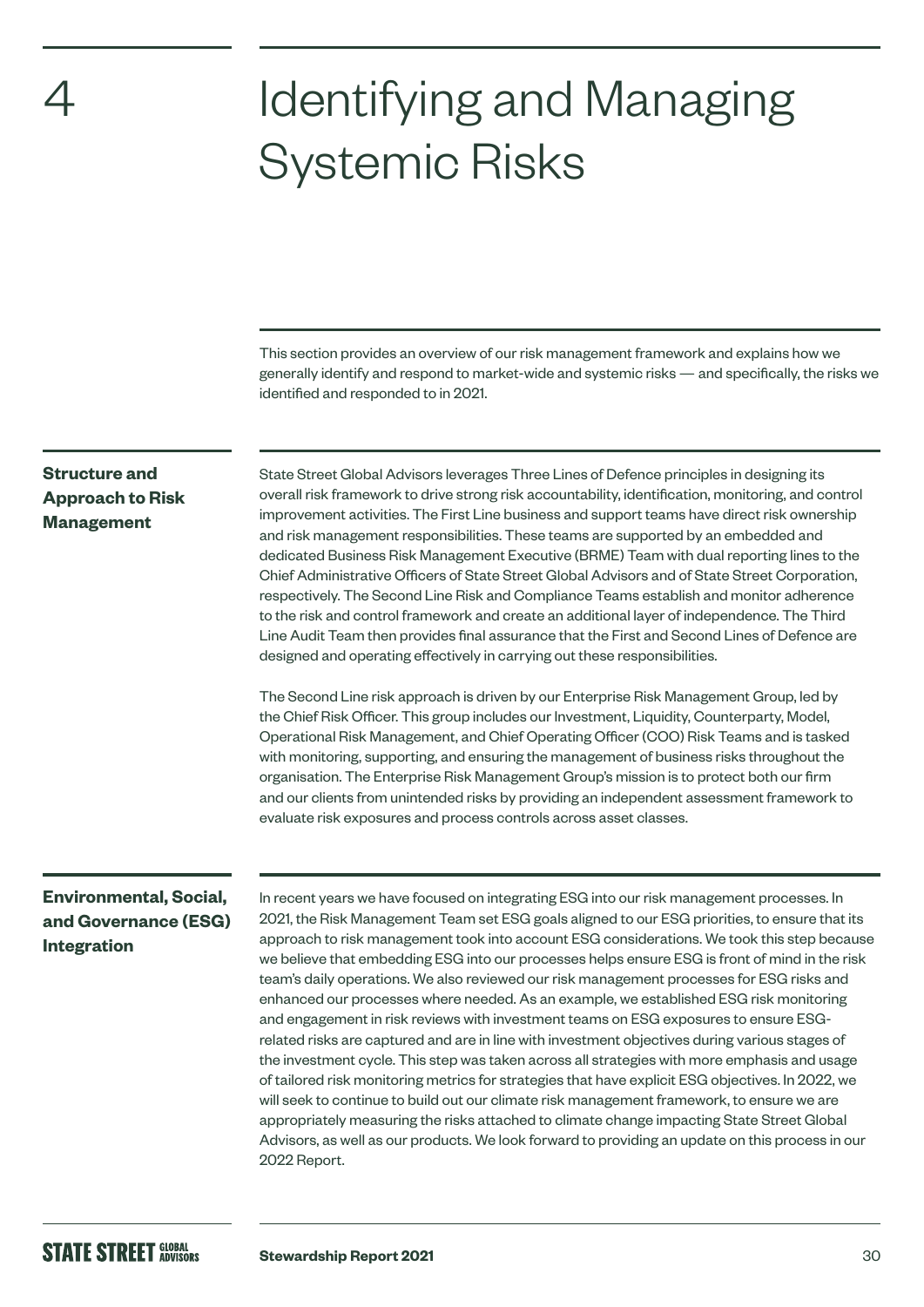<span id="page-30-0"></span>

| <b>Identifying</b><br><b>Systemic Risks</b><br><b>Emerging Risk Review</b><br>Framework | We have established an emerging risk review framework that allows the risk team to proactively<br>identify and respond to market-wide and systemic risks in the global financial system and global<br>economies. The framework is intended to help mitigate and manage uncertainties in investment<br>strategies and/or funds by proactively measuring and quantifying associated risk, thereby<br>enabling a preventive approach to risk management. We have built out our risk management<br>framework to include systemic risks such as climate change, which we consider transversal.                                                                                                                                                                   |
|-----------------------------------------------------------------------------------------|-------------------------------------------------------------------------------------------------------------------------------------------------------------------------------------------------------------------------------------------------------------------------------------------------------------------------------------------------------------------------------------------------------------------------------------------------------------------------------------------------------------------------------------------------------------------------------------------------------------------------------------------------------------------------------------------------------------------------------------------------------------|
|                                                                                         | Over 2021, several emerging risks were identified through the framework and were reviewed,<br>which included:                                                                                                                                                                                                                                                                                                                                                                                                                                                                                                                                                                                                                                               |
|                                                                                         | Asset price bubbles and the risk of rapid decline in asset prices driven by shifts in investor risk<br>appetite, COVID-19, changes in interest rates, or hiccups in the ongoing economic recovery.                                                                                                                                                                                                                                                                                                                                                                                                                                                                                                                                                          |
|                                                                                         | Increasing inflationary pressures due to fiscal stimulus and supply constraints, and associated<br>rising interest rate pressures.                                                                                                                                                                                                                                                                                                                                                                                                                                                                                                                                                                                                                          |
|                                                                                         | The continued impact of the COVID-19 pandemic on global economies.                                                                                                                                                                                                                                                                                                                                                                                                                                                                                                                                                                                                                                                                                          |
|                                                                                         | Physical, economic, and regulatory risks posed by climate change.                                                                                                                                                                                                                                                                                                                                                                                                                                                                                                                                                                                                                                                                                           |
|                                                                                         | Geopolitical risks: Global decoupling and the heightening of political or economic instability or<br>conflict that could lead to sovereign default, currency devaluations, or economic contagion.                                                                                                                                                                                                                                                                                                                                                                                                                                                                                                                                                           |
| <b>Investment Risk</b>                                                                  | The Investment Risk Team is responsible for independently monitoring investment risk<br>exposures to ensure that risk contributions are consistent with return expectations and to<br>highlight intentional and unintentional exposures. Attention is focused on where we have risk, how<br>much risk we have, and whether it is consistent with our views and client objectives. In addition,<br>the team provides portfolio level risk reporting to investment managers to help ensure that they<br>are taking appropriate level risks in the portfolios.                                                                                                                                                                                                 |
| <b>Liquidity Risk</b>                                                                   | The Liquidity Risk Management Team is responsible for independently monitoring and reporting<br>on asset and funding redemption liquidity risk to ensure appropriate levels of liquidity risk across<br>the portfolios and to highlight intentional and unintentional exposures. Liquidity risk remains a<br>systemic risk, and in 2021, the Liquidity Risk Management Team held several calls with regulators<br>to discuss a range of such risks and the tools available for mitigation purposes.                                                                                                                                                                                                                                                         |
| <b>Counterparty Risk</b>                                                                | The Counterparty Risk Management Team is responsible for establishing firmwide counterparty<br>policies - not only reviewing and approving prospective counterparties, but also monitoring<br>and reporting on counterparty exposures. This group also participates in the approval of new<br>derivative products, provides input into International Swaps and Derivatives Association, Inc.<br>(ISDA) negotiations, and advises on the financial profile of authorised participants for Standard &<br>Poor's Depository Receipt (SPDR) ETFs and security lending borrowers.                                                                                                                                                                                |
| <b>Operational Risk</b>                                                                 | The role of the Operational Risk Management Team is to assist the organisation in effectively<br>managing the risk of errors in people, processes, technology, and external events in conjunction<br>with achieving business objectives. The Team oversees this process by executing a framework<br>to identify, measure, mitigate, and monitor risks. The Team, in partnership with the business, is<br>responsible for delivering a risk governance structure that facilitates risk discovery, prioritisation,<br>and management in order to influence business discussions and decision-making. The Team is<br>also responsible for assessing processes, procedures, and control structures to ensure proper<br>alignment and to promote best practices. |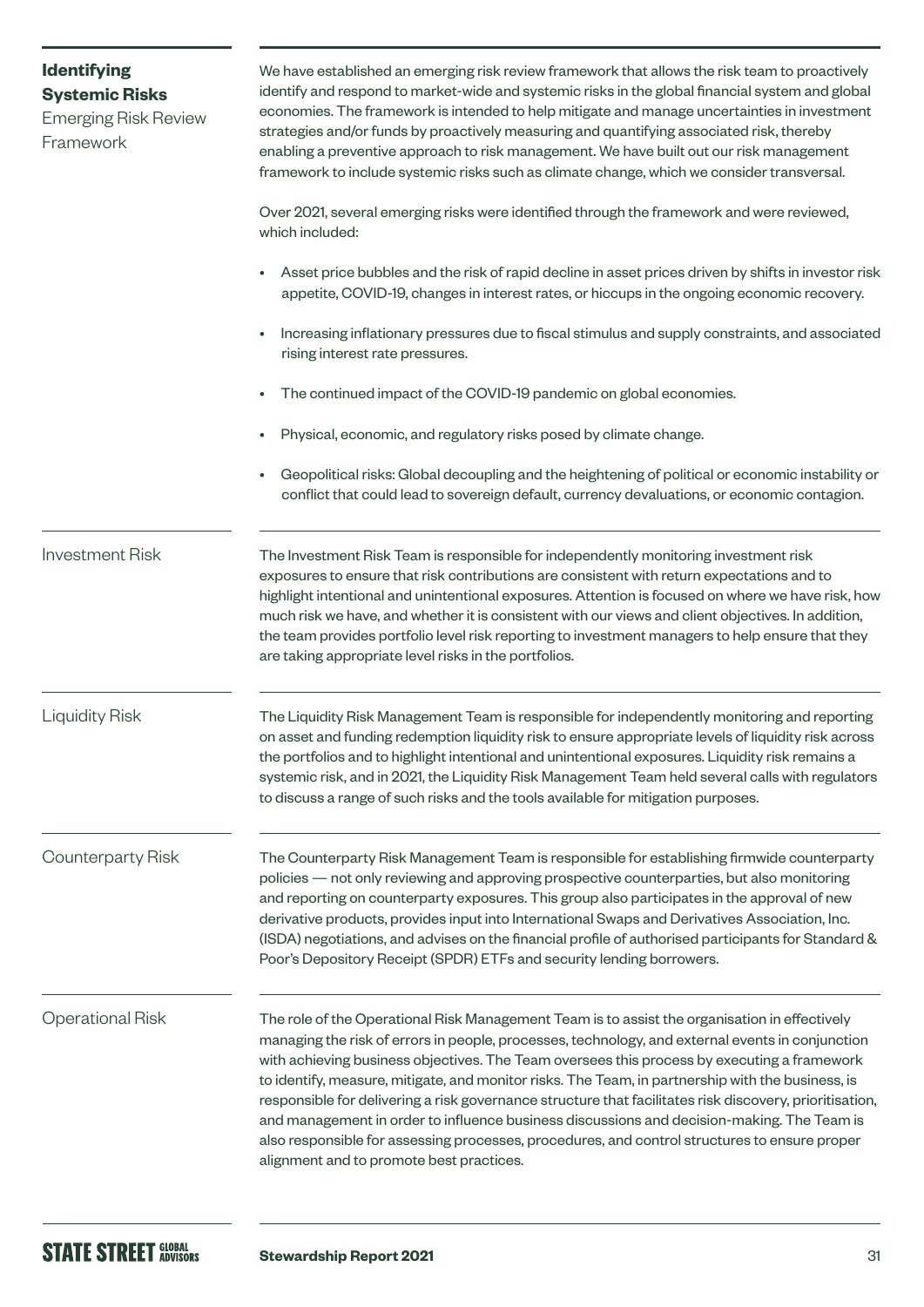| <b>Model Risk</b>                                                                        | State Street Corporation has company-wide requirements for model risk management, to which<br>our models adhere. The Model Risk Team administers State Street's Model Risk Management<br>(MRM) framework to ensure that model risk is identified, assessed, mitigated, and monitored over<br>time. In addition, at State Street Global Advisors, the Technical Committee (a sub-committee of<br>the Investment Committee consisting of a first-line team of investment professionals) is focused<br>on model risk within the Investment Division (which includes all models used to manage and<br>value funds).                                                                                                                                                                                                                         |
|------------------------------------------------------------------------------------------|-----------------------------------------------------------------------------------------------------------------------------------------------------------------------------------------------------------------------------------------------------------------------------------------------------------------------------------------------------------------------------------------------------------------------------------------------------------------------------------------------------------------------------------------------------------------------------------------------------------------------------------------------------------------------------------------------------------------------------------------------------------------------------------------------------------------------------------------|
|                                                                                          | Independent model validation is a formally structured process intended to determine whether a<br>model has been developed and implemented consistently with its design objectives and business<br>uses, and has an ongoing monitoring plan in place. Validation is performed in accordance with State<br>Street corporate guidelines by independent MRM validators or by independent first-line reviewers,<br>specialising in the model's asset class and investment style, depending on the model risk tier. The<br>validation conclusions determine if the model is approved for implementation and use.                                                                                                                                                                                                                              |
|                                                                                          | These model validators are also responsible for identifying any weaknesses with the model, defining<br>the need for remediation actions, and compensating controls, to address the identified issues<br>and review the completion of remediation actions and compensating controls. Model validation<br>is conducted prior to model use and on a periodic basis with a frequency commensurate with the<br>assessed risk and whenever model changes are made, along with model annual reviews. These<br>guidelines apply to both internally-developed models and to all third-party models (vendor models).                                                                                                                                                                                                                              |
| <b>Chief Operating Officer</b><br>(COO) Risk Team                                        | The COO Risk Team manages the risk infrastructure at State Street Global Advisors. The<br>Team oversees project management of key technology and platform initiatives, as well as the<br>development and execution of our risk strategy, leading coordination across all risk disciplines<br>and ensuring that client and enterprise risks are identified, measured, and monitored in an<br>effective manner. To support this enterprise risk identification process, the Enterprise Risk<br>Management Team prepares an annual overview of the top emerging risks at State Street<br>Global Advisors, with the objective to facilitate an open business discussion on the prioritisation<br>and management of evolving risk trends. The Team is also responsible for ensuring that risk<br>management regulatory requirements are met. |
| <b>Managing</b><br><b>Systemic Risks</b><br>Managing Industry Risk<br>and Liquidity Risk | In the past decade, crises have demonstrated that liquidity risk has often been the cause of fund<br>failures and contagion risks across asset classes. We have sought to manage systemic risks from<br>a lack of liquidity by building out a liquidity risk management framework based on: measurement<br>and monitoring; contingency planning; and disclosures, transparency, and governance.<br>Clear and transparent disclosures have resulted in a clear set of liquidity risk management                                                                                                                                                                                                                                                                                                                                          |
|                                                                                          | tools designed to minimise and mitigate liquidity risks for funds. Furthermore, regular table-top<br>exercises are held within each investment and product team, to ensure that the teams are aware<br>of the steps to follow and that processes are well-documented and understood. These steps,<br>along with regular monitoring and governance, have ensured that systemic risk arising from<br>liquidity is well understood and appropriately managed.                                                                                                                                                                                                                                                                                                                                                                              |
|                                                                                          | In addition, we have engaged in numerous regulatory and industry initiatives that seek to socialise<br>industry best practices on liquidity risk management. For example, in 2021 we met with the                                                                                                                                                                                                                                                                                                                                                                                                                                                                                                                                                                                                                                       |

European Systemic Risk Board (ESRB) to discuss ways in which asset management activities could impact systemic risks in financial markets. We also presented at the European Fund and Asset Management Association (EFAMA) workshop, discussing liquidity risk management and lessons learned from March 2020.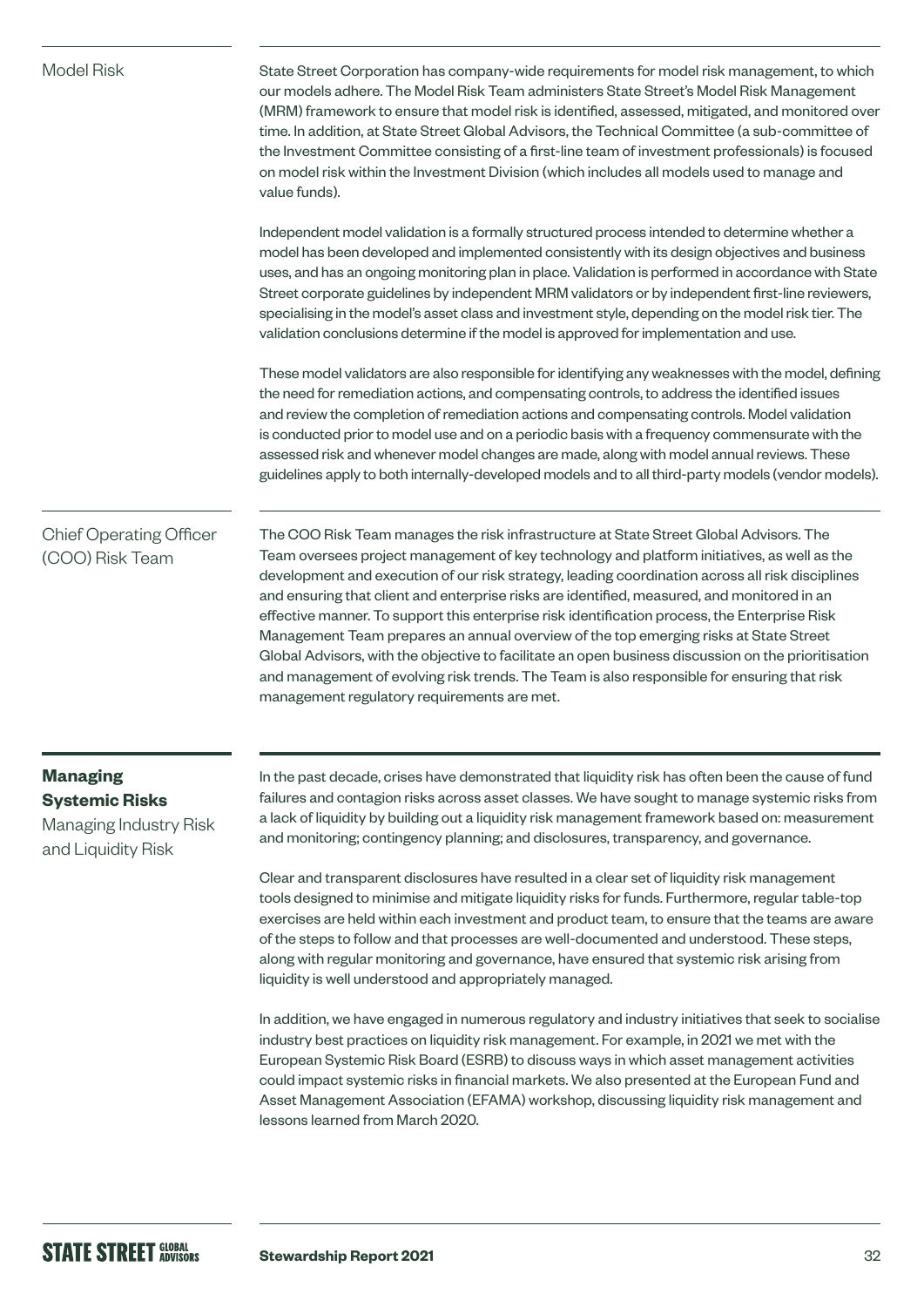In addition, we responded to the International Organisation of Securities Commissions' (IOSCO) survey of market participants regarding the implementation of IOSCO's Liquidity Risk Management Recommendations and market participants´ responses to the COVID-19 induced market challenges in 2020.

Moreover, we engaged with several global regulators on Money Market Fund reform options. We responded to the European Securities and Markets Authority (ESMA) Consultation Paper on European Union (EU) Money Market Fund Regulation as well as to the U.S. Securities and Exchange Commission's (SEC) request for comment on potential money market fund reform measures as set out in the President's Working Group on Financial Markets' (PWG) December 2020 report.

Given the size of our assets under management (AUM), our engagement and voting practices play a key role in managing systemic risks. We consider key systemic risks when developing our stewardship priorities. For example, we consider Diversity and Inclusion as a key risk, and provide an example of how we address racial and ethnic diversity with investee companies below. Please refer to Chapter 5 for details on our wider Stewardship priorities including climate change and good governance measured through R-Factor.

#### **Stewardship Priorities in Risk Management**

A Call to Lead on Racial and Ethnic Diversity

Our Stewardship priorities help drive our approach to mitigating the identified market-wide and systemic risks, in our efforts to support well-functioning financial markets. The death of George Floyd in 2020 and the health and economic inequities amplified by the COVID-19 pandemic underscored the need for deep, structural changes — and the urgent need for Corporate America to take the lead in offering solutions. In February 2021, Cyrus Taraporevala, President and Chief Executive Officer of State Street Global Advisors, outlined steps that we would take in this published **[Insight](https://www.ssga.com/us/en/institutional/etfs/insights/a-call-to-lead-on-racial-and-ethnic-diversity)**.

**Outcome:** In 2021, State Street Global Advisors formally began calling on our portfolio companies in the United States to follow what we ourselves began two years ago – to publicly disclose their Equal Employment Opportunity (EEO-1) data. This data details the gender, racial, and ethnic make-up of employees in the US. In 2021, only 6% of Russell 1000® companies shared detailed data publicly on their employees' gender and ethnic identities. Providing disclosures is a natural and important first step. Our parent company also developed the [Ten Actions Addressing](https://www.statestreet.com/content/dam/statestreet/documents/values/state-street-10-actions-against-racism-inequality-July-2021.pdf)  [Racism and Inequality](https://www.statestreet.com/content/dam/statestreet/documents/values/state-street-10-actions-against-racism-inequality-July-2021.pdf) to address racial inequity in our organisation, industry, and community. Looking forward to 2022, we will consider ways to take more direct action through reviewing our voting guidelines.

#### **Effectiveness of Our Risk Management Approach**

We are comfortable that our approach to risk management, including the identification of, and response to, market-wide and systemic risks helps promote well-functioning markets. In recent years there has been recognition that we need to focus on improving our governance and oversight of ESG risks. Although establishing an ESG Committee demonstrates significant progress, we will continue to develop our risk governance in this area. Risk team membership of the ESG Committee, and attendance at the Global Product Committee and Investment Committee, will continue to enhance our broader oversight of ESG risks across the business. These are the areas, as highlighted above, that we intend to focus on in 2022, and that we believe will further refine our approach.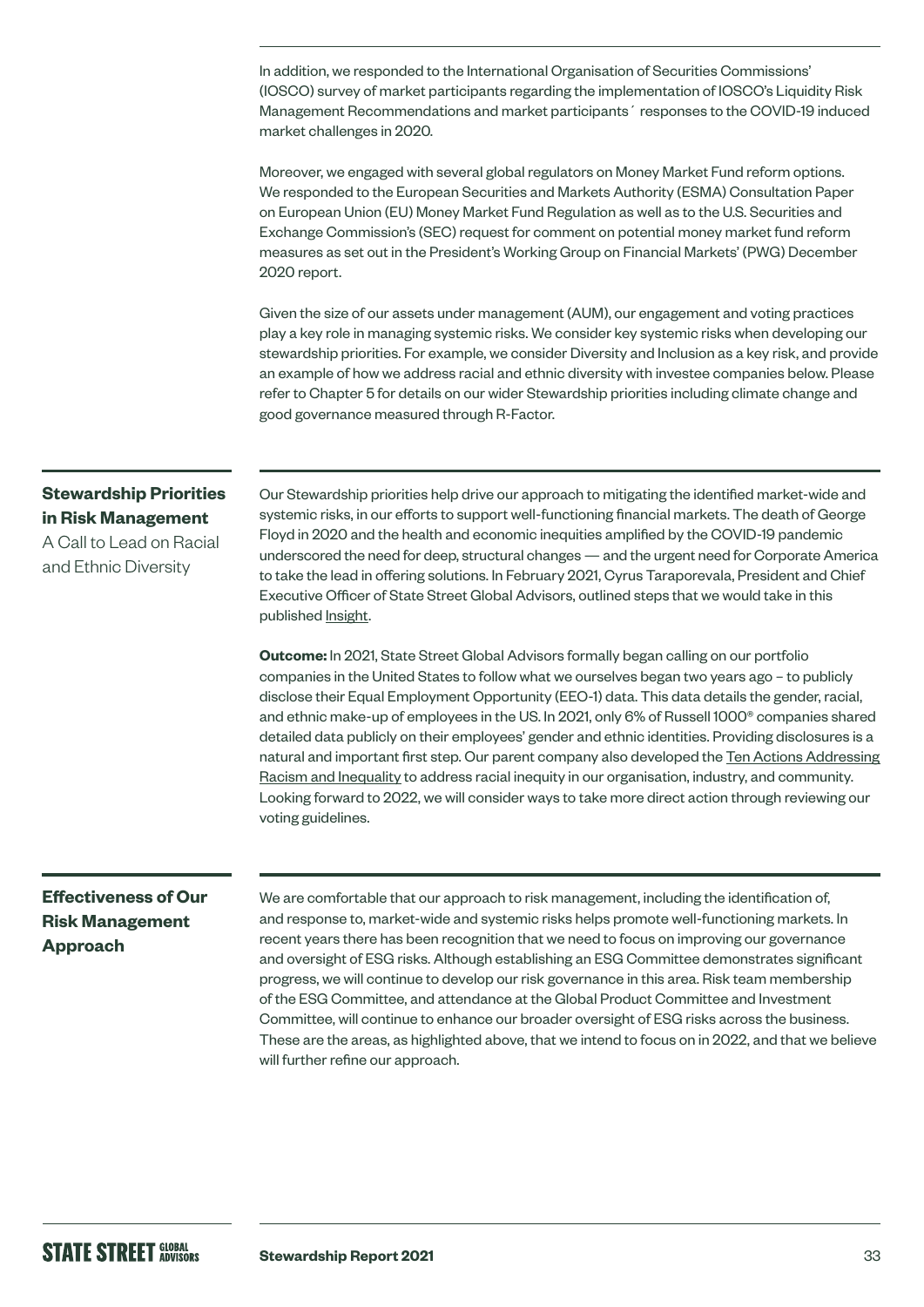# <span id="page-33-0"></span>Engagement and Escalation

In this section we set out the details of our engagement and proxy voting activities in 2021. This includes our engagement and voting philosophy, details on the number of engagements and votes we performed in 2021, as well as some example case studies to show the outcomes achieved from our activities.

State Street Global Advisors' approach to proxy voting and issuer engagement is premised on the belief that companies that adopt robust, progressive governance and sustainability practices will be better positioned to generate long-term value and manage risk. As near-perpetual holders of the constituents of the world's primary indices, the informed exercise of voting rights, coupled with targeted and value-driven engagement, is the most effective mechanism of creating value for our clients. Accordingly, our stewardship programme proactively identifies companies for engagement and voting in order to mitigate ESG risks in our portfolios.

Given the size of our assets under management, the global scope of our investments and the nature of our investment portfolios, our stewardship role in global capital markets extends beyond proxy voting and engagement with issuer companies.

Our approach also includes promoting investor protection for minority shareholders through partnerships with local investors and regulators, alongside working with investee companies to encourage adoption and disclosure of strong ESG practices.

To measure and demonstrate impact, we monitor and follow up with companies that we previously engaged with and evaluate their responsiveness to our feedback. This requires a long-term, multi-year approach to stewardship, which we believe is necessary and reflects the anticipated long-term nature of our investments into these companies. Additionally, in order to maximise our impact, we publish thought leadership that is intended to both inform companies and educate market participants. More information on the thought leadership we published in 2021 is included in chapter 7.

#### **How We Engage**

Our Asset Stewardship Team has developed our *Issuer Engagement Protocol* to increase the transparency of our engagement philosophy, approach and processes. This Protocol is designed to communicate the objectives of our engagement activities and to facilitate a better understanding of our preferred terms of engagement with our investee companies.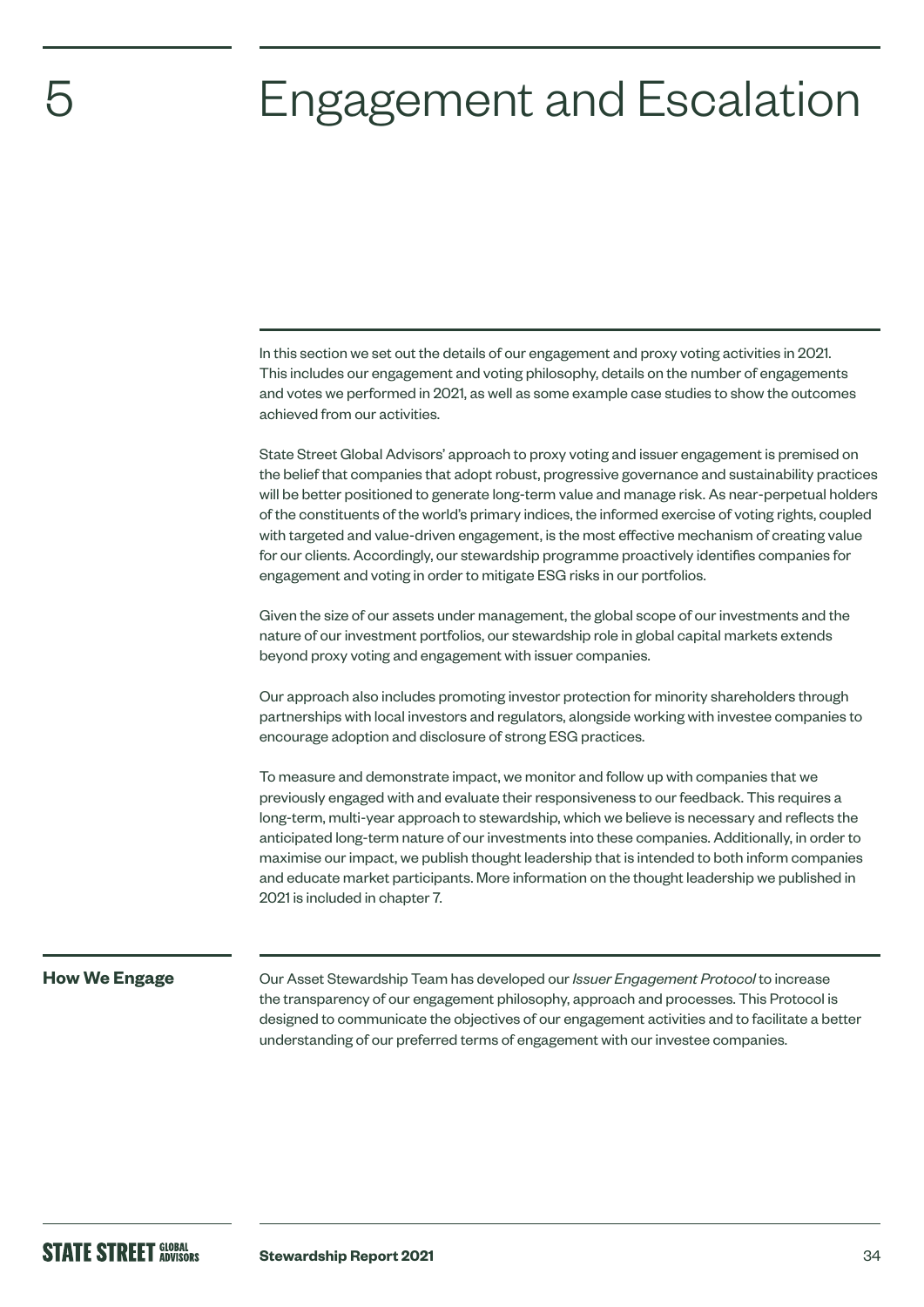<span id="page-34-0"></span>The Protocol explains key engagement processes including:

- Methodology for developing our Annual Engagement Strategy
- Information to include in Engagement Request emails
- Information on how to request R-Factor scores
- Our guidelines for engaging with investee companies
- Our guidelines for engaging with activist investors or investors soliciting our votes in connection with Vote-No campaigns or shareholder proposals
- Investor engagement protocol guidance

#### A copy of the Protocol [can be found here.](https://www.ssga.com/library-content/pdfs/ic/state-street-global-advisors-issuer-engagement-protocol.pdf)

We review our Issuer Engagement Protocol annually as part of our Asset Stewardship Team's strategic review process, to ensure that our interactions with companies remain effective and meaningful. This includes reviewing indicators in our screening models and assessing emerging ESG issues and trends. There is an intentional lag of one or two years between changes in many of our voting policies and changes in our voting, to encourage companies to take action during this time period. We believe that this approach leads to the best outcome for our clients, and for companies — allowing time to react to our input, rather than taking voting action against companies. In addition, we will often test our proposed policy on a topic before it goes into effect — this ensures that our approach is considered and aware of the challenges it may place on a company, such as additional costs outweighing the benefits that we are intending to achieve.

We actively seek direct dialogue with the board and management of companies that we have identified through our screening processes.

We focus our engagement activities where we will have the biggest impact, such as where we have our biggest holdings. Other factors — such as ownership-structure overlap with our strategic priorities and contentious issues — are also considered in our engagement approach. We consider the specific cultural and regulatory contexts of markets in which we invest and develop specific voting and engagement guidelines for each territory. These are available [here](https://www.ssga.com/uk/en_gb/institutional/ic/capabilities/esg/asset-stewardship/asset-stewardship-report-library). Our Asset Stewardship Team is located across the globe, ensuring we are well placed to navigate the diversity of markets in which we invest.

#### **Escalation**

At the start of each engagement, we define our priorities and objectives for the dialogue with company management. Progress against these objectives is tracked within our internal Stewardship Platform.

We will always prioritise engagement in our communications with investee companies. However, when change is not occurring at the rate that we expect, we use voting as our main tool to escalate issues to company boards. In case of lack of progress, our escalation strategies may include:

- Voting against the re-election of board members or specific resolutions linked to our areas of concern
- Writing to the board of the company to formalise our concerns and requests
- Supporting shareholder resolutions

Our escalation process has been designed to drive governance and sustainability practices at issuer companies toward global principles of good governance, while taking account of individual market nuances and standards.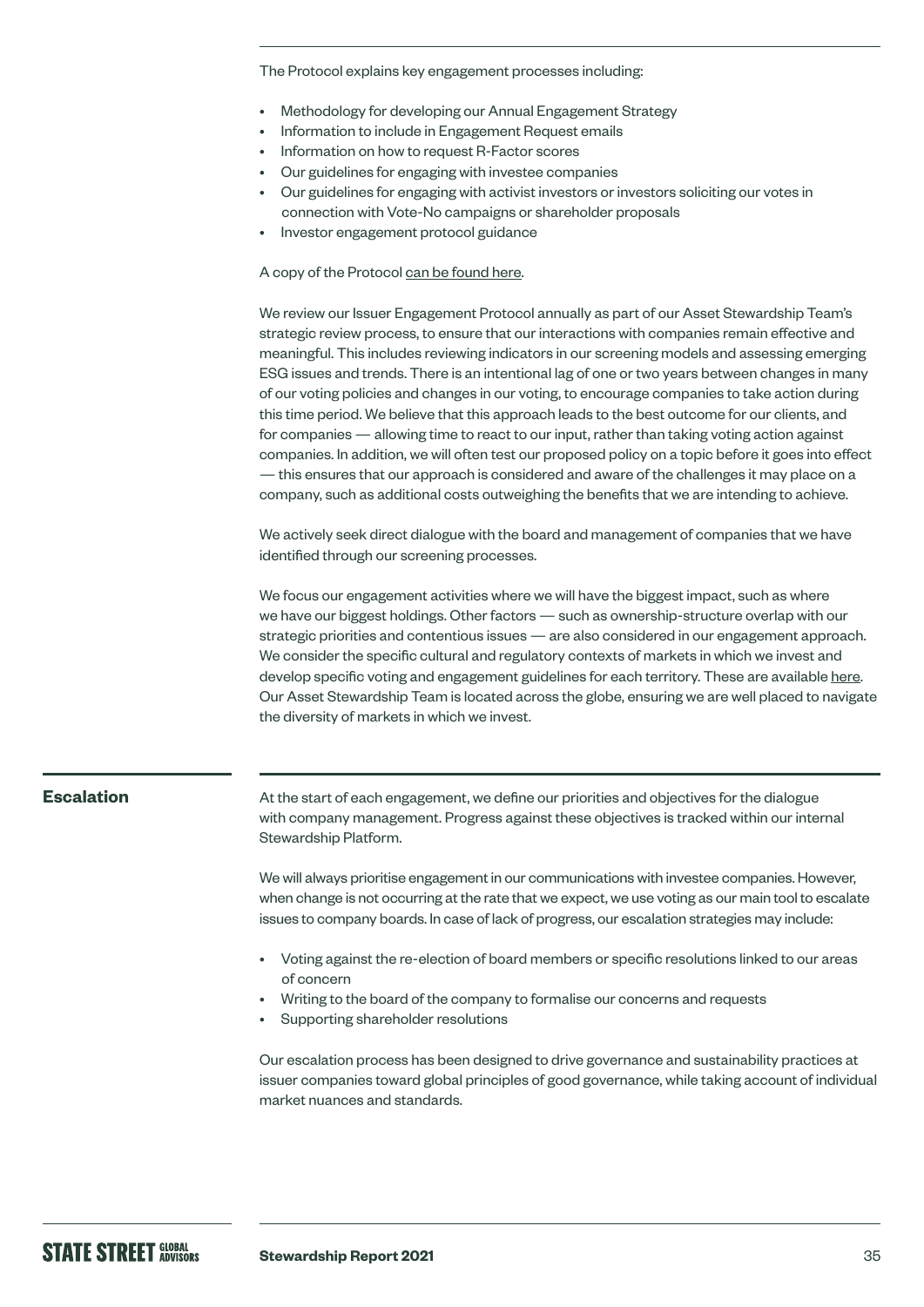Our escalation approach is adjusted for fixed income engagements where there is no ability to vote. Fixed income escalation, however, may take the form of letter writing or direct engagement. Whilst we believe our approach to equities is mature, we will continue to develop our approach to fixed income engagement in 2022 to ensure we engage across all asset classes we hold in our funds and mandates.

| <b>Measuring</b><br><b>Engagement Success</b> | Our stewardship activities are designed to have an impact on company-specific and market-level<br>ESG practices. Therefore, we define success as:                                                                                                                                                                                                                                                                                                |
|-----------------------------------------------|--------------------------------------------------------------------------------------------------------------------------------------------------------------------------------------------------------------------------------------------------------------------------------------------------------------------------------------------------------------------------------------------------------------------------------------------------|
|                                               | A company implementing changes to its ESG-related programmes, practices or processes<br>٠<br>consistent with our engagement or voting feedback                                                                                                                                                                                                                                                                                                   |
|                                               | Several market participants - such as asset owners, asset managers, consultants or proxy<br>$\bullet$<br>advisory firms - are influenced by our stewardship position and thought leadership on<br><b>ESG</b> issues                                                                                                                                                                                                                              |
|                                               | Regulators responding to our concerns/collaborative initiatives                                                                                                                                                                                                                                                                                                                                                                                  |
|                                               | To better monitor our engagement success, we are in the process of developing additional<br>stewardship statistics and key performance indicators that we can track progress against in<br>order to monitor the impact of our engagement process more effectively. We intend finalise these<br>in 2022 and look forward to reporting on our progress in our 2022 report.                                                                         |
| Company-Specific<br><b>Successes</b>          | Assessing the effectiveness of our company-specific engagement process can be challenging<br>to measure. To limit subjectivity in measuring our success, we actively seek issuer feedback and<br>monitor the actions taken by issuers post-engagement in order to identify tangible changes. This<br>enables us to establish indicators to gauge how issuers respond to our concerns and to what<br>degree these responses satisfy our requests. |
|                                               | It is also important to note that successful engagement activity can be measured over multiple<br>years depending on the facts and circumstances involved. These engagements not only inform<br>our voting decisions but also allow us to monitor improvement over time and to contribute to our<br>evolving perspectives on priority areas.                                                                                                     |
|                                               | Please refer to R-Factor-Related Engagement Case Studies on Estée Lauder and HealthEquity,<br>Inc. later in this chapter as examples of this.                                                                                                                                                                                                                                                                                                    |
|                                               | We also track the impact of our proxy votes by reviewing changing trends in market practices<br>on specific corporate-governance or sustainability-related issues that we address through<br>voting action. We report successful engagement and voting actions to clients on an annual basis.<br>We provide some examples of company-specific successes in the Engagement Case Studies<br>section later in this chapter.                         |
| Market-Level Successes                        | We track the broader adoption of the thematic ESG issues that we have been championing by<br>assessing the number of market participants that have embraced positions consistent with our<br>thought leadership and advocacy. We detail our efforts and outcomes in this regard next.                                                                                                                                                            |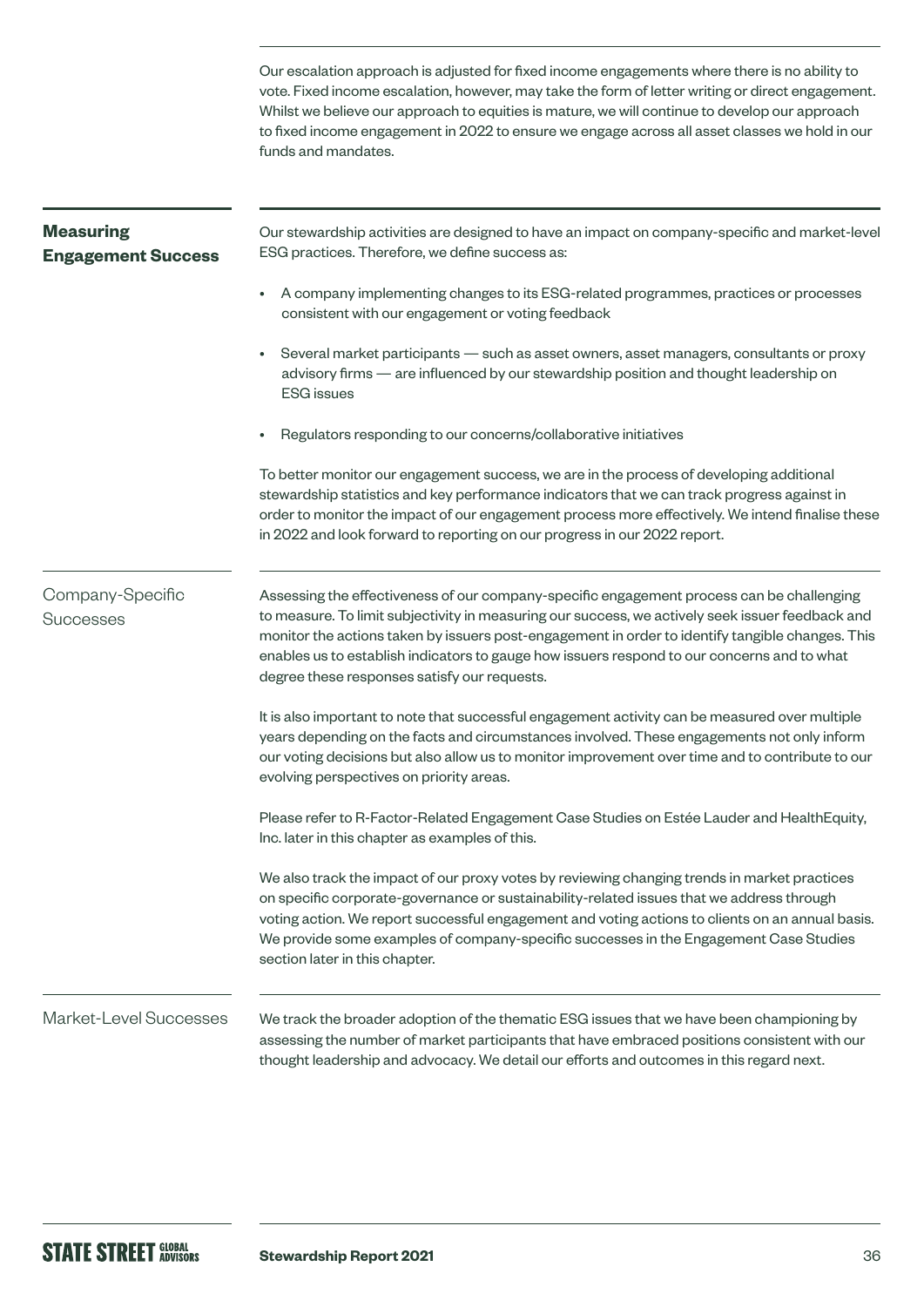## How We Prioritise Our Engagements

**Engagement Screening** 

Figure 9

As an investor in more than 12,000 listed companies, prioritisation is essential to our effectiveness. Our active target list includes companies across seven main regions/markets (Australia, Canada, emerging markets, European Union, Japan, the UK and the US) of our stewardship activities. We identify target companies for engagement through multiple methods, including proprietary ESG screens, and the sector and thematic priorities identified in our annual stewardship objectives.



Source: State Street Global Advisors. \* 2022 Stewardship Priority

Types of Engagement

### Active

In 2021, 58% of our annual company engagements were classified as active. We use screening tools designed to capture a mix of company-specific data, including governance and sustainability profiles, to help us focus our engagement activity.

As noted earlier, we actively seek direct dialogue with the board and management of companies that we have identified through our screening processes. Such engagements may lead to further monitoring to understand and improve company practices. In these cases, the engagement process represents the most meaningful opportunity for us to protect long-term shareholder value from excessive risk due to poor governance and sustainability practices.

### Reactive

 In 2021, 42% of our annual company engagements were classified as reactive. Here, members of our Asset Stewardship Team engaged with companies that wished to solicit our votes, seek feedback on corporate governance and sustainability issues as shareholders or seek comment on breaking-news developments. These meetings were typically initiated by the companies, which typically drove the meeting agendas.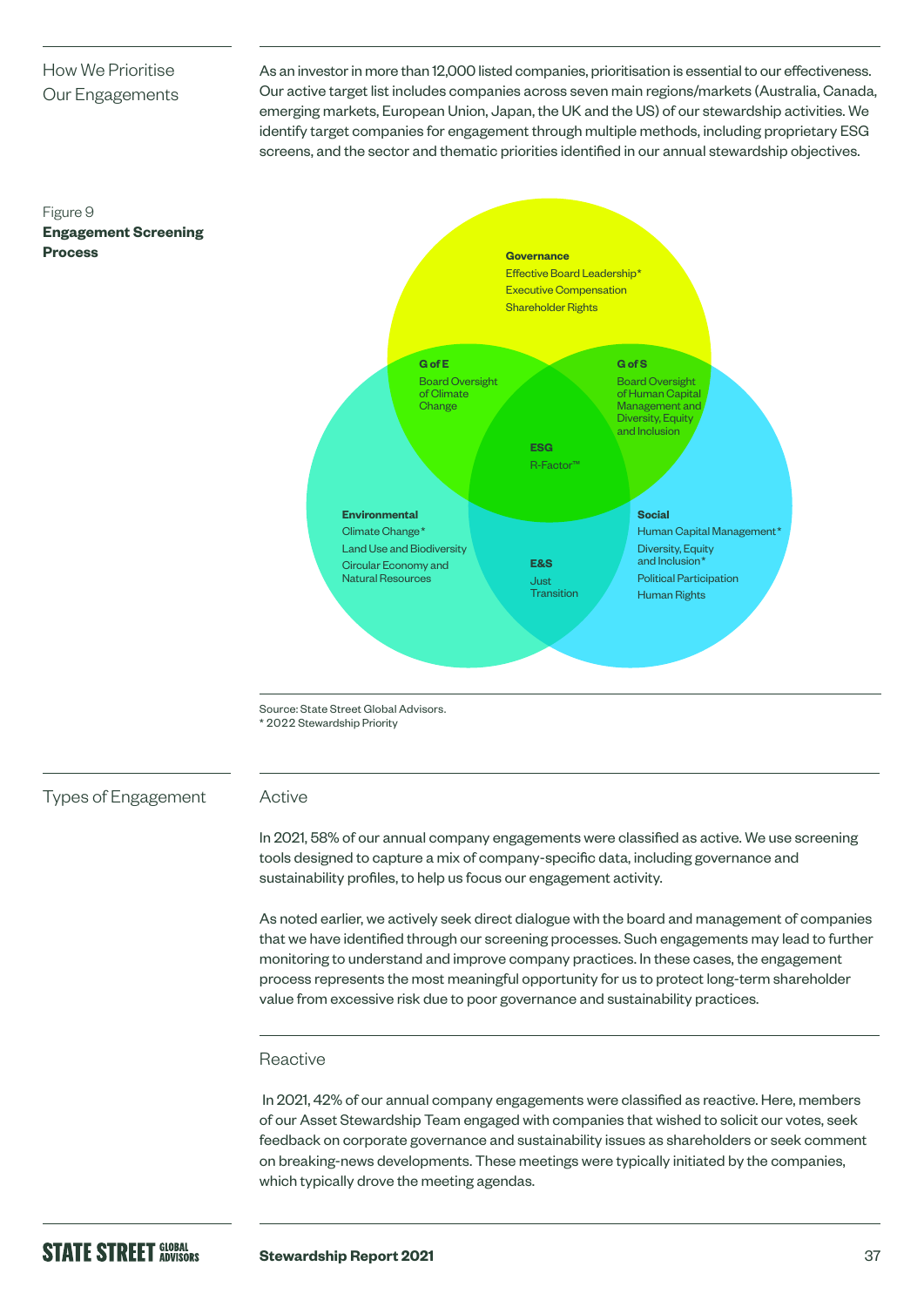## **Engagement Breakdown**

Figure 10 **2021 Comprehensive Engagements: Key Figures**



Source: State Street Global Advisors 2021 Stewardship Platform. \*Rest of the World.

## **2021 Comprehensive Engagements**

**878**

Environmental

337

Social

478

**Governance** 

## 660

**Portion of Equity AUM Engaged (%)**

**73%**

**Countries**



**Human Capital Management Engagement**

**228**

Figure 11 **Top 5 Engagement Topics**

| <b>Stewardship Priorities</b>    | 877 |  |
|----------------------------------|-----|--|
| Human Capital                    | 229 |  |
| <b>Racial Equity</b>             | 220 |  |
| COVID-19                         | 217 |  |
| <b>Climate-related Reporting</b> | 211 |  |
| <b>Compensation</b>              | 344 |  |
| Overall compensation matters     | 344 |  |
| Other                            | 545 |  |

Source: State Street Global Advisors.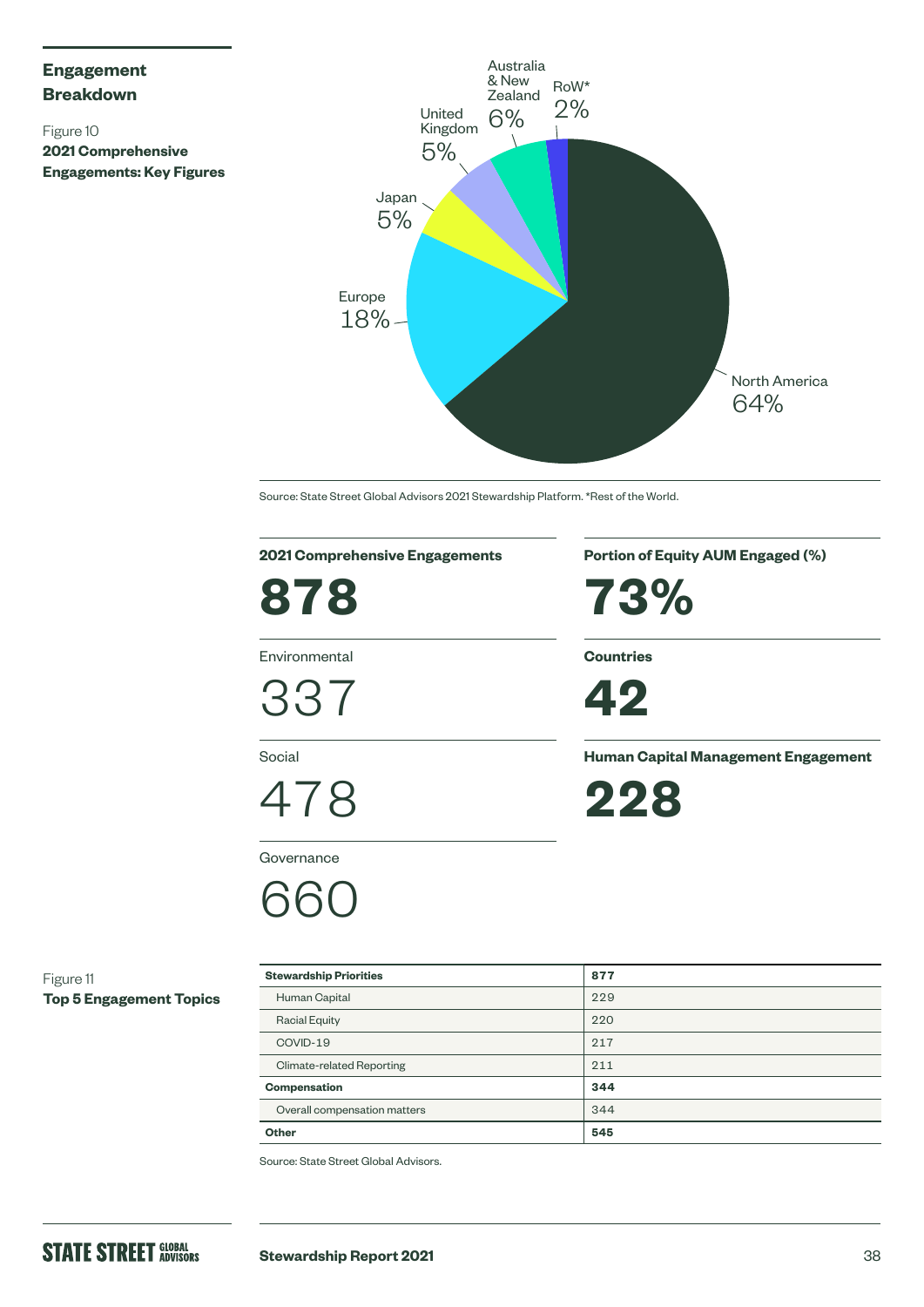## Engagement Case Studies and Outcomes of Core Campaigns

Through our engagement activities, we seek to encourage the building of transparent, accountable, high-performing boards and companies. We believe that regular and constructive communication with our investee companies allows us to engage in an honest dialogue with boards and management on a spectrum of topics.

In addition, we have successfully worked with several of our investee companies to enhance their governance, compensation and/or sustainability practices. Here, we provide examples of notable successes and resulting outcomes from high-profile engagements during 2021, as well as voting and engagement outcomes from our core campaigns: Climate Change, Gender Diversity and R-Factor.

## Figure 12

## **Case Studies**

| Company                       | Box, Inc                                                                                                                                                                                                                                                                                                                                                                                                                                                                                                                        |  |  |
|-------------------------------|---------------------------------------------------------------------------------------------------------------------------------------------------------------------------------------------------------------------------------------------------------------------------------------------------------------------------------------------------------------------------------------------------------------------------------------------------------------------------------------------------------------------------------|--|--|
| <b>Geography and Industry</b> | United States/Technology                                                                                                                                                                                                                                                                                                                                                                                                                                                                                                        |  |  |
| <b>Key Topics</b>             | Board Leadership / Board Accountability                                                                                                                                                                                                                                                                                                                                                                                                                                                                                         |  |  |
| <b>Asset Class</b>            | Equity                                                                                                                                                                                                                                                                                                                                                                                                                                                                                                                          |  |  |
| <b>Background</b>             | No engagement history with Box prior to the contest.                                                                                                                                                                                                                                                                                                                                                                                                                                                                            |  |  |
| <b>Activity</b>               | Consistent with our approach to protecting long-term shareholder interests in this proxy contest, our team conducted multiple<br>engagements with members of the Box board and management team, as well as the dissident nominees.                                                                                                                                                                                                                                                                                              |  |  |
|                               | At the September 2021 EGM, we withheld our support from the Chair of the Nominating & Governance Committee to<br>signal our expectation that the company would take meaningful steps in adopting leading governance practices and foster a<br>stronger culture of regular shareholder engagement moving forward.                                                                                                                                                                                                                |  |  |
|                               | We also shared our expectation that in any significant decisions on capital allocation and long-term strategy, particularly those<br>with voting implications, long-term shareholder voice is solicited for consideration.                                                                                                                                                                                                                                                                                                      |  |  |
| Outcome                       | We supported management on all other items. The Box board achieved majority support in the shareholder vote and<br>committed to remaining focused on delivering shareholder value while strengthening their company's governance practices<br>and prioritising shareholder voice in their oversight processes.                                                                                                                                                                                                                  |  |  |
|                               | As a result of the company's renewed commitment to adopt enhanced corporate governance practices and to bring<br>transparency to investors, the company has elevated its R-Factor score.                                                                                                                                                                                                                                                                                                                                        |  |  |
| Company                       | Pfizer Inc.                                                                                                                                                                                                                                                                                                                                                                                                                                                                                                                     |  |  |
| Geography and Industry        | United States / Healthcare                                                                                                                                                                                                                                                                                                                                                                                                                                                                                                      |  |  |
| <b>Key Topics</b>             | Participation in the political process                                                                                                                                                                                                                                                                                                                                                                                                                                                                                          |  |  |
| <b>Asset Class</b>            | Equity                                                                                                                                                                                                                                                                                                                                                                                                                                                                                                                          |  |  |
| <b>Background</b>             | In April 2021, Pfizer Inc. received a shareholder proposal asking the company to provide a report analysing the congruence of<br>political and electioneering expenditures against the company's publicly stated corporate values and policies.                                                                                                                                                                                                                                                                                 |  |  |
|                               | The proposal to Report on Political Contributions and Expenditures is a fairly new class of shareholder proposals and<br>represents an evolution of the climate lobbying proposals which we have seen for the past several years. It expands the focus<br>from just climate change to an alignment of broad corporate values and that of the company's political activities. This was the<br>first time that Pfizer had been asked to produce a report comparing its political contributions to its stated values or positions. |  |  |
| <b>Activity</b>               | We engaged with the Pfizer management team in 2021 in order to discuss its 2021 AGM proxy, including the Report<br>on Political Contributions and Expenditures proposal. During the engagement, we expressed our view that participation<br>in the political process can present risks to companies, and we expect enhanced disclosure of the alignment of political<br>contributions to the company's stated values or positions.                                                                                              |  |  |
|                               | While the company had not disclosed the information requested in the shareholder proposal, we abstained on the proposal<br>due to our productive engagement with the company and understanding that Pfizer would enhance its political participation<br>disclosures.                                                                                                                                                                                                                                                            |  |  |
|                               | We had a follow-up engagement with the company to check on its responsiveness to our vote and the previous engagement.<br>During the call, Pfizer stated that it will enhance its political participation disclosures in response to the submitted shareholder<br>proposal.                                                                                                                                                                                                                                                     |  |  |
| Outcome                       | The Report on Political Contributions and Expenditures proposal ultimately failed, although it received a high level (47%) of<br>shareholder support.                                                                                                                                                                                                                                                                                                                                                                           |  |  |
|                               | In December 2021, Pfizer responded to our request to enhance its political participation disclosure and for the first time<br>published a report analysing the incongruencies between its political positions and those of its industry associations.                                                                                                                                                                                                                                                                           |  |  |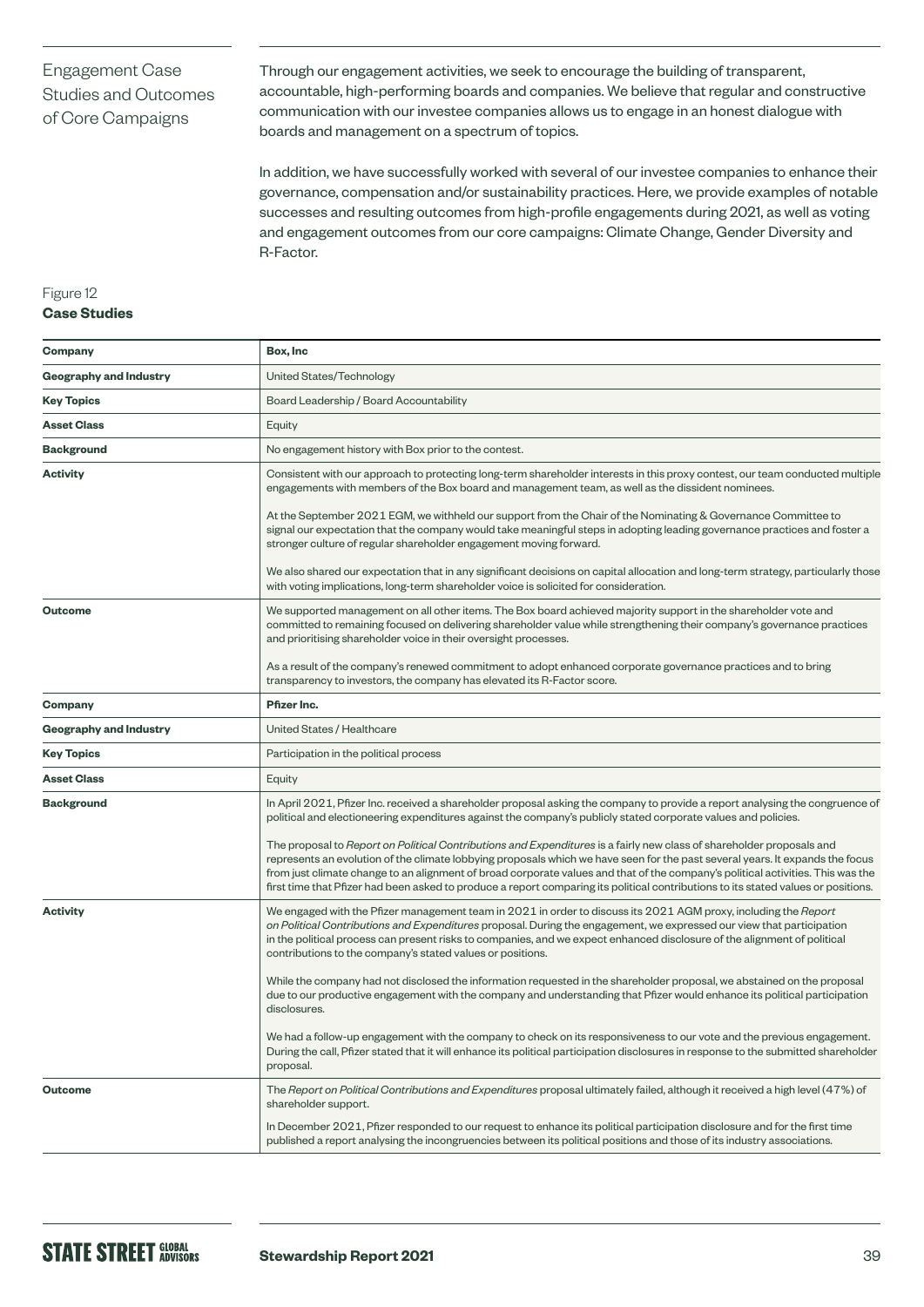| Company                                               | <b>Rio Tinto Plc</b>                                                                                                                                                                                                                                                                                                                                                                                                                                                                                                                                                                                                                                                                                                                                                                                    |  |  |
|-------------------------------------------------------|---------------------------------------------------------------------------------------------------------------------------------------------------------------------------------------------------------------------------------------------------------------------------------------------------------------------------------------------------------------------------------------------------------------------------------------------------------------------------------------------------------------------------------------------------------------------------------------------------------------------------------------------------------------------------------------------------------------------------------------------------------------------------------------------------------|--|--|
| <b>Geography and Industry</b>                         | United Kingdom (Plc) / Metals & Mining                                                                                                                                                                                                                                                                                                                                                                                                                                                                                                                                                                                                                                                                                                                                                                  |  |  |
| <b>Key Topics</b>                                     | Remuneration / Social Responsibility                                                                                                                                                                                                                                                                                                                                                                                                                                                                                                                                                                                                                                                                                                                                                                    |  |  |
| <b>Asset Class</b>                                    | Equity                                                                                                                                                                                                                                                                                                                                                                                                                                                                                                                                                                                                                                                                                                                                                                                                  |  |  |
| <b>Background</b>                                     | In 2021, we engaged with the Chair of the Board and the Senior Independent Director of Rio Tinto to express our concerns<br>over the exit package of the former CEO who had stepped down over the destruction of an aboriginal heritage site in Juukan<br>Gorge in Western Australia as part of an iron ore mine expansion.<br>Even though the Remuneration Committee applied a malus provision to the former CEO's 2020 long-term incentive<br>award, reducing the vesting outcome by £1 million, and the forfeiting of his 2020 bonus, in our view the exit package (circa<br>£27 million) is still excessive given the gravity of the events at Juukan Gorge in 2020.<br>We believe that there is a case for a more robust application of the malus provisions for unvested awards granted from 2018 |  |  |
|                                                       | onwards.                                                                                                                                                                                                                                                                                                                                                                                                                                                                                                                                                                                                                                                                                                                                                                                                |  |  |
| <b>Activity</b>                                       | As no action was taken by the Remuneration Committee to address our concerns, we voted against the company's non-<br>binding remuneration report resolution                                                                                                                                                                                                                                                                                                                                                                                                                                                                                                                                                                                                                                             |  |  |
| <b>Outcome</b>                                        | The remuneration report was subsequently rejected at the company's AGMs in London and Sydney with more than 60% of<br>the votes cast against this proposal.                                                                                                                                                                                                                                                                                                                                                                                                                                                                                                                                                                                                                                             |  |  |
| Company                                               | <b>Rolls-Royce Holdings Plc</b>                                                                                                                                                                                                                                                                                                                                                                                                                                                                                                                                                                                                                                                                                                                                                                         |  |  |
| <b>Geography and Industry</b>                         | United Kingdom / Aerospace & Defence                                                                                                                                                                                                                                                                                                                                                                                                                                                                                                                                                                                                                                                                                                                                                                    |  |  |
| <b>Key Topics</b>                                     | Collaborative Engagement / Climate Change                                                                                                                                                                                                                                                                                                                                                                                                                                                                                                                                                                                                                                                                                                                                                               |  |  |
| <b>Asset Class</b>                                    | Equity                                                                                                                                                                                                                                                                                                                                                                                                                                                                                                                                                                                                                                                                                                                                                                                                  |  |  |
| <b>Background</b>                                     | In June 2021, Rolls-Royce released a report outlining its strategy for transitioning to net zero and held a dedicated investor<br>webcast to discuss its latest commitments. These include: defining a science-based target to reduce the lifetime emissions<br>of new sold products 35% by 2030, pivoting 75% of R&D expenditure towards lower-carbon technologies by 2025, and<br>making all commercial aero engines compatible with 100% sustainable aviation fuels by 2023, among others. We were<br>pleased to see the company's net zero strategy evolve in response to investor feedback.                                                                                                                                                                                                        |  |  |
| <b>Activity</b>                                       | In the summer of 2021, we led an analysis of Rolls-Royce's climate-related disclosure and strategy on behalf of the CA100+<br>group. We evaluated alignment with TCFD and provided feedback on priority areas for engagement, including enhanced<br>disclosure on the company's approach to align capital allocation with its climate goals.<br>We view the company's responsiveness to investor feedback this year positively and look forward to continued constructive<br>dialogue.                                                                                                                                                                                                                                                                                                                  |  |  |
| <b>Outcome</b>                                        | We expect Rolls-Royce to provide additional transparency on climate-related lobbying in the coming months, including a<br>review of stated climate positions against those of its trade associations.                                                                                                                                                                                                                                                                                                                                                                                                                                                                                                                                                                                                   |  |  |
| Addressing E, S and G                                 | As we noted above, we consider all areas of ESG in our company engagements through our<br>focus on three key topics: Climate Change, Inclusion and Diversity and responsible governance<br>measured by R-Factor.                                                                                                                                                                                                                                                                                                                                                                                                                                                                                                                                                                                        |  |  |
| <b>Climate Risk</b><br>and Reporting<br>(Environment) | In 2021, we believed it was even more urgent than ever before to respond to the growing<br>climate risks. The latest UN IPCC report stressed the need for rapid, large-scale reductions in<br>greenhouse gas (GHG) emissions and the "unequivocal" science behind climate change. Further,<br>the pandemic highlighted the impact of systemic risks on global financial markets and reaffirmed<br>the importance of prioritising such threats, including climate change, via our stewardship<br>programme. Due to this, we undertook a number of climate engagements in 2021, 89% more<br>than 2020.<br>We are signatories to Climate Action 100+ and the Net Zero Asset Manager initiative. In 2021<br>we published our journey to net zero guidance for companies. This complemented existing         |  |  |

resources available on our Climate Stewardship Web Hub which we launched in 2020, and was

made available on our dedicated [climate stewardship webpage](https://www.ssga.com/uk/en_gb/institutional/ic/insights/climate-stewardship).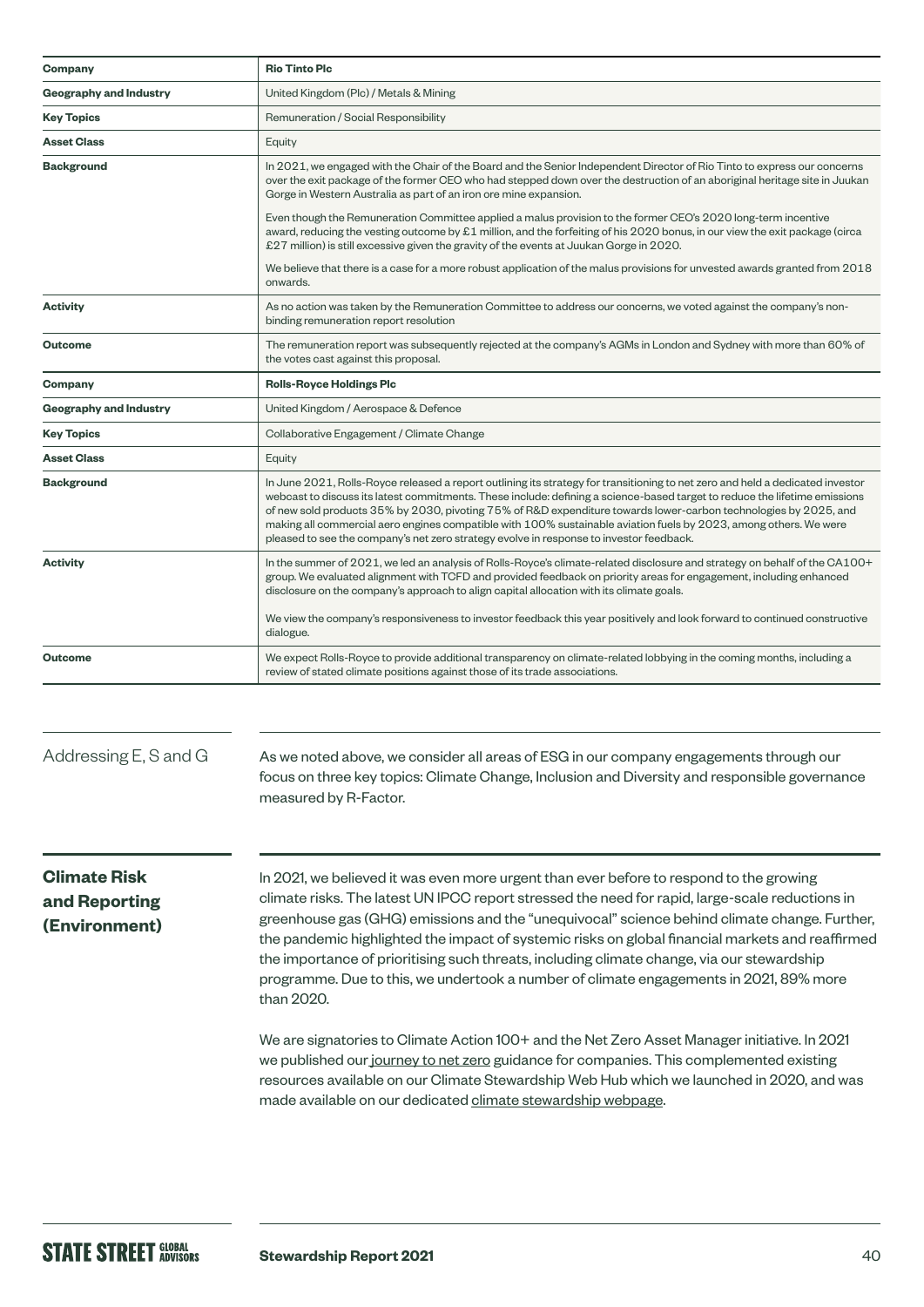|                              | On the one-year anniversary of signing on to the Net Zero Asset Managers Initiative, we published<br>our 2030 interim targets in April 2022. In 2022, we will launch a targeted engagement campaign<br>with the most significant emitters in our portfolio to encourage disclosure aligned with our<br>expectations for climate-transition plans, which covers 10 areas including decarbonization<br>strategy, capital allocation, climate governance, and climate policy. In 2023, we will hold<br>companies and directors accountable for failing to meet these expectations. We will report<br>further on the development of our engagement activities in our 2022 report to set out the<br>changes we have made to align with our own net zero target.                                   |
|------------------------------|----------------------------------------------------------------------------------------------------------------------------------------------------------------------------------------------------------------------------------------------------------------------------------------------------------------------------------------------------------------------------------------------------------------------------------------------------------------------------------------------------------------------------------------------------------------------------------------------------------------------------------------------------------------------------------------------------------------------------------------------------------------------------------------------|
| Say on Climate               | In the 2021 proxy season, we, alongside other investors, voted on proposals that asked<br>companies to provide shareholders with a non-binding Say on Climate vote. In several cases,<br>management teams voluntarily added a Say on Climate resolution to their annual general<br>meeting (AGM) agenda.                                                                                                                                                                                                                                                                                                                                                                                                                                                                                     |
|                              | <b>Outcome:</b> With our backing, proposals at Ferrovial, Total, Unilever, and Iberdola, among others,<br>received well above 90% support.                                                                                                                                                                                                                                                                                                                                                                                                                                                                                                                                                                                                                                                   |
|                              | We evaluate these proposals on a case-by-case basis in line with our Proxy Voting and<br>Engagement Guidelines. Of the 32 Say on Climate proposals filed at investee companies in<br>2021, we voted in favour of 84%. While we are generally supportive of the spirit and aim of such<br>proposals, we have expressed our reservations with the potential unintended consequences<br>of an annual advisory climate vote. If Say on Climate were to become a formal market practice,<br>resulting adverse outcomes could include insulating directors from accountability, distracting from<br>already existing frameworks (such as TCFD, SASB, and GRI) which are increasingly beginning to<br>harmonise and become widely adopted, and straining investors' limited proxy voting resources. |
|                              | Looking ahead, we will continue to focus on companies that are particularly vulnerable to<br>climate-transition risks and continue to encourage companies' climate-related disclosure by<br>reviewing our own proxy voting guidelines. As stated in our CEO's Proxy Voting letter of 2021,<br>climate was a key focus for us in 2021, and will remain a key focus in 2022 also.                                                                                                                                                                                                                                                                                                                                                                                                              |
|                              | Finally, we will also continue our engagement with companies in other sectors which, while not<br>carbon-intensive, also face risks including exposure to the physical effects of climate change.                                                                                                                                                                                                                                                                                                                                                                                                                                                                                                                                                                                            |
| <b>Engagement Statistics</b> | During the year, we engaged with 254 companies across multiple industries to understand their<br>approaches to mitigating and managing the physical and transitional impacts of climate change.<br>This is an 72% increase in our climate-related engagements compared to 2020. We have been<br>engaging with companies on climate change-related matters since 2014. In that time, we have<br>had over 900 climate-related engagements across a range of industries and markets.                                                                                                                                                                                                                                                                                                            |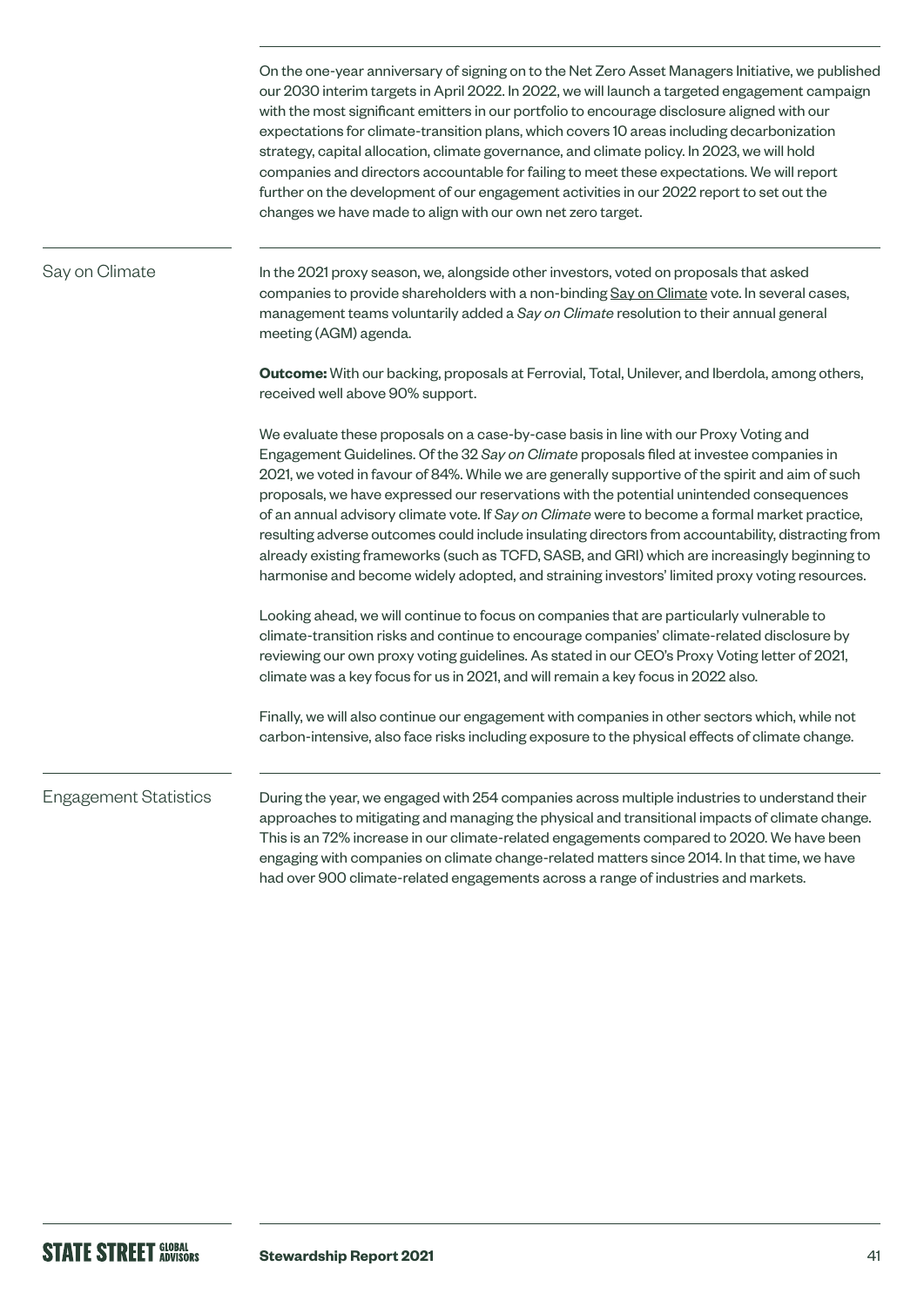## Figure 13 **Number of Annual Climate Engagements**



Source: State Street Global Advisors. As of 31 December 2021.

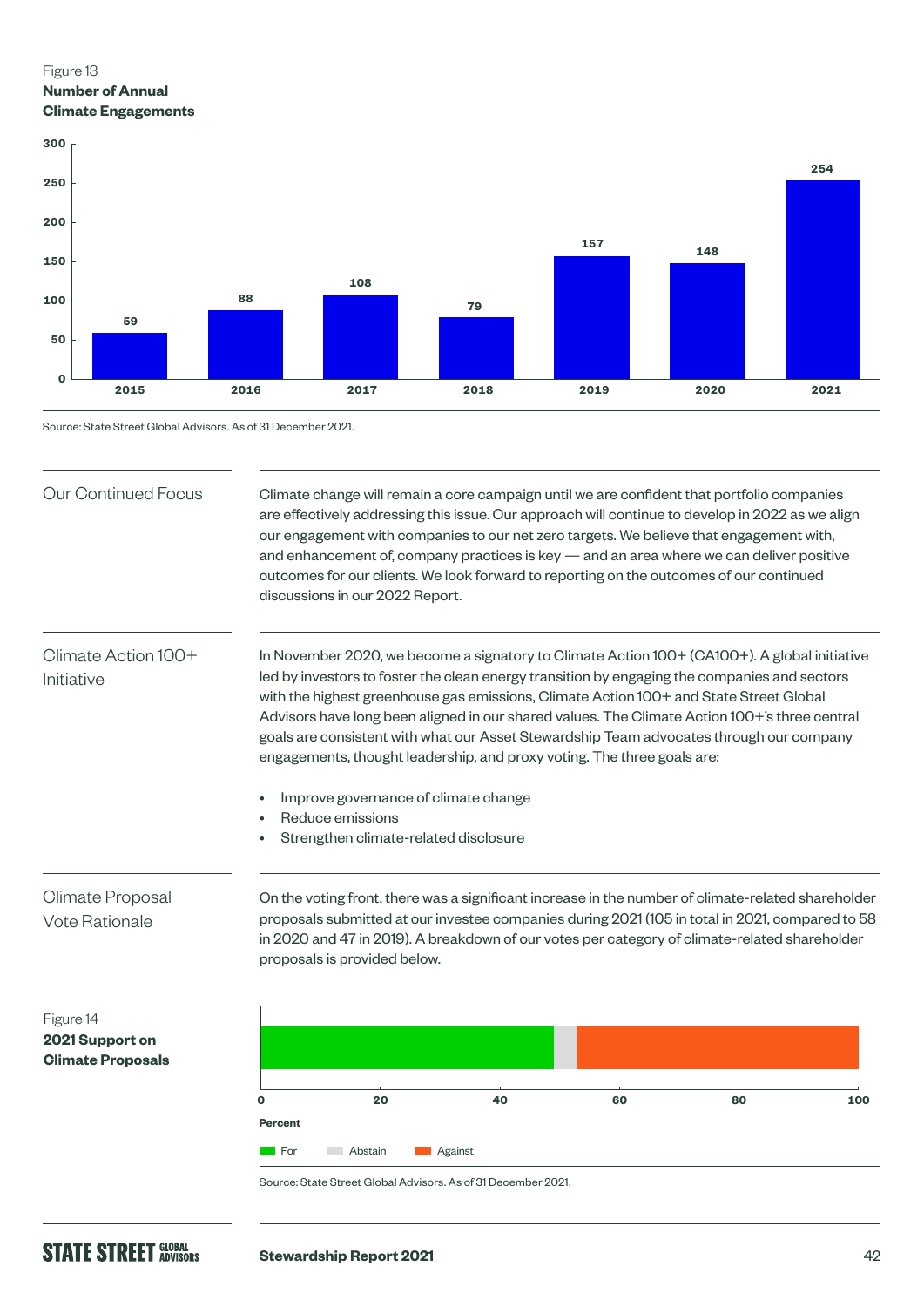In line with our views on climate-related disclosure set out above, in 2021 we supported 45% of shareholder proposals requesting that companies report on the financial and physical risks of climate change to their business and their plans to reduce GHG emissions. We also supported 80% of the climate-related lobbying proposals, which are described in the next section of this report and supported 84% of the *Say on Climate* proposals described previously in this chapter.

### **Our support for GHG emissions reductions target proposals increased in 2021 — from 33% in 2020 to 54% in 2021.**

We were not generally supportive of resolutions that required companies to make specific operational changes such as a transition to renewable energy within a defined timeframe or phasing out a project, business or product. We found the actions requested by many of these shareholder proposals to be overly prescriptive.

While we give investee companies discretion to decide what climate-related goals are appropriate for them, we will continue to monitor the rigour of such goals and engage with them to ensure that climate is meaningfully integrated into their long-term strategy.

### Figure 15

### **Company Climate-Related Lobbying Proposals**



Source: State Street Global Advisors. As of 31 December 2021.

\* Includes both shareholder and management "Say on Climate" proposals.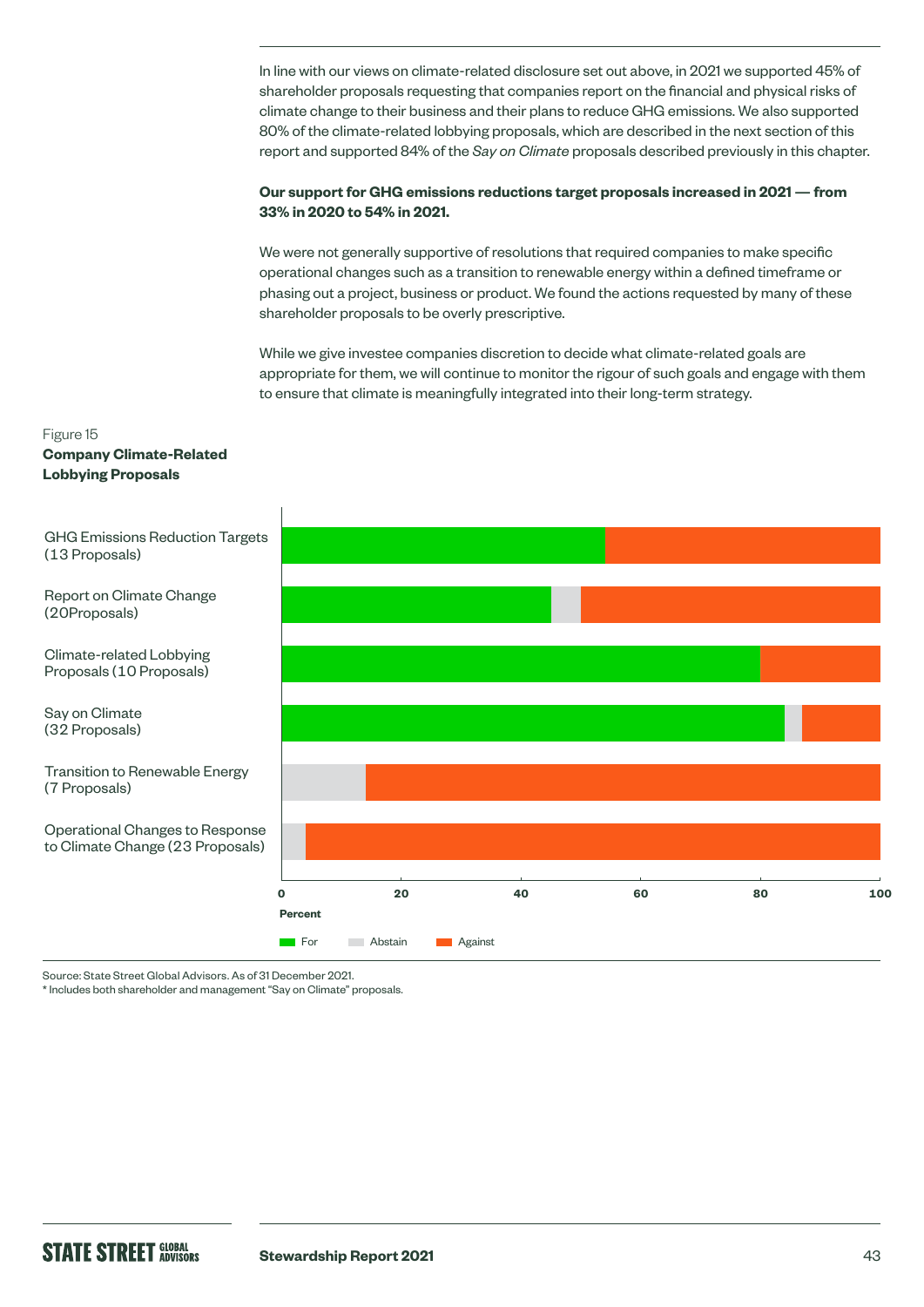Continued Global Emergence of Climate-Related Lobbying Proposals

As highlighted in our [Q2 2021 Stewardship Activity Report](https://www.ssga.com/library-content/products/esg/asset-stewardship-activity-q2-2021.pdf), we saw the number of climate-related lobbying proposals in the 2021 proxy season double compared to the 2020 season. These proposals ask for corporate membership in trade associations and/or political contributions to be fully aligned with a company's stated position on climate change. At the beginning, we [issued](https://www.ssga.com/library-content/pdfs/asset-stewardship/guidance-on-climate-related-disclosures.pdf)  [guidance](https://www.ssga.com/library-content/pdfs/asset-stewardship/guidance-on-climate-related-disclosures.pdf) on our expectations and approach to this topic. We look for:

- Board oversight of lobbying and trade association memberships
- Disclosure of political contributions and trade association dues
- Gap analysis of stated climate positions versus those of trade associations

Six climate-related lobbying proposals were filed in H1 2021.

### Figure 16 **Climate-Related Lobbying Proposals**

| Company                             | <b>State Street Global Advisors</b><br><b>Vote on Proposal</b> | <b>Overall Shareholder</b><br><b>Support for Proposal</b> |
|-------------------------------------|----------------------------------------------------------------|-----------------------------------------------------------|
| Delta Air Lines Inc.                | For                                                            | 63%                                                       |
| <b>ExxonMobil Corporation</b>       | For                                                            | 64%                                                       |
| <b>Norfolk Southern Corporation</b> | For                                                            | 76%                                                       |
| Phillips 66                         | For                                                            | 62%                                                       |
| <b>Sempra Energy</b>                | Abstain                                                        | 37%                                                       |
| United Airlines Holdings Inc.       | For                                                            | 65%                                                       |

Source: ISS. As of 31 December 2021.

In Australia, we saw a similar increase in climate-related lobbying proposals in the 2021 proxy season, which are discussed in more detail in our [Q3 2021 Stewardship Activity Report.](https://www.ssga.com/library-content/products/esg/inst-firm-level-asset-stewardship-report-q3-2021.pdf)

### Figure 17 **Engagements in the Energy Sector**

| Company                       | <b>Chevron Corporation</b>                                                                                                                                                                                                                                                                                                                                                                                                                                                                                                                                                                                                                                              |  |  |
|-------------------------------|-------------------------------------------------------------------------------------------------------------------------------------------------------------------------------------------------------------------------------------------------------------------------------------------------------------------------------------------------------------------------------------------------------------------------------------------------------------------------------------------------------------------------------------------------------------------------------------------------------------------------------------------------------------------------|--|--|
| <b>Geography and Industry</b> | <b>United States / Energy</b>                                                                                                                                                                                                                                                                                                                                                                                                                                                                                                                                                                                                                                           |  |  |
| <b>Key Topics</b>             | Climate Change / GHG Reduction targets                                                                                                                                                                                                                                                                                                                                                                                                                                                                                                                                                                                                                                  |  |  |
| <b>Asset Class</b>            | Equity                                                                                                                                                                                                                                                                                                                                                                                                                                                                                                                                                                                                                                                                  |  |  |
| <b>Background</b>             | In spring 2021, Chevron received a shareholder proposal at its annual meeting asking the company to conduct a scenario<br>analysis of its energy portfolio under the International Energy Agency (IEA) Net Zero 2050 scenario (NZE2050). At the time,<br>Chevron had only disclosed the potential impacts of the NZE2050 on its operations out to 2030 rather than 2050.                                                                                                                                                                                                                                                                                                |  |  |
| <b>Activity</b>               | We engaged with the company's management and members of the board of directors and emphasised that it was important<br>for long-term investors to have access to disclosure of portfolio impacts of climate change under a number of climate<br>scenarios including the NZE2050.                                                                                                                                                                                                                                                                                                                                                                                        |  |  |
|                               | We supported the proposal at Chevron Corporation requesting the adoption of GHG reduction targets covering Scope<br>3 emissions. We recognize Chevron's transparency in Scope 3 emissions reporting and efforts to improve management<br>and reduction of these emissions as part of Chevron's energy transition strategy. Per our recent engagements, we believe<br>management is directionally aligned with this proposal and voted in favour to signal our support for continued advancement<br>of these efforts.                                                                                                                                                    |  |  |
|                               | As a major US integrated oil and gas company, we believe that setting time-bound Scope 3 targets and outlining steps<br>to achieve such targets will not only bring Chevron more in line with European peers, but also help lead the US industry in<br>establishing Scope 3 disclosure and targets as market practice.                                                                                                                                                                                                                                                                                                                                                  |  |  |
| <b>Outcome</b>                | As a result of our advocacy, Chevron made both verbal and written commitments to provide disclosure against NZE2050<br>model's full-time horizon. We voted against the shareholder resolution with the understanding that Chevron would be<br>responsive to our request and provide the appropriate disclosure within a reasonable timeframe. In October 2021, Chevron<br>published its Climate change resilience: Advancing a lower carbon future report. In this disclosure, Chevron described how it<br>had conducted a scenario test of the IEA's NZE2050 demand projections, including the scenario's oil, gas, and carbon price<br>projections, on its portfolio. |  |  |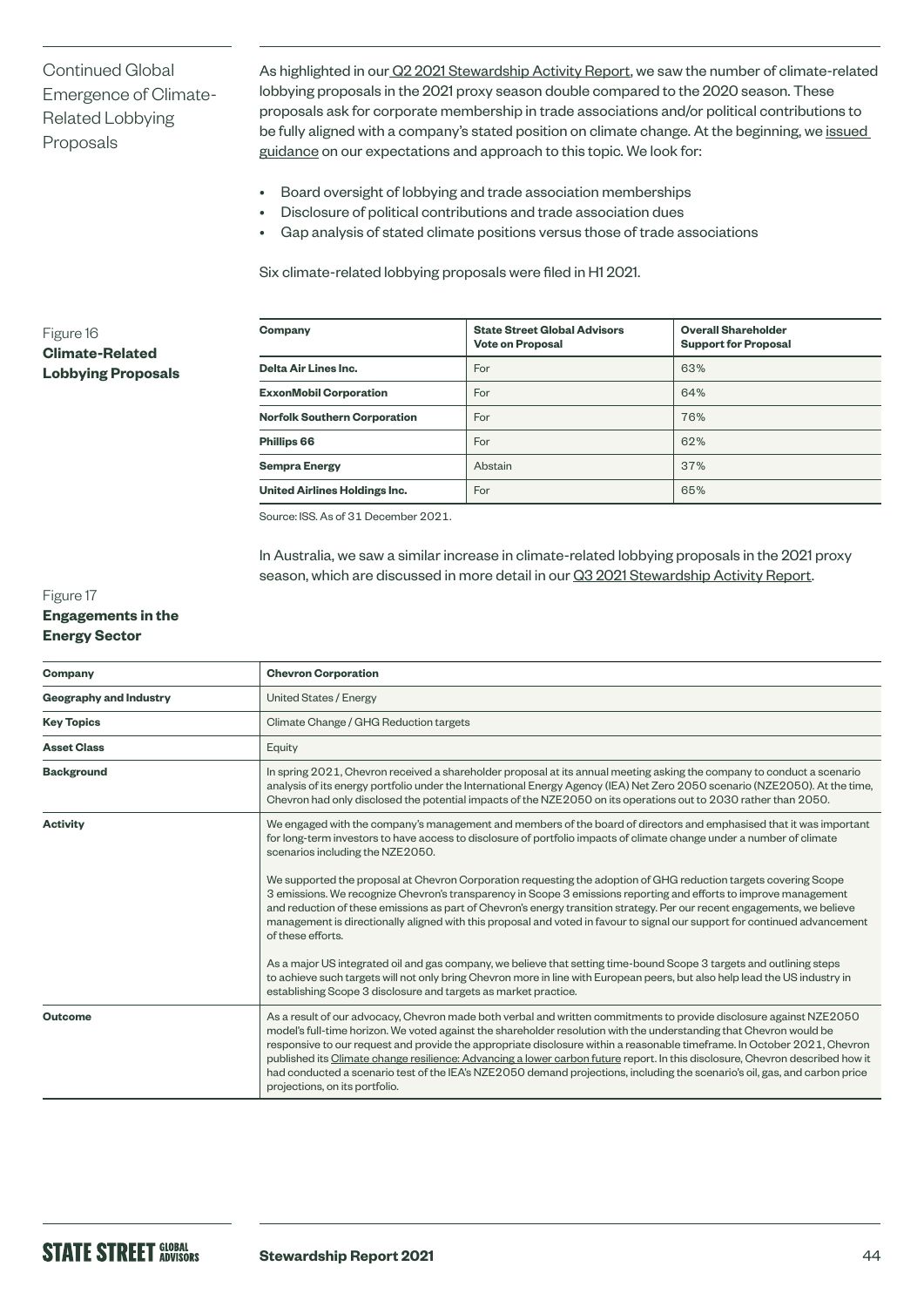| Company                       | Mizuho Financial Group, Inc.                                                                                                                                                                                                                                                                                                                                                                                                                                                                                                                                                                                                                                                                                                                                                                                                                                           |  |  |
|-------------------------------|------------------------------------------------------------------------------------------------------------------------------------------------------------------------------------------------------------------------------------------------------------------------------------------------------------------------------------------------------------------------------------------------------------------------------------------------------------------------------------------------------------------------------------------------------------------------------------------------------------------------------------------------------------------------------------------------------------------------------------------------------------------------------------------------------------------------------------------------------------------------|--|--|
| <b>Geography and Industry</b> | Japan / Commercial Banks                                                                                                                                                                                                                                                                                                                                                                                                                                                                                                                                                                                                                                                                                                                                                                                                                                               |  |  |
| <b>Key Topics</b>             | Climate-related disclosure / Climate-related target-setting / Shareholder feedback                                                                                                                                                                                                                                                                                                                                                                                                                                                                                                                                                                                                                                                                                                                                                                                     |  |  |
| <b>Asset Class</b>            | Equity                                                                                                                                                                                                                                                                                                                                                                                                                                                                                                                                                                                                                                                                                                                                                                                                                                                                 |  |  |
| <b>Background</b>             | In June 2020, Mizuho Financial Group (Mizuho) received a shareholder proposal asking the company to disclose its plan to<br>align its investments with the goals of the Paris Agreement.                                                                                                                                                                                                                                                                                                                                                                                                                                                                                                                                                                                                                                                                               |  |  |
|                               | In the past few years, the majority of climate-related shareholder resolutions were aimed at energy companies globally, which<br>are often targeted because of that industry's higher absolute GHG emissions. The 2020 proxy season saw the emergence<br>of a new trend of climate-related shareholder resolutions targeting financial institutions. When analysing the proposal, we<br>considered how the company was managing climate-related risks. Specifically, we evaluated decision-making regarding<br>financing of fossil fuel activities, as well as commitments the company had made to address climate change.                                                                                                                                                                                                                                             |  |  |
| <b>Activity</b>               | While Mizuho had committed to the Paris Agreement, it had not provided any disclosure around its strategy or targets for<br>accomplishing these goals. As a result, we supported this shareholder resolution.<br>To couple this voting action with direct dialogue, we engaged with members of Mizuho's board in 2021 to hear how they are<br>approaching setting meaningful, science-based targets and their plans for improving disclosure efforts. While we maintain<br>reservations regarding the company's disclosure practices on its efforts and lack of details on climate-related targets,<br>we were encouraged in our engagement with the board regarding the initial steps taken since the 2020 AGM, and their<br>commitment to provide enhanced transparency both in the company's 2022 TCFD-aligned report and Scope 3 targets by<br>the end of FY 2022. |  |  |
| <b>Outcome</b>                | In November 2020, Mizuho was the first financial institution in Japan to carry out measurement and disclosure based on<br>PCAF's Global GHG Accounting and Reporting standards, and formally joined the PCAF partnership in July 2021 as the<br>first Japanese financial institution. In May 2021, Mizuho pledged to stop financing new thermal coal mining projects from<br>June 2021, the first major Japanese lender to make such a pledge. In October 2021, Mizuho formally joined the Net-Zero<br>Banking Alliance, committing to setting medium- to long-term science-based climate targets, formulate concrete action<br>plans and advance disclosure efforts detailing progress.                                                                                                                                                                               |  |  |
| Company                       | <b>Sempra Energy</b>                                                                                                                                                                                                                                                                                                                                                                                                                                                                                                                                                                                                                                                                                                                                                                                                                                                   |  |  |
| Geography and Industry        | United States / Energy                                                                                                                                                                                                                                                                                                                                                                                                                                                                                                                                                                                                                                                                                                                                                                                                                                                 |  |  |
| <b>Key Topics</b>             | Climate Change / Disclosure                                                                                                                                                                                                                                                                                                                                                                                                                                                                                                                                                                                                                                                                                                                                                                                                                                            |  |  |
| <b>Asset Class</b>            | Equity                                                                                                                                                                                                                                                                                                                                                                                                                                                                                                                                                                                                                                                                                                                                                                                                                                                                 |  |  |
| <b>Background</b>             | In 2021, Sempra Energy received a climate-related lobbying shareholder proposal. The proponent requested that Sempra<br>issue a report describing how the company's lobbying activities align with the Paris Agreement's goal and how Sempra plans<br>to mitigate risks presented by any misalignment.                                                                                                                                                                                                                                                                                                                                                                                                                                                                                                                                                                 |  |  |
| <b>Activity</b>               | During our engagement with Sempra ahead of the 2021 AGM, the company shared its views on the challenges related to<br>evaluating the positions and policies of its trade associations. Due to a lack of consistent disclosure, individual member<br>companies may characterise a single association's climate position differently. To address this concern, Sempra shared<br>its plans to develop a standardised disclosure template for use by trade associations to help support member companies'<br>evaluations of how those positions and activities align with their own.<br>We voted AGAINST the proposal due to the quality of Sempra's disclosure on lobbying and political participation relative                                                                                                                                                           |  |  |
|                               | to peers as well as its public commitment to develop a standardised disclosure template. We viewed this effort as an<br>opportunity to help companies in the U.S. energy sector as well as investors better assess alignment of companies' climate<br>positions with the positions of their trade associations.                                                                                                                                                                                                                                                                                                                                                                                                                                                                                                                                                        |  |  |
| <b>Outcome</b>                | We engaged with Sempra Energy in Q1 2022 and discussed their progress on this effort. We were encouraged by the<br>company's successful engagement with Edison Electric Institute (EEI), which published the requested disclosure using<br>Sempra's template. We recognize Sempra's leadership in helping move the industry forward on improving the quality of<br>climate-related lobbying disclosure and look forward to future engagement on this topic as Sempra continues to collaborate<br>with its trade associations and peers on this effort.                                                                                                                                                                                                                                                                                                                 |  |  |

## Europe: The Race to Net Zero

In 2021, the race to net zero intensified in Europe ahead of COP26. Throughout the year, a number of our European portfolio companies announced ambitions to achieve net zero by 2050 or sooner. In advance of COP26, we [published a guide to the event](https://www.ssga.com/library-content/pdfs/global/understanding-cop26.pdf) and then followed that up with an article on the [key opportunities and outcomes post COP26.](https://www.ssga.com/uk/en_gb/institutional/ic/insights/post-cop26)

Thirty of the UK's FTSE 100 companies have committed to the United Nations' Race to Zero campaign. And according to S&P Global Market Intelligence, all but three of the 22 largest European power and gas utilities on the continent have now set net zero targets. While we welcome these commitments, we believe investors would benefit from more robust disclosure on the detailed strategy and capital allocation plans underpinning these ambitions. We will continue our ongoing dialogue with these companies to better understand their path to net zero.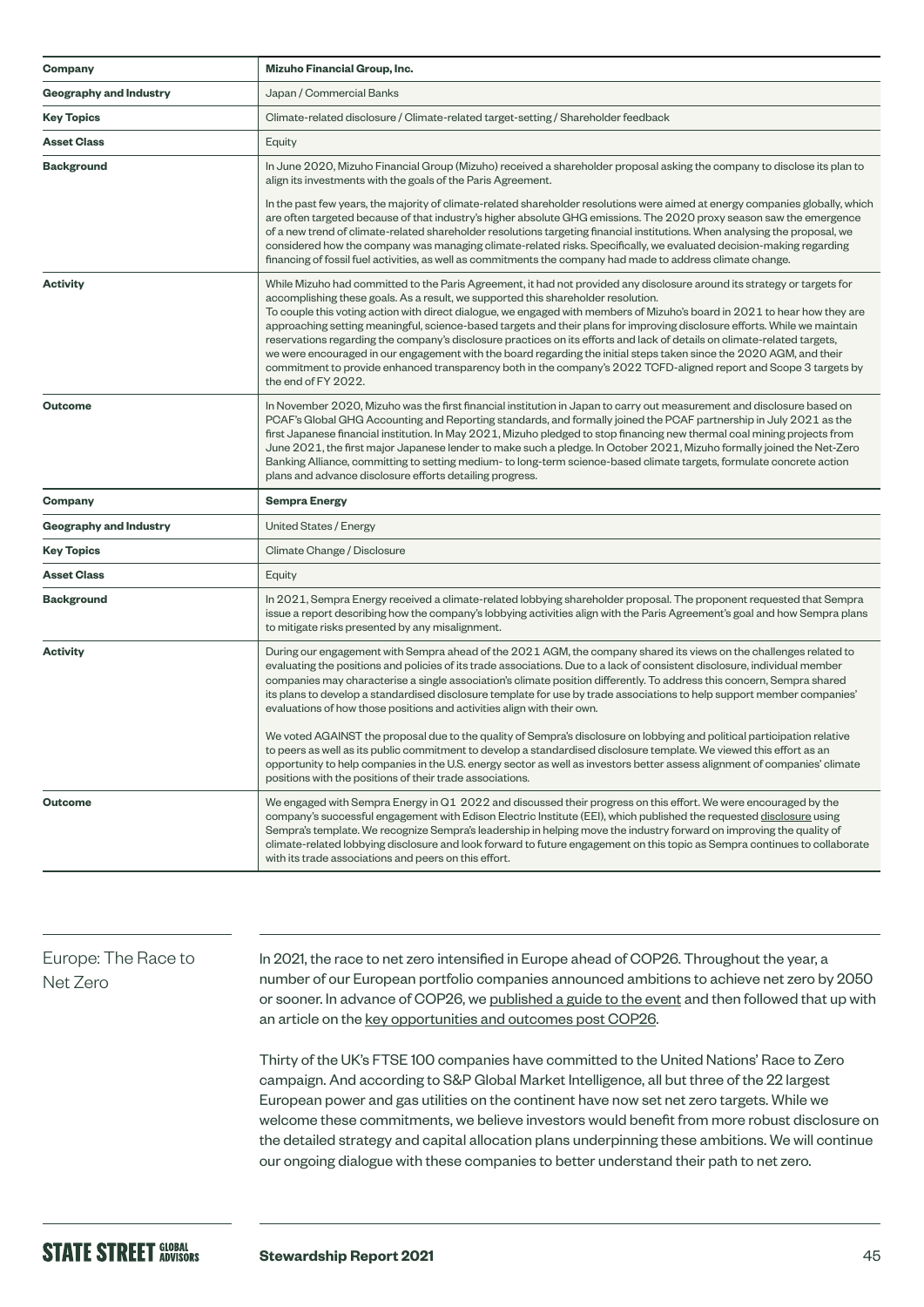As the focus on climate increased, financial institutions across Europe experienced growing pressure to reduce exposure to fossil fuel financing. In 2021, banks including Credit Suisse, UBS, Deutsche Bank, and HSBC were the targets of a series of protests and demonstrations as advocates demanded stronger action. European banks that were viewed by the market as laggards continued to be targeted by climate-related shareholder proposals, which shifted from seeking stronger climate-related disclosure in 2020 to requiring specific actions on climate strategy in 2021. Both Barclays and HSBC received proposals in 2021 requesting the companies adopt targets to reduce exposure to fossil fuels in line with the Paris Agreement.

### Figure 18 **Engagements in the Financials Sector**

| Company                       | <b>Barclays</b>                                                                                                                                                                                                                                                                                   |  |  |
|-------------------------------|---------------------------------------------------------------------------------------------------------------------------------------------------------------------------------------------------------------------------------------------------------------------------------------------------|--|--|
| <b>Geography and Industry</b> | United Kingdom / Banking                                                                                                                                                                                                                                                                          |  |  |
| <b>Key Topics</b>             | <b>Climate Risk</b>                                                                                                                                                                                                                                                                               |  |  |
| <b>Asset Class</b>            | Equity                                                                                                                                                                                                                                                                                            |  |  |
| <b>Background</b>             | In 2020, we engaged with Barclays on climate risk and supported its updated climate strategy, adopted (in part) due to the<br>resolution proposed by the UK charity and campaigning organisation ShareAction.                                                                                     |  |  |
|                               | We committed in our 2020 Stewardship Code Report to provide an update on our subsequent engagements with Barclays<br>to monitor their progress against its updated climate strategy.                                                                                                              |  |  |
| <b>Activity</b>               | In Q4 2021, we engaged with Barclays to discuss and monitor progress on their climate commitments. In our engagement,<br>we encouraged the company to step up their efforts to tackle climate change.                                                                                             |  |  |
| <b>Outcome</b>                | Following engagements with shareholders and ShareAction in 2021, Barclays announced that at the 2022 Annual General<br>Meeting they will offer their shareholders a vote on their approach to climate change. In March 2022, the company also<br>committed to (among other things) the following: |  |  |
|                               | • Introduce phase out dates for entities engaged in thermal coal mining of 2030 in Organisation for Cooperation and<br>Development (OECD) countries, and 2035 in the rest of the world.                                                                                                           |  |  |
|                               | • Introduce phase out dates for clients engaged in coal-fired power generation in the UK and EU by 2030, and in the rest of<br>the world (including the USA) by 2035.                                                                                                                             |  |  |
|                               | • Introduce tighter restrictions on General Corporate Purposes (GCP) financing for clients engaged in opening new thermal<br>coal mines or material expansion of existing thermal coal mines.                                                                                                     |  |  |
|                               | • Not onboard new clients engaged in thermal coal mining from 2023 onwards.                                                                                                                                                                                                                       |  |  |
|                               | While we welcome these requests we will maintain our ongoing dialogue with the company on climate risks, seek to engage<br>with them again in the following year and monitor progress on their climate commitments.                                                                               |  |  |
| Company                       | <b>HSBC Holdings plc</b>                                                                                                                                                                                                                                                                          |  |  |
| <b>Geography and Industry</b> | United Kingdom / Banking and Financial Services                                                                                                                                                                                                                                                   |  |  |
| <b>Key Topics</b>             | Climate Change / Emissions Targets                                                                                                                                                                                                                                                                |  |  |
| <b>Asset Class</b>            | Equity                                                                                                                                                                                                                                                                                            |  |  |
| <b>Background</b>             | The company has a strong track record in climate-related disclosure and became the first European bank to adopt a net<br>zero commitment.                                                                                                                                                         |  |  |
| <b>Activity</b>               | After engaging with our team, along with other shareholders, the company committed to phase out financing of coal-fired<br>power and thermal coal mining in the EU and OECD by 2030 and other regions by 2040. As a result, the proposal was<br>withdrawn by the proponent.                       |  |  |
| <b>Outcome</b>                | HSBC has committed to set, disclose and implement a strategy with short and medium-term targets to align its financing<br>across all sectors with the goals of the Paris agreement. It will start with the oil and gas, and power and utilities sectors.                                          |  |  |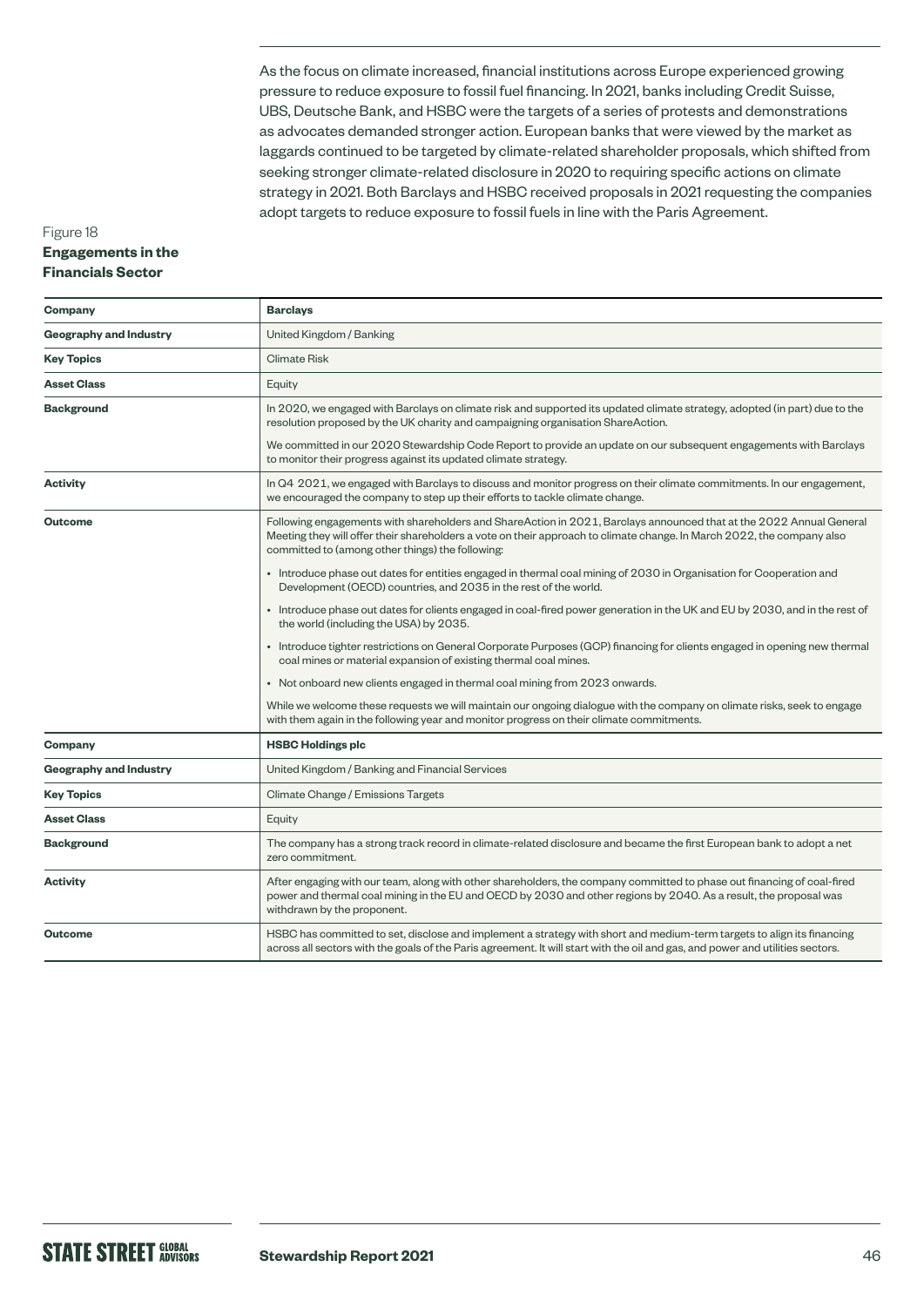## **Gender Diversity: Fearless Girl Campaign (Social)**

On the eve of International Women's Day 2017, State Street Global Advisors placed the Fearless Girl statue in the heart of New York's financial district. Its purpose was to raise awareness about the importance of gender diversity in corporate leadership and to call attention to our minimum expectation that companies have at least one woman on their boards. Since 2017, 948 (more than 60%) of the 1,548 companies we had identified with all-male boards have responded to our call by adding at least one female director. Every company in the S&P 500 now has at least one woman on the board.

Today, there is a global focus on the value of diversity in the boardroom. This is a far cry from where we started out five years ago, and this change has had a direct impact on the tone of our engagements. When we engage with companies that lack gender diversity, the conversation is no longer about 'why' we are engaging on this issue. Instead, the focus is on 'why not' enhance their board by embracing the value of diversity.

On March 8, 2021, in celebration of International Women's Day and the fourth anniversary of Fearless Girl, we launched an exciting activation at the statue in front of the New York Stock Exchange. The installation reflected a broken glass ceiling, representing the many such ceilings that women have shattered, especially in the last year, both in and out of the boardroom. We also announced our intention to build on the success of the Fearless Girl campaign by increasing our focus on racial and ethnic diversity.

## **Racial and Ethnic Diversity (Social)**

### Figure 19 **Engagement Case Studies and Outcomes**

As highlighted in chapter 4, we have increasingly focused on how we can address systemic racial inequality through our stewardship activities, and we published guidance on enhancing [disclosure in January 2021](https://www.ssga.com/library-content/pdfs/asset-stewardship/racial-diversity-guidance-article.pdf).

| Company                       | <b>CRH Plc</b>                                                                                                                                                                                                                                                                                                                                                                                                                                                                  |  |
|-------------------------------|---------------------------------------------------------------------------------------------------------------------------------------------------------------------------------------------------------------------------------------------------------------------------------------------------------------------------------------------------------------------------------------------------------------------------------------------------------------------------------|--|
| <b>Geography and Industry</b> | Ireland / Construction Materials                                                                                                                                                                                                                                                                                                                                                                                                                                                |  |
| <b>Key Topics</b>             | Racial and Ethnic Diversity / Disclosure                                                                                                                                                                                                                                                                                                                                                                                                                                        |  |
| <b>Asset Class</b>            | Equity                                                                                                                                                                                                                                                                                                                                                                                                                                                                          |  |
| <b>Background</b>             | Racial and ethnic board diversity was one of the topics we discussed with the Chair of CRH in early 2021.                                                                                                                                                                                                                                                                                                                                                                       |  |
| <b>Activity</b>               | During our engagement, we informed the Chair of our policy to take voting action against the Chair of the Nominating<br>Committee in the event that a company has not disclosed, at minimum, the gender, racial, and ethnic makeup of its board,<br>which was the case at CRH.                                                                                                                                                                                                  |  |
| <b>Outcome</b>                | In response to our feedback, the company included relevant disclosure within its 2021 AGM materials, stating that all<br>directors classified their ethnic background as white European heritage. Starting in 2022, we will take voting action against<br>boards without at least one director from an underrepresented community. As such, we urged CRH to bring racial and ethnic<br>diversity to its board                                                                   |  |
| Company                       | Amazon.com Inc.                                                                                                                                                                                                                                                                                                                                                                                                                                                                 |  |
| <b>Geography and Industry</b> | United States / Consumer Discretionary                                                                                                                                                                                                                                                                                                                                                                                                                                          |  |
| <b>Key Topics</b>             | Racial and Ethnic Diversity / Disclosure                                                                                                                                                                                                                                                                                                                                                                                                                                        |  |
| <b>Asset Class</b>            | Equity                                                                                                                                                                                                                                                                                                                                                                                                                                                                          |  |
| <b>Background</b>             | Amazon received a shareholder proposal to Oversee and Report on a Civil Rights, Equity, Diversity and Inclusion Audit at<br>their 2020 AGM. While the company has disclosure around its workforce diversity and inclusion efforts, we believe the<br>company can continue to enhance its disclosure into specific racial equity-related risks of products and services that<br>management has systematically identified and addressed throughout the organisation's operations. |  |
| <b>Activity</b>               | As described in the framework provided above, given the gap of information in this area and the company's vast exposure to<br>risks relating to racial equity, we voted for the shareholder proposal.                                                                                                                                                                                                                                                                           |  |
| <b>Outcome</b>                | While the company has recently completed a human rights risk assessment in line with the UN Guiding Principles on Business<br>and Human Rights, we felt a report focused specifically on racial equity would benefit all stakeholders, including investors.<br>Amazon subsequently published company-wide goals in 2021 for diversity, equity and inclusion across the business.                                                                                                |  |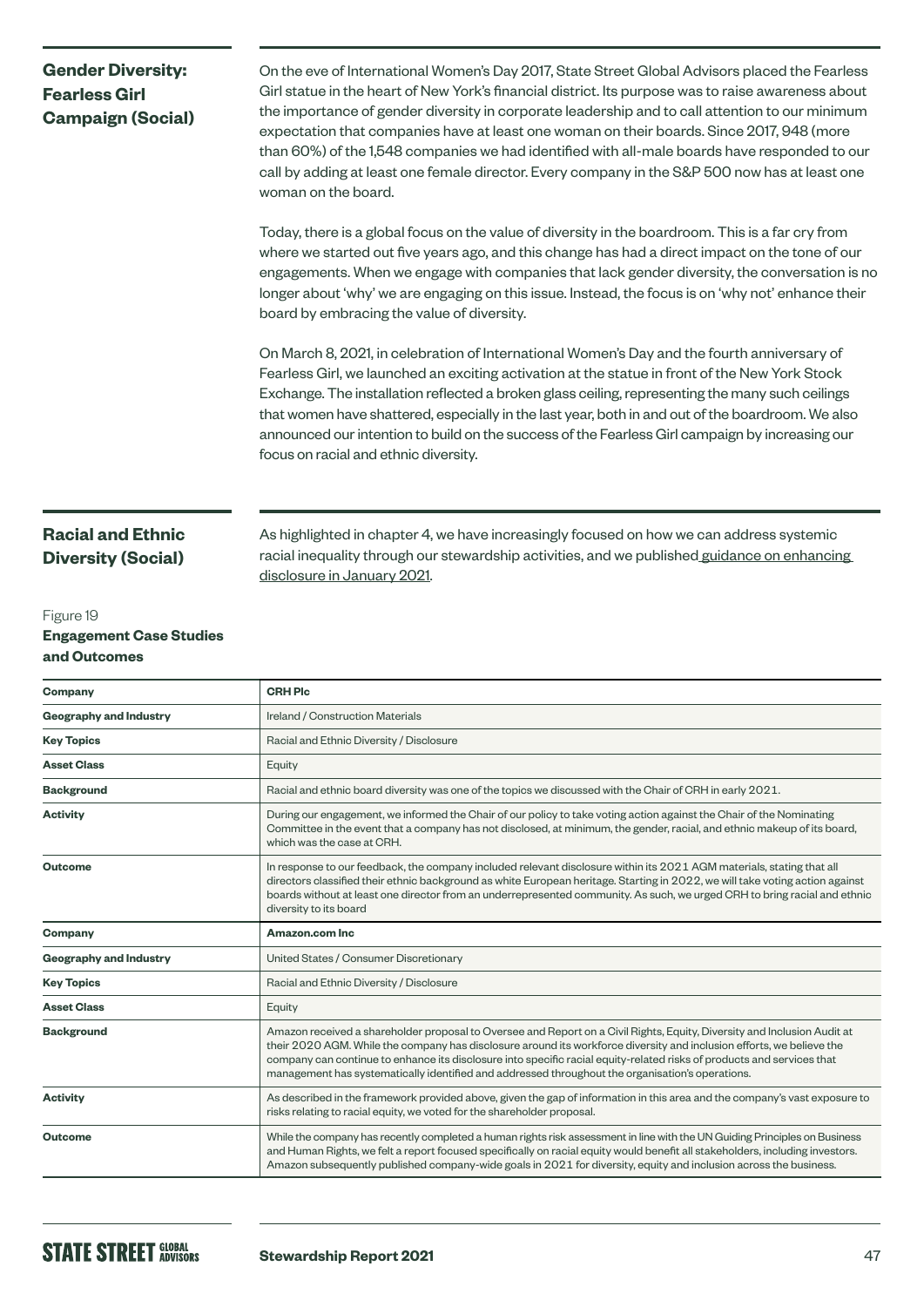## **Integrating R-Factor into Vote Decisions (Governance)**

In 2019, we created an engagement and voting screen that leverages R-Factor, our proprietary ESG scoring system. R-Factor measures the performance of a company's business operations and governance as it relates to financially material and industry-specific ESG risk factors, as defined by SASB (as set out earlier in the Report, SASB is now the Value Reporting Foundation). In 2021, the International Integrated Reporting Council (IIRC) and the Sustainability Accounting Standards Board (SASB) announced their merger to form the Value Reporting Foundation (VRF).

**Using our vote to reduce systemic market risk:** We believe that by aligning R-Factor with SASB's leading materiality framework and national corporate governance standards, we can play an important role in promoting long-term sustainable value creation, higher-quality reporting standards, and the more efficient allocation of capital. See chapter 4 for more information on our work in identifying and managing systemic risks.

During the 2021 proxy season, we started taking action against board members at companies in the S&P 500, FTSE 350, ASX 100, TOPIX 100, DAX30 and CAC 40 indices that were laggards based on their R-Factor scores and could not articulate how they planned to improve their score. We also took action against companies that showed a continual decline in their scoring against our methodology, suggesting improvement was needed in those companies. We believe this approach leads to positive improvements within these companies since we can measure how a company's score changes year on year.

### Figure 20 **State Street Global Advisors Voting on R-Factor Laggards**

| <b>Index</b>    | <b>R-Factor Laggards</b> | <b>Companies State Street</b><br><b>Global Advisors Voted</b><br><b>Against in Consequence</b> | <b>Companies with Improved</b><br><b>ESG Risk Management*</b> |
|-----------------|--------------------------|------------------------------------------------------------------------------------------------|---------------------------------------------------------------|
| S&P 500         | 14                       | 13                                                                                             |                                                               |
| TOPIX 100       |                          | Ü                                                                                              |                                                               |
| <b>FTSE 350</b> | 6                        | b                                                                                              |                                                               |
| ASX 100         | 3                        |                                                                                                |                                                               |

Source: State Street Global Advisors. As of 31 December 2021.

\* Or provided sufficient rationale or had no director standing for election.

## Using R-Factor in Our Engagements

We have long believed that ESG issues can pose long-term risks and opportunities to portfolio companies and should be managed as such, including thorough oversight by a company's board of directors.

In addition, starting in 2022, we will expand our screen to include those companies that have been consistently underperforming their peers on their R-Factor scores for multiple years, and may take voting action unless we see meaningful change.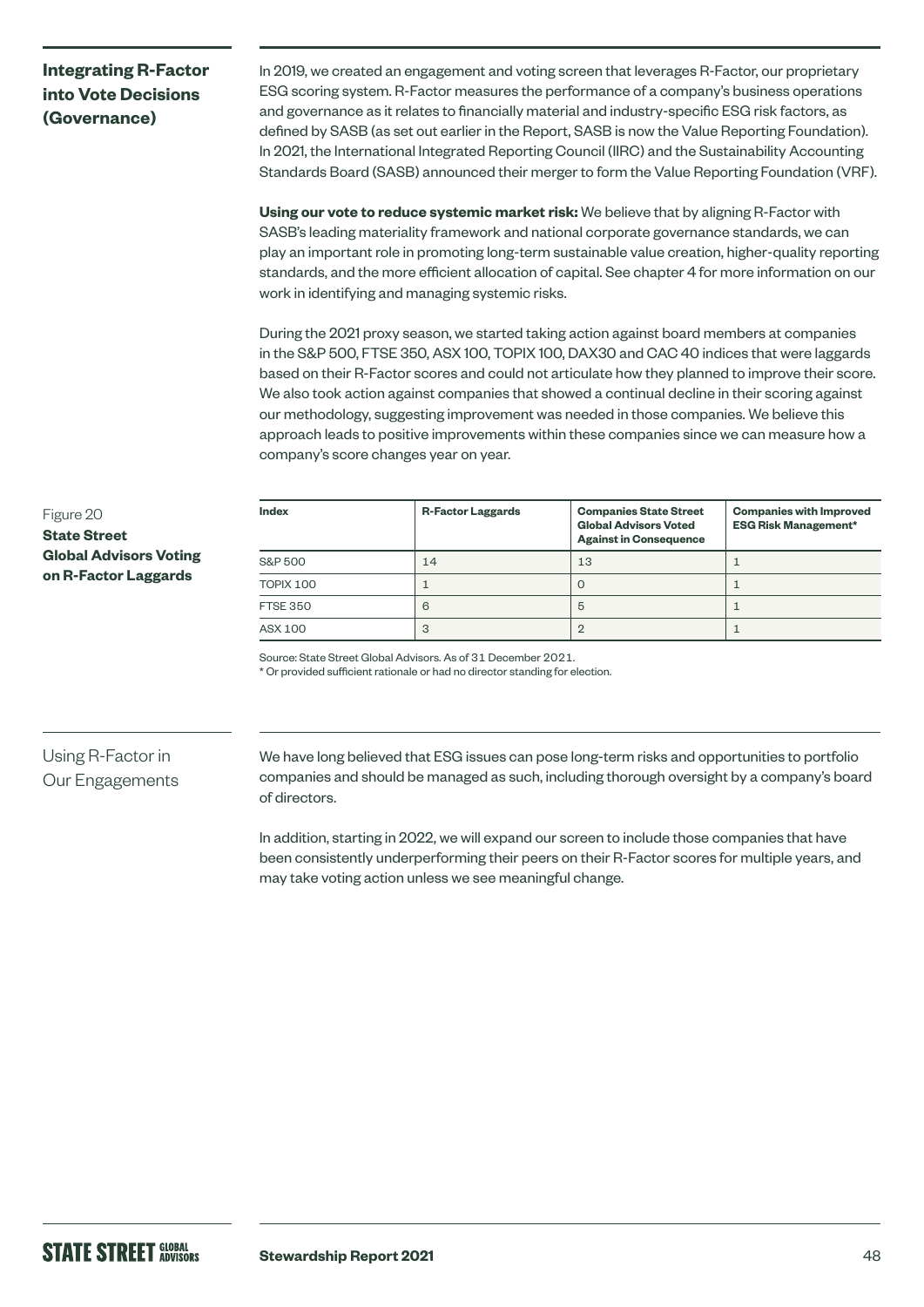### Figure 21 **Case Studies on the Use of R-Factor in Our Engagements**

| Company                       | The Estée Lauder Companies, Inc.                                                                                                                                                                                                                                                                                                                                                                                                                                                                                                                                                                                                                                                                                                                |  |  |
|-------------------------------|-------------------------------------------------------------------------------------------------------------------------------------------------------------------------------------------------------------------------------------------------------------------------------------------------------------------------------------------------------------------------------------------------------------------------------------------------------------------------------------------------------------------------------------------------------------------------------------------------------------------------------------------------------------------------------------------------------------------------------------------------|--|--|
| <b>Geography and Industry</b> | United States / Household & Personal Products                                                                                                                                                                                                                                                                                                                                                                                                                                                                                                                                                                                                                                                                                                   |  |  |
| <b>Key Topics</b>             | Racial and Ethnic Diversity / Disclosure                                                                                                                                                                                                                                                                                                                                                                                                                                                                                                                                                                                                                                                                                                        |  |  |
| <b>Asset Class</b>            | Equity                                                                                                                                                                                                                                                                                                                                                                                                                                                                                                                                                                                                                                                                                                                                          |  |  |
| <b>Background</b>             | The purpose of the engagement was to discuss our proprietary R-Factor scoring system.                                                                                                                                                                                                                                                                                                                                                                                                                                                                                                                                                                                                                                                           |  |  |
| <b>Activity</b>               | In February 2021, our team had a discussion with Estée Lauder's Corporate Sustainability team, part of a series of<br>engagements with the company focused on its ESG disclosure practices and R-Factor score over the past year.                                                                                                                                                                                                                                                                                                                                                                                                                                                                                                               |  |  |
| <b>Outcome</b>                | Through our conversations, we have observed the continued growth of the company's robust SASB-aligned reporting. This<br>included a deep-dive on the quantitative and qualitative measures that have impacted management and board discussions<br>when making capital allocation decisions and setting objectives relating to financially material ESG issues.                                                                                                                                                                                                                                                                                                                                                                                  |  |  |
| Company                       | HealthEquity, Inc.                                                                                                                                                                                                                                                                                                                                                                                                                                                                                                                                                                                                                                                                                                                              |  |  |
| <b>Geography and Industry</b> | United States / Health Care                                                                                                                                                                                                                                                                                                                                                                                                                                                                                                                                                                                                                                                                                                                     |  |  |
| <b>Key Topics</b>             | Governance / Board Leadership / Racial Equity                                                                                                                                                                                                                                                                                                                                                                                                                                                                                                                                                                                                                                                                                                   |  |  |
| <b>Asset Class</b>            | Equity                                                                                                                                                                                                                                                                                                                                                                                                                                                                                                                                                                                                                                                                                                                                          |  |  |
| <b>Background</b>             | This direct engagement with the entire board was a first for our team, and also marked the first occasion the board had<br>hosted a shareholder at its meeting.                                                                                                                                                                                                                                                                                                                                                                                                                                                                                                                                                                                 |  |  |
| <b>Activity</b>               | In March 2021, our team spoke at the quarterly board meeting of HealthEquity regarding director oversight of ESG issues<br>and the company's R-Factor score.                                                                                                                                                                                                                                                                                                                                                                                                                                                                                                                                                                                    |  |  |
| <b>Outcome</b>                | In parallel with this dialogue, the company has committed to releasing its first corporate sustainability report and appointing<br>a head of sustainability in 2021. In addition to discussing the ESG opportunity for directors, we identified several SASB-<br>aligned areas of disclosure and best practices the company can focus on in its inaugural reporting efforts. We look forward<br>to the continued evolution of the company's ESG disclosure and practices, and reflecting this progress in its R-Factor and<br>continued engagement with shareholders.                                                                                                                                                                           |  |  |
| Company                       | <b>Union Pacific Corporation</b>                                                                                                                                                                                                                                                                                                                                                                                                                                                                                                                                                                                                                                                                                                                |  |  |
| <b>Geography and Industry</b> | United States / Transportation                                                                                                                                                                                                                                                                                                                                                                                                                                                                                                                                                                                                                                                                                                                  |  |  |
| <b>Key Topics</b>             | R-Factor Climate / Diversity & Inclusion                                                                                                                                                                                                                                                                                                                                                                                                                                                                                                                                                                                                                                                                                                        |  |  |
| <b>Asset Class</b>            | Equity                                                                                                                                                                                                                                                                                                                                                                                                                                                                                                                                                                                                                                                                                                                                          |  |  |
| <b>Background</b>             | This was part of a multi-year dialogue with Union Pacific. Our previous engagements with the company focused on recent<br>shareholder proposals including "Say on Climate" and their diversity and inclusion disclosure practices.                                                                                                                                                                                                                                                                                                                                                                                                                                                                                                              |  |  |
| <b>Activity</b>               | In September 2021, our team spoke at the quarterly board meeting of Union Pacific Corporation regarding director<br>oversight of ESG issues and the company's R-Factor score. Our previous engagements with the company focused on<br>shareholder proposals, including "Say on Climate," and on Union Pacific's diversity and inclusion disclosure practices.<br>We supported management on both topics due to their company's ongoing disclosure practices and firm commitment to<br>publish strengthened TCFD-aligned reporting and complete EEO-1 workforce data in 2021. During our engagement, we also<br>identified several SASB-aligned areas of disclosure and best practice the company can focus on in its ongoing reporting efforts. |  |  |
| <b>Outcome</b>                | As a result of our ongoing engagement and the company delivering on several of their enhanced climate and racial and<br>ethnic diversity disclosure commitments this year, the company has elevated its R-Factor score compared to its industry<br>peers as of November 2021.                                                                                                                                                                                                                                                                                                                                                                                                                                                                   |  |  |

Our commitment to enhancing ESG disclosure and transparency was restated in our January 2021 CEO proxy letter. As of 31 December 2021, 401 companies requested their R-Factor score — this represents 26% of our equity AUM. Seventy percent of these requests came from companies based in the US and seven percent came from UK-based companies.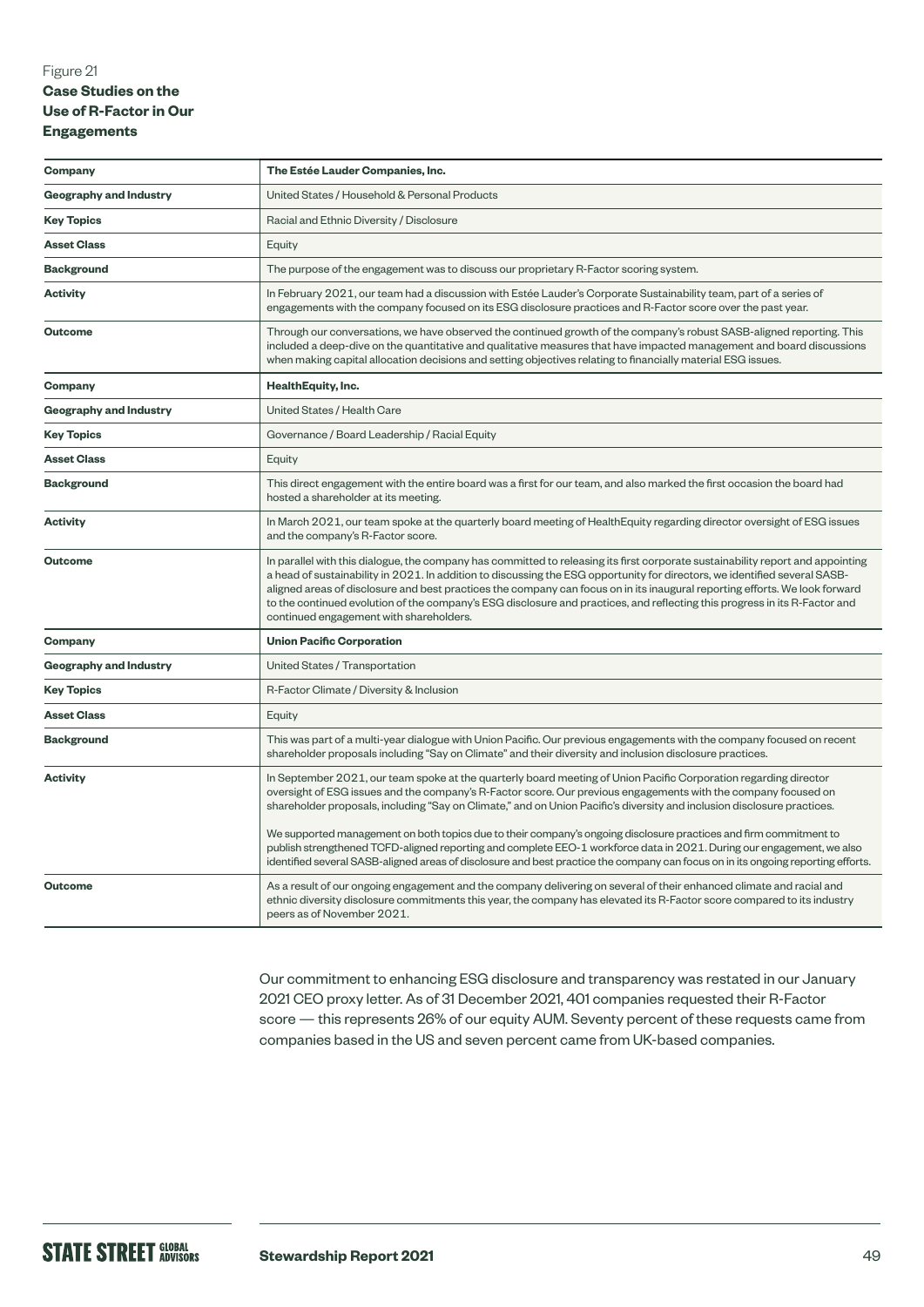Regional Differences in Corporate Governance **Standards** 

**US, UK and Japan:** We found some variance in the quality of disclosure and performance of companies in these different markets. US companies (S&P 500) on an overall basis performed better on R-Factor CorpGov scores than their counterparts in other markets, with 27 percent of the index identified as global Leaders and 38 percent of companies identified as Outperformers.

In the UK (FTSE 100), a majority of companies were Leaders and Outperformers. However, the number of companies classified as Laggards increased in the UK to eight percent in 2021 (versus two percent in 2020) and remained at three percent in the US. In Japan, the number of Laggards increased to nine percent in 2021 (versus three percent in 2020).

Generally, the R-Factor CorpGov scores indicate that these markets have been responsive to calls to action from international investors and domestic regulatory bodies to enhance governance practices in core areas relative to their own national standards in topics including board independence, shareholder rights, and executive compensation.

**Australia:** The Australian ASX 100 exhibited the highest percentage of companies classified as corporate governance Underperformers (23 percent). From our observations, one driver of this trend is a lower level of board independence on key committees relative to other core markets. In addition, some Australian companies lag their global peers on executive compensation due to poor remuneration structures and inadequate disclosure or misalignment between pay and performance.

In our future Australian engagements, we will continue to focus on encouraging greater board independence on key committees, ensuring compensation plans are linked to long-term performance and that these plans are benchmarked appropriately.

**Europe:** The STOXX 600 exhibited lower levels of Leaders and Outperformers combined, when compared with the other key markets, and the second-highest levels of Laggards and Underperformers after Australia. Companies in the region are continuing to work on their compliance with progressive regulation, including the European Union's Shareholder Rights Directive. We will continue to engage with companies classified as Laggards and Underperformers to understand their performance and discuss our expectations.

## Figure 22 **Regional Differences in Compliance with Corporate Governance Standards**



Source: State Street Global Advisors, as at 31 December 2021.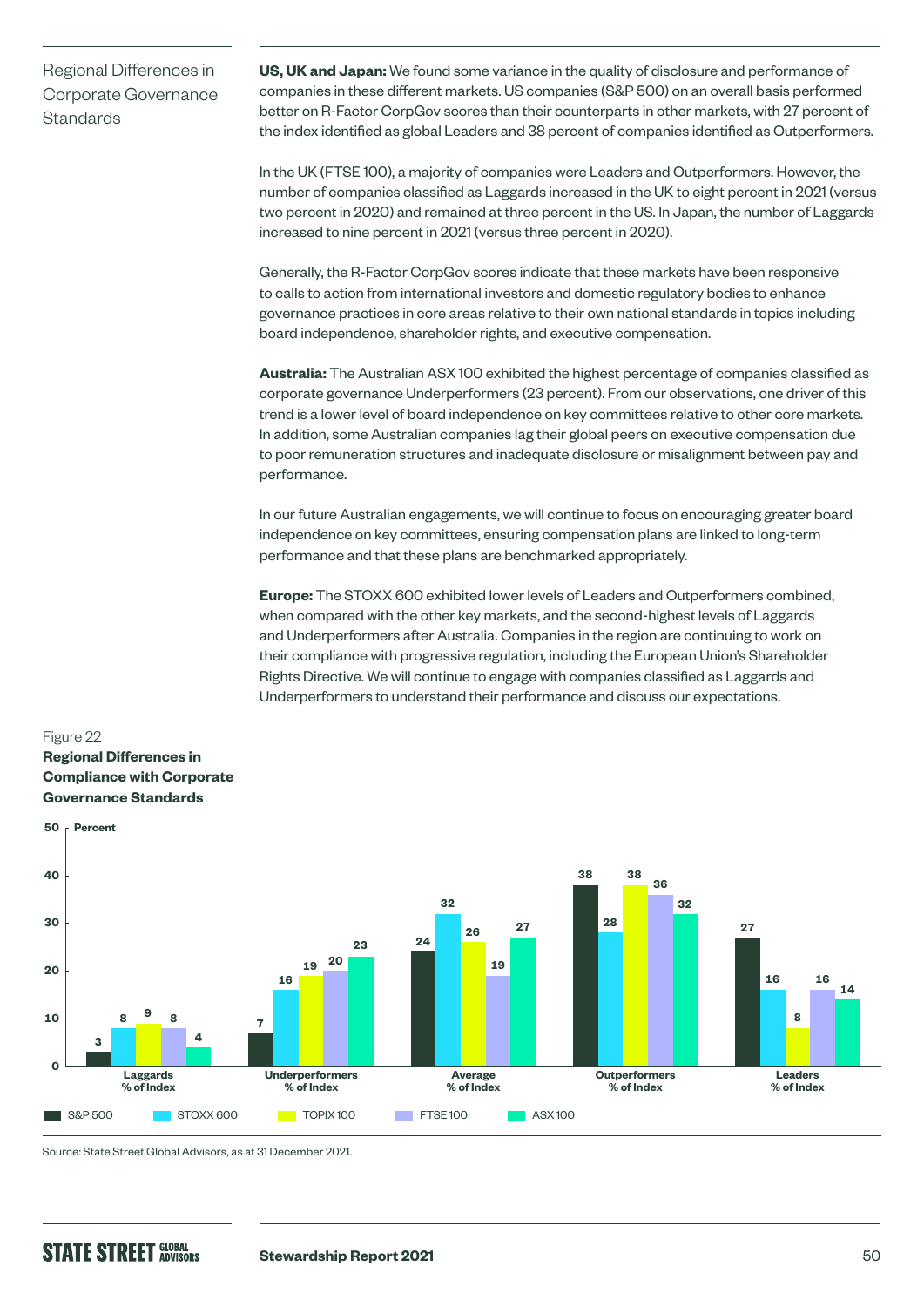### Figure 23 **Voting on Corporate Governance Laggards**

| <b>Index</b>    | <b>R-Factor CorpGov</b><br><b>Company Laggards</b> | <b>Companies Voted Against</b> | <b>Companies With Improved</b><br><b>Governance Practices*</b> |
|-----------------|----------------------------------------------------|--------------------------------|----------------------------------------------------------------|
| S&P 500         | 12                                                 | 10                             |                                                                |
| STOXX 600       | 37                                                 | 25                             | 12                                                             |
| TOPIX 100       | 3                                                  | 3                              |                                                                |
| <b>FTSE 100</b> | 3                                                  | 3                              |                                                                |
| ASX 100         | 3                                                  |                                | 2                                                              |

Source: State Street Global Advisors, as at 31 December 2021.

\* Or provided sufficient rationale or had no director standing for election.

## **Our Approach to Proxy Voting**

A core part of our escalation approach is centred around voting against companies that do not meet our expectations set during engagement or in our guidance pieces. We are therefore committed to maintaining a robust approach and high levels of activity when it comes to exercising our voting rights.

In 2021, we voted at 20,902 meetings. We prioritise company meetings for further review based on factors such as the size of our holdings, past engagement, corporate performance, and voting items identified as areas of potential concern. As a result of this assessment, we allocate appropriate time and resources to meetings and specific ballot items of interest in order to maximise value for our clients.

Our voting guidelines have been designed to drive governance and sustainability practices at issuer companies toward global principles of good governance, while taking account of individual market nuances and standards. As such, in some instances, we may hold companies to standards that exceed local market practice. We do this out of recognition that different types of issues require different approaches.

Material environmental and social issues are industry specific but market agnostic. For example, climate change will affect companies regardless of where they are in the world, but its effects will be felt differently by a financial services firm compared to a consumer goods company. In contrast, the business practices, governance structures, and market expectations of firms vary widely when it comes to different geographic regions. We believe it is important to hold companies to the corporate governance standards appropriate to their market.

These nuances are reflected in our proxy voting guidelines, as well as in R-Factor scores, which rely on different materiality frameworks to capture these different types of data. We aim to vote at all shareholder meetings where our clients have given us the authority to vote their shares and where it is feasible to do so.

However, when we deem appropriate, we could refrain from voting at meetings in cases, as listed below, where:

- **1** Power of attorney documentation is required
- **2** Voting will have a material impact on our ability to trade the security
- **3** Voting is not permissible due to sanctions affecting a company or individual
- **4** Issuer-specific special documentation is required or various market or issuer certifications are required
- **5** Unless a client directs otherwise, State Street Global Advisors will not vote proxies in socalled "share blocking" markets (markets where proxy voters have their securities blocked from trading during the period of the annual meeting).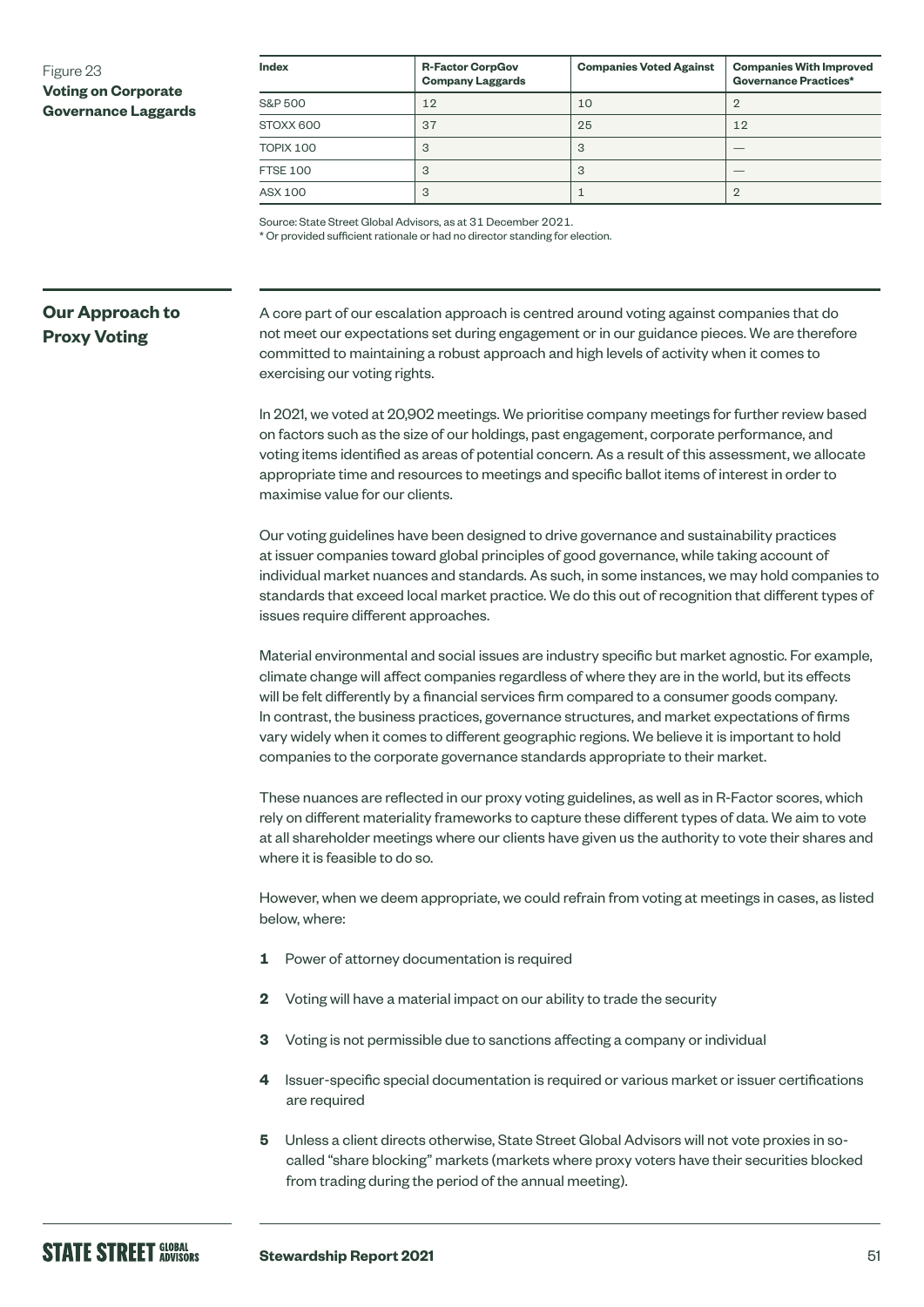The Asset Stewardship Team will outsource any voting decision related to the State Street shareholder meeting to an independent fiduciary other than the primary proxy voting advisor. When engaging the independent fiduciary, the team will confirm that they have published proxy voting guidelines that describe how they will vote in clients' best interests and are appropriately resourced to do so.

In 2021, we voted at 99.4 percent of the meetings where our clients had given us their authority to vote their shares. Our voting positions are monitored daily by our Asset Stewardship Team via the ISS electronic voting platform. Using the same platform, we also track the progress of the vote submissions through to the relevant custodian bank or other intermediary responsible for the final submission of the vote to the issuing company.

#### Pooled Fund Structure Exercising Voting Rights

We retain voting authority across all pooled funds, which follow our voting policy, except SPDR® Portfolio S&P 500® ETF (SPY) and SPDR® Dow Jones® Industrial Average ETF Trust (DIA). State Street Global Advisors seeks to vote proxies in the economic interests of its clients as a whole and make proxy voting decisions we believe will protect and promote the long-term economic value of the pooled funds.

### Segregated Accounts

Our separately managed account (SMA) clients can retain the right to vote their own shares, or to delegate the voting authority to us, in which case we will vote in accordance with our voting policy. Where clients retain the right to vote their own shares, we do not apply our voting policies.

### Stock-Lending Policy

From time to time, we may recall securities on loan (or restrict future lending) for proxy voting purposes if the result of a particular proxy voting ballot item is deemed to be significant enough to justify the loss of fees from lending for our clients. Further, for funds where we act as trustee, we may recall securities in instances where we believe that a particular vote will have a material impact on the fund(s).

Several factors shape this process. First, we must receive notice of the vote in sufficient time to recall the shares on or before the record date. Second, in exercising our discretion, we may recall shares if we believe that the benefit of voting shares will outweigh the foregone lending income. This determination requires that we, with the information available at the time, form judgments about events or outcomes that are difficult to quantify.

Our Proxy Voting/Securities Lending Procedure is reviewed annually by the State Street Global Advisors Asset Stewardship Team, Proxy Operations Group and Securities Lending Group to determine whether any changes are necessary and whether it is working as intended.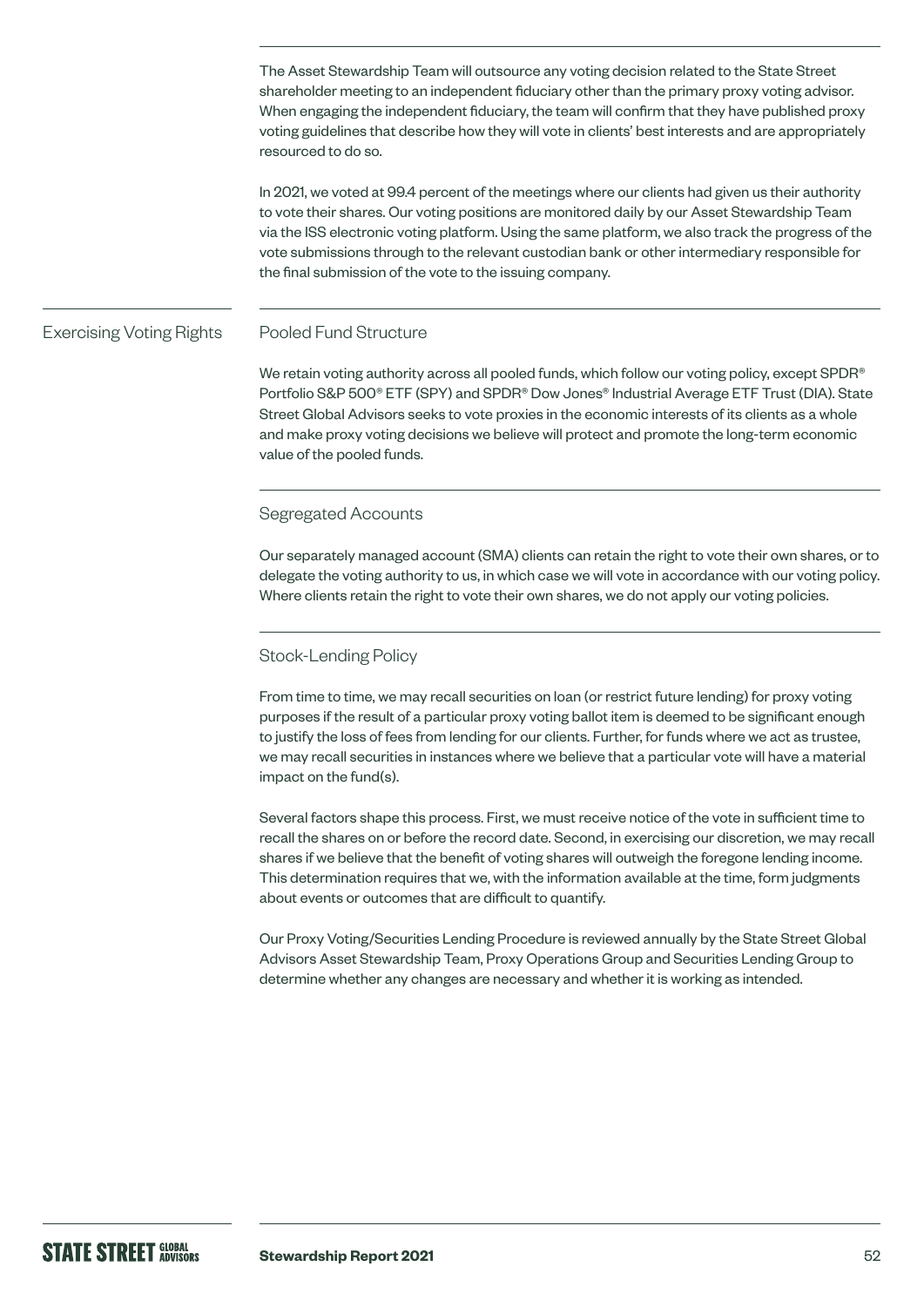### Proxy Voting Breakdown

**2021 Voting: Key Figures**

Figure 24

In 2021, we voted at nearly 21,000 meetings on over 187,000 management and shareholder proposals. A full summary is below, followed by a breakdown of how we voted on each category of proposal.



Source: State Street Global Advisors 2021 Stewardship Platform. \*Rest of the World.

**Number of Meetings Voted**

**20,902**

**Management Proposals**

**186,906**

Votes For

85%

Votes Against

15%

**Number of Countries**

**75**

**Shareholder Proposals**

**4,524**

With Management

 $7%$ 

Against Management

10%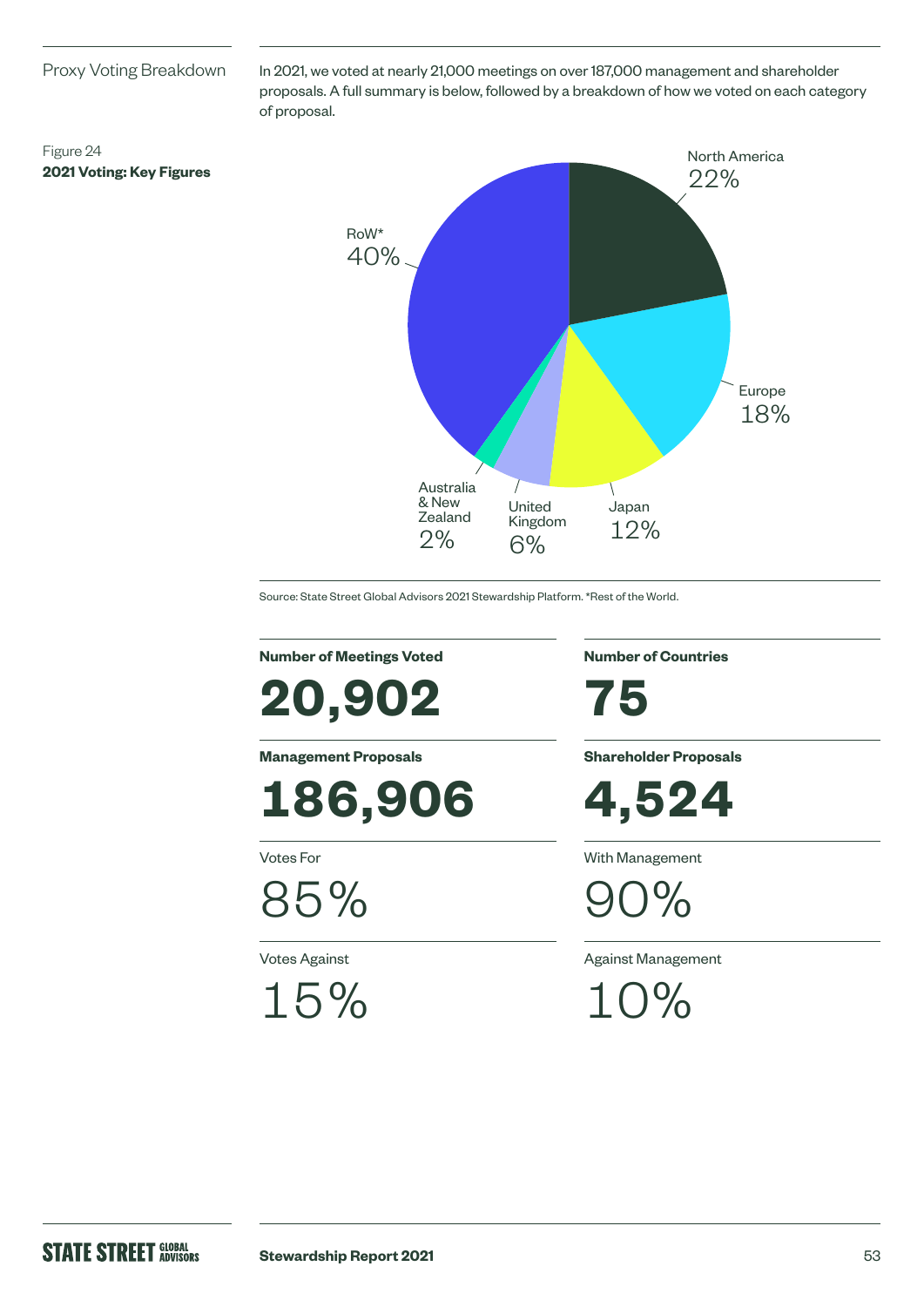## Figure 25 **Key Figures in 2021 Voting**

| <b>Number of Meetings Voted</b> | 20,902  |
|---------------------------------|---------|
| <b>Total Proposals Voted</b>    | 191,430 |
| <b>Management Prosposals</b>    | 186,906 |
| Votes For                       | 158.158 |
| <b>Votes Against</b>            | 28,748  |
| <b>Shareholder Prosposals</b>   | 4,524   |
| With Management                 | 4.090   |
| Against Management              | 434     |

### Figure 26a

**Votes on Management Resolutions by Category**



Source: State Street Global Advisors 2021 Stewardship Platform.



Source: State Street Global Advisors 2021 Stewardship Platform.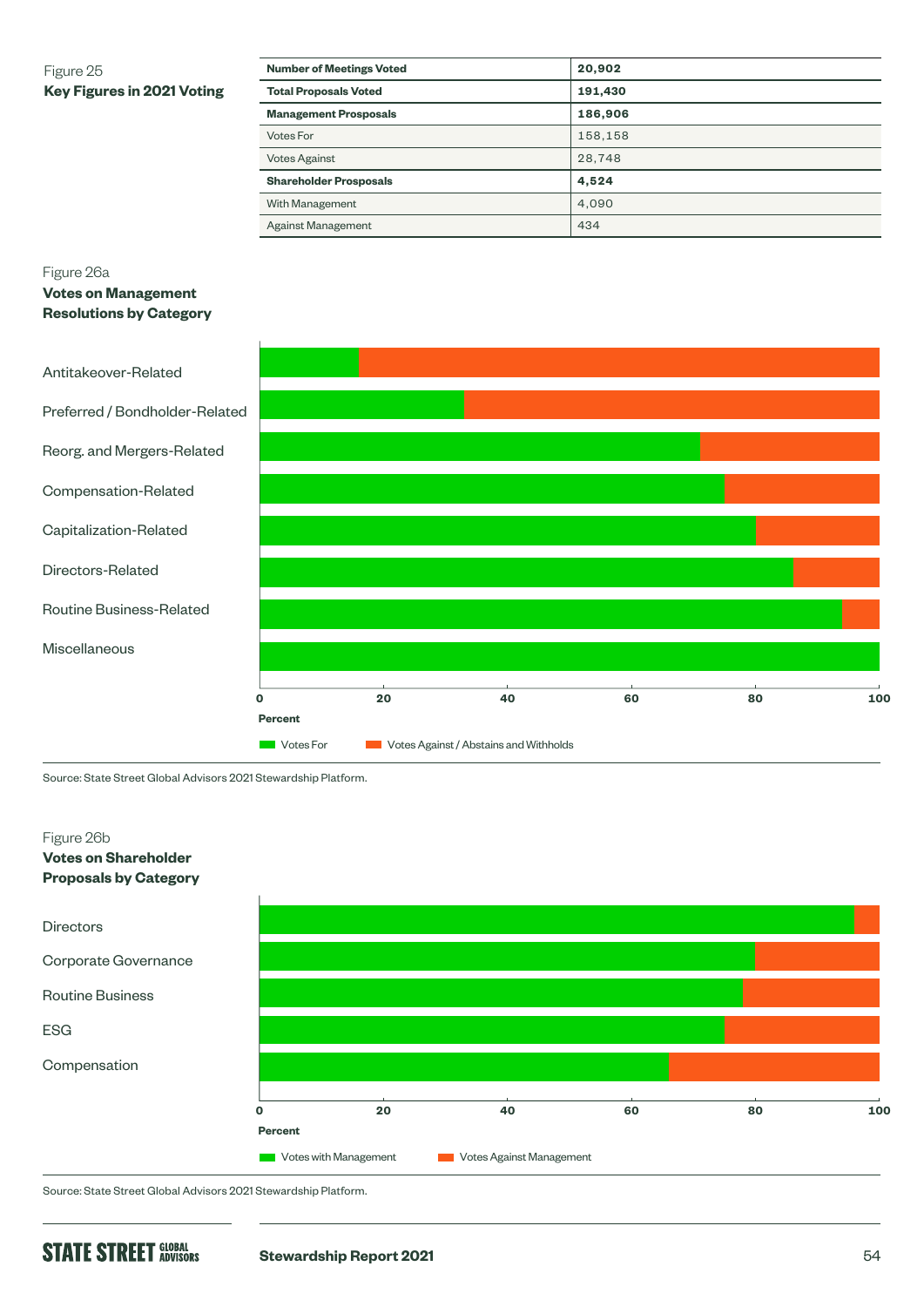### Figure 27a

**Votes on Screened Pay Proposals**



Source: State Street Global Advisors 2021 Stewardship Platform.



Source: State Street Global Advisors 2021 Stewardship Platform.

Vote View

We continue to take steps to increase transparency around our voting process. In 2021, we published our proxy voting records on our [website](https://vds.issgovernance.com/vds/#/MTA1/) for listed equity assets, using our Vote View tool. The tool allows you to search our voting records by company name, and includes withheld votes.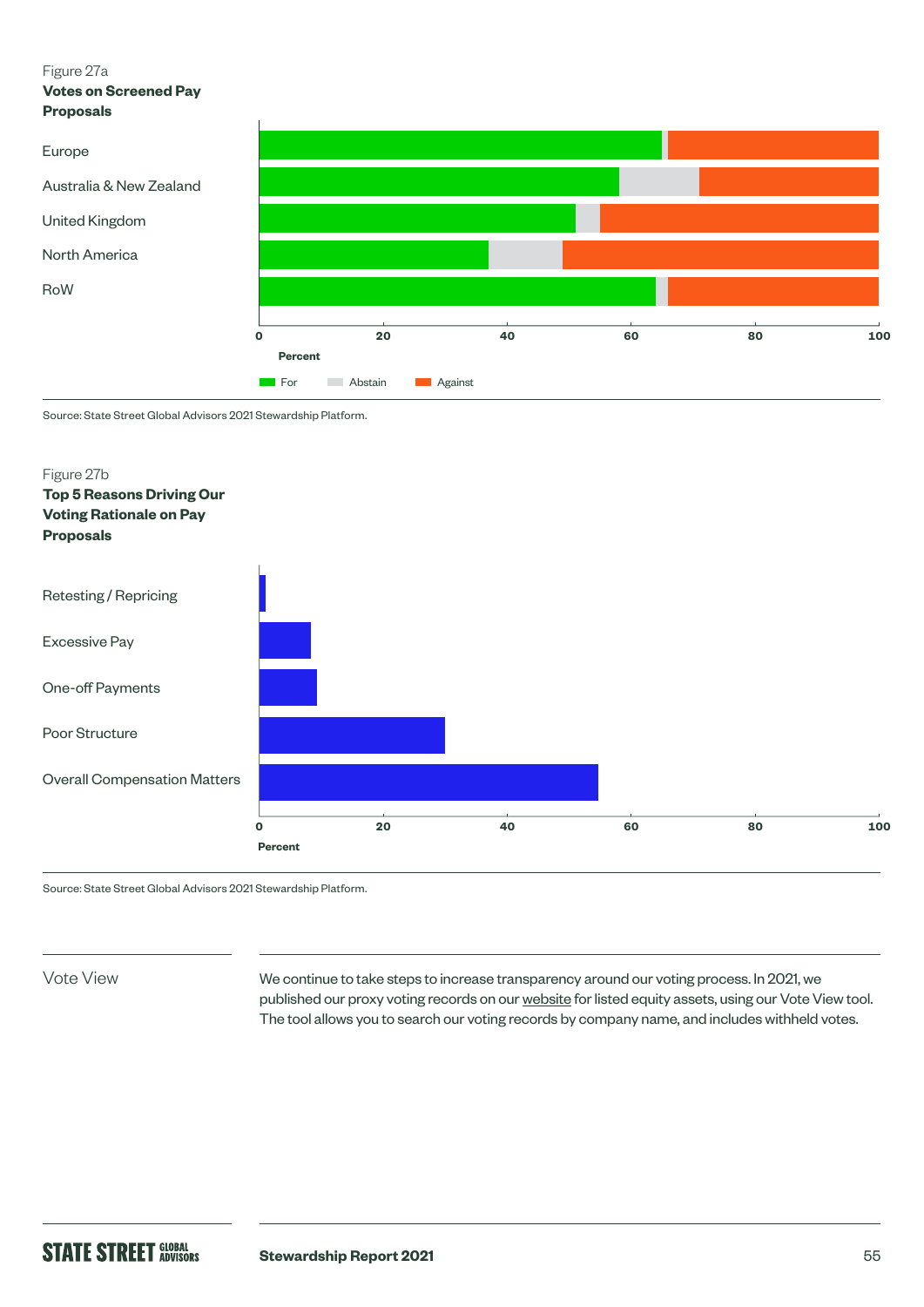### **Next Steps**

Looking forward to 2022, we will continue to focus on our key stewardship priorities of climate change, diversity, equity and inclusion, human capital management, and effective board leadership. This commitment is clearly demonstrated through material changes to our voting policies. In 2022, we expect to ask companies to report against the recommendations of the Task Force for Climaterelated Financial Disclosures (TCFD), and we will publish our own TCFD report. This year we announced that in the upcoming 2022 proxy season we will take voting action against responsible directors if (1) companies in the S&P 500 and FTSE 100 do not have a person of colour on their board and (2) companies in the S&P 500 do not disclose their EEO-1 reports.

Overall, our approach to engagement and strategy on engaging with companies does not change. Instead, we are ensuring that the action we take delivers clearly captured outcomes that we can report on to clients throughout the year and within this Stewardship Code Report.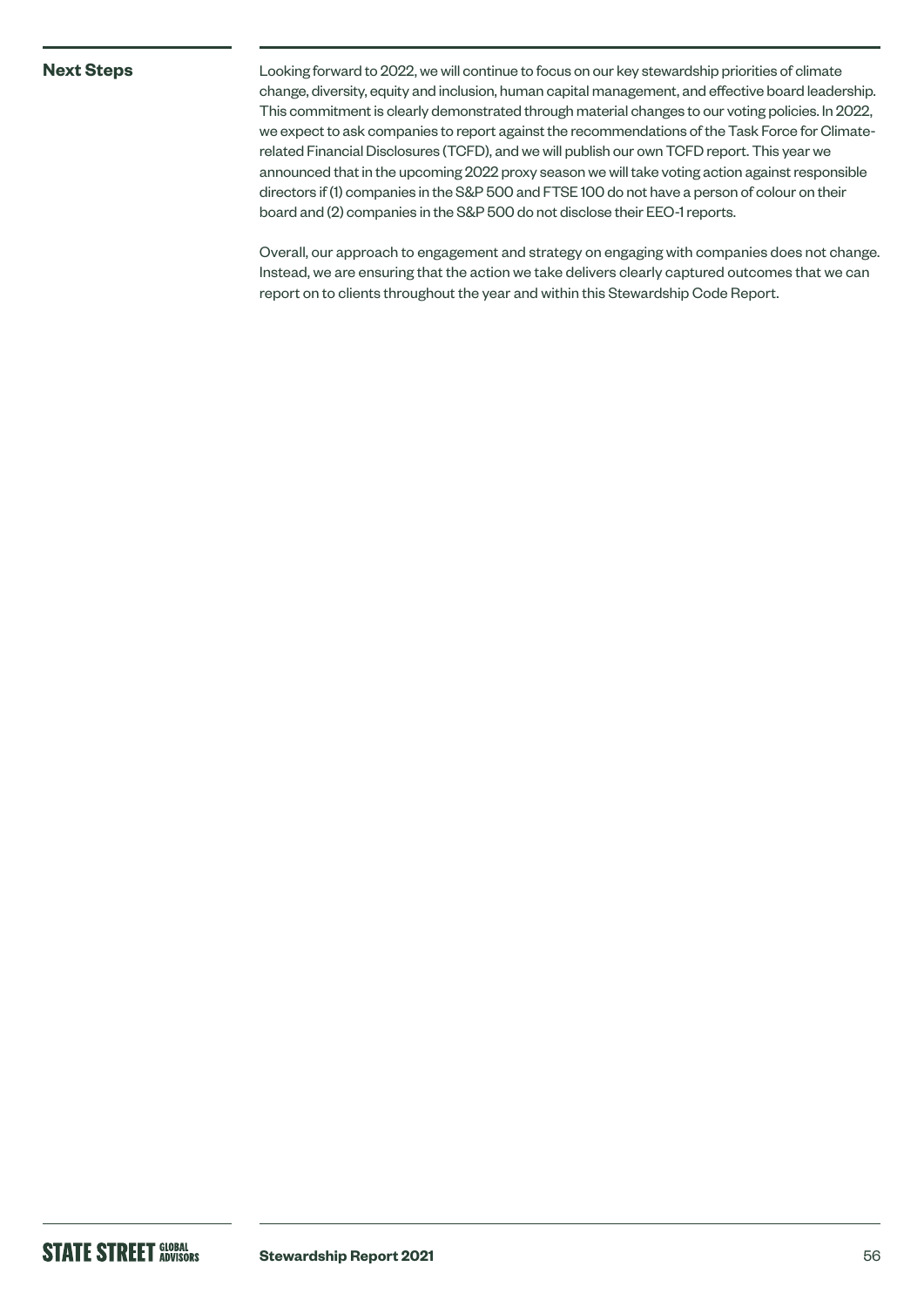## Stewardship Enablement

An effective stewardship approach is underpinned by strong governance, resourcing and robust processes, and must follow a deliberate and well-considered approach. In this section, we set out the governance structure of State Street Global Advisors, as well as how we align our remuneration and incentives programme to our core values. We also set out our model for managing conflicts of interest and providing assurance over our stewardship programme.

## **Our Approach to Governance**

State Street Global Advisors sits within State Street Corporation's wider corporate governance framework, led by its Board of Directors. Within State Street Global Advisors, our governance structure is designed to support effective and efficient decision-making and provide oversight of business functions. The structure consists of an Executive Management Group (EMG), which is composed of the firm's most senior leadership serving as a consultative body for the benefit of the firm's President and Chief Executive Officer (CEO).

The EMG is responsible for strategic planning, business goal and financial tracking, overall firm governance, and talent management. It also oversees the activities of the six senior committees: the Risk Committee, the Global Investment Committee, the Global Fiduciary and Conduct Committee, the Global Product Committee, the Global Operations and Compliance Committee, and the ESG Committee. These six senior committees and the subcommittees underlying each apply a consistent approach to the establishment and implementation of firm-wide policies and procedures and provide broad oversight of the business functions. This governance structure is administered by an Internal Governance Oversight Team, which focuses on promoting efficiency, clarity, and accountability with respect to decision rights and firmwide oversight.

In 2021, certain Asset Stewardship Team activities were reviewed by the Proxy Review Committee (PRC), a sub-committee of the State Street Global Advisors Investment Committee (IC). The PRC reviewed State Street Global Advisors' overall stewardship strategy and engagement priorities, as well as material changes to its proxy voting guidelines.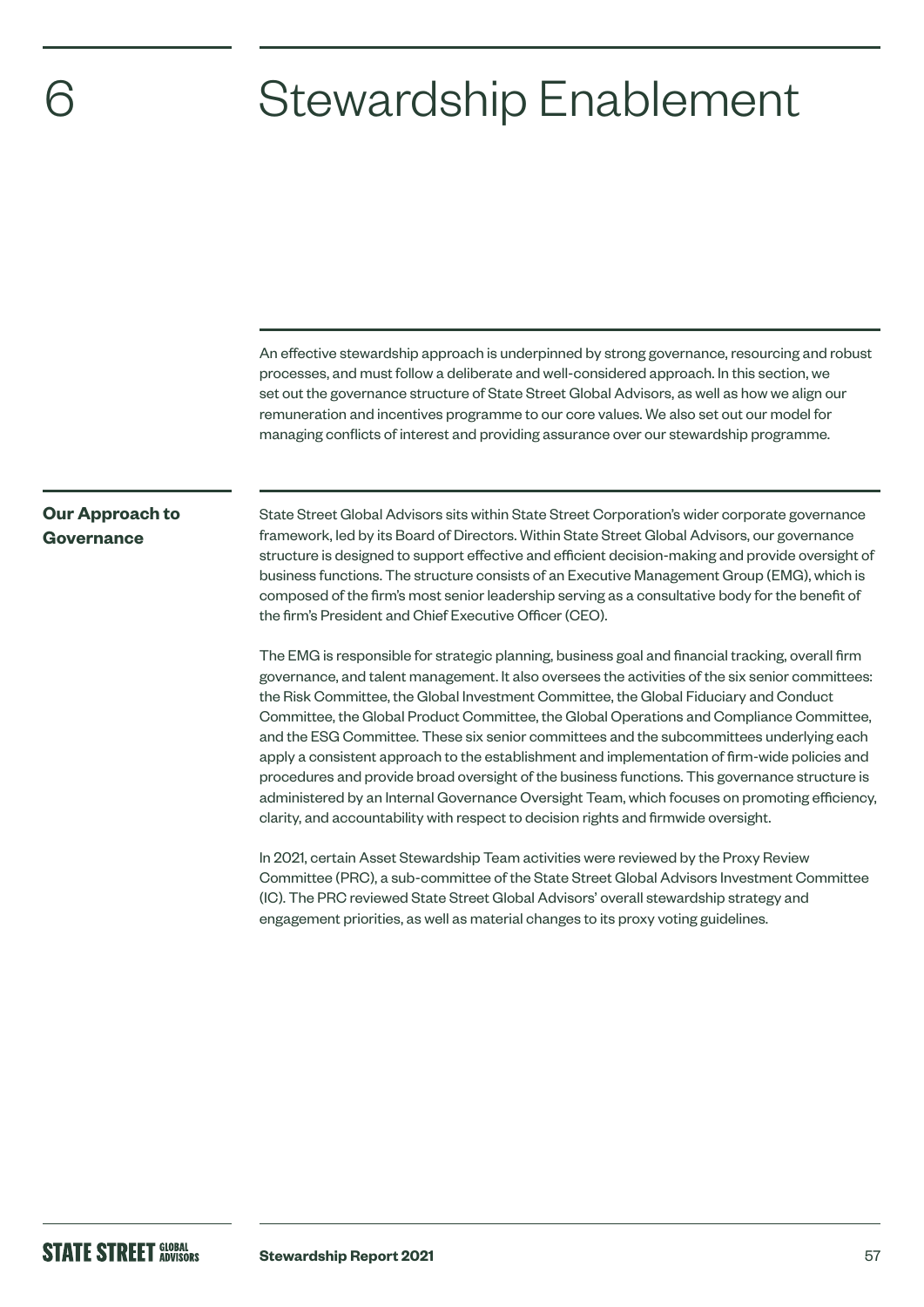### Figure 27 **Governance Structure**

| <b>Executive Management Group (EMG)</b> | Consultative body responsible for strategic planning, business<br>goal and financial tracking, overall firm governance and talent<br>management. |           |
|-----------------------------------------|--------------------------------------------------------------------------------------------------------------------------------------------------|-----------|
|                                         | Reporting                                                                                                                                        |           |
| <b>Risk Committee</b>                   | Responsible for ensuring the alignment of strategy, risk<br>appetite and risk management standards (corporate-wide).                             |           |
|                                         | <b>Subcommittees</b>                                                                                                                             | Reporting |
|                                         | <b>EMEA Risk</b>                                                                                                                                 |           |
|                                         | Liquidity                                                                                                                                        |           |
|                                         | <b>Model Risk</b>                                                                                                                                |           |
|                                         | <b>Escalation of Material Risk Breaches</b>                                                                                                      |           |

### **Environmental, Social & Governance (ESG) Committee**

Responsible for overseeing the firm's ESG and proxy voting framework and philosophy.

## **Committee** Responsible for the firm's investment philosophy

and processes, investment strategies, approach to new markets and instruments and relationships with counterparties.

### **Subcommittees**

**Global Investment** 

Technical Trade Management Oversight Investment Strategy Review

Securities Landing

### **Global Product Committee**

Responsible for the creation of products based on the firm's investment strategies.

### **Subcommittees**

| North America Product  |  |
|------------------------|--|
| <b>EMEA Product</b>    |  |
| <b>APAC Product</b>    |  |
| Sub-Advisory Oversight |  |

### **Global Fiduciary & Conduct Committee**

Responsible for addressing fiduciary and business conduct matters across the firm and oversight of the firm's collective investment funds.

## **Subcommittees** EMEA Fiduciary APAC Fiduciary Independent Fiduciary Class Action Litigation Sales Practices

Securities Landing

### **Global Operations & Compliance Committee**

Responsible for the firm's operating infrastructure compliance functions.

## **Subcommittees**

North American Valuation • Alternatives Valuation

EMEA Valuation

APAC Valuation

Global Operational Risk

Business Technology Investment

### Source: State Street Global Advisors. As of January 2022.

## Launch of the ESG Committee

To strengthen governance of stewardship and ESG, we established a new ESG Committee at the beginning of 2022, which assumed the responsibilities formerly overseen by the PRC. The ESG Committee is responsible for overseeing our ESG and proxy voting framework and philosophy and is chaired by Karen Wong, our Global Head of ESG and Sustainable Investing. The ESG Committee's purpose is:

- To oversee the Firm's on-going commitments to ESG and sustainable investing, related business practices, and relevant public policy matters, both with respect to the Firm itself and in its capacity as an asset manager (collectively "ESG Matters") and
- To oversee the Asset Stewardship Team's proxy voting and issuer engagements on behalf of the Firm's discretionary portfolios (collectively, "Asset Stewardship Matters") and to review and approve the Global Proxy Voting and Engagement Principles, as well as the Proxy Voting Guidelines for select markets (the "Voting Policy").

The ESG Committee is composed of senior staff across our Investment, Client-facing, Legal, Compliance, Risk Management, and Operational teams. We look forward to reporting further on the role of the ESG Committee in our 2022 report.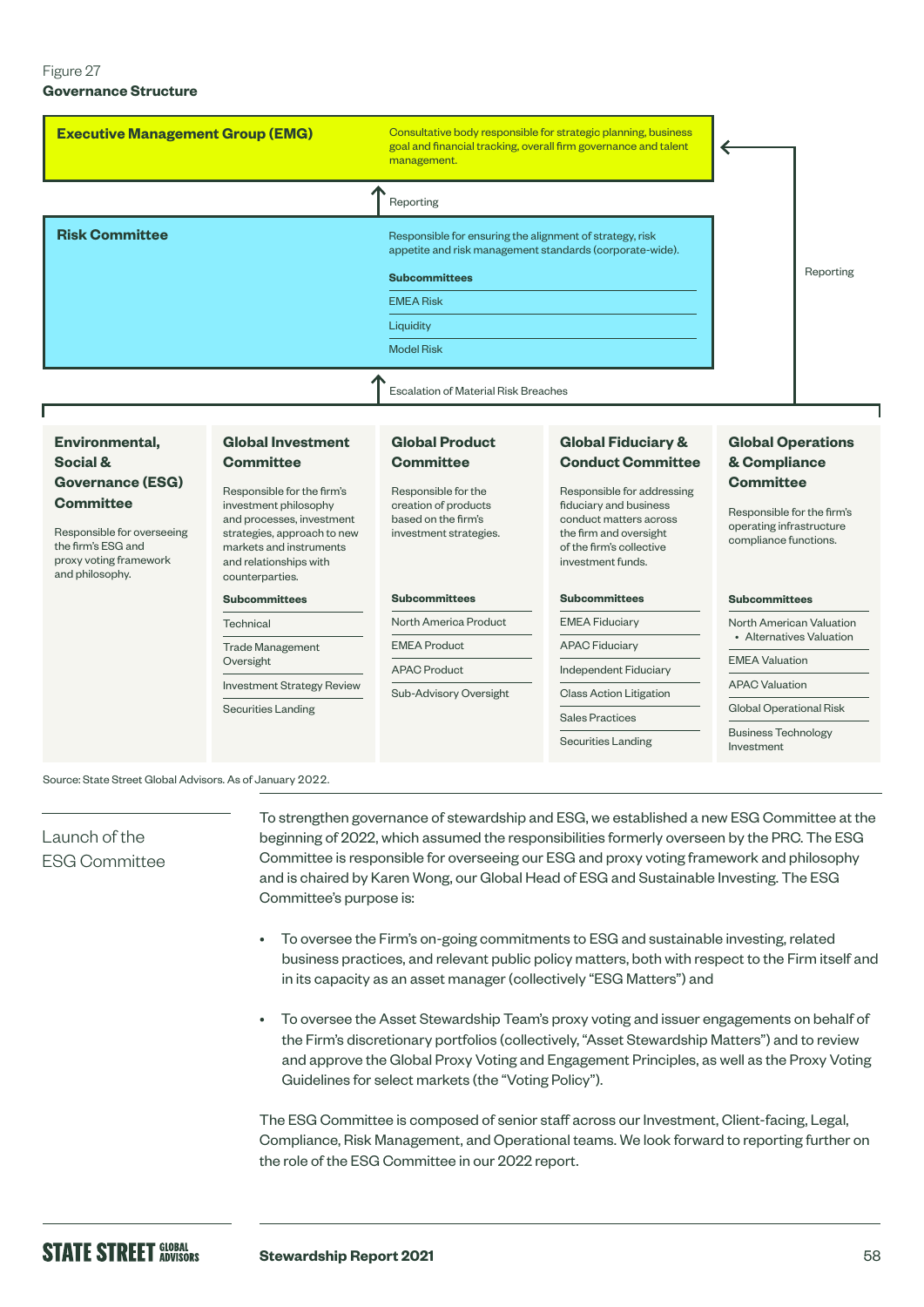| Our Approach and<br>Oversight of Proxy<br><b>Voting Policies</b> | The Asset Stewardship Team publishes both a set of global principles and six market-specific<br>guidelines. We have also published Voting and Engagement Guidelines for Environmental and<br>Social Issues to offer further information to portfolio companies. The PRC was responsible<br>for making recommendations to the IC relating to the Global Proxy Voting and Engagement<br>Principles and Proxy Voting Guidelines for select markets (the Voting Policy). Going forward, the<br>ESG Committee will review and approve the Voting Policy.<br>In addition, the firm's Proxy Voting/Securities Lending Procedure is reviewed annually by the Asset                                                                                                                                                                                                                                                                                                                                                                      |
|------------------------------------------------------------------|---------------------------------------------------------------------------------------------------------------------------------------------------------------------------------------------------------------------------------------------------------------------------------------------------------------------------------------------------------------------------------------------------------------------------------------------------------------------------------------------------------------------------------------------------------------------------------------------------------------------------------------------------------------------------------------------------------------------------------------------------------------------------------------------------------------------------------------------------------------------------------------------------------------------------------------------------------------------------------------------------------------------------------|
|                                                                  | Stewardship Team, the Proxy Operations Group, and the Securities Lending Group to determine<br>whether it is consistent with relevant principles and guidelines and working as intended.                                                                                                                                                                                                                                                                                                                                                                                                                                                                                                                                                                                                                                                                                                                                                                                                                                        |
| <b>Team Structure</b><br>and Resourcing                          | We have a team of dedicated ESG and Stewardship staff who devote 100% of their time to ESG<br>and Asset Stewardship. In addition, we have a number of other ESG resources that sits across<br>the business, within individual Investment, Marketing and Reporting teams, who devote a portion<br>of their time to ESG. Biographies of the senior leaders within our Asset Stewardship Team are<br>outlined in Appendix D.                                                                                                                                                                                                                                                                                                                                                                                                                                                                                                                                                                                                       |
|                                                                  | Our total Asset Stewardship Team is based across the globe, operating out of Australia,<br>India, Poland, the US, and the UK. The team has a combined industry experience of over 100<br>years across varying levels of seniority, experience, and background and supports a diversity<br>of thought and innovations. The team members have professional expertise in the fields of<br>governance, corporate strategy, environmental management, social impact, labour rights, and<br>economics. This expertise was developed in corporate, advisory, and financial roles.                                                                                                                                                                                                                                                                                                                                                                                                                                                      |
|                                                                  | We will continue to invest in resourcing our stewardship activities. In 2021, we acted by hiring a<br>new Global Head of ESG and Sustainable Investing (Karen Wong), as well as making new hires to<br>cover our Asia-Pacific engagement activities and to further develop the documentation of the<br>process and control environment in our Asset Stewardship Programme. We started this work in<br>2021, but expect to continue to develop our approach through 2022.                                                                                                                                                                                                                                                                                                                                                                                                                                                                                                                                                        |
|                                                                  | We also believe that effectively leveraging technology and using a robust prioritisation approach<br>would ensure that our team is sized appropriately for the scope of our programme. We continually<br>evaluate our resource and technology needs to ensure that we are sufficiently staffed and are<br>optimally leveraging ESG information and technology to achieve our stewardship objectives.                                                                                                                                                                                                                                                                                                                                                                                                                                                                                                                                                                                                                            |
|                                                                  | Through R-Factor (as explained fully in chapter 5), we use technology to help us identify<br>companies with which we should engage. Beyond this, a key focus in 2021 was on developing key<br>performance indicators to manage and track our engagement and proxy voting activities in a<br>more systematic way. Over time, we expect the data generated through these key performance<br>indicators to feed into R-Factor, which should help us understand how our engagement with a<br>company impacts its R-Factor score. This updated approach will be implemented in 2022.                                                                                                                                                                                                                                                                                                                                                                                                                                                 |
| <b>Advanced New Platform</b><br>and Technologies                 | Our ESG and Asset Stewardship teams provide ESG training courses internally to key<br>stakeholders on an ongoing basis, across firm functions in global locations, including portfolio<br>management teams, sales teams, relationship management teams, portfolio strategy teams,<br>and research teams. Training covers a variety of ESG topics and developments, including<br>voting policies and engagement, investment strategies and products, taxonomy, as well as<br>portfolio assessment on ESG score, climate and business involvement, and controversy. One<br>of the outcomes of this training in 2021, and wider discussions across the business, was the<br>need for an internal Climate Club. The Climate Club allows our internal stakeholders to quickly<br>and continually share information about the evolving climate and ESG client and regulatory<br>landscape. We see this as a useful and informal tool to connect teams from across the business<br>with regard to climate updates on different topics. |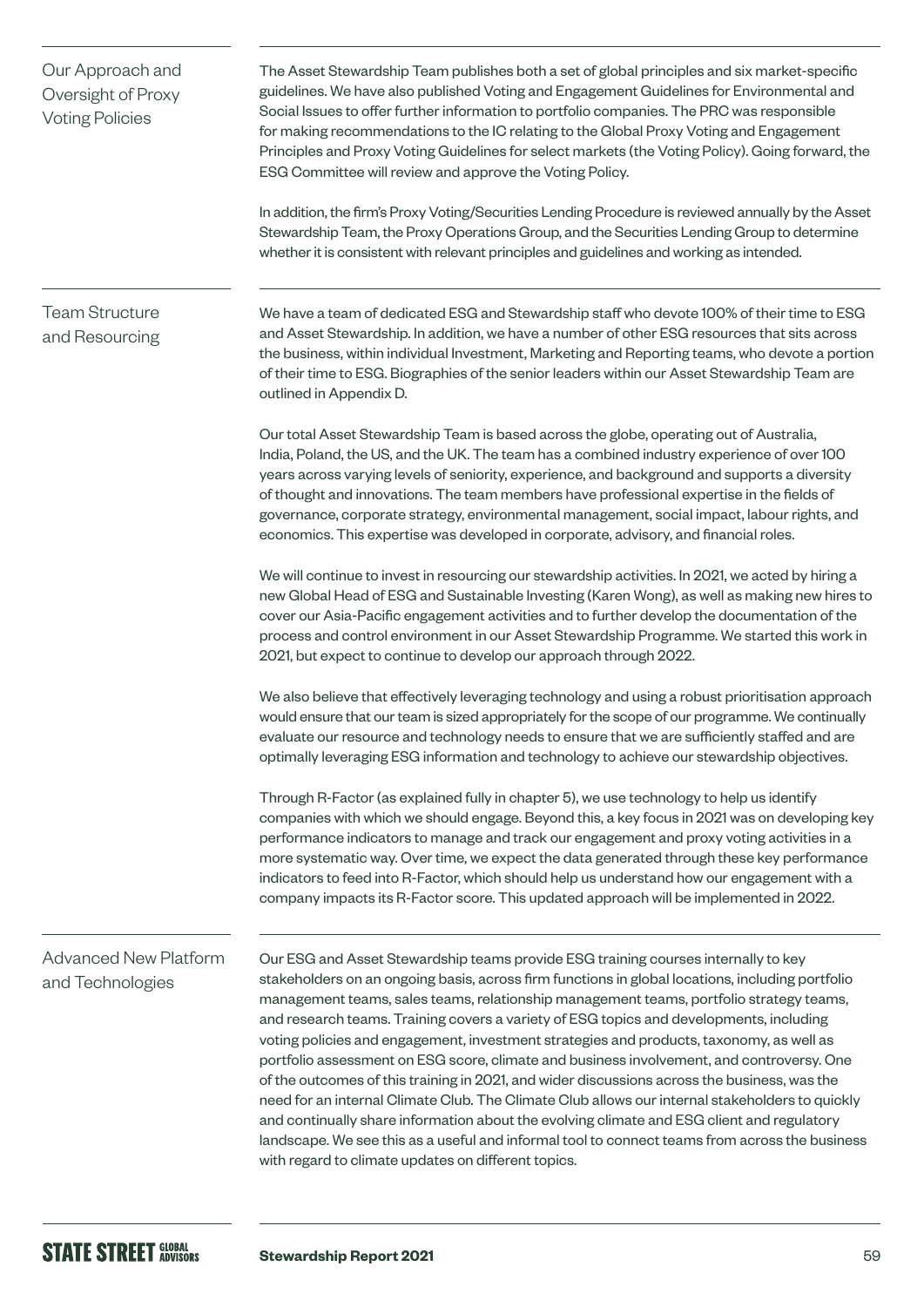In addition to formal training, we have several processes and mechanisms to share ESG knowledge, insights, trends, and other information across the organisation. For example, members of the ESG Investment Strategy, ESG Research, ESG Integration, and Stewardship teams regularly meet with internal colleagues to discuss industry trends, client needs, research priorities, ESG metrics and analytics, and new ESG strategies, among other topics.

### Third-Party Service Providers

We enhance the services provided by our in-house resources through third-party service providers. The most notable of these are third-party data providers that are employed to generate R-Factor scoring and Institutional Shareholder Services (ISS) that are utilised to assist us with managing the voting process at shareholder meetings. In the voting process, we use ISS to help us monitor our voting rights across the asset classes in which we invest.

Where third-party service providers are used, they are expected to deliver the same standard that we have set for our internal resources. We employ robust processes and governance oversight to monitor service providers and engage with them when expectations are not being met.

**Monitoring R-Factor Data Providers** We designed and built R-Factor, which is an ESG scoring system that leverages multiple data sources and aligns them to widely accepted, transparent materiality frameworks, to generate a unique ESG score for listed companies. It draws on our systematic investment management expertise and offers deeper insights and stronger solutions to our clients. We have incorporated the 'materiality map' developed by the Sustainability Accounting Standards Board (SASB) into our framework because of its consultative approach and the strong academic evidence that supports the implementation of such standards. By aligning this approach to our SASB guidelines, we aim to support and facilitate the development of a market infrastructure that makes material ESG data available to investors.

R-Factor relies on this third-party data and is a key tool in our ESG integration approach. Regular meetings with providers also allow us to provide clear and actionable criteria to those third-party providers, where data governance issues have been flagged, to ensure R-Factor continues to be fit for purpose in driving ESG integration. See [here](https://www.ssga.com/international/en/institutional/ic/capabilities/esg/data-scoring) for more information on R-Factor.

**Monitoring Proxy Voting Activities** As set out above, we use ISS to support our proxy voting processes. As part of this relationship, ISS assists us with managing the voting process at shareholder meetings. We employ ISS to:

- Act as our proxy voting agent (providing us with vote execution and administration services)
- Assist in applying our voting guidelines
- Provide research and analysis relating to general corporate governance issues and specific proxy items
- Provide proxy voting guidelines in limited circumstances

All voting decisions and engagement activities are undertaken in accordance with our in-house policies and views, ensuring that the interests of our clients remain the sole consideration when discharging our stewardship responsibilities. The only exception to this policy is the use of an independent third party to vote on State Street stock, to mitigate a conflict of interest of voting on our parent company.

At the end of every quarter, ISS provides a meeting-level Statistical Summary report (SIS) to the Asset Stewardship Team. Once the Asset Stewardship Team advises which broad issues/ categories they would like the audit to focus on, ISS generates a list of meetings for review (e.g., 25 meetings selected in Q1, Q3, Q4, and 50 meetings in Q2). The list of meetings for review is sent to the Asset Stewardship Team for sign-off. From the time the Asset Stewardship Team signs off on the meeting list, ISS has 30 days to complete the audit and provide results to the Asset Stewardship Team. A memo explaining any errors identified in the audit accompanies the audit results.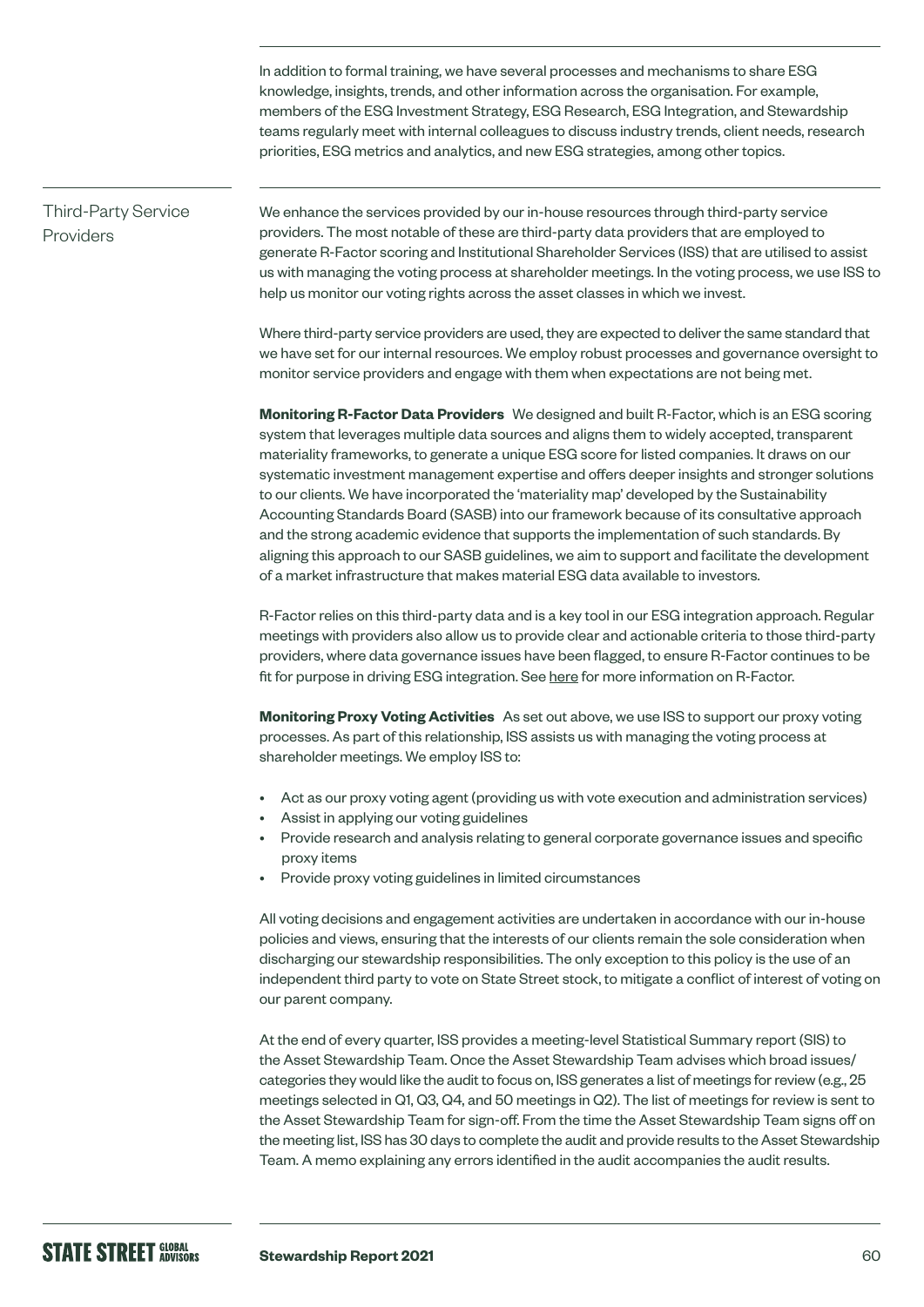Periodically, we undertake a due diligence exercise with ISS. Our team consists of governance, compliance, and operational specialists. The team undertakes a review of ISS staff resources and competencies, systems, processes, and controls. As committed to in our 2020 Report, we reviewed our use of ISS in 2021 to ensure that the quality and timeliness of the service remain high. We did not identify any material concerns from this review.

In addition, we also have access to Glass Lewis and region-specific meeting analysis provided by the Institutional Voting Information Service. Research and data provided by these third parties complement our in-house analysis of companies and individual ballot items.

We do not automatically follow vote recommendations of ISS or other proxy advisors and have put in place a 'custom' voting policy with specific voting instructions. All final voting decisions are based on our proxy voting policies and in-house operational guidelines.

In 2021, our voting stance differed from ISS recommendations by approximately 8% of votes. When our stance differs, the majority of our votes cast are usually against management — particularly around issues of board elections, as we have specific custom policies on gender diversity, board refreshment and independence that reflect our consideration of acting in the best interests of our clients. We have also integrated R-Factor and R-Factor CorpGov into voting decisions.

|             | <b>Vote Against</b> | <b>Vote For</b> |
|-------------|---------------------|-----------------|
| Management  | 90%                 | 8%              |
| Shareholder | 2%                  | 0%              |

Source: State Street Global Advisors as of 31 December 2021.

**Linking Remuneration to Our Stewardship Activities: Performance and Incentives**

**Proportion of Companies Voted Against in 2021**

Figure 28

Each year our Global Human Resources Team participates in compensation surveys in order to provide State Street Global Advisors with critical, market-based compensation information that helps support our compensation designs, structure, and pay decisions. Subject to State Street's and State Street Global Advisor's business results, we allocate an incentive pool to reward our employees. Since the size of the incentive pool is based on the firm's overall profitability and performance against risk-related goals, each staff member is motivated to contribute both as an individual and as a team member.

The incentive pool is allocated to various functions within State Street Global Advisors. The discretionary determination of the allocation amounts to business units is influenced by marketbased compensation data, as well as by the overall performance of the whole of State Street. Individual compensation decisions are made by the employee's manager, in conjunction with the senior management of the employee's business unit. While investment performance is an important component of individual compensation awards, it is not the only factor. Performance against risk-related goals is an important component of the overall funding of the Incentive Compensation pool and an important consideration of the discretionary compensation decisions at the individual level.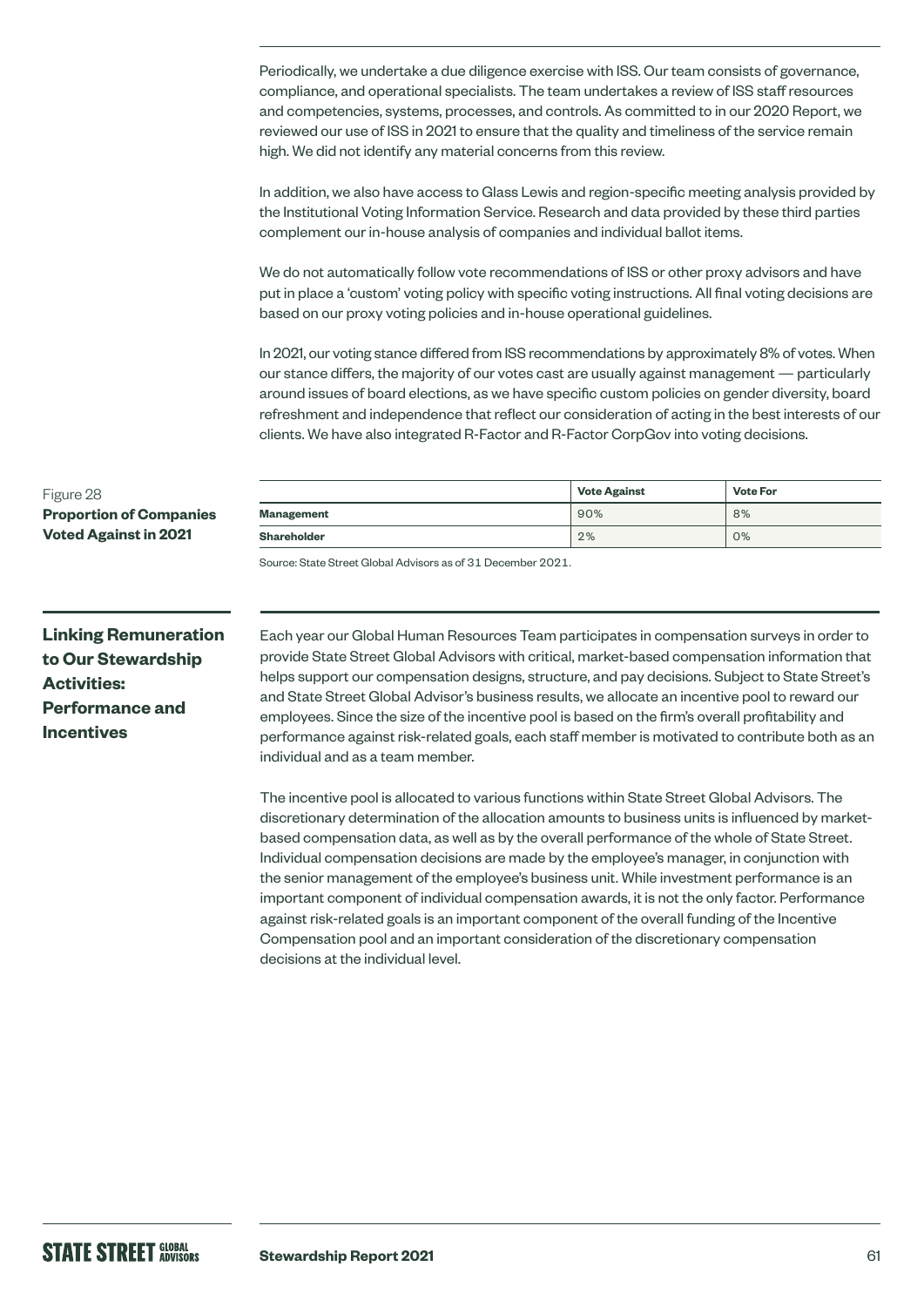For our Investment Teams, we recognize and reward performance by linking annual incentive decisions for investment professionals to investment performance over a multi-year period. This includes ESG strategies where they support the strategies' risk profile, alpha achievement of mandates, or investment outcomes. As part of our Total Rewards strategy, we are continuously reviewing compensation and benefit offerings to ensure strong alignment with best practices in the marketplace. To seek to align the performance of senior personnel to the performance of the firm, we incentivize senior personnel with significant deferred compensation in Stock Awards (State Street stock). These incentives vest over a four-year period. In addition, active management equity teams have a portion of their deferred compensation tied to product performance.

The CEO and Executive Vice Presidents receive incentive compensation awards that may be impacted by goal behaviours that include serving as an ethical role model and ensuring that management practices, such as diversity, inclusion, and employee engagement initiatives, are in place to deliver the required talent pipeline. These goals and behaviours are tracked and measured using targeted scorecards. Those in Senior Management Functions (SMFs), including our Chief Risk Officer and Chief Finance Officer, have included climate change objectives in their statements of responsibilities that may impact incentive compensation should those objectives are not met.

Our approach to performance management involves a collaborative planning process and ongoing assessments, enabling flexibility to account for evolving business priorities, more opportunities for professional challenge, and discussions on risk excellence and better performance differentiation across the workforce. In terms of our performance management system, we focus on individual performance priorities as well as demonstrated behaviours, so the core part of our evaluation focuses on how goals are achieved and not just what is achieved.

Risk excellence and leadership qualities are also evaluated. Additionally, our Performance Management system requires each manager to list a specific goal related to diversity and inclusion. This goal is reviewed and measured throughout the year, which could impact performance assessments and incentive compensation outcomes.

## **Assurance of Our Stewardship Programme**

Our Stewardship Programme is subject to internal independent assurances and reviews conducted by State Street's Internal Audit department. Internal Audit's scope encompasses, but is not limited to, the monitoring and evaluation of the adequacy and effectiveness of the organisation's governance, risk management, and internal controls.

During the first half of the year, the Asset Stewardship Team performs a daily real-time audit of voting decisions by our proxy voting agent. As a result of this, when a company under review is identified as an audit company, through a random process, it is assigned to an analyst on the Asset Stewardship Team. The analyst reviews the votes inputted by the proxy agent for each item on the ballot to ensure that our voting guidelines are implemented accurately.

Each stewardship analyst has access to a desktop procedure document which outlines our stewardship practices. This document serves as a reference point for analysts on stewardship procedures, including proxy voting procedures, advisor oversight, conflicts of interest, share recalls and guidelines for engagement and information sharing. Our desktop procedure document is signed off annually by the co-heads of the Asset Stewardship Team.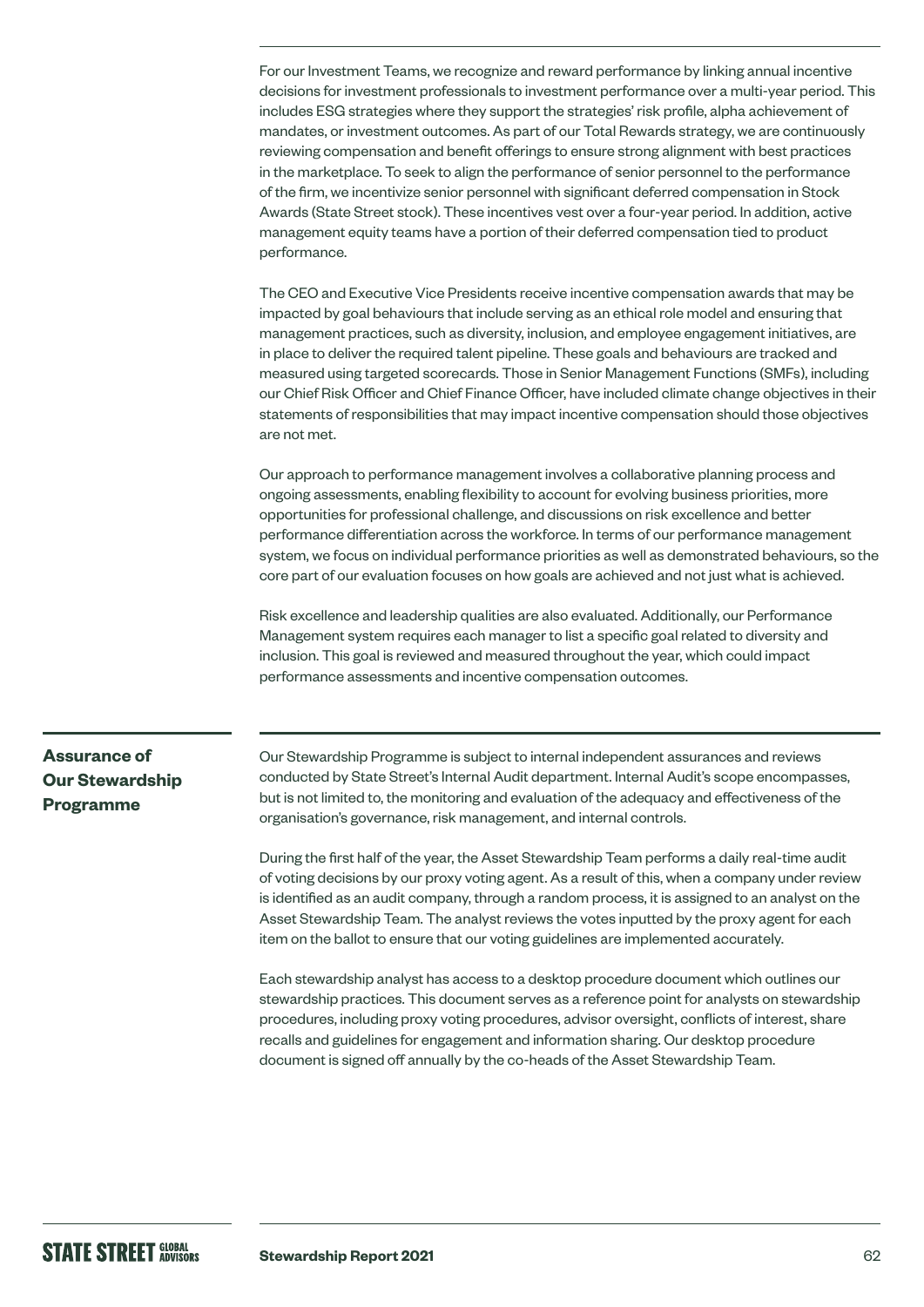We did not seek any external assurance of our Asset Stewardship Programme in 2021. Instead, we utilised internal assurance resources, as we believe they allow us to use resources intelligently and leverage existing teams and processes to ensure that our ESG activities are robust. Examples of the processes and oversight that support our stewardship activities include:

- **Internal Audit Reviews** Our Internal Audit function conducts independent reviews of our internal controls, such as the processes and controls followed in our stewardship activities.
- **Committee Oversight** Both the Model Risk Committee and the Technical Committee have reviewed, validated, and approved our R-Factor methodology and scoring system, which supports our stewardship activities. The Model Risk committee, in particular, is responsible for validating R-Factor models, specifically data governance and controls.
- **Stress-testing Client Portfolios Against Climate Change Scenarios** Our Investment Risk and Liquidity Risk Teams have designed and implemented dozens of stress tests and scenario analyses, which have been performed across our client portfolios. Stress tests have most recently been focused on climate scenarios to validate an investment approach.
- **Risk Reviews** Investment and Liquidity Risk Teams consider ESG factors in their risk reviews with portfolio managers.

In future we may seek external assurance over our stewardship activities and other ESG disclosures, such as TCFD.

We also employ a consistent approach to ensure that our stewardship reporting is fair, balanced, and understandable. All thought leadership and stewardship activity reports are reviewed by senior leaders within the Asset Stewardship Team before publication to ensure they align with our approach, reflect our discussions with companies, and consider our clients' best interests.

Our comprehensive review seeks to ensure that the reporting is fair and factual. When we publish company engagement case studies, we select examples that are balanced among different sectors and regions, and based on a wide range of topics, challenges, and successes.

## **Our Conflicts of Interest Policy**

State Street Corporation has a comprehensive, standalone [Conflicts of Interest Policy](https://www.ssga.com/library-content/pdfs/ic/ssga-conflict-mitigation-guidelines.pdf) that addresses a range of potential conflicts of interest that applies to State Street Global Advisors. Under this Policy, State Street sets out that "a conflict of interest may arise when State Street or its employees have interests or relationships that could raise questions about State Street's objectivity, judgement, or ability to perform services for a particular client or group of clients and, in the case of an employee interest, that could raise questions about the employee's ability to perform his or her responsibilities as an employee".

Other specific policies for situations related to our work and industry have been created and implemented as required to ensure we are able to identify, manage, and mitigate conflicts of interest that occur in our activities.

In addition, State Street Global Advisors maintains a Conflicts of Interest Procedure and Conflicts of Interest Register that establish our process and framework for the identification, mitigation, and recording of potential conflicts and associated mitigants. This framework is designed to act in conjunction with related policies and practices employed by other parts of State Street. Further, we complement those policies and practices by providing specific guidance on managing the conflicts of interests that may arise through our proxy voting and engagement activities (summarised in our statement on [Managing Conflicts Arising from our Proxy Voting and](https://www.ssga.com/library-content/pdfs/ic/ssga-conflict-mitigation-guidelines.pdf)  [Engagement Activity](https://www.ssga.com/library-content/pdfs/ic/ssga-conflict-mitigation-guidelines.pdf).) The combination of Policy, Procedure, Register and Guidance enables us to identify, manage, and mitigate conflicts of interest that may arise through our business activities.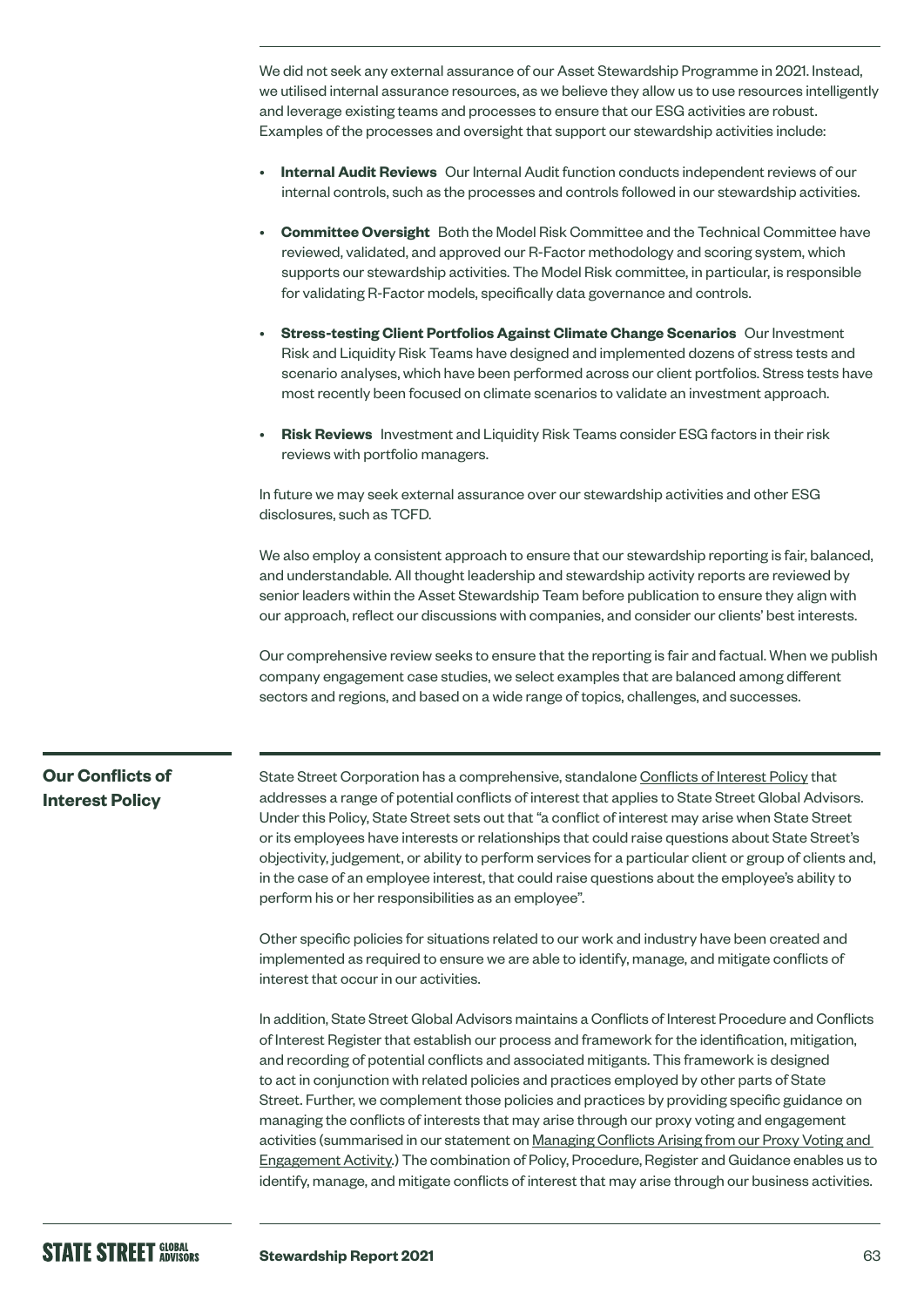## Conflicts Arising From Our Stewardship Activities

A number of potential conflicts of interest may arise in our role as an asset steward. We have therefore identified mitigants and a clear process for governance oversight of such potential conflicts. Typical conflicts of interest that we manage and the protocols designed to help mitigate potential conflicts of interest include:

## Figure 29 **Examples of Potential Conflicts of Interest and Mitigation Protocols**

|                               | <b>Stewardship Conflict of Interest Description</b>                                                                                                                                                                                                                                                                                  | <b>Typical Conflict Mitigation Protocols That We Employ</b>                                                                                                                                                                                                                                                                                                                                                                                                                                                                                                                                                                                                                                                                                                                                                                                                                                                                                                                                        |
|-------------------------------|--------------------------------------------------------------------------------------------------------------------------------------------------------------------------------------------------------------------------------------------------------------------------------------------------------------------------------------|----------------------------------------------------------------------------------------------------------------------------------------------------------------------------------------------------------------------------------------------------------------------------------------------------------------------------------------------------------------------------------------------------------------------------------------------------------------------------------------------------------------------------------------------------------------------------------------------------------------------------------------------------------------------------------------------------------------------------------------------------------------------------------------------------------------------------------------------------------------------------------------------------------------------------------------------------------------------------------------------------|
| <b>Business Relationships</b> | A conflict of interest may arise where, for example,<br>we hold investments in companies with which<br>we, or our affiliates, have material business<br>relationships.                                                                                                                                                               | Proxy voting is undertaken in accordance with Proxy Voting Guidelines,<br>which are reviewed and overseen by the ESG Committee. Any changes<br>to the guidelines are communicated to employees in a timely manner to<br>ensure that they understand the potential impact on their proxy voting<br>activities. This mitigant seeks to ensure that we moderate the risk of<br>voting in accordance with our business relationship, rather than the<br>favoured stewardship outcome.                                                                                                                                                                                                                                                                                                                                                                                                                                                                                                                  |
| <b>Equity Investments</b>     | A conflict of interest may arise where we hold<br>investments in State Street securities on behalf of<br>our clients.                                                                                                                                                                                                                | Any voting decision relating to a shareholder meeting of State Street<br>stock is outsourced to an independent third party.                                                                                                                                                                                                                                                                                                                                                                                                                                                                                                                                                                                                                                                                                                                                                                                                                                                                        |
| <b>Personal Conflicts</b>     | A conflict of interest may arise where an employee<br>has an outside business interest (such as a<br>director role in a company we invest in, or in the<br>same industry as we invest).<br>In addition, a conflict of interest can be created<br>where family members of an employee are<br>employed by a company in which we invest | Proxy voting is undertaken in accordance with the Proxy Voting<br>Guidelines, which are reviewed and overseen by the ESG Committee.<br>Any changes to the guidelines are communicated to employees in a<br>timely manner to ensure they understand the potential impact on their<br>proxy voting activities. Employees must submit a request requiring<br>approval before undertaking any outside activities that are captured<br>by the Outside Activities Policy. The request will be reviewed by the<br>employees' manager and the Ethics Office to ensure compliance with<br>applicable policies and procedures (such as the Global Anti-Corruption<br>Policy and the Standard of Conduct).<br>Additional mitigation steps may be implemented for personal conflicts<br>on a case-by-case basis. This would include, for example, retaining an<br>independent fiduciary to take a voting decision where we believe we<br>may be conflicted from voting due to a personal conflict of interest. |
| <b>Securities Lending</b>     | We may lend securities that we hold in one of our<br>portfolios to another manager. This may create a<br>conflict of interest if we then need to recall those<br>securities to enable us to vote in a shareholder<br>resolution, impacting the intended securities<br>lending income.                                                | Our approach to securities lending, and any potential conflicts that<br>may be created through our securities lending activity, is governed by<br>the Proxy Voting / Securities Lending Procedure, which is owned by the<br>Securities Lending Team and the Asset Stewardship Team.                                                                                                                                                                                                                                                                                                                                                                                                                                                                                                                                                                                                                                                                                                                |

Source: State Street Global Advisors.

### Conflicts of Interest Identified in 2021

Conflicts of interest that arise are captured within our Conflicts Register. In 2021 we added five new conflicts of interest to our Conflicts Register. We believe the approach we have outlined above sets out the robustness of the internal policies and procedures we follow for managing conflicts of interest. In 2022, we further developed our Conflict Mitigation Guidelines to better capture the processes we already follow internally. We look forward to reporting again in our 2022 report on how this has impacted our management of conflicts of interest.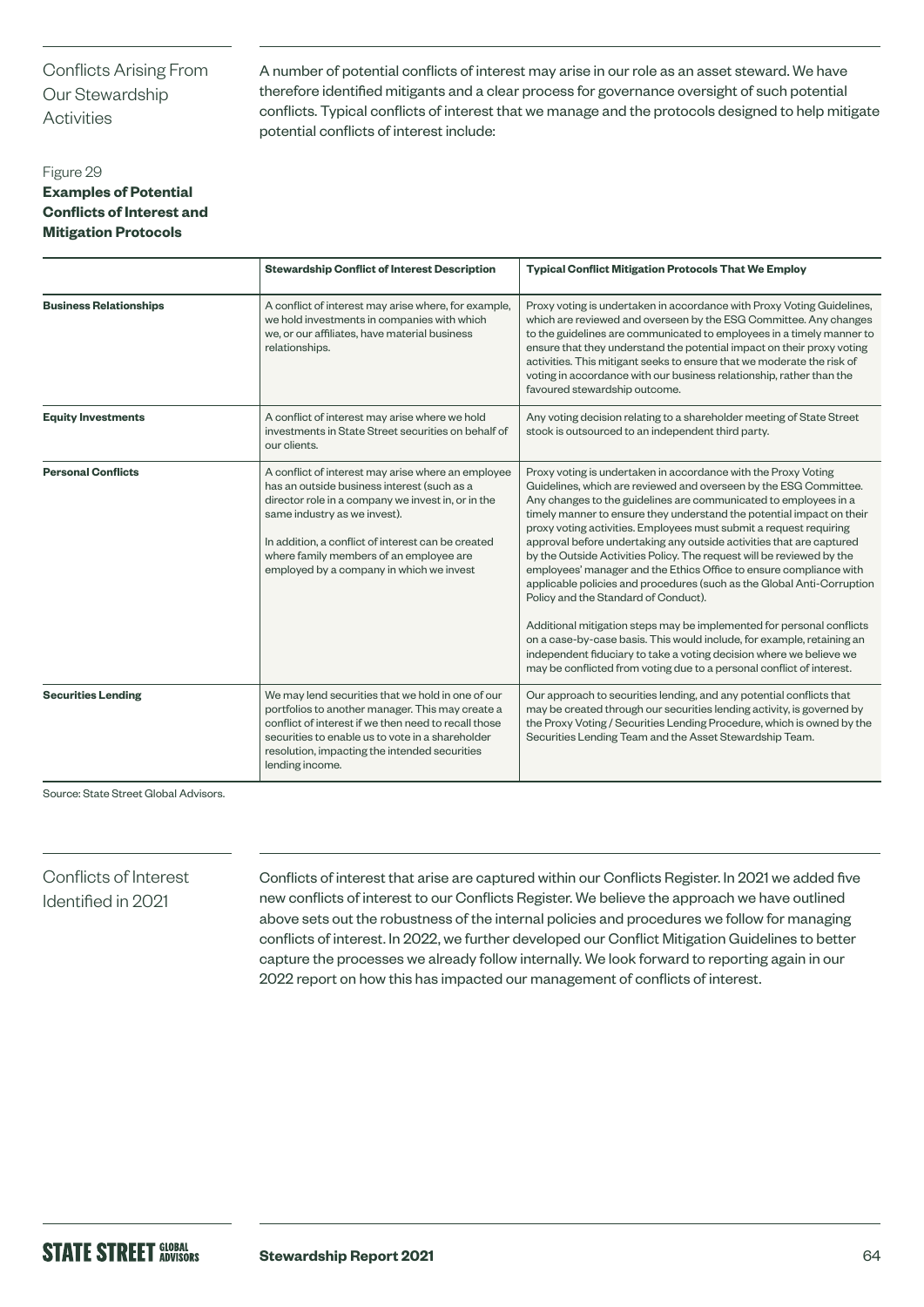# Making an Impact on the Real Economy

At State Street Global Advisors, we recognize our responsibility to support well-functioning markets. We do this through a multi-targeted approach, focused on engagement with the market, regulators and policymakers, our clients, our company, and our investee companies on key systemic risks, and taking action where necessary. This section will review each of these dimensions of our holistic approach toward fulfilling this important responsibility.



Source: State Street Global Advisors.

7

Figure 30

**Collaborating to Support Well-Functioning Markets**

**The Market** In the following sections, we discuss how we engage and communicate with the market to impact the real economy and support well-functioning markets.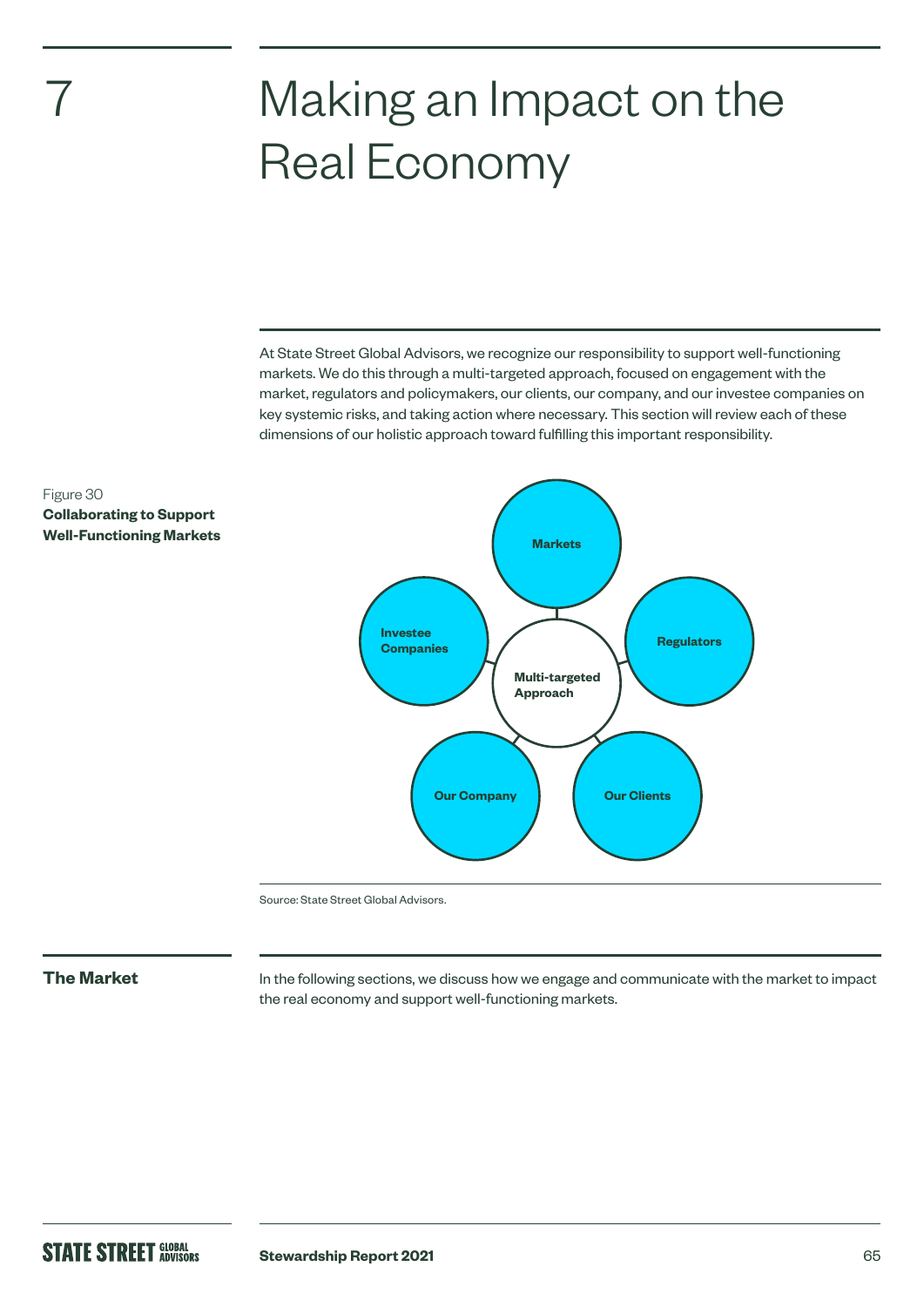## Asset Stewardship in Action

## Fearless Girl

We launched the Fearless Girl campaign in March 2017 based on a simple truth: that companies with more diverse leadership perform better. $^6$  Increased diversity helps to improve board quality and makes the board stronger. Research shows that companies with strong female leadership perform better than those without it.<sup>7</sup> A study by MSCI showed companies with strong female leadership generated a return on equity of 10.1% per year, versus 7.4% for those without a critical mass of women at the top  $-$  a 36.4% increase of average return on equity.<sup>8</sup>

**Objective:** Starting in 2017, our Asset Stewardship Team has called on companies in our investment portfolio to increase the number of women on their boards and has made clear that we would use our proxy voting power to effect change should they fail to act. We continue to take further action and seek to drive additional change. Beginning in the 2022 proxy season, we expect all our holdings, across the globe, to have at least one woman on their boards, or we will vote against directors responsible. We have set and made public our expectations that from 2023 at least 30% of board members at our investee companies would be women.

|                                                                                      | Outcomes as of February 2022 |                                                                                                                                              |  |
|--------------------------------------------------------------------------------------|------------------------------|----------------------------------------------------------------------------------------------------------------------------------------------|--|
|                                                                                      | 1,548                        | companies were identified for not having a woman on<br>their board.                                                                          |  |
|                                                                                      | 205                          | companies voted against during year 5 of the campaign<br>(March 2021-February 2022).                                                         |  |
| Sculpture by Kristen Visbal.<br><b>Commissioned by State Street Global Advisors.</b> | 948                          | companies (approximately 61%) have now added a<br>female director to their board globally as a result of our<br>engagement and proxy voting. |  |

Our work is all the more important as research shows that large index investors such as State Street Global Advisors are more effective than government mandates to bring about broadbased governance changes and expand women's participation in corporate leadership. Diverse thinking and problem-solving in leadership are critical to the effective stewardship of assets.



Source: State Street Global Advisors. As of February 2022.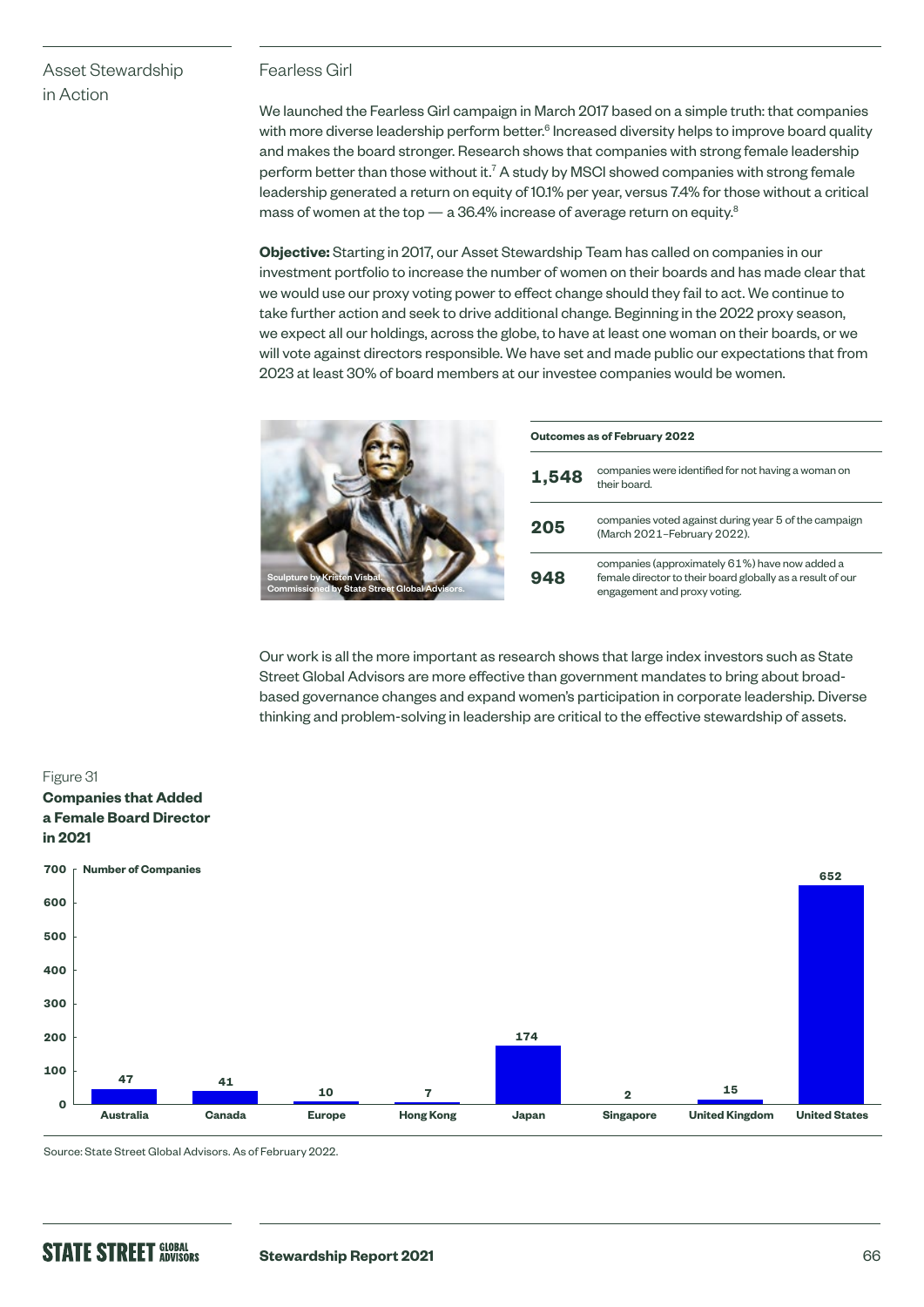### **Diversity**

In 2020, tragic incidents of police violence in the US highlighted the longstanding legacy of systemic racism that plagues the US and other countries around the globe. Following these events, our Chief Investment Officer sent guidance to the Board Chairs of portfolio companies within our key markets that set out the rationale for expanding our gender diversity focus to include race and ethnicity.

A clear outcome of our new guidance was the recognition that more data was needed to help us and other investors to understand the extent to which our portfolio companies are managing diversity at the board level and within the wider employee base. As such, we worked to create specific voting policies to support our expectations and hold companies accountable during the 2021 proxy season where we felt they were not taking appropriate action. Where companies do not disclose the racial and ethnic composition of their boards we voted against the Chair of the Nominating and Governance Committee at companies in the S&P 500 and the FTSE 100.

### Thought Leadership

We promote awareness of our stewardship priorities amongst market participants in various ways, including through thought leadership pieces on our website. Examples of thought leadership that we issued in 2021 across a range of topics include:

| <b>Climate Change</b>                             | <b>Keeping Pace With the Climate Transition</b><br>Post COP26<br>٠<br>Climate Metrics - A Primer for Investors<br>٠<br>Reducing Carbon in Equity Portfolios<br>٠<br>Understanding Paris-Aligned Indexes<br>٠<br>Engage or Divest? The Question at the Heart of Climate Impact<br>٠ |
|---------------------------------------------------|------------------------------------------------------------------------------------------------------------------------------------------------------------------------------------------------------------------------------------------------------------------------------------|
| <b>Diversity</b>                                  | <u>The Board's Oversight of Racial and Ethnic Diversity, Equity</u><br>٠<br>and Inclusion<br>Gender Diversity on Boards in Gulf Cooperation<br>٠<br><b>Council Countries</b><br>Capturing the Power of Diversity<br>٠                                                              |
| <b>Other Thought</b><br><b>Leadership Samples</b> | Human Rights Insights: Addressing Modern Slavery in<br>٠<br><b>Supply Chains</b><br><u>Key Findings 2 – ESG Moves Mainstream in Fixed Income</u><br>$\bullet$<br>An Integrated Approach to ESG and Quality<br>٠<br>5 Questions for Board Oversight<br>٠                            |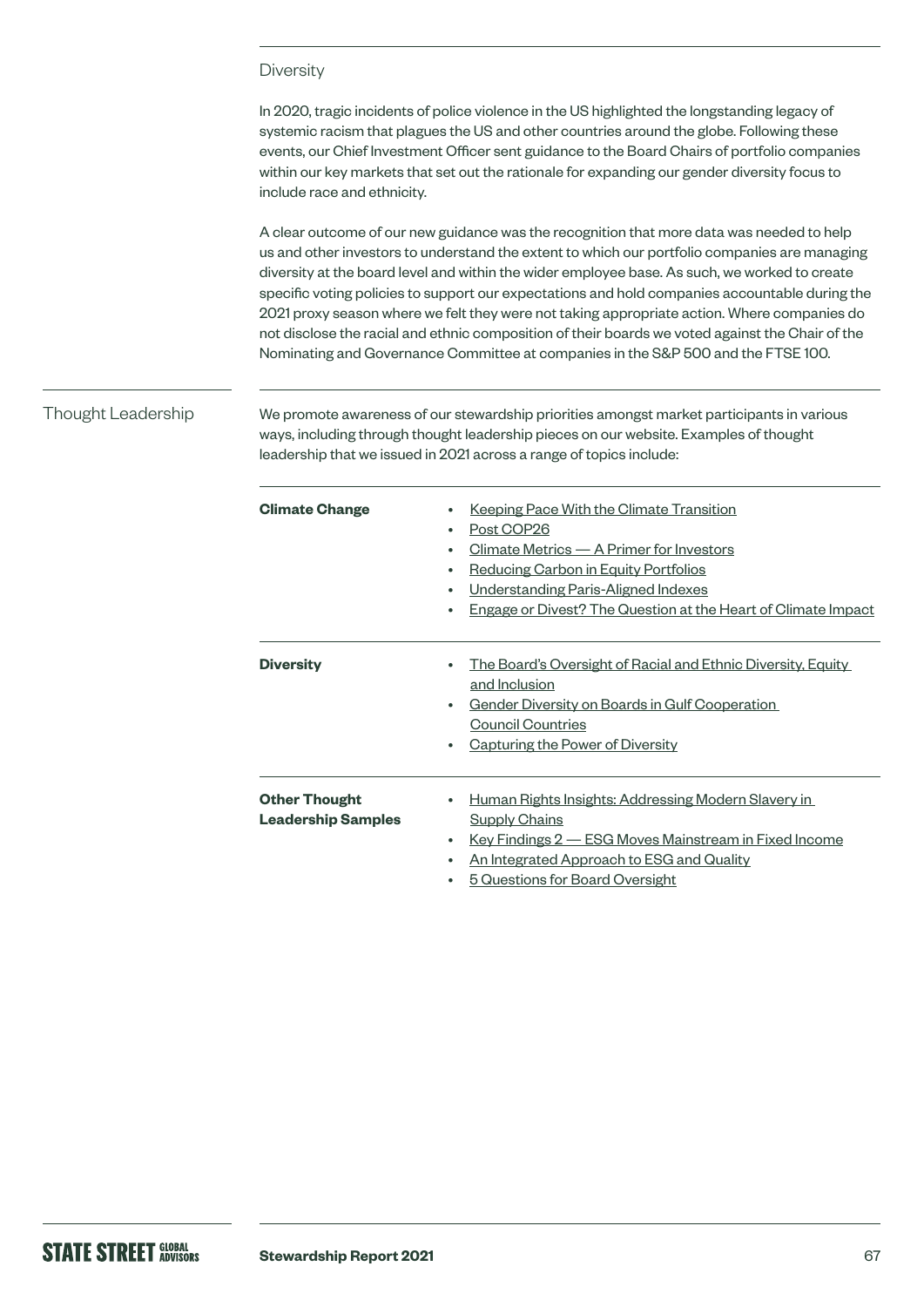| Public Speaking and<br>Press Coverage                         | In addition to our thought leadership and responses to consultations and white papers, we also<br>seek to drive the debate in our industry by participating in industry and stakeholder gatherings as<br>panellists and keynote speakers. We use the speaking opportunities to amplify our message on<br>stewardship or share our views on developing ESG issues. A list of events that we have spoken at<br>can be found in Appendix C.<br>Similarly, we utilise strategic opportunities to engage with the press to promote aspects of<br>stewardship and ESG that we think are particularly important for both our investors and the wider<br>industry. See for example an opinion piece our CEO wrote for the <b>Financial Times in May 2021</b> , an<br>excerpt of which is provided here.                                                                                                                                                                                                                                                                                                                                                                                                                                                                                                                                                                                                                                                                                                                                                                                                                                                                                                         |
|---------------------------------------------------------------|---------------------------------------------------------------------------------------------------------------------------------------------------------------------------------------------------------------------------------------------------------------------------------------------------------------------------------------------------------------------------------------------------------------------------------------------------------------------------------------------------------------------------------------------------------------------------------------------------------------------------------------------------------------------------------------------------------------------------------------------------------------------------------------------------------------------------------------------------------------------------------------------------------------------------------------------------------------------------------------------------------------------------------------------------------------------------------------------------------------------------------------------------------------------------------------------------------------------------------------------------------------------------------------------------------------------------------------------------------------------------------------------------------------------------------------------------------------------------------------------------------------------------------------------------------------------------------------------------------------------------------------------------------------------------------------------------------|
|                                                               | The role investors play in holding companies accountable on the journey to<br>"<br>net zero is so important. When investors are at the table, we can use our<br>voice urging disclosure of metrics and strategy and, if no action is<br>forthcoming, our vote."<br>- Cyrus Taraporevala, President and CEO, State Street Global Advisors, The Other Climate Risk<br>Investors Need to Talk About, Financial Times, May 2021                                                                                                                                                                                                                                                                                                                                                                                                                                                                                                                                                                                                                                                                                                                                                                                                                                                                                                                                                                                                                                                                                                                                                                                                                                                                             |
| <b>Collaboration With Other</b><br><b>Market Participants</b> | We work informally (where such activities are permitted by law) with other stakeholders in<br>markets where we believe collective action is needed to promote market enhancements towards<br>best practice. This work is often conducted through our membership of various organisations<br>and initiatives, including the following related to climate and building sustainable capital markets:<br>Institutional Investors Group on Climate Change (IIGCC)<br>The Task Force on Climate Related Disclosure (TCFD)<br>Coalition for Climate Resilient Investment (CCRI)<br>Climate Action 100+<br>The Climate Bonds Initiative<br>The Net Zero Asset Managers Initiative<br>International Institute of Finance (IIF)<br>Vatican's Dicastery for Integral Human Development and the University of Notre Dame<br><b>One Planet Summit</b><br>The Sustainable Accounting Standards Board (SASB)<br>Investor Stewardship Group (ISG)<br>Embankment Project for Inclusive Capitalism (EPIC)<br>$\bullet$<br>Investment Leaders Group (ILG)<br>The UN Global Compact (UNGC)<br>Investor Leadership Network (ILN)<br><b>Sustainable Trading</b><br>We provide here a summary of the work we have done as a member of some of these organisations.<br>Sustainable Trading Network Founding Member In February, we became a founding member<br>of the Sustainable Trading membership network. The network is dedicated to transforming ESG<br>practices within the financial markets trading industry. It also brings firms together to devise<br>practical solutions to industry specific ESG issues as well as provide a mechanism for self-<br>assessment and benchmarking, as the press release here shows. |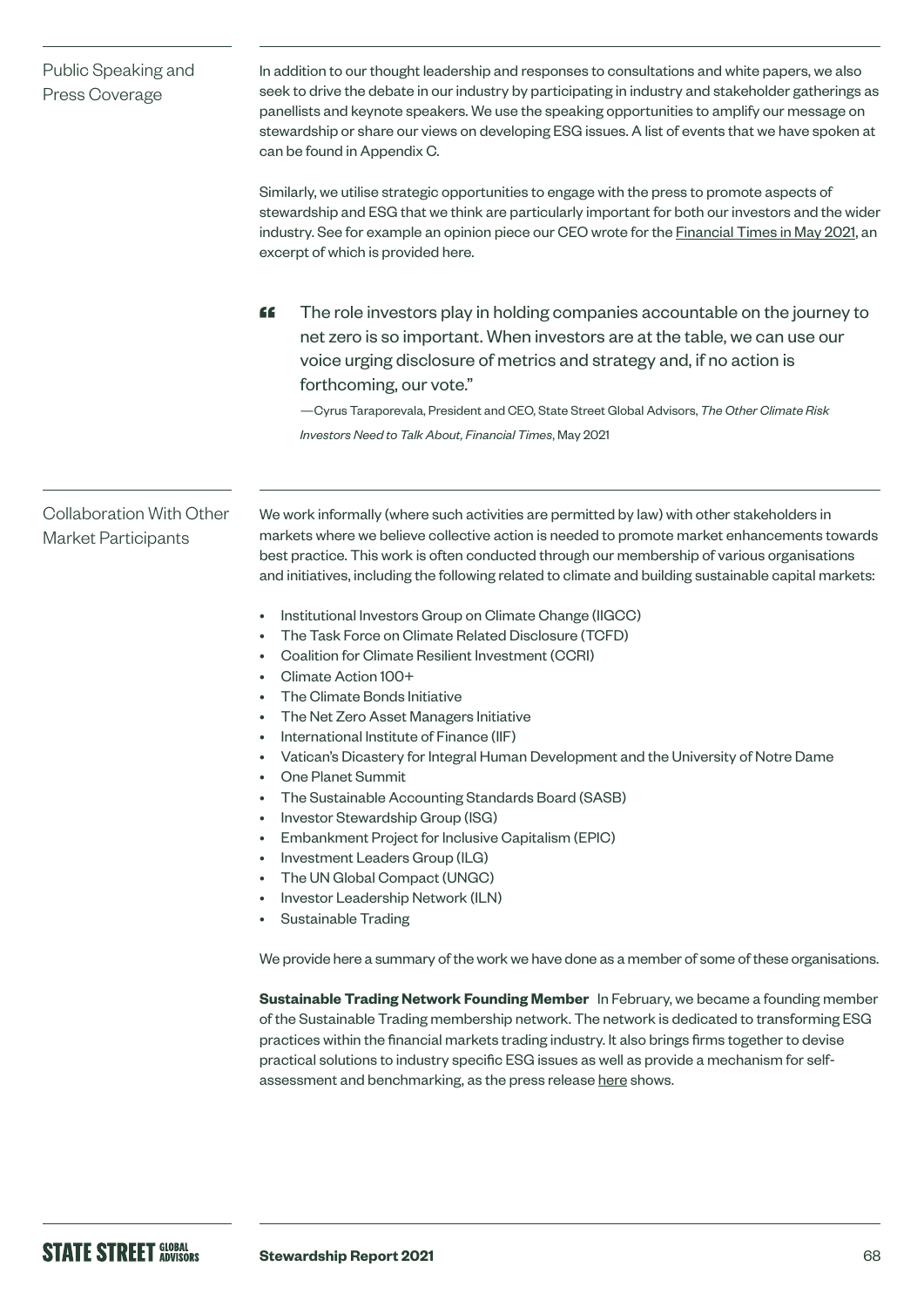**Climate Action 100+** We are now signatories of Climate Action 100+, an investor-led initiative to ensure the world's largest corporate greenhouse gas emitters take necessary action on climate change. We are one of the more than 615 investors, responsible for over \$65 trillion in assets under management, who are engaging companies on improving climate change governance, cutting emissions, and strengthening climate-related financial disclosures. Broadly, the initiative aims to ensure the world's largest corporate greenhouse gas emitters take necessary action on climate change. Climate Action 100+ has become the largest ever global investor engagement initiative on climate change, with growing influence and impact, and we are pleased to be playing our part in it.

**SASB: Investor Advisory Group (IAG) (Sustainability)** Our membership on the IAG allows us to feed into the ongoing monitoring and reviewing of the SASB standards, which is a fundamental part of the scoring methodology of our gr ESG scoring system. We support market infrastructure initiatives to standardise reporting — in particular SASB (now the Value Reporting Foundation).

The Value Reporting Foundation is an independent not-for-profit organisation that has developed a set of standards to support companies in identifying and disclosing financially material sustainability information usable by investors. Their standard-setting framework follows a multi-year process that encompasses evidence-based research followed by consultation and engagement with investors and other industry experts. The result is a materiality map that ranks sustainability issues across 77 industries in 10 sectors and offers companies a clear disclosure framework that aligns with investor and market needs.

We are pleased that the SASB regulatory standard is gaining recognition as an optimal disclosure framework among regulators. In turn, this is a core part of how we integrate ESG into our equity indices and identify targets for engagement, to ensure that we can drive ESG alignment across all of our equity and corporate debt portfolios.

The IAG is composed of more than 62 global asset owners and managers, representing over \$52 trillion in assets under management. Three members of our leadership team were members of SASB's IAG in 2021: Karen Wong, our Global Head of ESG and Sustainable Investing, and Robert Walker and Benjamin Colton, our Global Co-Heads of Asset Stewardship.

During 2021, we were a participant in quarterly IAG meetings to discuss how we could expand the group and participate in more collaborative engagements with IAG members. Through the course of 2020, members of our team led and participated in several formal and informal working groups with our fellow IAG community.

**Encouraging the Sharing of ESG Information** We worked together with a group of other IAG members to encourage companies to disclose material and decision-relevant ESG information to investors. As a result of this initiative, the group published an open letter on behalf of the entire IAG addressed to data analytics firms, soliciting the creation of new data sets based on the collection and organisation of SASB-based data, as reported by companies. In addition, we participated in a virtual SASB-Society Corporate-Investor Dialogue (CID) in partnership with the Society For Corporate Governance (SCG).

SCG membership includes roughly 1,000 public companies, representing more than 70% of the S&P 500 index. These forums are used to demystify investors' interest in and use of ESG information and provide a platform for our team to share our thoughts on SASB as a useful tool to help improve communications between investors and their portfolio companies. We participated in two sessions where we explained how we use our R-Factor framework for investment and stewardship-related purposes and outlined how R-Factor is highly aligned with the SASB materiality framework.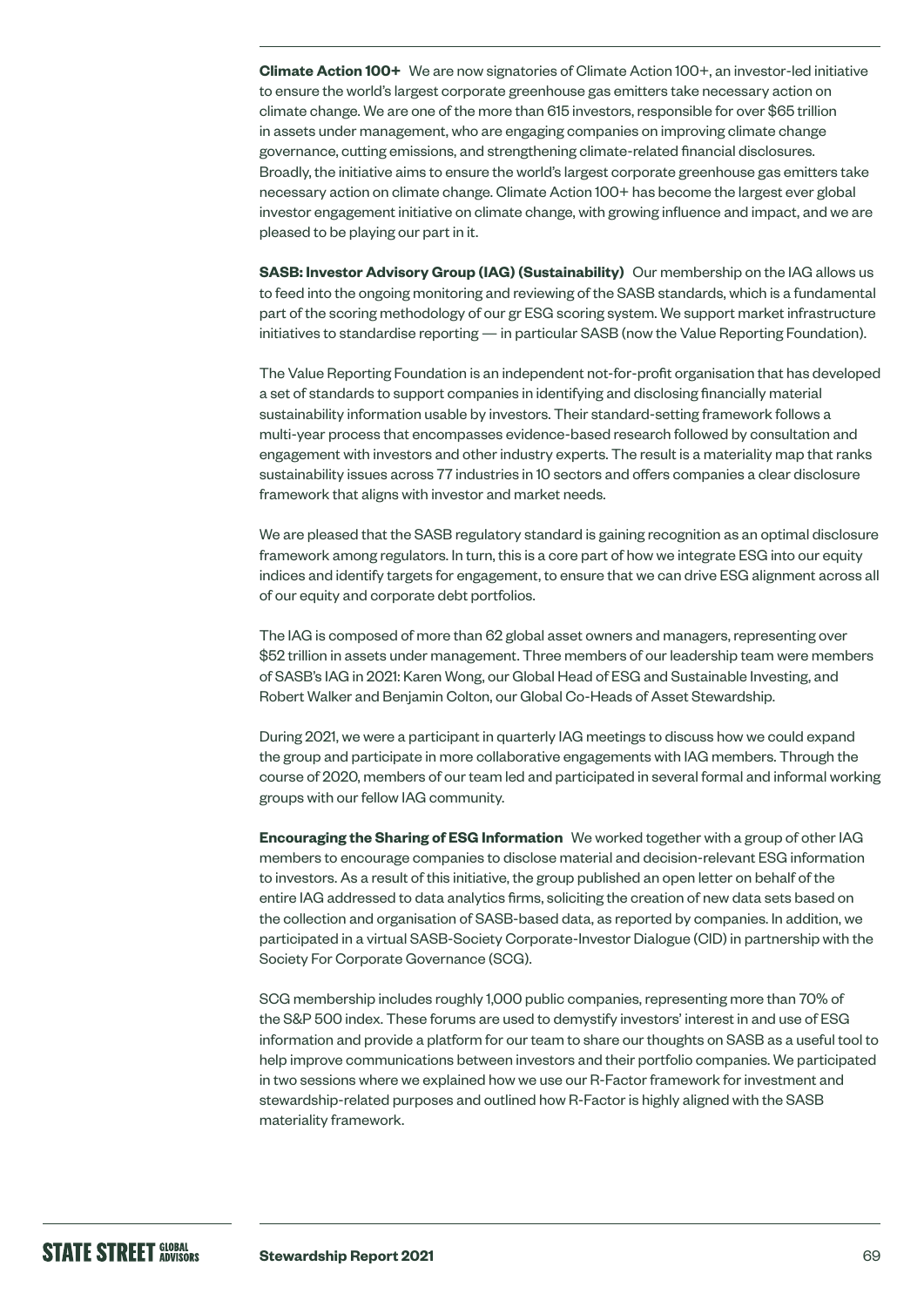**Sustainable Markets Initiative (SMI)/G7 Engagement** In 2020, the Sustainable Markets Initiative (SMI) was launched at the World Economic Forum and formed part of a 'Coalition of the Willing' convened by His Royal Highness The Prince of Wales. The group represents over 300 global business leaders that have a common aim to accelerate the finance, investment, and technology solutions needed to protect people and the planet from climate change.

In 2021, in collaboration with other taskforce members, we published our expectations on the transition to net zero emissions for the shipping sector, a copy of which can be found [here](https://www.sustainable-markets.org/taskforces/asset-manager-and-asset-owner-taskforce/).

In our role as a member of the Net-Zero Asset Allocation Working Group, working on behalf of the SMI Asset Manager & Asset Owner Task Force, we published a proposed framework of principles and best practices to include climate change and net-zero considerations in portfolio construction. This guide is dedicated to all types of asset owners, regardless of their asset class mix or their investment strategies. The proposed guide can be found [here](https://a.storyblok.com/f/109506/x/6fc6e71e0a/portfolio-construction-in-a-net-zero-world.pdf).

**Collaborative Investor Letter on Supervisory Board Election Terms in Germany — Europe (Governance)** We believe German companies continue to lag their European peers, with supervisory board members elected for the maximum five-year term permitted by law. This is in direct contrast to other European markets, which have embraced investor-led efforts for more frequent board election cycles. We view board accountability as fundamental to strong corporate governance and believe that shorter election terms would provide increased accountability and encourage board members to be more responsive to shareholder interests, thus improving board quality in the market.

In August 2020, State Street Global Advisors led a collaborative letter campaign where we, alongside a group of like-minded investors representing in aggregate \$8.3 trillion of assets under management, called on DAX 30 companies to voluntarily adopt a three-year election cycle for shareholder-elected supervisory board members.

The initial response from DAX 30 companies to our letter was disappointing with few companies committing to adopt a three-year election term. During 2021, we continued to engage with members of the DAX 30 to encourage them to voluntarily adopt a three-year election cycle.

Such collaborative efforts of institutional investors and associations play an important role in the progress made in recent years in the fields of ESG investing. In order to benefit from guidance and to share best practices, we are proud participants in this collaboration through our membership in a number of global investor bodies, including:

- The United Nations PRI
- The Council of Institutional Investors
- The UK Corporate Governance Forum
- Investor Network on Climate Risk (INCR)/CERES
- SASB Investor Advisory Group
- TCFD
- University of Cambridge Institute for Sustainability Leadership, Investment Leaders Group
- Japan Investment Advisers Association

**The Investor Leadership Network Climate Change Committee** The ILN Climate Change Committee launched at the 2018 G7 to facilitate and accelerate collaboration by leading global investors on key issues related to sustainability and long-term growth. As the leading network of investors taking action for people, planet and prosperity, the CEO-led group is composed of 14 global institutional investors representative of six countries, with over US\$9 trillion in assets under management. Cyrus Taraporevala, our President and Chief Executive Officer, is on the ILN CEO Council.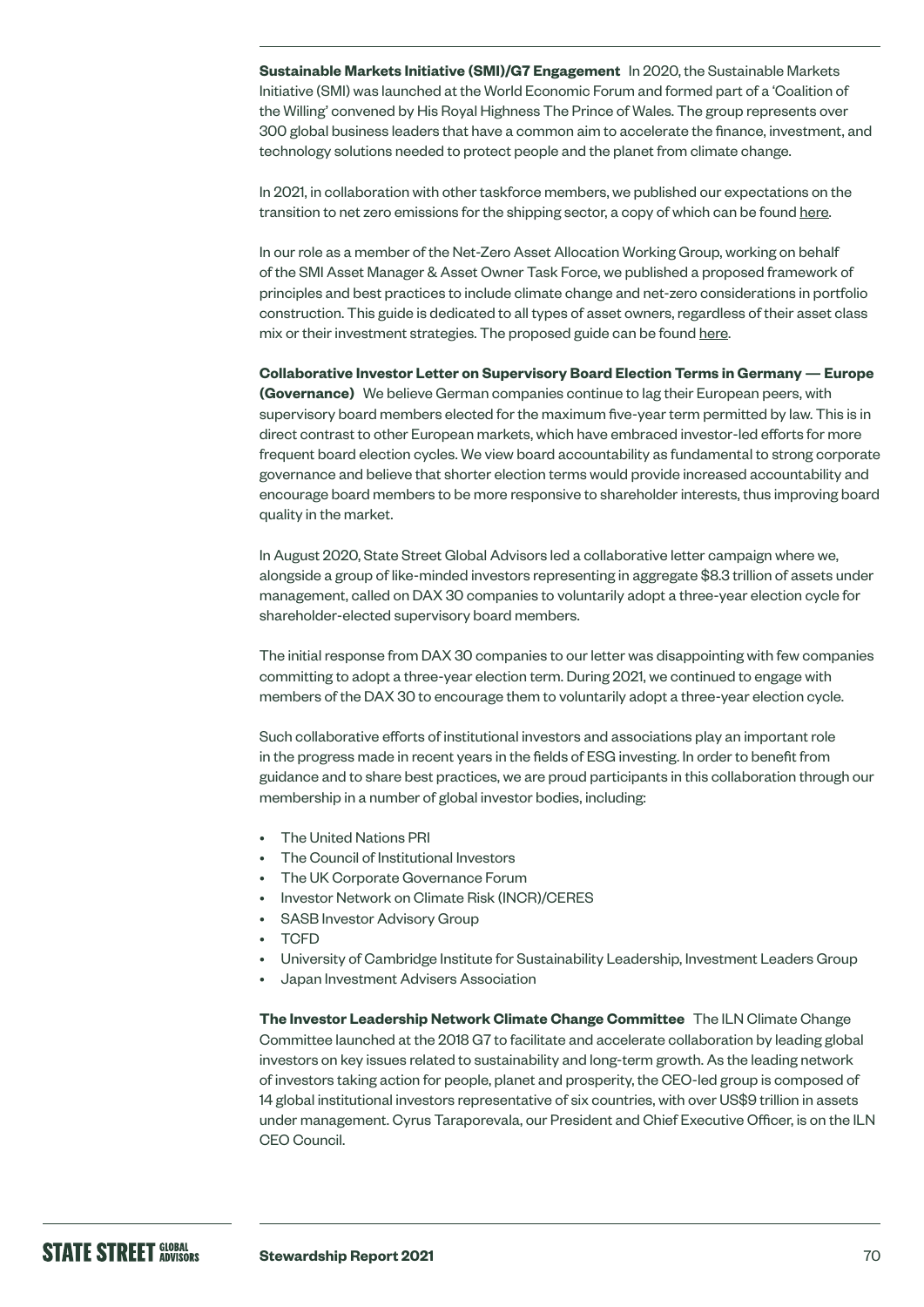**Coalition for Climate Resilient Investment** We are a member of the Coalition for Climate Resilient Investment, a United Nations Climate Action Summit and COP26 flagship initiative. The Coalition represents the commitment of the global private financial industry, in partnership with key private and public institutions, to foster the more efficient integration of physical climate risks (PCRs) in investment decision-making.

**The Climate Bonds Initiative** Our role within this partnership allows us to support the global development to mobilize the largest capital market of all the \$100 trillion bond market, for transition to a low-carbon economy. The partnership will help develop a trusted standard for bonds, as well as supporting investors who want to use green bonds to improve the climate profile of their portfolios in a quantifiable way. We are also a significant investor in green bonds and a founding member of the Green Bond Principles, which are incorporated in the Climate Bonds Standard.

## **Regulators and Policymakers**

Stewardship extends beyond interactions between investors and the companies in which they invest, to interactions with wider society. In recent years, regulatory and supervisory agendas around the world have focused on climate and wider sustainability policy matters.

At State Street, the Regulatory, Industry and Government Affairs (RIGA) division is responsible for monitoring policy, legislative or regulatory developments globally, and for engaging regulators and policymakers on these issues — either directly or indirectly via industry groups. We publish letters to regulators and policymakers on State Street's and State Street Global Advisors' company websites, and details of our lobbying activities can be found [here](https://investors.statestreet.com/corporate-governance/lobbying-activities/default.aspx). With respect to trade organisations, we periodically assess their scope and purpose to identify where their positions may materially diverge from State Street's positions, including on ESG issues, and evaluate the benefit of continued membership.

Our interactions with asset owners, asset managers, data providers, and other key stakeholders from across the globe give us unique insight to engage in evolving policy debates around sustainability issues.

Examples of Our Collaboration on Stewardship and Wider Sustainabilityrelated Issues

### HM Treasury's Asset Management Task Force

We continue to support the recommendations produced by HM Treasury's Asset Management Task Force, of which we are an active member.

Since publication of these recommendations, we continue to demonstrate our support, particularly with respect to new Government mandates to introduce mandatory TCFD-aligned reporting across the investment chain. We engaged in the TCFD consultation on forward looking climate metrics in January 2021, where we not only exhibited our support but also highlighted the challenges we see as a result of data quality and methodological consistency.

Recognising the importance of transparency across the investment chain and that responsible investing transcends geographic borders for global investors, we have sought to promote the Taskforce's recommendations globally. For example, in September 2021, we supported the FCA proposal (consultation paper (CP) 21/17) to enhance climate-related disclosures by asset managers, life insurers, and FCA-regulated pension providers.

We also led the company's response to the US SEC Request for Comment in June 2021 that supported new SEC mandates for climate-related disclosures consistent with TCFD.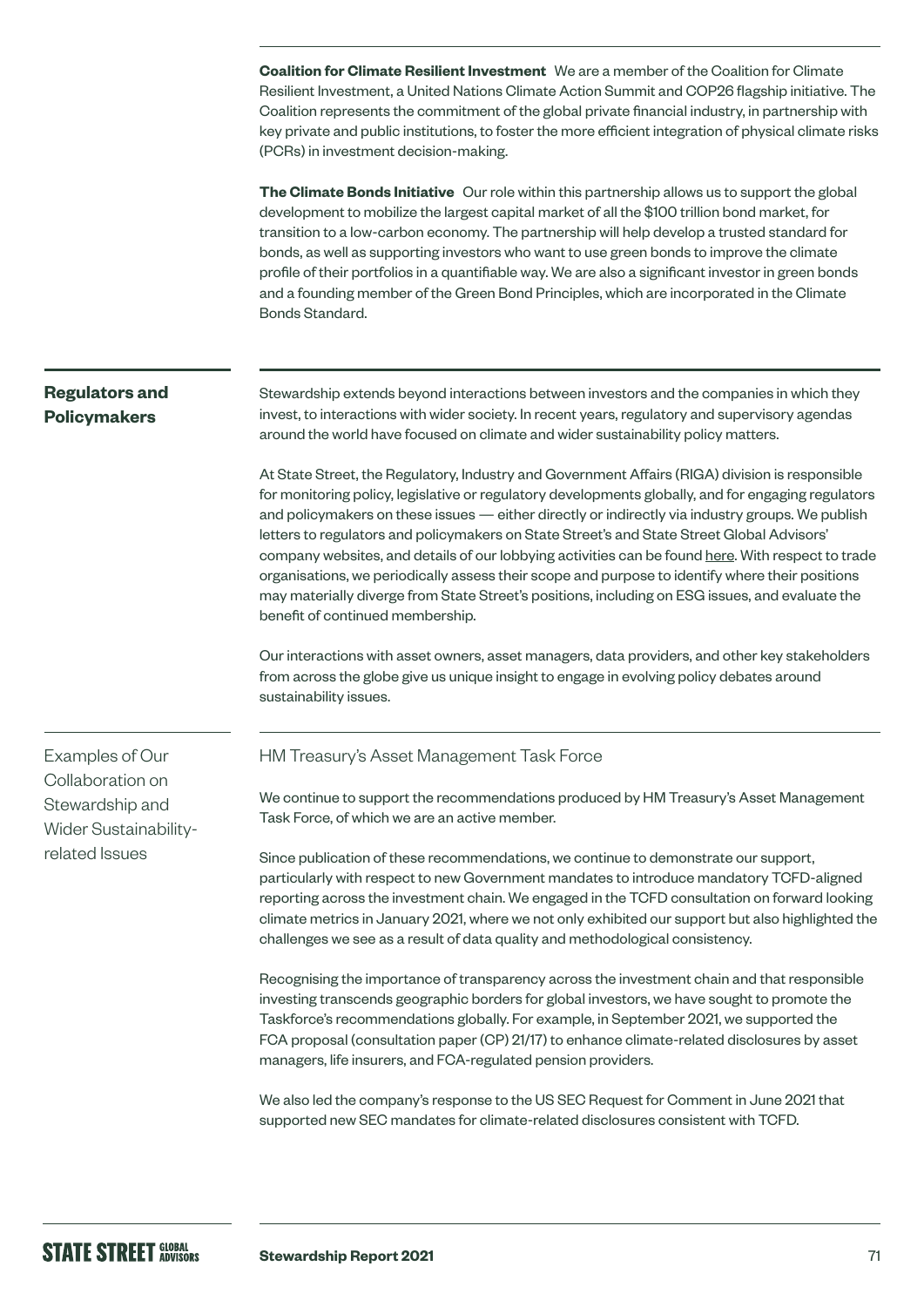At the international level, we encouraged IOSCO to produce recommendations for asset management sustainability practices, processes and procedures in August 2021.

Specifically, on embedding better stewardship in pension assets, as previously reported, we took exception to two of the U.S. Department of Labor's (DOL) proposed rulemakings. These would have infringed our stewardship duties concerning US pension funds in 2020: a proposed rulemaking on fiduciary duties regarding proxy voting and shareholder rights which sought to regulate ESG strategies by investment fiduciaries under ERISA (23 June); and another proposed rulemaking on financial factors in plan investments (4 September).

Both of these rules contained significant negative implications for ERISA fiduciaries and ultimately American savers. Through direct engagement with the DOL and the Biden administration during 2021, enabled as a result of temporary non-enforcement, we achieved a positive outcome, with the publication of a revised rule that we commended in our response to the DOL on 13 December 2021.

### Listing Rules

We have also been engaged, via industry associations, in reviewing UK listing rules and prospectuses. We emphasised the utmost importance of quality stewardship and good governance standards — which have been and should remain a competitive advantage in London.

Adopting an international approach with this standpoint, we are heavily engaged in ongoing policy developments relating to listing rules and/or voting rights outside of the UK. For example, in December 2020, Nasdaq Stock Market LLC (Nasdaq) filed a proposal with the U.S. Securities and Exchange Commission (SEC) to adopt new listing rules related to board diversity and disclosure. The new listing rules proposed a requirement for all companies listed on Nasdaq's US exchange to publicly disclose consistent, transparent diversity statistics regarding their board of directors. Additionally, the rules would require most Nasdaq-listed companies to have, or explain why they do not have, at least two diverse directors.

We wrote to the SEC outlining our support for this proposal, and they approved the proposed rule change in 2021. We view this as a positive outcome of our engagement.

range of existing clients and other institutional investors and, where appropriate, use our votes to

reinforce the views of our clients (see chapter 2 for more information).

| <b>Our Clients</b>       | We have a client-first approach, which, as our CEO Cyrus Taraporevala has said, consistently<br>aims to "meet the client in their journey, regardless of whatever stage they are at, and push<br>them forward."                                                                                                                                                                                      |
|--------------------------|------------------------------------------------------------------------------------------------------------------------------------------------------------------------------------------------------------------------------------------------------------------------------------------------------------------------------------------------------------------------------------------------------|
|                          | The Asset Stewardship Team works closely with our global client relationship teams to maintain<br>an open and constructive dialogue with clients on the delivery of our stewardship activities. Our<br>client approach is centred on client engagement and reporting.                                                                                                                                |
| <b>Client Engagement</b> | We recognise the importance of being accountable to our clients on how we fulfil our duties as<br>responsible fiduciaries on their behalf. The first step is to understand our clients' needs and we<br>use surveys as part of this process. For example, in 2021, we surveyed a cross-section of our<br>client base on decarbonisation. This survey allowed us to gather views at scale from a wide |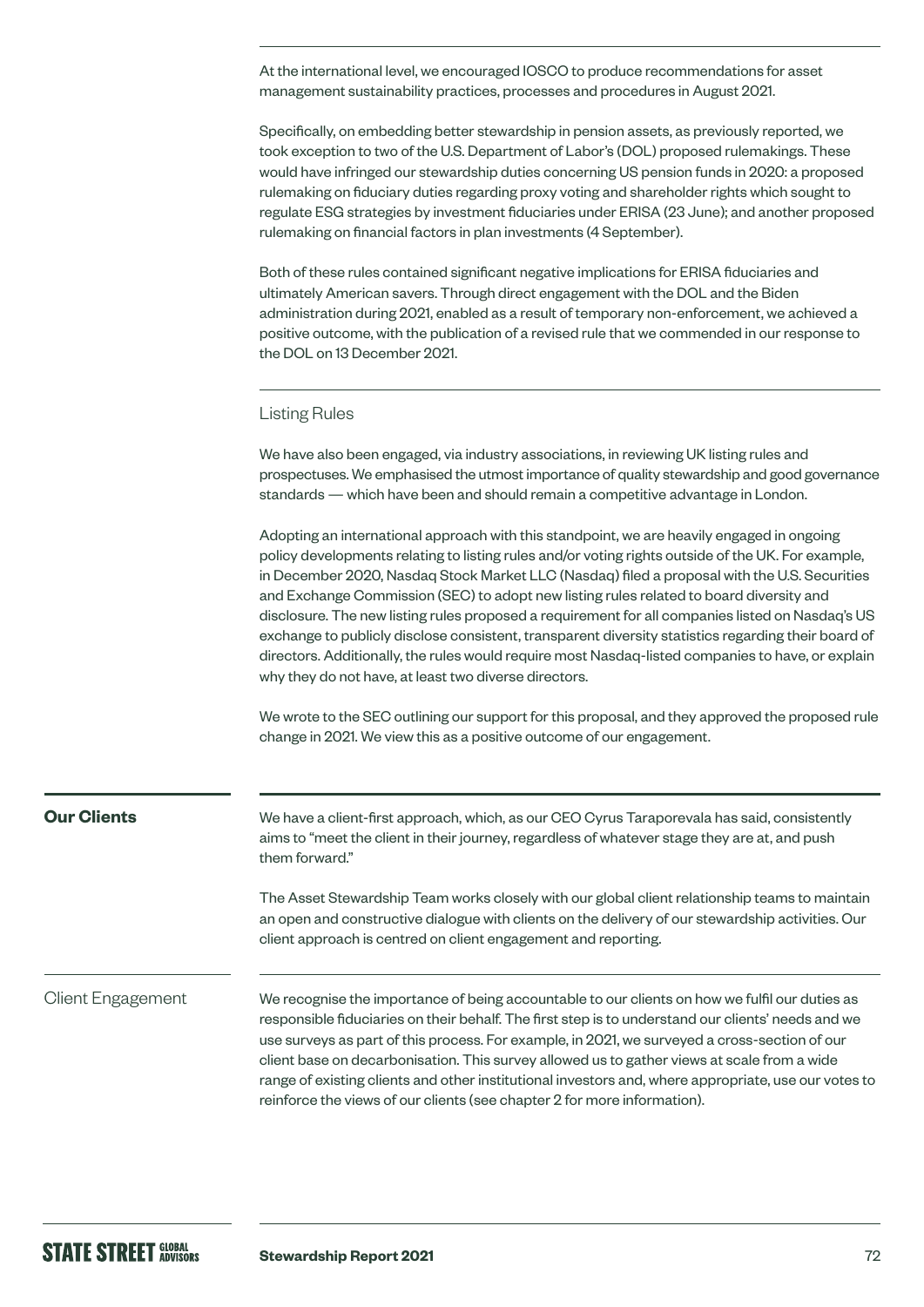In addition, we meet our clients to educate them on how we are conducting our stewardship activities. We believe that regularly engaging with our clients allows us to better understand their expectations in terms of their stewardship journey. We incorporate their feedback into our stewardship programme where appropriate. We are continually looking for ways to develop our client engagement on these important topics, and as such, we have introduced periodic client meetings specifically to discuss stewardship and ESG matters. These discussions are attended by subject matter experts from our Stewardship and ESG teams alongside the Client Relationship Team. The aim is to have a detailed discussion regarding their preferences and how these can be incorporated into both our engagement strategy and our investment approach. We have been able to implement the following improvements to ensure that we continue to deliver increasing levels of support and value to our clients: **Enhanced Vote Transparenc**y We implemented a new quarterly reporting schedule in response to our client's demand for more transparency on how we vote. • **Vote Bulletins** In 2020, we received client feedback on the need for more vote bulletins. As a result, in 2021, we further enhanced the resources dedicated to the production of these bulletins. • **Advisory Client Council** To further improve our client-facing activities, we considered the creation of a new advisory client council of our key clients in order to better understand their expectations and needs. As part of this we have now begun to engage with our key clients on the benefits of launching this council, and to determine the best course of action. We provide transparency for our stewardship activities through our regular client reports and relevant information reported online. We publish an annual stewardship report that provides details of our stewardship approach, engagement and voting policies, and activities during the year, complying with the principles of the Shareholder Rights Directive (SRD) II. The annual report is complemented by quarterly stewardship activity reports as well as the regular publication of thought leadership on governance and sustainability on our website. Consistent with our commitment to transparency, we increased the frequency of the publication of our voting record from annual to quarterly from Q1 2021.This information is available on Vote [View,](https://vds.issgovernance.com/vds/#/MTA1/) an interactive platform that provides relevant company details, proposal types, resolution descriptions, and records of our votes cast. Our 2021 Stewardship activity reports can be found below: • **Q4 2021:** [https://www.ssga.com/us/en/institutional/ic/library-content/pdfs/inst-firm-level](https://www.ssga.com/us/en/institutional/ic/library-content/pdfs/inst-firm-level-q4-2021-stewardship-activity-report.pdf)[q4-2021-stewardship-activity-report.pdf](https://www.ssga.com/us/en/institutional/ic/library-content/pdfs/inst-firm-level-q4-2021-stewardship-activity-report.pdf) • **Q3 2021:** [https://www.ssga.com/library-content/products/esg/inst-firm-level-asset](https://www.ssga.com/library-content/products/esg/inst-firm-level-asset-stewardship-report-q3-2021.pdf)[stewardship-report-q3-2021.pdf](https://www.ssga.com/library-content/products/esg/inst-firm-level-asset-stewardship-report-q3-2021.pdf)  • **Q2 2021:** [https://www.ssga.com/library-content/products/esg/asset-stewardship](https://www.ssga.com/library-content/products/esg/asset-stewardship-activity-q2-2021.pdf)[activity-q2-2021.pdf](https://www.ssga.com/library-content/products/esg/asset-stewardship-activity-q2-2021.pdf)  • **Q1 2021:** [https://www.ssga.com/library-content/products/esg/asset-stewardship](https://www.ssga.com/library-content/products/esg/asset-stewardship-report-q1-2021.pdf)[report-q1-2021.pdf](https://www.ssga.com/library-content/products/esg/asset-stewardship-report-q1-2021.pdf)  Outcomes From Client Feedback Reporting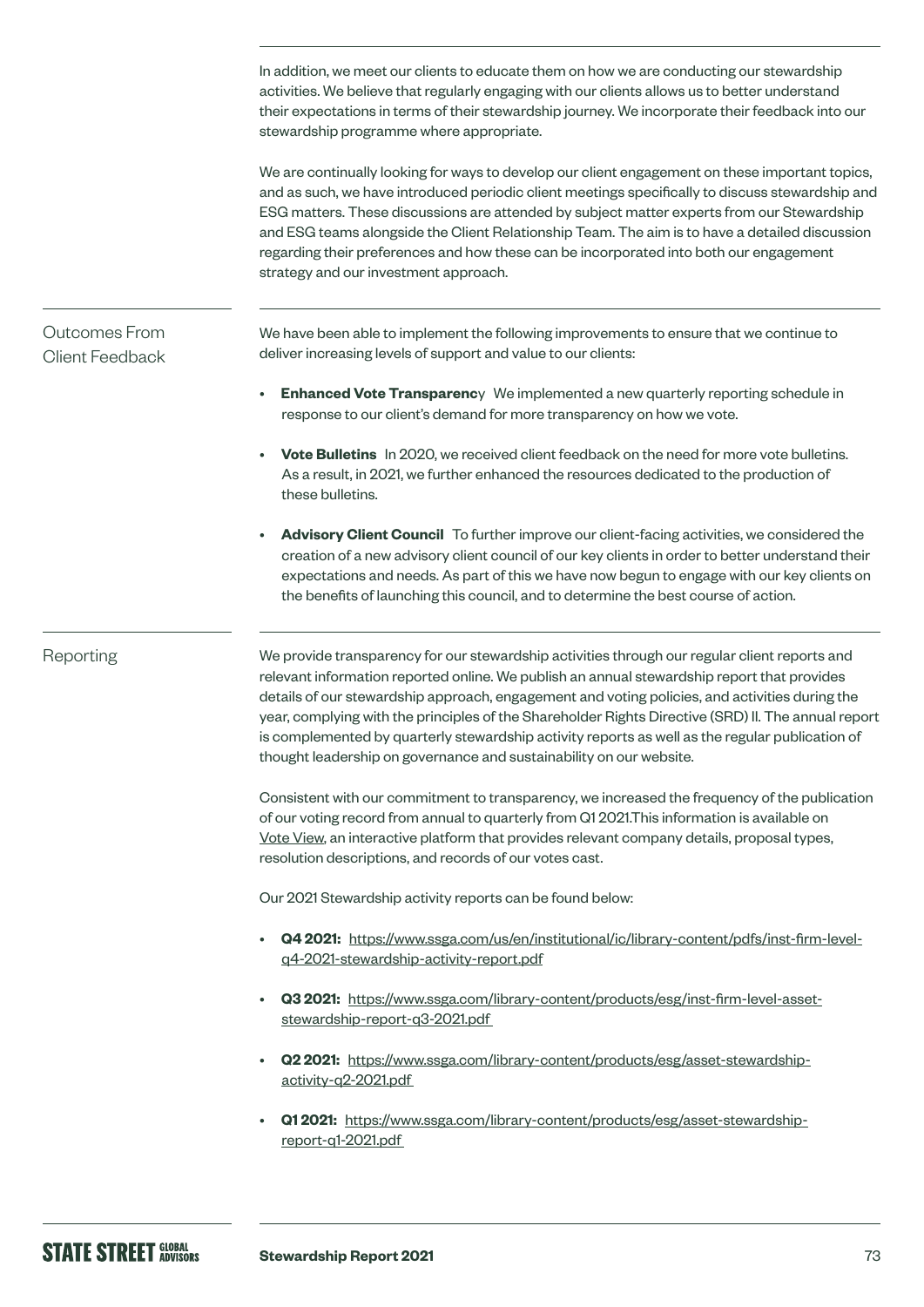# Disclosure of Significant Votes (SRD II)

In compliance with the UK SRD II, we have developed a framework that identifies our most significant votes for our UK clients. On a quarterly basis, using this framework, we also create reports for our UK clients that include a brief explanation of the most significant votes identified in their portfolios.

We identified significant votes for the purposes of the SRD II as follows:

- **1** All votes on environmental-related shareholder proposals
- **2** All votes on compensation proposals where we voted against the management's recommendation
- **3** All against votes on the re-election of board members due to poor ESG performance of their companies (as measured by their R-Factor ESG score)
- **4** All against votes on the re-election of board members due to poor compliance with the local corporate governance score of their companies (as measured by their R-Factor CorpGov score)
- **5** All against votes on the re-election of board members due to a lack of gender diversity on the board

### **Our Company**

We strive to hold ourselves accountable to the same standards that we expect of our investee companies. We believe that it is not only important to set a clear example but also to play our role in moving the market on these important issues. Our Asset Stewardship Team engages with the Board of Directors of State Street Corporation, the parent company of State Street Global Advisors, on a biannual basis. The purpose is to inform and educate the Board on key developments in the team's engagement and proxy voting, and best practices.

Furthermore, in 2018, the Board of Directors of State Street Corporation adopted a formal mandate to oversee material ESG risks, including climate-related risks. As part of the execution of that mandate, the Executive Corporate Responsibility Committee, of which Karen Wong, Global Head of ESG and Sustainable Investing at State Street Global Advisors, is a member, reports to the Board of Directors at least once a year on relevant topics.

To increase awareness around ESG among employees, our ESG and Asset Stewardship Teams have given multiple series of ESG training courses to internal stakeholders globally and across functions, including portfolio management, sales, relationship management, portfolio strategy, and research. Training covers a variety of ESG topics and development such as voting policies and engagement; ESG investment strategies and products; ESG taxonomy; and ESG portfolio assessment on ESG score, climate and business involvement, and controversy. In addition to formal training, we have several processes and mechanisms to share ESG knowledge, insights, trends, and other information across the organisation.

For example, members of the ESG Investment Strategy, ESG Research, ESG Integration, and Asset Stewardship Teams regularly meet with internal colleagues to discuss industry trends, client needs, research priorities, ESG metrics and analytics, and new ESG strategies, among other topics.

In general, we are committed to upholding the highest standards of integrity, decency, and respect. As part of our recognition of the growing importance of diversity and inclusion, State Street is implementing [10 Actions Against Racism and Inequality](https://www.statestreet.com/values/inclusion-diversity/10-actions-to-address-racism-and-inequality.html). These ten strategic actions demonstrate our focus on the internal and external changes to bring about a more diverse, equitable, and inclusive workplace, community, and industry.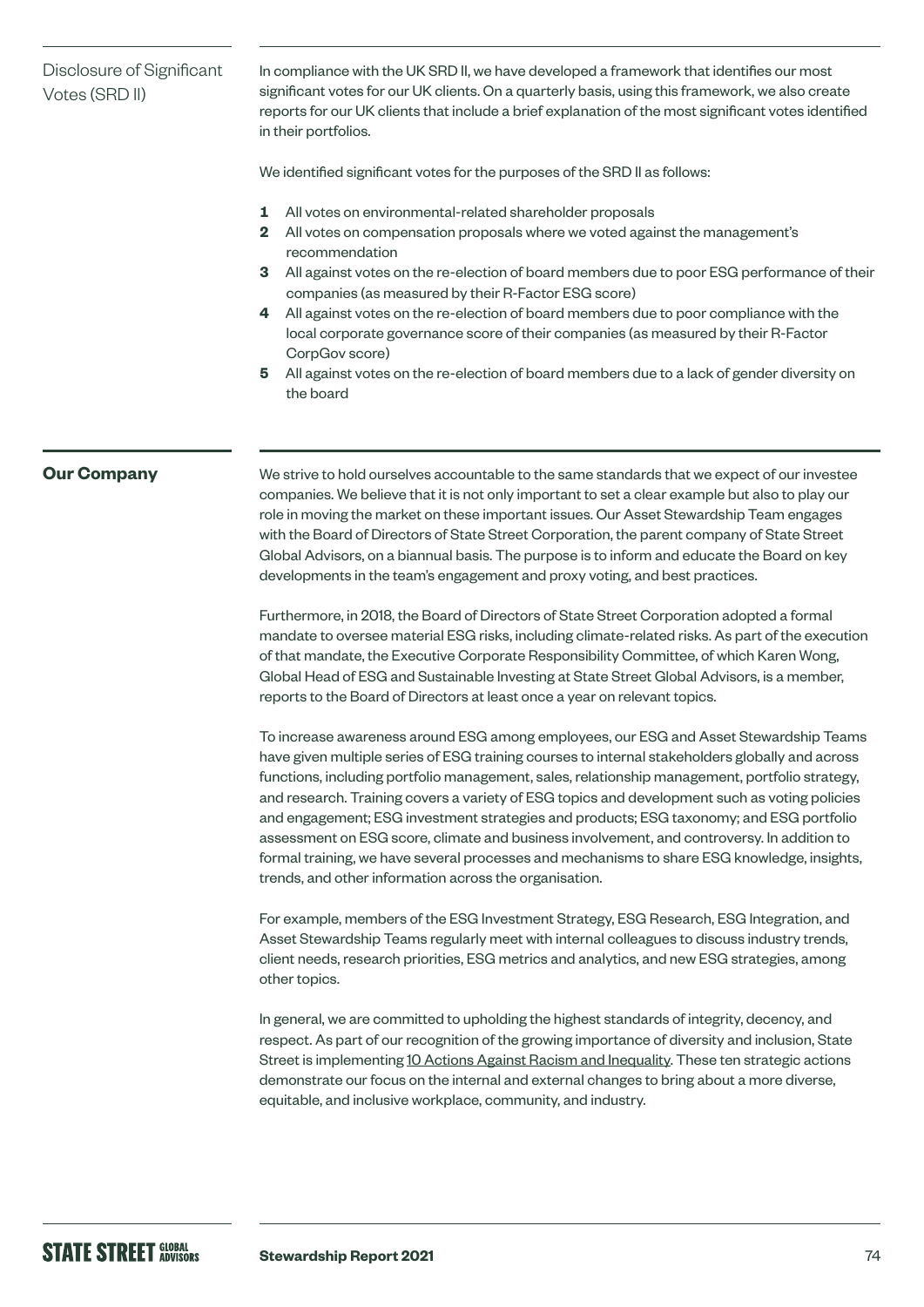|                                         | For example, we have committed to improving our Black and Latinx employee representation.<br>Specifically, we have committed to triple our Black and Latinx leadership (Senior Vice Presidents<br>and above) and double our percentage of Black and Latinx populations by 2023. We have<br>extended our requirement to interview a diverse slate of candidates for positions at all levels.<br>Also, as part of our 10-point action plan, we have committed to improving Black and Latinx<br>representation at the Board level. As a result, we have added two directors to the Board to<br>increase racial diversity to 25%. Our action plan also contains a number of diversity training<br>and awareness measures (for example, our anti-racism conversations and training) to further<br>promote an inclusive mindset within the organisation. |
|-----------------------------------------|----------------------------------------------------------------------------------------------------------------------------------------------------------------------------------------------------------------------------------------------------------------------------------------------------------------------------------------------------------------------------------------------------------------------------------------------------------------------------------------------------------------------------------------------------------------------------------------------------------------------------------------------------------------------------------------------------------------------------------------------------------------------------------------------------------------------------------------------------|
|                                         | Furthermore, the State Street Foundation has established combatting racism as a priority pillar,<br>and introduced a 2:1 match for staff donating to organisations addressing racial equity issues. We<br>also have set ourselves specific 3-year and 5-year goals in relation to the proportion of female<br>employees and employees of colour at all levels from Assistant Vice President and above.                                                                                                                                                                                                                                                                                                                                                                                                                                             |
| Corporate Responsibility                | We have robust policies on corporate responsibility and ESG. As responsible corporate citizens,<br>we are focused on conducting business in a transparent and ethical manner. This includes<br>working to maximise our global impact through charitable contributions, employee volunteering<br>and more while minimising our global footprint. From reducing carbon emissions, to prioritising<br>asset stewardship, to investing in human capital, we aim to create long-term value - for our<br>clients, employees, shareholders, and communities.                                                                                                                                                                                                                                                                                              |
|                                         | Our Corporate Responsibility Statement is available here and our employee activities are<br>detailed in our annual Corporate Responsibility Report available on our website.                                                                                                                                                                                                                                                                                                                                                                                                                                                                                                                                                                                                                                                                       |
| <b>Our Investee</b><br><b>Companies</b> | The final element of our holistic stewardship approach is to engage with our investee companies.<br>This is where we demonstrate influence over the \$4.14 trillion under management. <sup>2</sup> While we<br>already influence our investee companies indirectly through our thought leadership, through<br>direct engagement we are able to set clear expectations, making direct engagement a core                                                                                                                                                                                                                                                                                                                                                                                                                                             |

Engagement and Escalation section of this report.

part of our stewardship approach. We discuss our approach to engagement and voting in the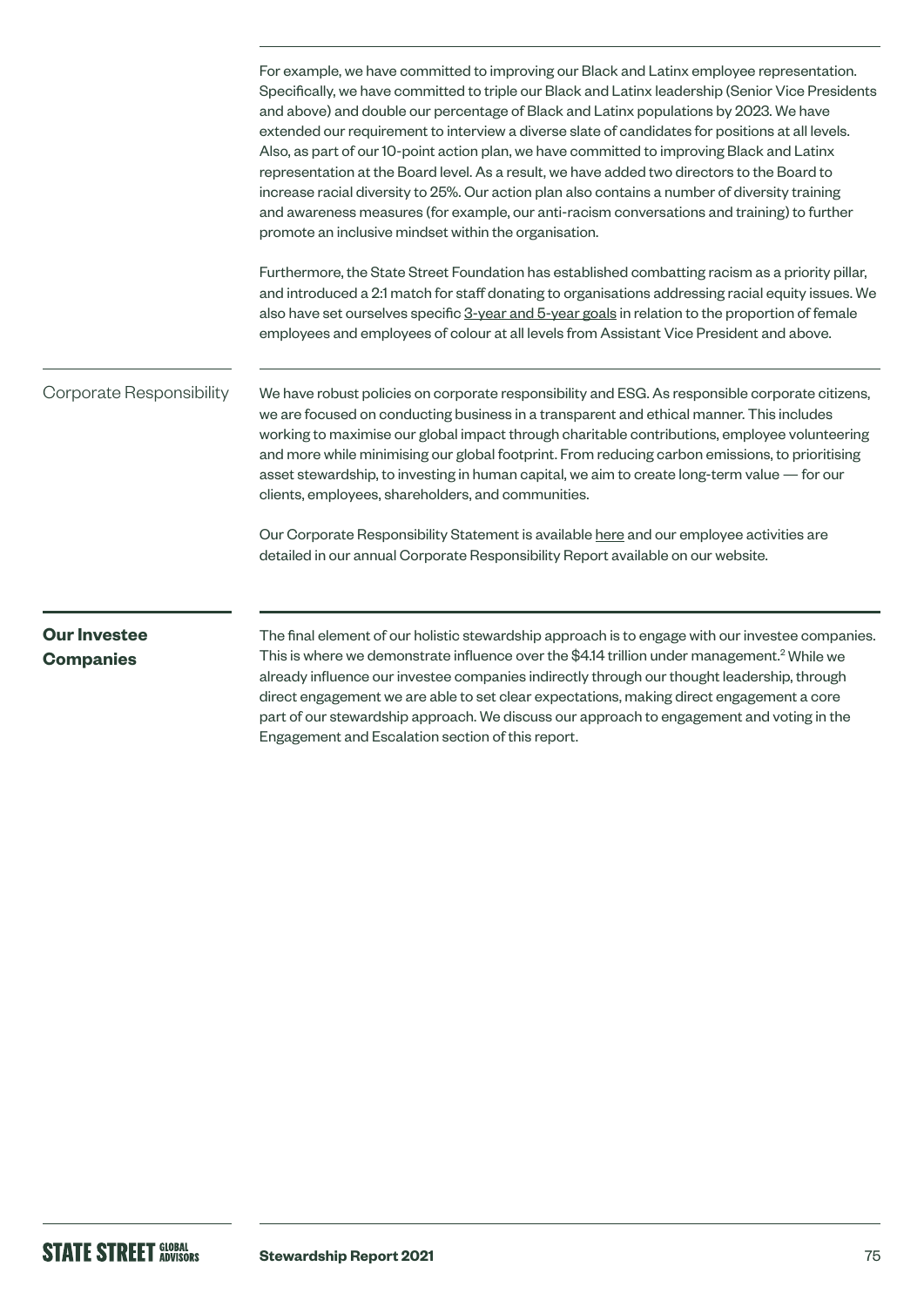# **Appendices**

**Appendix A: State Street Global Advisors Global Policy and Voting Links**

#### **Asia Pacific**

- [2022 Proxy Voting and Engagement Guidelines: Australia and New Zealand](https://www.ssga.com/us/en/institutional/ic/library-content/pdfs/ic/proxy-Voting-and-engagement-guidelines-anz.pdf)
- [2022 Proxy Voting and Engagement Guidelines: Japan](https://www.ssga.com/us/en/institutional/ic/library-content/pdfs/ic/proxy-Voting-and-engagement-guidelines-ja.pdf)

#### **Europe**

- [2022 Proxy Voting and Engagement Guidelines: Europe](https://www.ssga.com/us/en/institutional/ic/library-content/pdfs/ic/proxy-Voting-and-engagement-guidelines-europe.pdf)
- [2022 Proxy Voting and Engagement Guidelines: UK and Ireland](https://www.ssga.com/us/en/institutional/ic/library-content/pdfs/ic/proxy-Voting-and-engagement-guidelines-uk-ie.pdf)

#### **North America**

• [2022 Proxy Voting and Engagement Guidelines North America \(United States & Canada\)](https://www.ssga.com/us/en/institutional/ic/library-content/pdfs/ic/proxy-voting-and-engagement-guidelines-us-canada.pdf)

#### **Global**

- [2022 Global Proxy Voting and Engagement Guidelines: Summary of Material Changes](https://www.ssga.com/us/en/institutional/ic/library-content/pdfs/ic/proxy-voting-and-engagement-summary-of-material-changes.pdf)
- [2022 Global Proxy Voting and Engagement Principles](https://www.ssga.com/us/en/institutional/ic/library-content/pdfs/ic/proxy-voting-and-engagement-guidelines-principle.pdf)
- [2022 Global Proxy Voting and Engagement Guidelines for Sustainability Issues](https://www.ssga.com/us/en/institutional/ic/library-content/pdfs/ic/proxy-voting-and-engagement-sustainability-issues.pdf)
- [2022 Proxy Voting and Engagement Guidelines: Rest of the World](https://www.ssga.com/us/en/institutional/ic/library-content/pdfs/ic/proxy-voting-and-engagement-guidelines-rest-of-the-world.pdf)
- [2022 State Street Global Advisors' Conflict Mitigation Guidelines](https://www.ssga.com/us/en/institutional/ic/library-content/pdfs/ic/ssga-conflict-mitigation-guidelines.pdf)
- [State Street Global Advisors' Issuer Engagement Protocol](https://www.ssga.com/us/en/institutional/ic/library-content/pdfs/ic/state-street-global-advisors-issuer-engagement-protocol.pdf)
- [Frameworks on Voting Environmental & Social Shareholder Proposals](https://www.ssga.com/us/en/institutional/ic/library-content/pdfs/ic/frameworks-voting-social-shareholder-proposals.pdf)
- [Protecting Long-Term Shareholder Interests In Activist Engagements](https://www.ssga.com/us/en/institutional/ic/library-content/pdfs/ic/protecting-long-term-shareholder-interests-03.31.20.pdf)

#### **Voting Summary**

• [Vote View](https://vds.issgovernance.com/vds/#/MTA1/)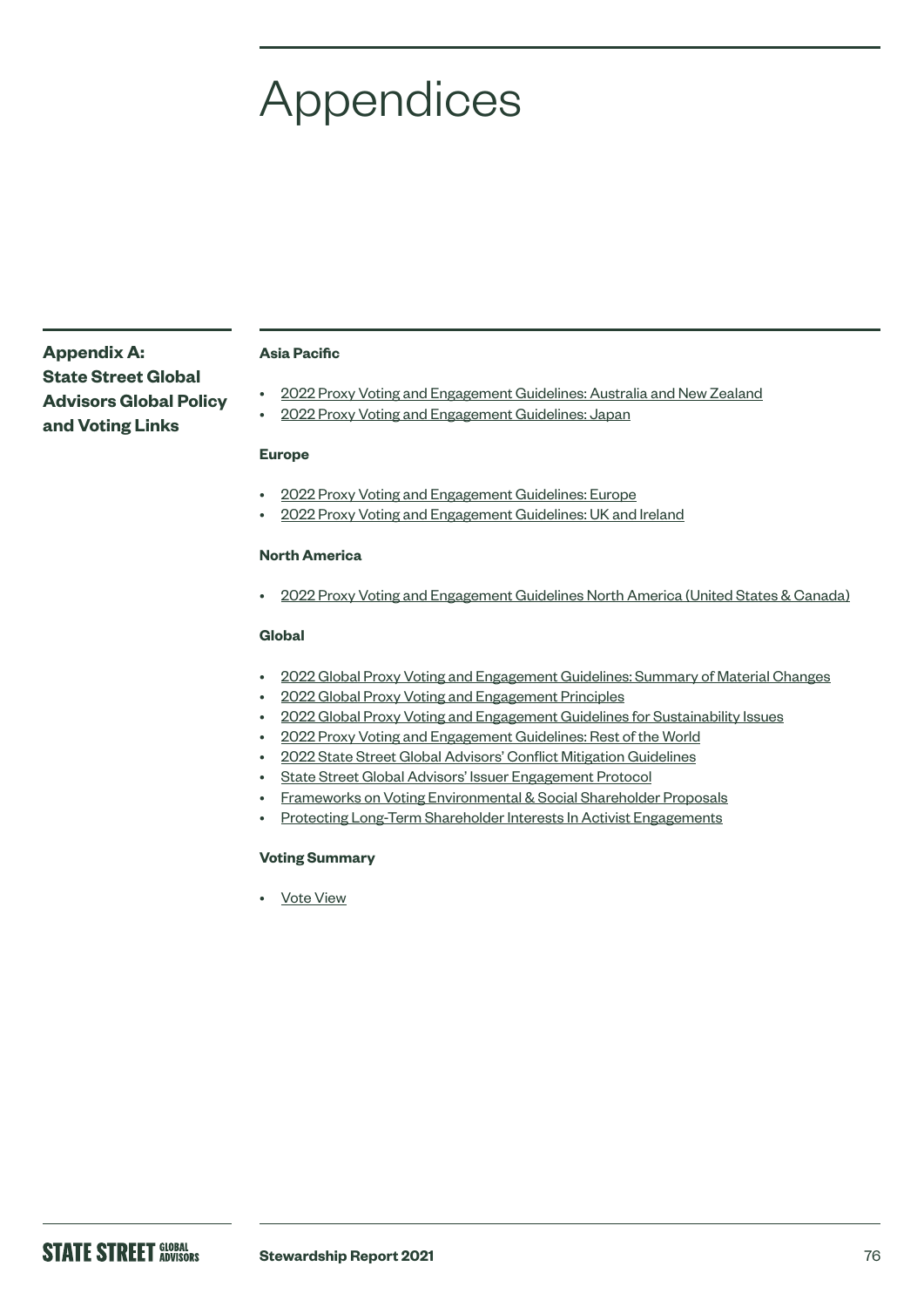# **Appendix B: Public Speaking Examples**

- 13D Monitor: Corporate Governance Roundtable
- API Climate Related Reporting Initiative Consultation
	- Boston University School of Law: Climate Risk and Financial Institutions
- Cambridge Executive Connections Inc: Forum on Executive Compensation
- Ceres All Network Member Day
- CII Conference: Climate Change and Net-Zero Initiatives
- Columbia Sustainability Program Event
- Compensation Committee Leadership Network
- Earth Day 2021: The Biden Presidency Puts Climate at the Forefront
- ESG 2021 & Beyond: Earth Day Panel
- ESG disclosure: Co-hosted by the Coalition for Inclusive Capitalism and the NYU Law School's Institute for Corporate Governance and Finance
- ESG priorities at Rivel Governance & Sustainability Symposium
- Fall Engagement Summit: Panel Discussions on Expectations for Fall Engagement and the Outlook for the 2022 Proxy Season
- Harvard Business School Climate Symposium: Public Markets Investing Panel 2021
- Harvard Law School: Forum for Corporate Governance Roundtable
- ICCR Oil & Gas Industry Roundtable on Federal Methane Regulations
- Morgan Stanley Financial Decision Making Conference
- NACD ESG Continuous Learning Cohort: Metrics and Investor Disclosures Expert Director Briefing
- NYU Law Panel: Disclosure and Regulatory Landscape
- Professional Women's Network: ABC's of ESG,
- Public Relations and Communications Association 2021 Conference: Reputational Risks and Opportunities in the Year of COP26
- PWC Director Engaging Summit
- PwC's Outlook 2022: ESG Data
- Stanford Institutional Investors' Forum
- The Conference Board's ESG Summit Governance Panel: Enlisting the Board in ESG
- The Council of Institutional Investors Fall Conference: The Hidden Cost of Human Rights Violations in the Food Sector
- The Fall Engagement Summit: New Expectations and Perspectives for Fall Engagement 2021
- The Future of Diversity of Boards Panel for Harvard Business School Accelerating Board Diversity Program
- Today's Board Mandate: Diversity, Equity and Inclusion in the Spotlight co-hosted by State Street and the Toigo Foundation
- Weinberg Center for Corporate Governance and the Ceres Accelerator for Sustainable Capital Markets: Roundtable Discussion
- Wharton CEO Academy: What Do Shareholders Want From Boards?
- World Economic Forum: Climate Change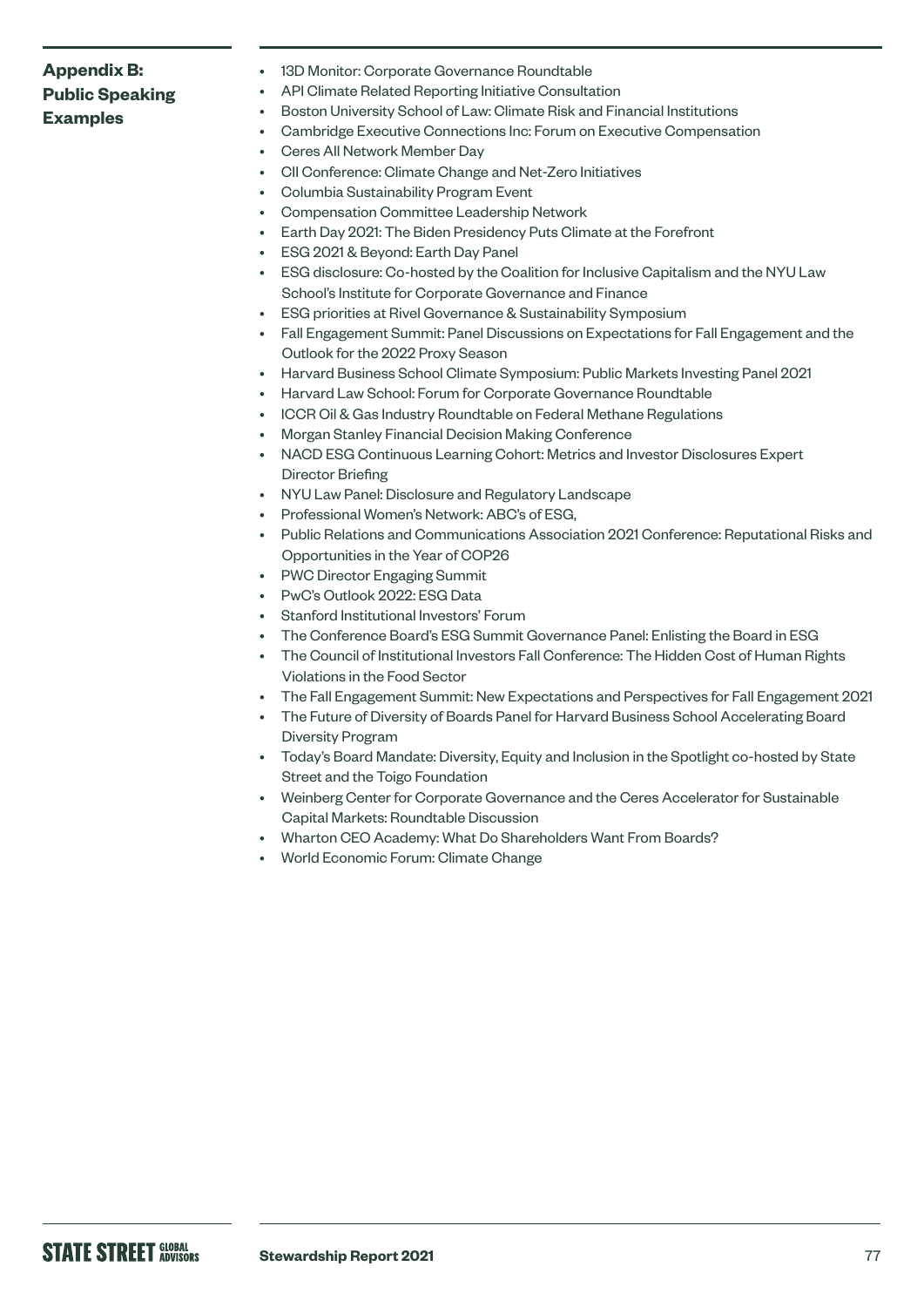

#### **Karen Wong**

Senior Managing Director and Global Head of ESG and Sustainable Investing State Street Global Advisors

Karen Wong is a Senior Managing Director and Global Head of ESG and Sustainable Investing at State Street Global Advisors. In this capacity, she leads the ESG functions including ESG investment strategy, ESG integration, and asset stewardship. She is responsible for developing and driving the firmwide ESG positioning and business strategy, defining the ESG product roadmap, and coordinating with the broader State Street ESG initiatives to amplify our collective voice.

She is a member of the company's Executive Management Group, and chairs the ESG Committee. Before joining State Street Global Advisors, Karen worked at Mellon Investments Corporation for more than 20 years, where she held various investment and leadership positions.

Most recently, she was Head of Index Portfolio Management overseeing over \$300 billion assets in equity and fixed income index and beta strategies, with primary responsibility for portfolio management and business strategy. In addition, she was Mellon's ESG Champion and collaborated across the firm to drive ESG integration. In 2014, she developed and launched Mellon's first green beta product, a landmark sustainable investment solution.

Karen is a graduate of San Francisco State University with a Master of Business Administration and Bachelor of Science in Statistics and Accounting. She earned the Chartered Financial Analyst (CFA) designation and is a member of the CFA Institute and the CFA Society of San Francisco.



**Benjamin Colton**  Global Head of Asset Stewardship — Voting and Engagement

Benjamin and his colleagues on the Stewardship Team are responsible for developing and implementing our global proxy voting policies and guidelines across all investment strategies, and also managing our proxy voting activities and issuer engagement on ESG issues.

Previously, he was the Stewardship Team's Head of Asia-Pacific. Prior to joining the company, Benjamin served as a member of the Active Ownership Team at Norges Bank Investment Management (NBIM) based in Oslo, Norway and later in New York City, USA.

Benjamin earned an Executive Global Master of Science in Management (Distinction) from the London School of Economics & Political Science (LSE). He has master's degree in economics from the University of Nevada and a bachelor's degree (Distinction) in economics from University of Nevada.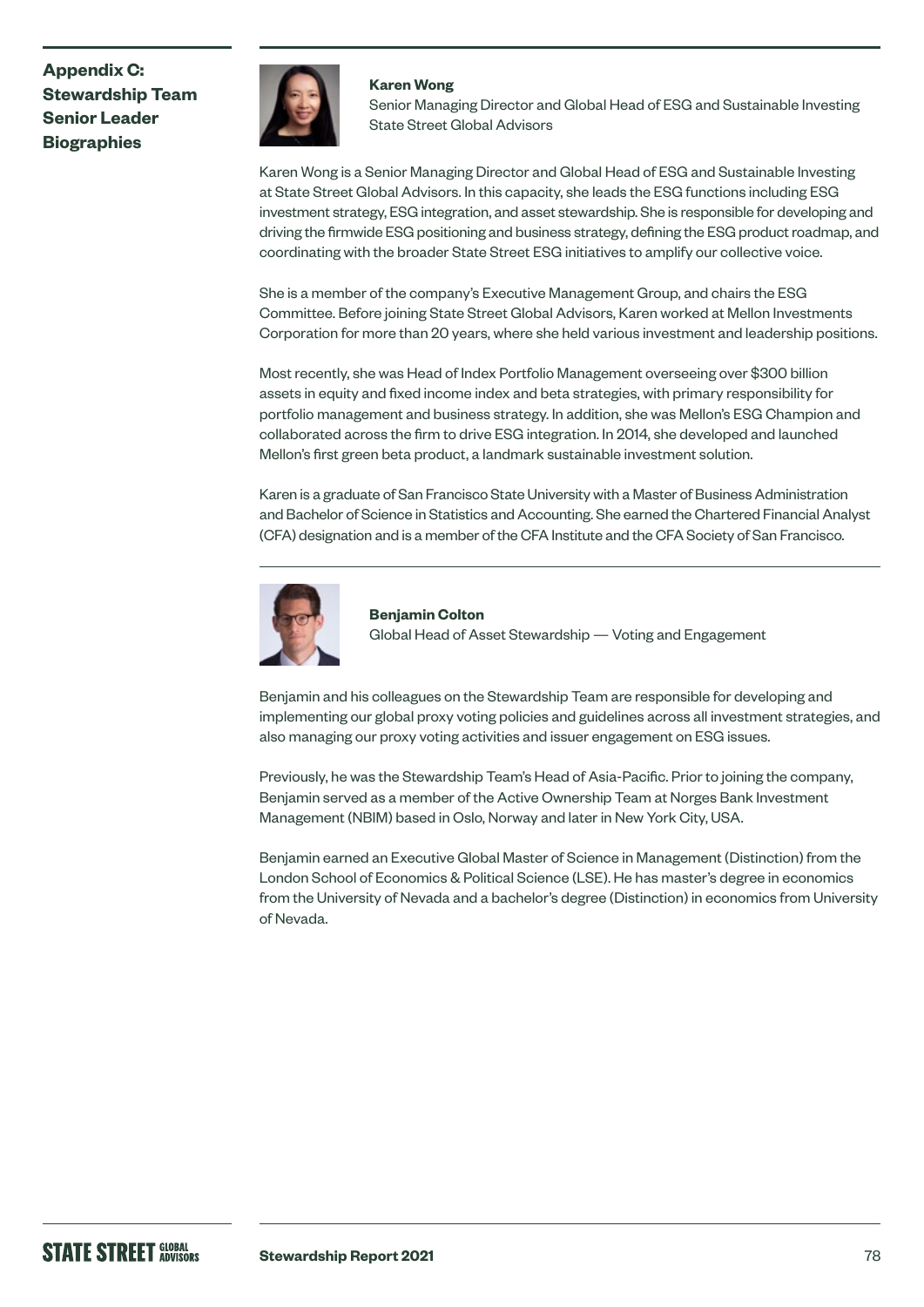

# **Robert Walker**

Global Head of Asset Stewardship — Strategy

Robert is responsible for developing and implementing our global proxy voting policies and guidelines across all investment strategies. He also manages our advisor's proxy voting activities and issuer engagement on ESG issues.

Prior to joining the company in 2017, Robert was Director for Social and Governance Research at HSBC Bank plc, wherein he led the coverage on ESG issues. He has also worked as Head of Governance Research for equity broker Kepler Cheuvreux and as Stewardship Services Manager Europe for GO Investment Partners. During his career, Robert has been ranked in the Extel survey, ranking #1 in 2017, 2015, 2014 and 2013 for governance equity research.

- **Endnotes** 1 Responsibility-Factor (R-Factor) scoring is designed by State Street to reflect certain ESG characteristics and does not represent investment performance. Results generated out of the scoring model are based on sustainability and corporate governance dimensions of a scored entity.
	- 2 This figure is presented as of 31 December 2021 and includes approximately \$61.43 billion of assets with respect to SPDR products for which State Street Global Advisors Funds Distributors, LLC (SSGA FD) acts solely as the marketing agent. SSGA FD and State Street Global Advisors are affiliated.
	- 3 As of December 31, 2021.
	- 4 Estimate based on Department of Labor (DOL), S&P Global Market Intelligence Money Market Directories (MMD), and State Street Global Advisors data as of December 31, 2021.
- 5 During regional market hours.
- 6 "The Effect of Gender Diversity on Board Decisionmaking: Interviews with Board Members and Stakeholders" The Conference Board, Jan 2017.
- 7 "Why Diversity Matters" McKinsey, Feb 2015. "Women on Boards: Global Trends in Gender Diversity on Corporate Boards" MSCI, Nov 2015. "Is Gender Diversity Profitable?" Peterson Institute for International Economic, Feb 2016.
- 8 "Women on Boards: Global Trends in Gender Diversity on Corporate Boards" MSCI, Nov 2015.